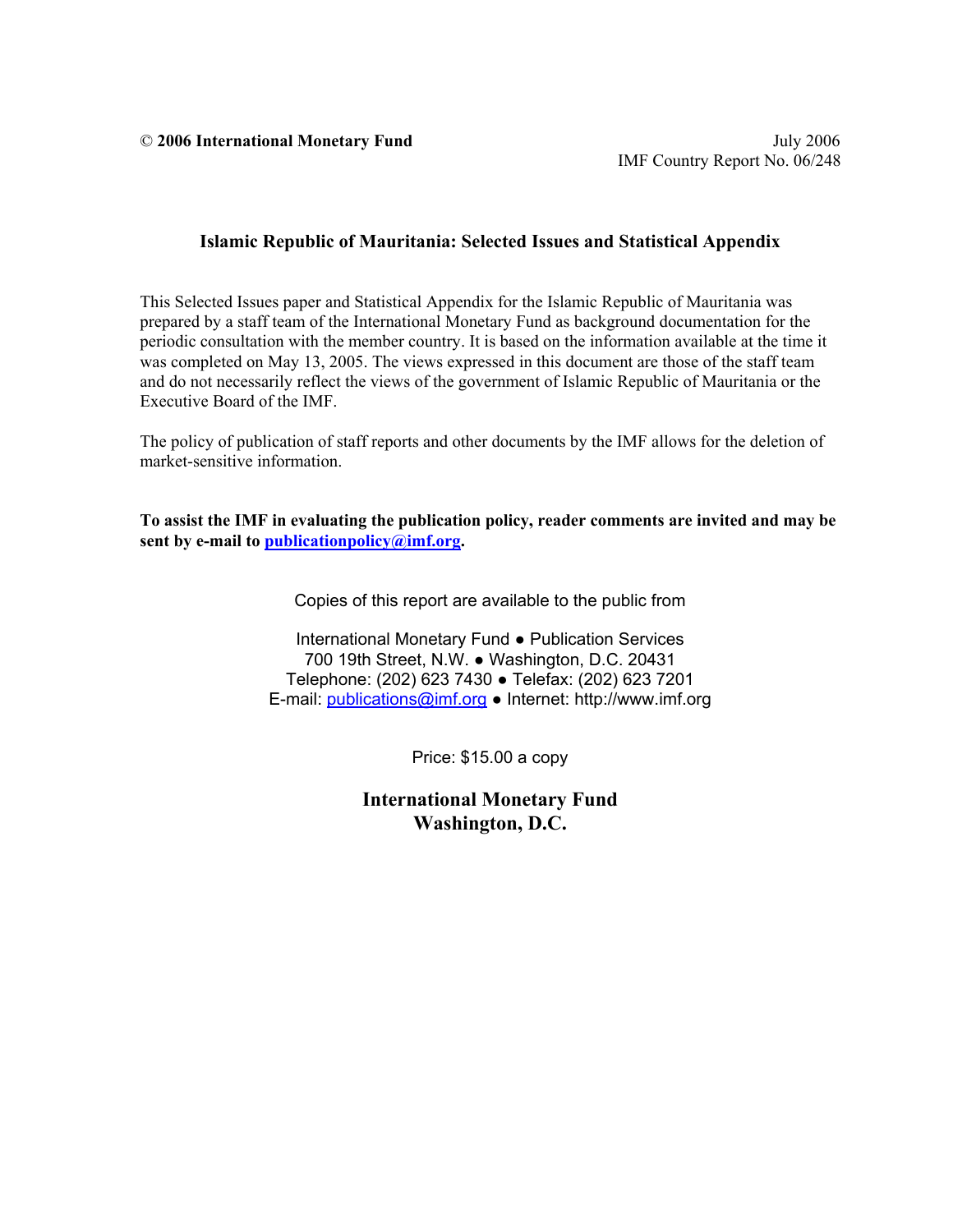### INTERNATIONAL MONETARY FUND

# ISLAMIC REPUBLIC OF MAURITANIA

# **Selected Issues and Statistical Appendix**

### Prepared by Jean Le Dem (head), Garbis Iradian, Jaroslaw Wieczorek (all MCD)

# Approved by Middle East and Central Asia Department

May 13, 2005

### Contents Page

| I.           |                |                                                                                 |  |
|--------------|----------------|---------------------------------------------------------------------------------|--|
|              | $\mathbf{A}$ . |                                                                                 |  |
|              | B.             |                                                                                 |  |
|              | $C$ .          | Country Experience and Economic Theory in Managing Natural Resources 9          |  |
|              | D.             | Fiscal and Other Economic Policy Issues in New Oil-Exporting Countries 11       |  |
|              | E.             |                                                                                 |  |
|              | $F_{\cdot}$    |                                                                                 |  |
|              | G.             |                                                                                 |  |
|              | H.             |                                                                                 |  |
| Tables       |                |                                                                                 |  |
| 1.           |                | Proven Crude Oil Reserves and Average Daily Production in Selected Countries  5 |  |
| 2.           |                |                                                                                 |  |
| 3.           |                | Two Oil Scenarios and Implications on Main Macroeconomic Indicators 21          |  |
| Figures      |                |                                                                                 |  |
| 1.           |                | 2004–05 Mauritanian Drilling Program: Location of Initial Exploration           |  |
|              |                |                                                                                 |  |
| 2.           |                |                                                                                 |  |
| 3.           |                |                                                                                 |  |
| <b>Boxes</b> |                |                                                                                 |  |
| 1.           |                | Legal Framework for Offshore Petroleum Exploration and Production Activities:   |  |
| 2.           |                |                                                                                 |  |
| 3.           |                |                                                                                 |  |
|              |                |                                                                                 |  |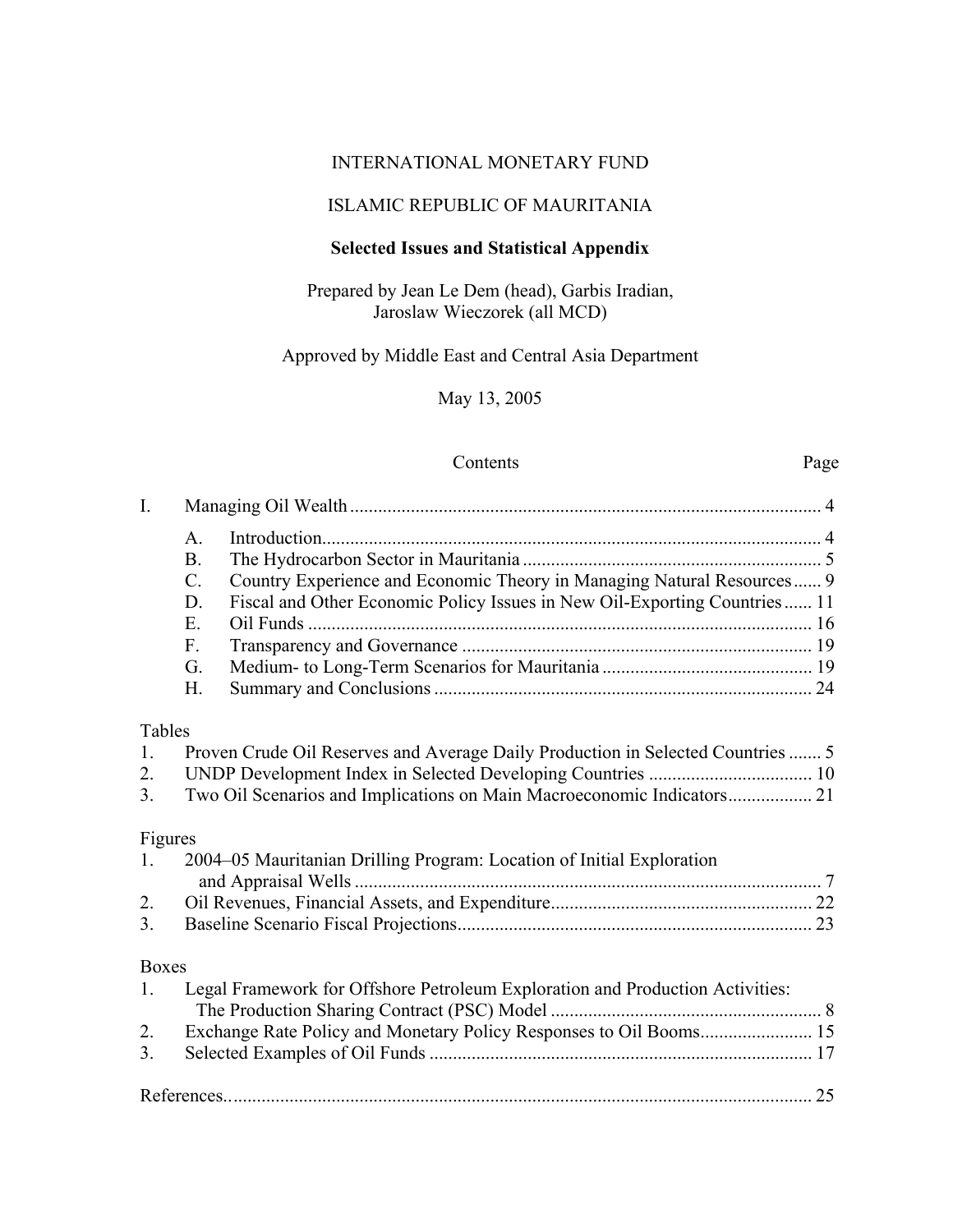| II.     |                                                                                  |    |
|---------|----------------------------------------------------------------------------------|----|
|         | A.                                                                               |    |
|         | <b>B.</b>                                                                        |    |
|         | $C$ .                                                                            |    |
|         | D.                                                                               |    |
|         | Public Expenditures in Social Sectors and the Use of HIPC Resources  33<br>E.    |    |
|         | F.                                                                               |    |
|         |                                                                                  |    |
| Tables  |                                                                                  |    |
| 1.      |                                                                                  |    |
| 2.      |                                                                                  |    |
| 3.      |                                                                                  |    |
| 4.      |                                                                                  |    |
| 5.      | Projections of Poverty Incidence Under Different Inequality and Growth Rate      |    |
|         |                                                                                  |    |
| 6.      |                                                                                  |    |
| Figures |                                                                                  |    |
| 1.      |                                                                                  |    |
| 2.      |                                                                                  |    |
| 3.      |                                                                                  |    |
|         |                                                                                  |    |
|         |                                                                                  |    |
|         | <b>Statistical Appendix Tables</b>                                               |    |
| 1.      |                                                                                  |    |
| 2.      | Gross Domestic Product by Sector of Origin at Constant 1998 Prices, 1998–2004 38 |    |
| 3.      |                                                                                  |    |
| 4.      | Area Cultivated and Production of Selected Crops, 1998/1999-2004/05  40          |    |
| 5.      |                                                                                  |    |
| 6.      | Estimated Size of Livestock Herds, Controlled Slaughtering,                      |    |
|         |                                                                                  | 42 |
| 7.      |                                                                                  |    |
| 8.      |                                                                                  |    |
| 9.      |                                                                                  |    |
| 10.     |                                                                                  |    |
| 11.     |                                                                                  |    |
| 12.     |                                                                                  |    |
| 13.     |                                                                                  |    |
| 14.     |                                                                                  |    |
| 15.     |                                                                                  |    |
| 16.     |                                                                                  |    |
| 17.     |                                                                                  |    |
| 18.     | Consolidated Government Operations (In billions of ouguiyas), 1998–2004  54      |    |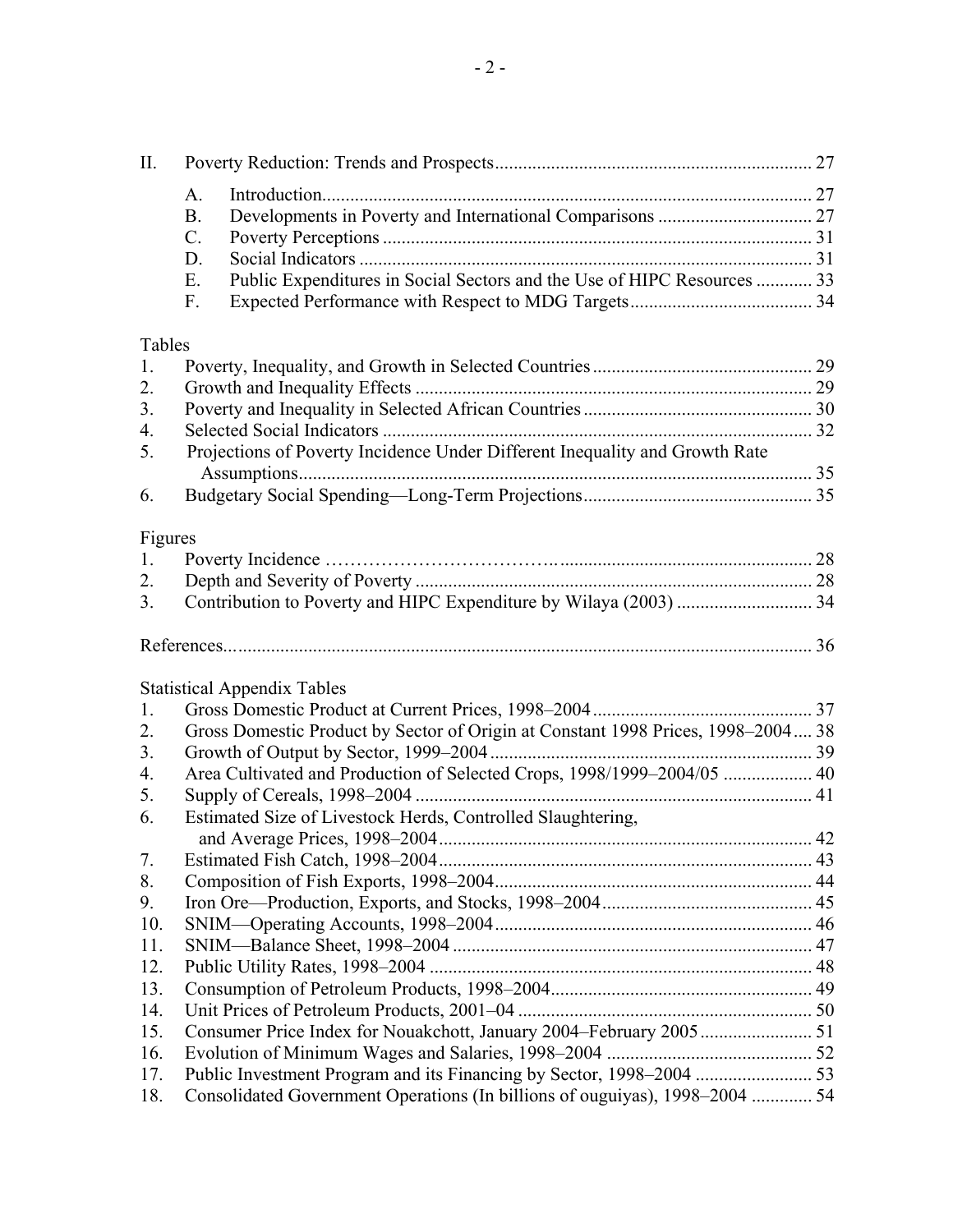| 19. |    |
|-----|----|
| 20. |    |
| 21. |    |
| 22. |    |
| 23. |    |
| 24. |    |
| 25. |    |
| 26. |    |
| 27. |    |
| 28. |    |
| 29. |    |
| 30. |    |
| 31. |    |
| 32. |    |
| 33. |    |
| 34. |    |
| 35. |    |
|     | 72 |
|     |    |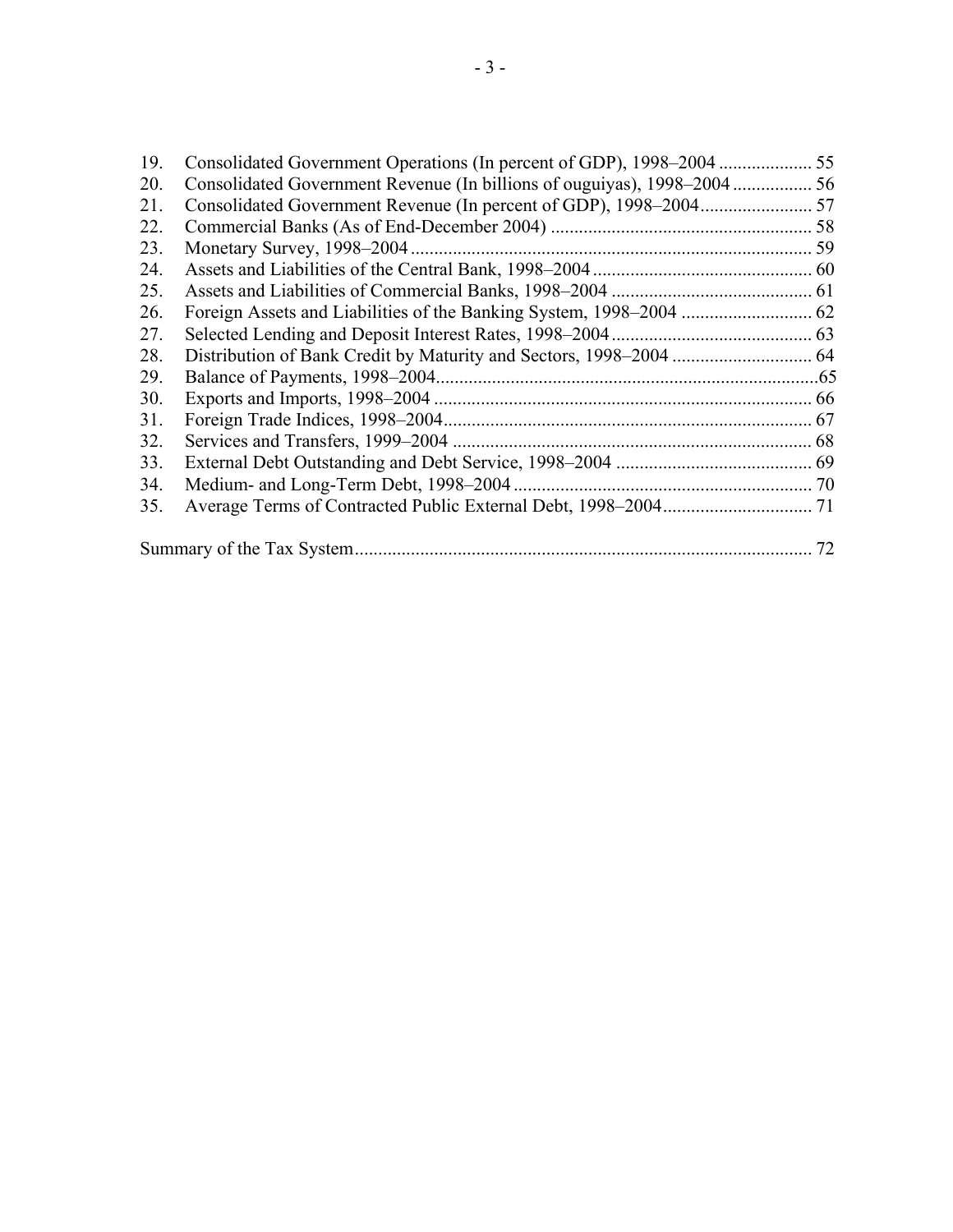# **I. MANAGING OIL WEALTH 1**

*Mauritania is expected to become an oil producer in 2006 and is preparing to face new challenges arising in the context of managing potentially substantial oil revenues. Based on the experience of selected oil-exporting countries, this chapter provides an overview of these challenges and typical policy responses, and presents two long-term macroeconomic scenarios under different oil price and recoverable reserves assumptions.* 

#### **A. Introduction**

1. **Mauritania can benefit substantially from the forthcoming oil production.** If skillfully managed, oil revenue will help the country accelerate its modernization, durably reduce poverty, and spread the benefits to future generations, well beyond the time at which the known oil resources are expected to be exhausted (in about 20 years). This will require proper handling of challenges facing most oil-exporting countries posed by the volatility, uncertainty, and possibly short-lived nature of oil revenues. Mauritania also faces the risk that the easing of financial constraints will reduce the broad-based commitment to its reforms program and detract it from achieving sustainable development and poverty reduction. The authorities can address these challenges and mitigate this risk by putting in place an efficient and transparent framework for the management of oil wealth before production begins.

2. This chapter **discusses the challenges of managing the expected oil revenues and policy options**, based largely on lessons that can be drawn from the experience of other oilexporting countries. Many countries successfully used their nonrenewable resources to modernize their economies and improve their peoples' welfare. Other countries' experience shows that, if these resources are not adequately managed, high dependence on oil revenues may become an impediment to long-term growth, because of macroeconomic and institutional factors. The policy options that are discussed in this chapter focus on: (a) the institutional framework and the policies that ensure a transparent collection and use of oil revenue, and a sound financial asset management; and (b) the macroeconomic policies that ensure stability, preserve competitiveness, and promote growth.

3. The remainder of this chapter is organized as follows: Section B describes the nascent hydrocarbon sector in Mauritania. Section C attempts to identify the key economic management issues in oil-exporting countries through a discussion of relevant economic theory and a review of country experiences. Section D discusses coordinated policy responses and fiscal policy options in oil exporting countries. Section E discusses the key lessons from the experience with oil funds. Section F addresses the relevant transparency and governance issues. Section G presents medium- to long-term scenarios for Mauritania under different oil price and recoverable reserves assumptions. Section H concludes by outlining sound principles for oil wealth management in Mauritania.

<sup>&</sup>lt;sup>1</sup> Prepared by Garbis Iradian (ext. 36281), Jean Le Dem (ext. 39716), and Jaroslaw Wieczorek (ext. 37338).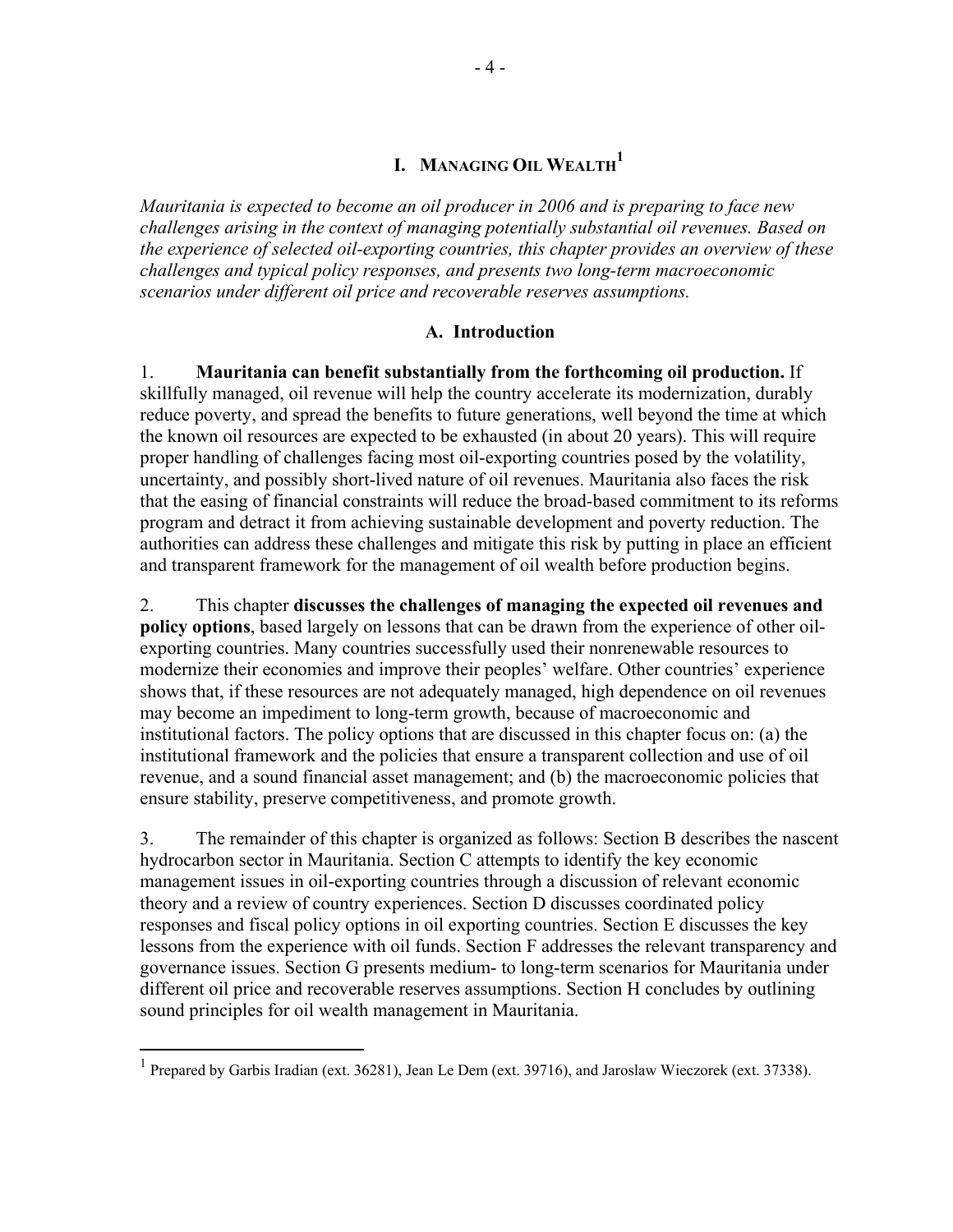#### **B. The Hydrocarbon Sector in Mauritania**

4. **Mauritania will become an oil exporter in 2006 for about 20 years**. Successful exploration and appraisal drilling programs carried out offshore in the past few years, have established Mauritania as a new and potentially significant hydrocarbon producer. Mauritania's discovered hydrocarbon reserves are so far estimated at 400–600 million barrels of crude oil and 1–2 trillion cubic feet of gas. On a per capita basis, Mauritania's estimated oil reserves are close to that of Chad, Nigeria, or Yemen, but much lower than in the Republic of Congo, Angola, Equatorial Guinea, or Azerbaijan (Table 1).

|                          | Oil reserves           |                    | Average daily                        | Population               | Per capita                   |
|--------------------------|------------------------|--------------------|--------------------------------------|--------------------------|------------------------------|
| Country                  | millions<br>of barrels | number<br>of years | production<br>in 1000s<br>of barrels | in<br>millions<br>(2003) | oil reserves<br>(in barrels) |
| Mauritania               | 600                    | 19                 | 85                                   | 2.9                      | 207                          |
| Chad                     | 2,100                  | 29                 | 200                                  | 9.5                      | 221                          |
| <b>Equatorial Guinea</b> | 1,600                  | 18                 | 247                                  | 1.0                      | 1,600                        |
| Angola                   | 5,412                  | 17                 | 874                                  | 11.0                     | 493                          |
| Republic of Congo        | 7,300                  | 69                 | 290                                  | 3.0                      | 2,433                        |
| Nigeria                  | 35,000                 | 43                 | 2,223                                | 137.3                    | 255                          |
| Yemen                    | 4,000                  | 28                 | 390                                  | 20.0                     | 200                          |
| Oman                     | 5,506                  | 16                 | 964                                  | 2.9                      | 1,899                        |
| Azerbaijan               | 7,000                  | 47                 | 410                                  | 7.8                      | 897                          |
| Kazakhstan               | 9,000                  | 22                 | 1,100                                | 14.9                     | 604                          |
| Russia                   | 48,573                 | 19                 | 7,014                                | 143.8                    | 338                          |
| Saudi Arabia             | 261,900                | 84                 | 8,528                                | 25.8                     | 10,151                       |
| Iraq                     | 115,000                | 133                | 2,377                                | 25.4                     | 4,528                        |
| Kuwait                   | 101,500                | 151                | 1,838                                | 2.3                      | 44,912                       |
| Iran                     | 125,800                | 91                 | 3,775                                | 67.5                     | 1,864                        |
| Libya                    | 39,000                 | 75                 | 1,427                                | 3.0                      | 13,000                       |

Table 1. Proven Crude Oil Reserves and Average Daily Production in Selected Countries

Sources: Organization of Petroleum Exporting Countries (OPEC), 2003 Annual Statistical Bulletin; and various IMF staff reports.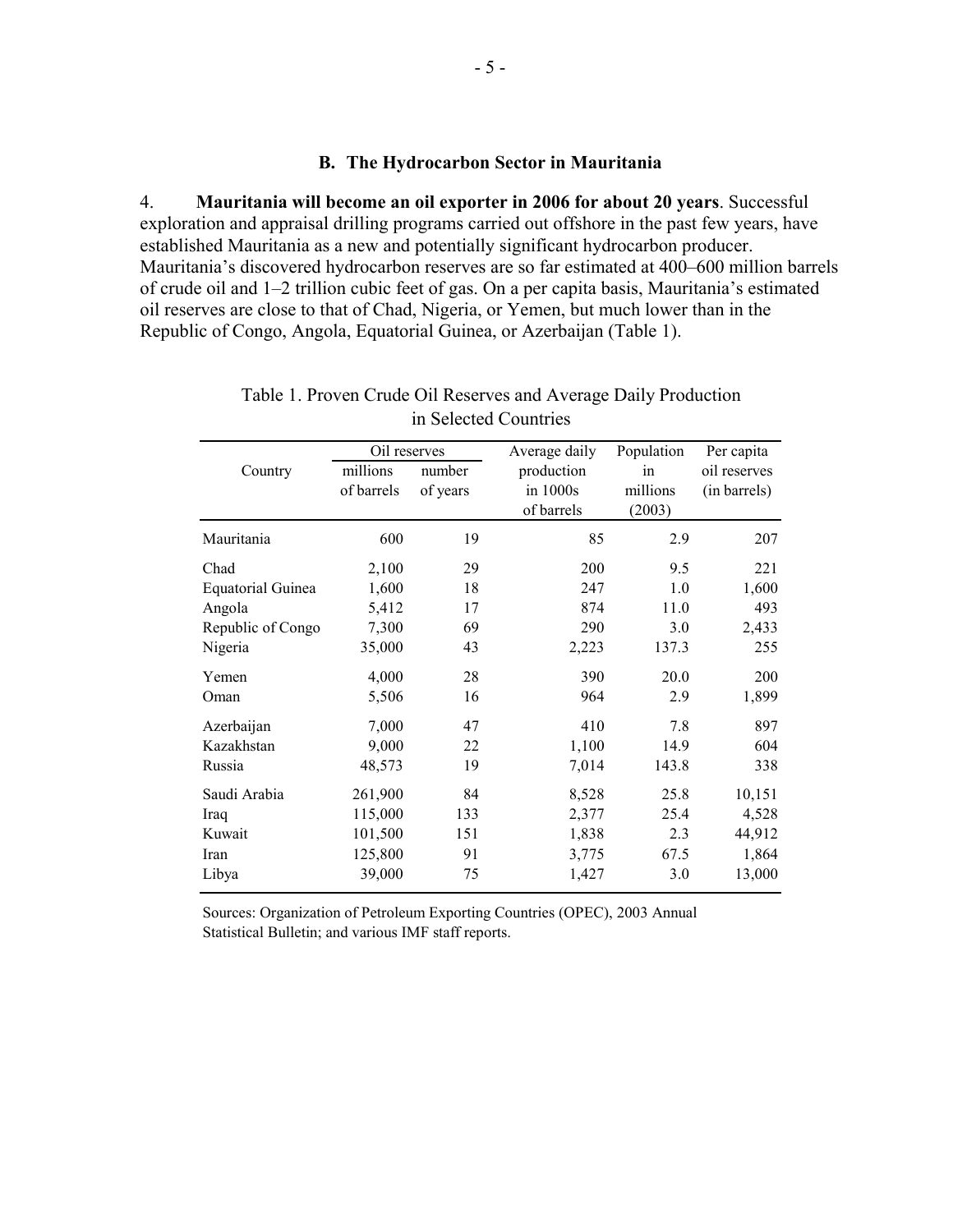- 5. The bulk of **discovered hydrocarbon reserves** is located in five offshore fields:
- **Chinguetti**, discovered in 2001, will be Mauritania's first producing oil field (Figure 1).<sup>2</sup> Development drilling has already started and effective production is expected during the second quarter of 2006. The first phase of the field development is expected to cost about US\$600 million; the second phase (to be completed in 2008) a further US\$150 million. The field is estimated to contain about 120 million barrels of recoverable oil,<sup>3</sup> sufficient to support a production initially peaking at  $75,000$ barrels/day and gradually declining over eight years. Chinguetti has been declared commercially viable in June 2004;
- **Banda,** field discovered in 2002, is expected to hold up to 100 million barrels of recoverable oil and to contain significant amounts of gas, up to one trillion cubic feet. Further appraisal work on the Banda gas discovery is continuing with a development decision possible by 2007;
- **Pelican** discovered in 2003, is estimated to contain around one trillion cubic feet of gas;
- **Tiof** discovered in 2003, could contain about 280 million barrels of recoverable oil;
- **Tevet** discovered in 2004, could contain 40–100 million barrels of recoverable oil.

6. Offshore oil and gas exploration and development activities have been conducted by several consortia, amongst which the one led by Woodside (Australia) is the main operator.<sup>4</sup> Offshore exploration and exploitation permits have been negotiated with Mauritania according to a production sharing contract (PSC) model, whose main parameters are detailed in Box 1.

 $2^2$  The field will be developed through sub-sea wells tied back to a floating production storage and offloading system.

 $3 \text{ A central estimate with } 50 \text{ percent probability.}$ 

 $^{4}$  Woodside has interests ranging from 37.5 percent to 53.8 percent in the four production sharing contracts in which it is the main partner. Other foreign partners include Hardman Resources (Australia), British Gas, Premier Oil (UK), and Roc Oil (Australia).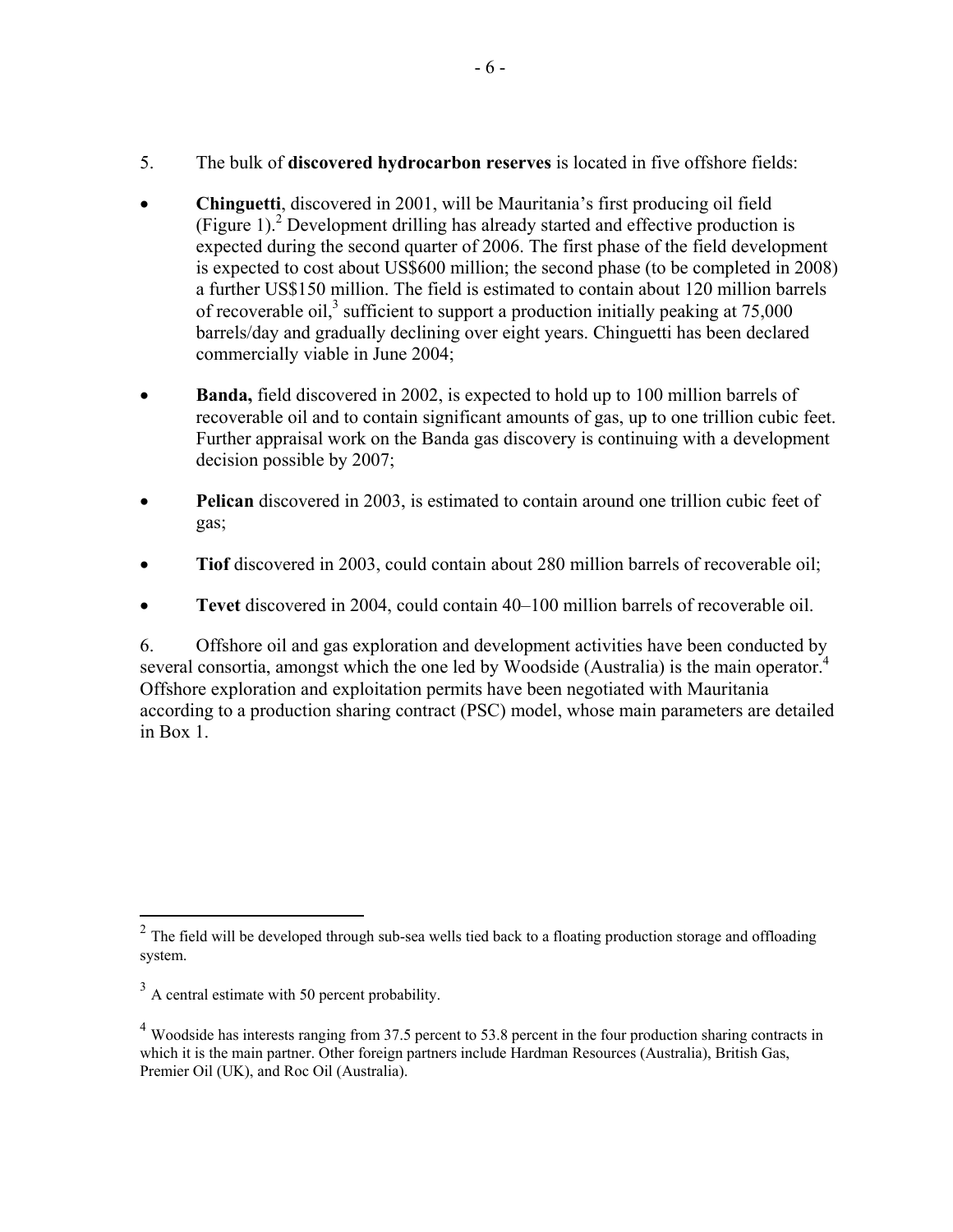$18^{\circ}$ W  $18^{\circ}$ W PSC-C<br>BLOCK 6 Location Map PSC-B<br>BLOCK 5 **PSC-A**<br>BLOCK 5 Tlof! Nouakchott  $18^{\circ}$  N  $2 \frac{6}{3} \frac{1}{4}$   $6$ Merou-1 Tevét-1<sub>\*</sub> Banda-1 O Chinguetti<br>Field Capitaine-1A $_{\Phi}$ PSC-B<br>BLOCK 4 PSC-A<br>BLOCK 4 PSC-A<br>BLOCK 3 2000m 1000m 10g  $Dorade-1$  $17^{\circ}$ N PSC-C<br>BLOCK 2 itania Mau r Scale 50 0 Senegal kilometres WCE 84, UTM Zone 28 CM 15° W St Louis (800 - 2635516°N

Figure 1. 2004–05 Mauritanian Drilling Program: Location of Initial Exploration and Appraisal Wells

Source: Woodside.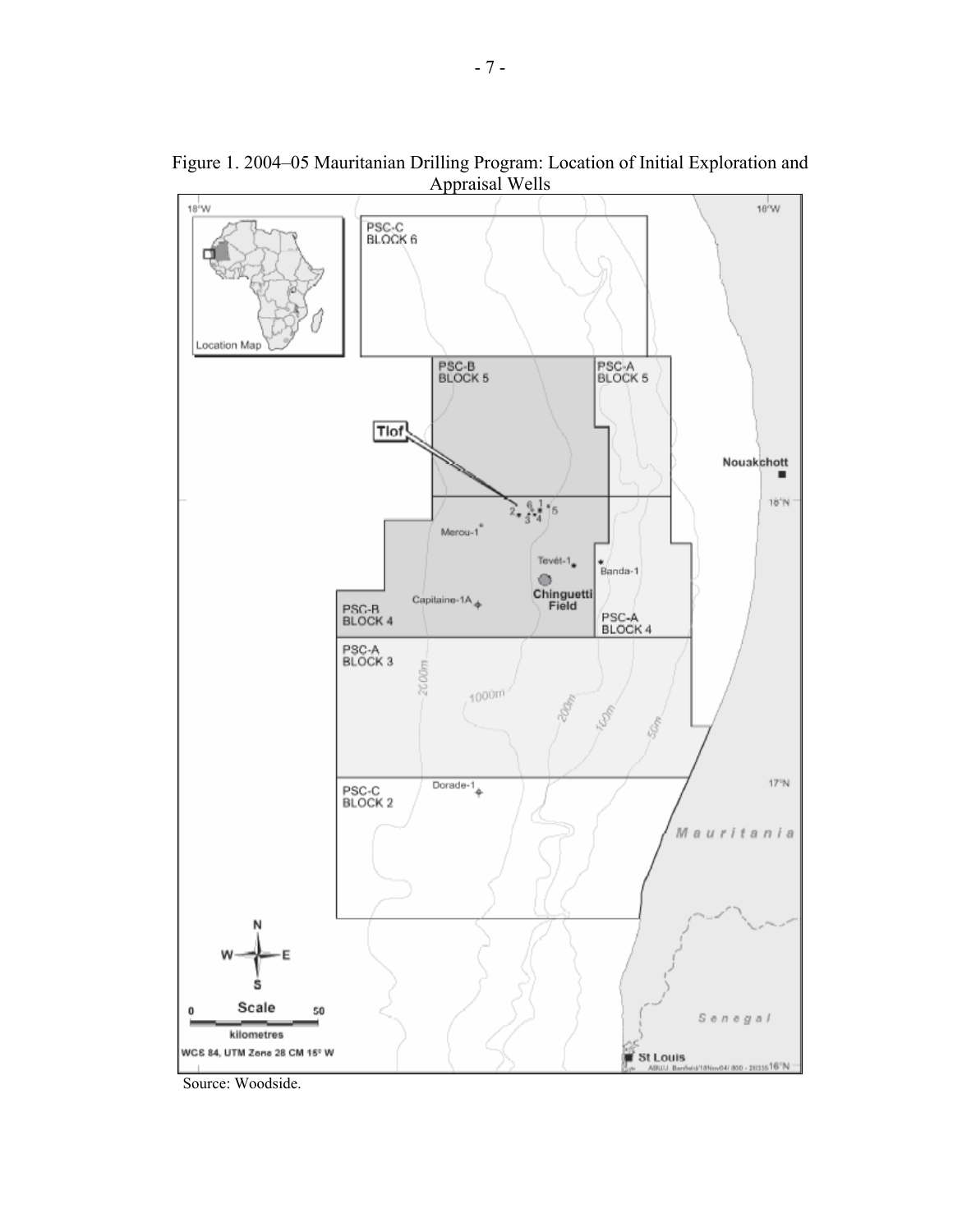### **Box 1. Legal Framework for Offshore Petroleum Exploration and Production Activities: the Production Sharing Contract (PSC) Model5**

The general principles defining the legal and fiscal regime of petroleum exploration and production, including production sharing between the State and oil companies, were established in a 1988 Ordinance (88-151). All individual production sharing contracts are based on a uniform model elaborated in 1994 and are consistent with the general mining code and applicable tax legislation.

According to the PSC model, up to 50 percent of production in the **shallow water** areas (less than 300 meters) and up to 60 percent in the **deep water** areas (more than 300 meters) can be channeled towards cost recovery, the remaining 'profit' oil is then shared with the government. Depending on the level of production, the participating companies are entitled to 50–60 percent and 50–70 percent of the profit oil in shallow and deep water areas respectively. The contractor's net profits are subject to a profit tax of 40 percent in shallow water and 25 percent in deep water areas. In each case, the contractor is also committed to pay a series of (relatively small) production bonuses. The PSC model provisions for **gas** production are broadly the same as for deep water oil production.

The **government** does not participate in exploration; however, in the event of a commercial discovery it has the option to participate in a field's development—the government can take a stake of 12 or 16 percent, depending upon the project's projected peak production level.<sup>6</sup> From the effective date the government must pay its share of development costs and reimburse 150 percent of (pro rata) sunk exploration costs. The exclusive production authorization runs for 25 years and development activities must commence within six months from the approval.

A number of PSCs has been signed for exploration/production areas located in eight Mauritania's offshore blocks. The Woodside-led consortium signed PSCs covering areas A, B, and C within Blocks 2–6 (Figure 1). Most significant **oil discoveries** to date (Chinguetti, Tiof, and Tevet) are located in deep water areas covered by PSC-B, and a promising **gas and oil discovery** (Banda) was made within the shallow water area covered by PSC-A. Dana-led consortium signed PSCs covering Blocks 1, 7, and 8 located south and north of Blocks 2–6 and made a major **gas discovery** (Pelican) in Block 7 (north of Block 6).

 $\overline{a}$ 

<sup>5</sup> Based on information made available by the Ministry of Mines and Industry, Deutsche Bank publication: Oil and Gas Exploration, August 24, 2004, and other mostly public domain sources.

<sup>&</sup>lt;sup>6</sup> The government has exercised this option in the case of Chinguetti field and financed it through Sterling Energy, a UK company.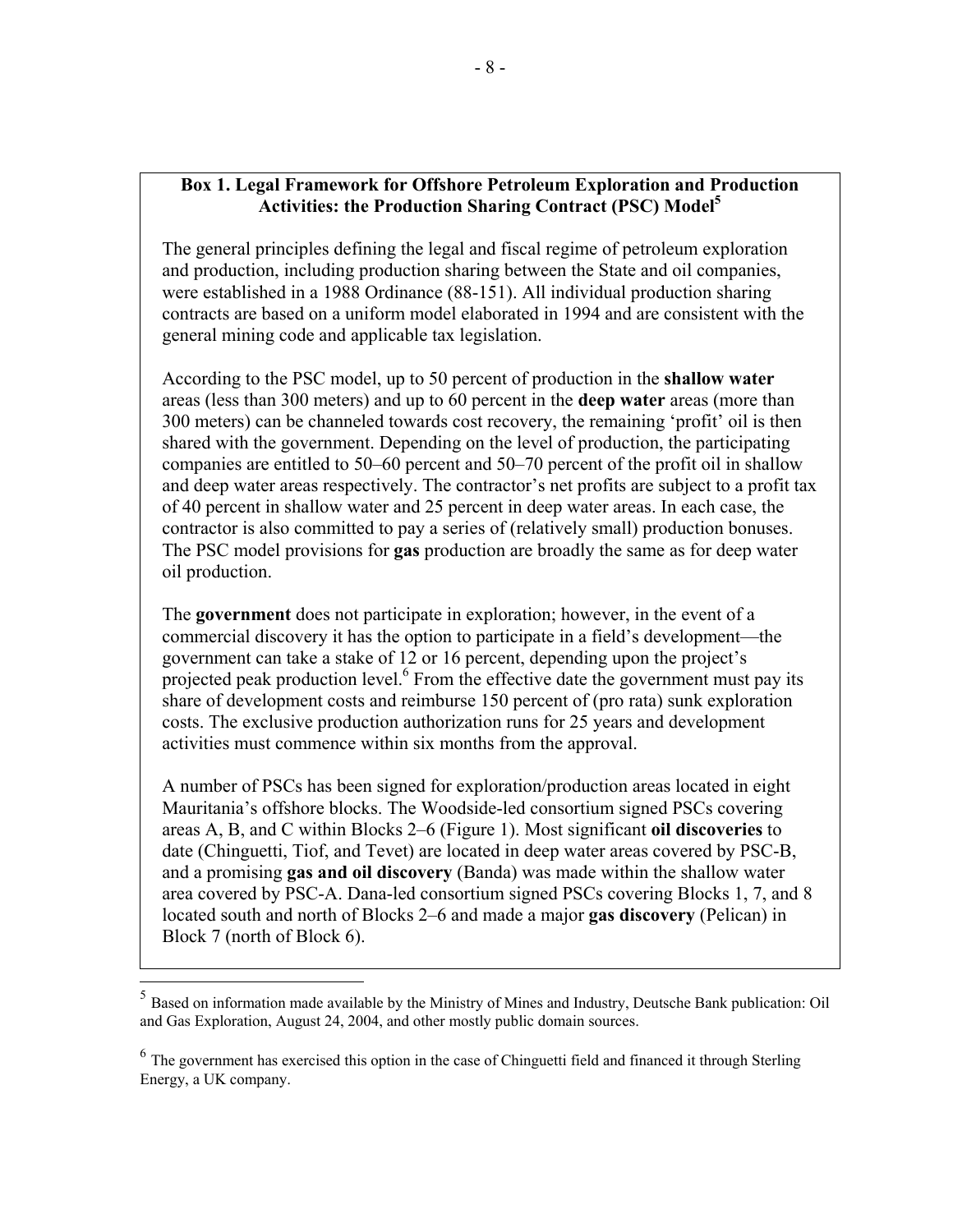### **C. Country Experience and Economic Theory in Managing Natural Resources**

7. **Empirical research suggests that a majority of countries with large natural resource wealth lags behind comparable countries in terms of real GDP growth** (see for instance Sachs and Warner 2001). This finding holds independently of trends in commodity prices, climatic variables, or other growth impediments. It applies not only to oil-dependent countries like Cameroon, Congo, Nigeria, and Venezuela, but also to producers of other minerals, such as Zambia (copper). These countries have become increasingly reliant on natural resources over time as indicated by the steadily growing share of oil, gas, or other commodities in their exports. Compared with countries of similar per capita income, many oil-producing countries, notably in sub-Saharan Africa, performed disappointingly also from a social development perspective. For instance, in spite of their natural resource wealth, the Human Development Index reached by some oil-exporting countries is close to or below the average for sub-Saharan Africa (Table 2). The 'oil curse' is not a fatality, however, as evidenced by the high long-term growth of Indonesia, Botswana, Malaysia, and Australia, and their decreasing dependence on natural resources.

8. Several studies have analyzed possible reasons why abundance of oil or other natural resources can turn into a curse (Karl, 1999). The origins of the **'oil curse'** are threefold: (a) the Dutch disease; (b) poor fiscal policies in coping with volatile oil revenues, raising sustainability issues; and (c) negative effects of 'rent-seeking' behavior–exacerbated by the dominance of extractive industries–on institutions, governance, and political processes.<sup>7</sup>

9. **The Dutch disease** theory has been developed in the 1980s to describe the possible deindustrialization in the aftermath of a natural resource discovery. The discovery may trigger a boom that raises the real effective exchange rate of the country (either through increases in domestic prices and costs or through an appreciation of the domestic currency on the foreign exchange market), making manufacturing goods (or other tradable goods) less profitable, and leading to the absolute or relative decline of the industries producing them.<sup>8</sup> When the boom ends and revenues from natural resource disappear, these weakened industries are not able to generate alternative fiscal and foreign exchange revenues, leaving no choice but economically painful and politically difficult adjustments.

 $<sup>7</sup>$  A brief overview of the literature and empirical evidence on the oil curse can be found in Hausmann and</sup> Rigobon (2002).

<sup>&</sup>lt;sup>8</sup> The Dutch disease can be described in a theoretical economy with three goods: oil, other tradable goods and nontradable goods. The oil boom increases real incomes and hence aggregate demand. Demand pressure does not affect prices of international-marketed tradable goods, but it increases the price of nontradable goods which is set in the domestic market. Faced with higher factor prices, the tradable goods sector becomes less profitable and looses international competitiveness. The Dutch disease manifests itself in the resulting reallocation of resources away from the tradable goods sector to the nontraded goods sector.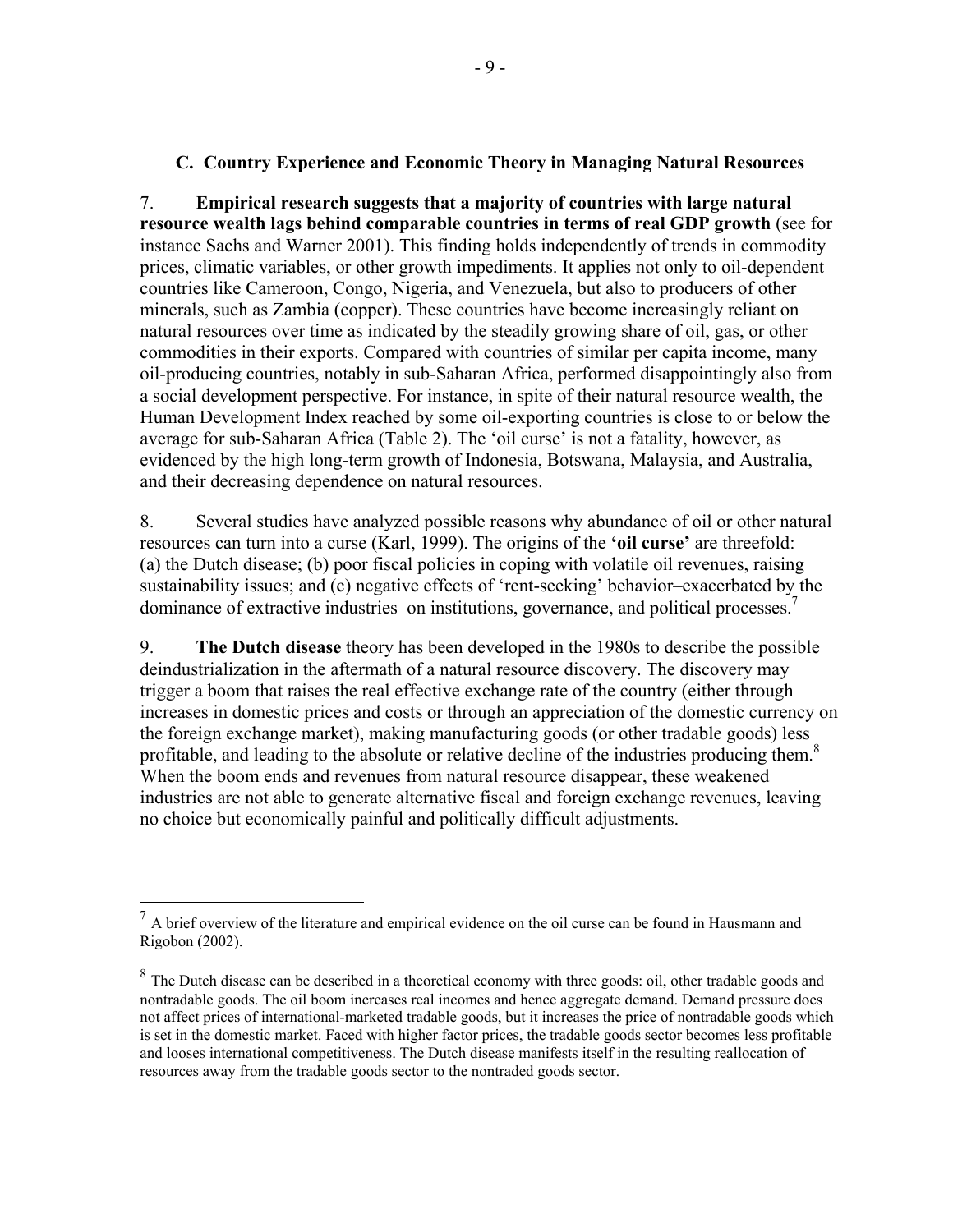|                               | 1975                       | 1985      | 1990                               | 1995 | 2002 | Percent change<br>1990-2002 |  |  |  |  |
|-------------------------------|----------------------------|-----------|------------------------------------|------|------|-----------------------------|--|--|--|--|
| Mauritania                    | 0.34                       | 0.38      | 0.39                               | 0.42 | 0.47 | 20                          |  |  |  |  |
|                               |                            |           | Resource-Rich Developing Countries |      |      |                             |  |  |  |  |
| Good performers               |                            |           |                                    |      |      |                             |  |  |  |  |
| Oman                          | 0.49                       | 0.64      | 0.70                               | 0.73 | 0.77 | 11                          |  |  |  |  |
| Iran                          | 0.57                       | 0.61      | 0.65                               | 0.69 | 0.73 | 13                          |  |  |  |  |
| Algeria                       | 0.50                       | 0.60      | 0.64                               | 0.66 | 0.70 | 10                          |  |  |  |  |
| Indonesia                     | 0.47                       | 0.58      | 0.62                               | 0.66 | 0.69 | 11                          |  |  |  |  |
| Yemen                         |                            | .         | 0.39                               | 0.44 | 0.48 | 23                          |  |  |  |  |
| Poor performers               |                            |           |                                    |      |      |                             |  |  |  |  |
| Cameroon                      | 0.42                       | 0.50      | 0.52                               | 0.51 | 0.50 | $-3$                        |  |  |  |  |
| Republic of Congo             | 0.45                       | 0.54      | 0.53                               | 0.53 | 0.49 | $-7$                        |  |  |  |  |
| Nigeria                       | 0.32                       | 0.40      | 0.43                               | 0.46 | 0.47 | 8                           |  |  |  |  |
| Zambia                        | 0.47                       | 0.49      | 0.47                               | 0.42 | 0.39 | $-17$                       |  |  |  |  |
| Congo, Dem. Rep.              | 0.41                       | 0.43      | 0.41                               | 0.38 | 0.37 | $-12$                       |  |  |  |  |
|                               | Other Developing Countries |           |                                    |      |      |                             |  |  |  |  |
| Tunisia                       | 0.52                       | 0.62      | 0.66                               | 0.70 | 0.75 | 14                          |  |  |  |  |
| Egypt                         | 0.44                       | 0.54      | 0.58                               | 0.61 | 0.65 | 13                          |  |  |  |  |
| Morocco                       | 0.43                       | 0.51      | 0.54                               | 0.57 | 0.62 | 14                          |  |  |  |  |
| Ghana                         | 0.44                       | 0.48      | 0.51                               | 0.53 | 0.57 | 11                          |  |  |  |  |
| Senegal                       | 0.32                       | 0.36      | 0.38                               | 0.40 | 0.44 | 14                          |  |  |  |  |
| Benin                         | 0.29                       | 0.35      | 0.36                               | 0.38 | 0.42 | 18                          |  |  |  |  |
| Sub-Saharan African countries |                            | $\ddotsc$ |                                    | .    | 0.47 |                             |  |  |  |  |
| Low-Income countries          |                            | $\ddotsc$ | $\ddotsc$                          | .    | 0.56 |                             |  |  |  |  |

| Table 2. UNDP Development Index in Selected Developing Countries |  |  |  |
|------------------------------------------------------------------|--|--|--|
|                                                                  |  |  |  |

Source: UNDP, 2004 Human Development Report.

10. **Fluctuations in oil revenue can induce macroeconomic volatility and reduce investment and growth.** This process typically originates in pro-cyclical spending policies, which destabilize aggregate demand and exacerbate uncertainty. Also, large swings in expenditure reduce its quality and efficiency, in part because of institutional and social constraints on the retrenchment of most current spending programs once they are put in place. Failure to utilize natural resource revenues to reduce budgets deficits over the medium term is common and often accompanied by a tendency to spend inefficiently. In several oilexporting countries (Algeria, Nigeria, Republic of Congo, and Venezuela), budget deficits widened and external borrowing continued to rise during the oil booms of the 1970s and 1980s. Later, these countries found it difficult to reverse the unsustainable expenditure growth. The windfall associated with the natural resource can also sideline the need to restructure the underdeveloped or overgrown but inefficient sectors. Subsidies to these sectors, which were easy to finance during the boom, became a drag on the budget when revenues from the booming industry declined (Gylfason, 2001).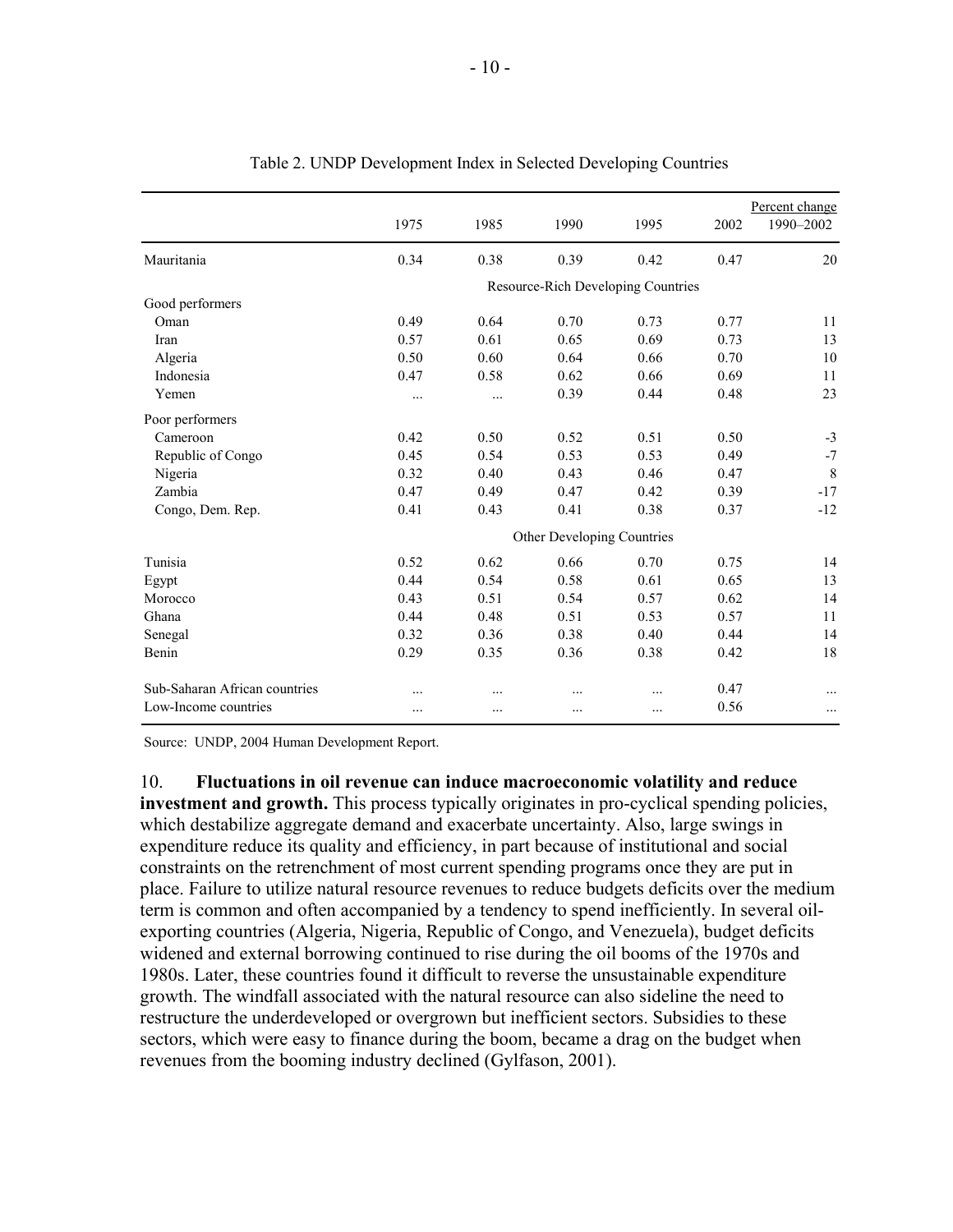11. **Oil revenue flows, highly concentrated in a few institutions and often controlled by a small number of individuals, create incentives and opportunities for rent-seeking, giving rise to diversion of funds, waste of resources, and suboptimal growth.<sup>9</sup>** The risk of corruption is significant in countries where property rights are not well protected, the judiciary system is inefficient, and law enforcement is lax (Leite and Weidmann, 1999). Poor oil revenue management can also contribute to violent conflicts and undermine human development.

# **D.** Fiscal and Other Economic Policy Issues in New Oil-Exporting Countries<sup>10</sup>

12. **Fiscal policy is the key instrument in addressing macroeconomic challenges facing new oil-exporting countries.** Sound fiscal policy would target sustainable balances, while limiting spending volatility and coping with Dutch disease. Appropriate coordination with monetary and exchange rate policies would be needed, while fiscal rules (although difficult to design) and medium-term expenditure frameworks can help.

# **Fiscal sustainability issues**

 $\overline{a}$ 

13. A standard fiscal sustainability criterion, which targets the primary fiscal deficit that keeps public debt-to-GDP ratio constant, is of limited relevance for oil-exporting countries. Its application would lead to large spending swings and could result in an explosive debt dynamic or painful adjustment after the oil resource is exhausted. This consideration is particularly relevant for Mauritania, where the horizon for oil reserves depletion may not exceed 20 years.

14. Sustainability in natural resource-rich countries should be assessed on the basis of **government net wealth**. This approach is appropriately wider in scope than the debt-based fiscal sustainability analysis, and since it allows for inter-generational equity considerations, it can serve national objectives of preserving the value of oil wealth over time and across generations. The focus on wealth preservation also allows for decoupling the oil extracting decision from immediate fiscal policy considerations. The decision as to whether and when to extract oil becomes essentially a matter of portfolio choice between classes of assets, and is expected to be guided mostly by return comparisons. For instance, favorable oil price trends may lead a government to convert oil wealth into financial assets, irrespective of its desired fiscal policy stance or momentary financing requirements.

15. By analogy with households' permanent income theory, a fiscal policy that keeps **government wealth** constant over time requires that the level of "spending" be limited to the expected **permanent income** originating from government wealth. Adjusted to an oil-

 $9^9$  Bardhon (1997) argues that corruption leads to static (efficiency), and dynamic (investment and growth) losses.

<sup>&</sup>lt;sup>10</sup> Sections D and E draw heavily on Barnett and Ossowski, 2002.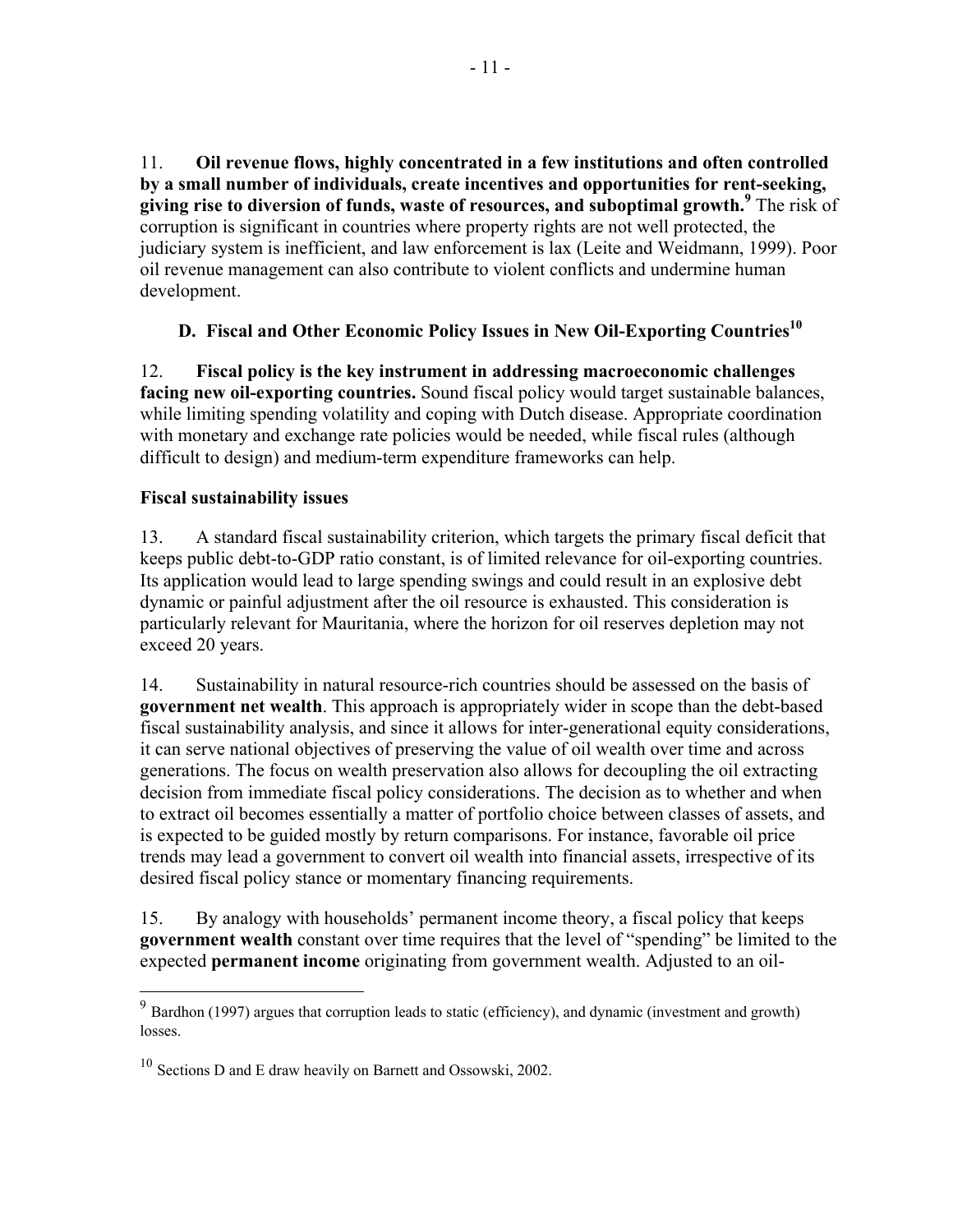exporting country context, the permanent income approach would impose a limit on the **nonoil primary deficit**. 11

16. Uncertainties about the future oil prices and production call for **precautionary savings** in addition to what would fiscal sustainability require. In particular, low-income countries need relatively high precautionary savings because their access to international capital markets is limited and hedging is unavailable or costly. Changes in oil price projections are usually amplified in oil government wealth calculations, in part because the design of PSCs, such as the ones used in Mauritania, makes the bulk of government oil revenues dependant on the residual profit oil (Box 1). Sharp drops in oil prices may even lead to the obsolescence of the oil reserves that were previously considered commercially viable. When price-driven fluctuations in government oil wealth are large, the determination of sustainable nonoil primary deficits may change dramatically between two consecutive fiscal years, limiting the operational significance of a purely wealth-based approach. A cautious response to this challenge would be to base long-term fiscal policy on the assumption that oil price fluctuations may in the future render the oil wealth value equal to zero, a solution that Norway has adopted for the management of its oil revenue.

17. In practice, the oil wealth preservation principle may be difficult to apply, given its various interpretations (depending on the definition of a country's wealth and capital) and the impact of expected physical and human capital accumulation on long-term growth. A more operational version of sustainability would consist in **allocating public spending over time with a view to saving enough oil revenue to avoid large fiscal tightening in the post-oil period.** A spectrum of fiscal policy (nonoil revenue and expenditure) paths may be consistent with such long-term "smoothing". In countries such as Mauritania, where lowering tax pressure would be considered inappropriate, oil revenues would be used to raise expenditures from the pre-oil level. The optimal spending path—the profile of which may vary—will depend on analytical (e.g., the assessed or supposed impact of public spending on growth) and socio-political considerations, as well as implementation capacity constraints.

18. Arguments **in favor of frontloading expenditures in low-income countries** stress: (a) the need to support the objective of quickly alleviating poverty; (b) the view that **social marginal returns** on public capital spending are potentially high; and (c) the likelihood that **development assistance** on concessional terms may become unavailable in the later stages of the oil boom (Mauritania could graduate from IDA by 2010).

 $11$  The permanent income approach, while not generally relevant given the difficulty of measuring government wealth, can be made operational in an oil-producing country context by restricting the government wealth definition to the net present value of expected oil revenues plus the value of financial assets already accumulated, net of government debt. With this definition, keeping government wealth constant would impose a limit on government (non interest) spending net of nonoil revenue (the **nonoil primary deficit**) equal to the revenue corresponding to the expected interest income on government wealth.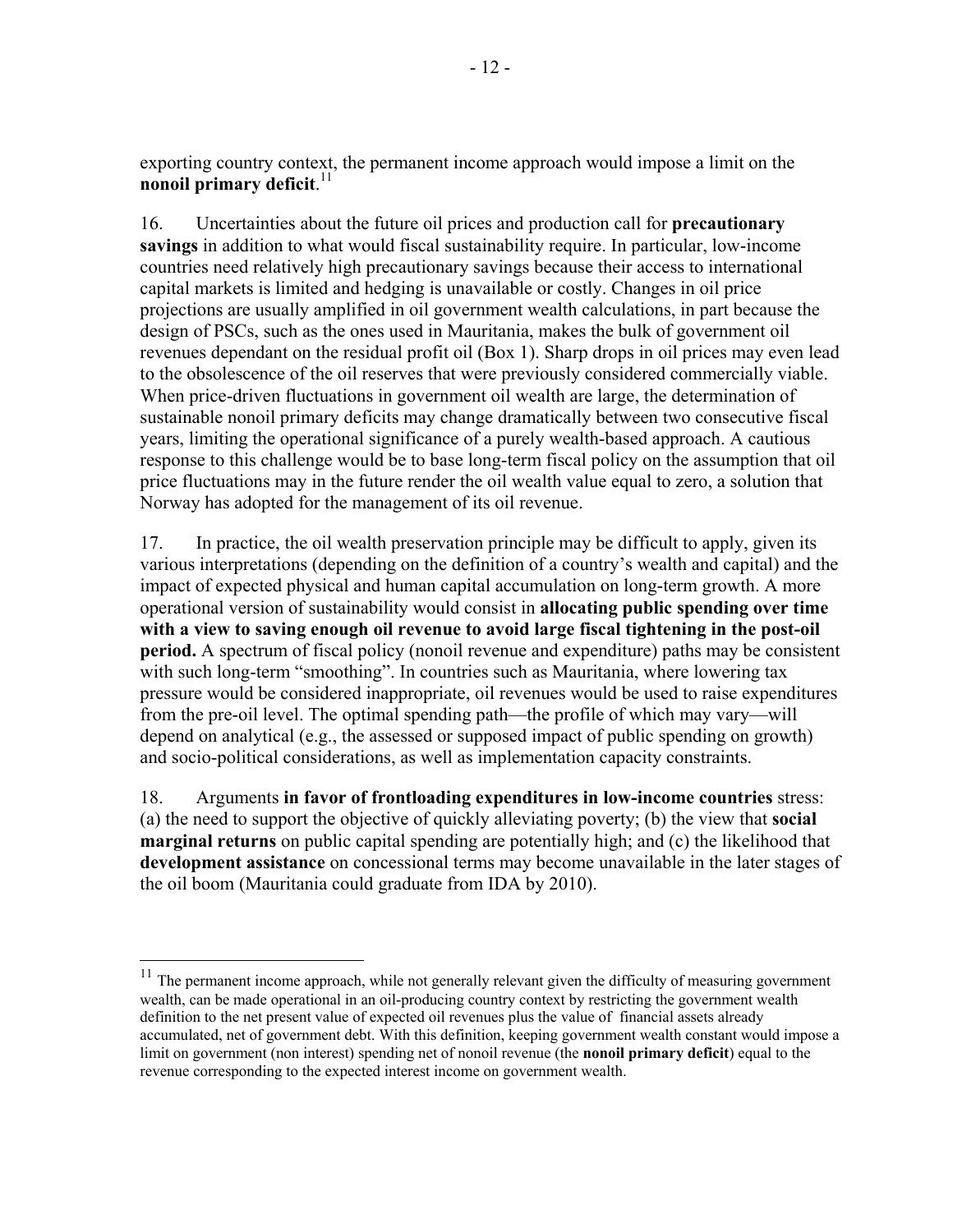19. Arguments **against expenditure frontloading** emphasize; (a) **capacity constraints** on the management of rapidly expanding expenditures, which may compromise their efficiency; (b) the need to build up **precautionary savings** in the initial stages of the oil boom (as oil reserves decline, uncertainty about the value of the remaining oil wealth drops); and (c) the need to protect the budget against the possible accumulation of **contingent liabilities**, including pension liabilities, whose future costs are also subject to a large degree of uncertainty.

20. Additional factors may influence the design of a sustainable long-term fiscal policy for Mauritania. Sustainability could be based on a broader definition of government wealth, which would encompass not only expected revenues from extractive industries (hydrocarbon, gold, copper, and iron ore), but also expected revenues from two other categories of "quasiexhaustible" resources: **external assistance**, especially grants, which are expected to decline with Mauritania's increasing prospects for graduating from IDA, and **fishing**, which may not sustain a steady share of revenue in the future. The expected decline of these wealth components would favor a more conservative fiscal policy stance (see section G).

21. Overall, absorptive capacity permitting, **some degree of expenditure frontloading is justified in Mauritania** on developmental and social grounds. Nonetheless, if international oil prices stay at their present level, government savings could also build up rapidly so as to reach predetermined objectives. These objectives should be carefully crafted so that oil price drops can be smoothly absorbed and public spending can be maintained in the post-oil era.

# **Short-term fiscal and macroeconomic coordination issues**

22. **Short-term considerations** cannot be ignored in the design of appropriate fiscal policy for oil-exporting countries. Care should be taken that fiscal policy does not generate additional macroeconomic instability and public spending volatility. Both considerations militate in favor of decoupling government spending from oil price fluctuations and strengthen the need for focusing on the **nonoil balance**. Unlike the overall fiscal balance, the nonoil budget balance is immune to temporary oil revenue fluctuations, and therefore better gauges the fiscal policy stance.

23. **Macroeconomic volatility** (including real exchange rate fluctuations) is damaging to investment and growth, especially when it derives from fiscal and monetary conditions. Large changes in public spending entail costs of adjusting to domestic demand and real exchange rate instability and increased risk for investment. In Mauritania, where the economy is not yet well-diversified, with two commodities accounting for most export and government revenues, fiscal policy can be strongly pro-cyclical if booms in these sectors trigger increases in government spending because of the higher revenue they generate. The emergent oil sector may exacerbate this feature, which underscores the need to smooth the fiscal impulse over time (particularly the spending on nontradable goods). As oil-exporting country experience often shows, spending levels should be cautiously adjusted to sharp rise of oil incomes, irrespective of sustainability considerations (Gelb and Associates, 1988).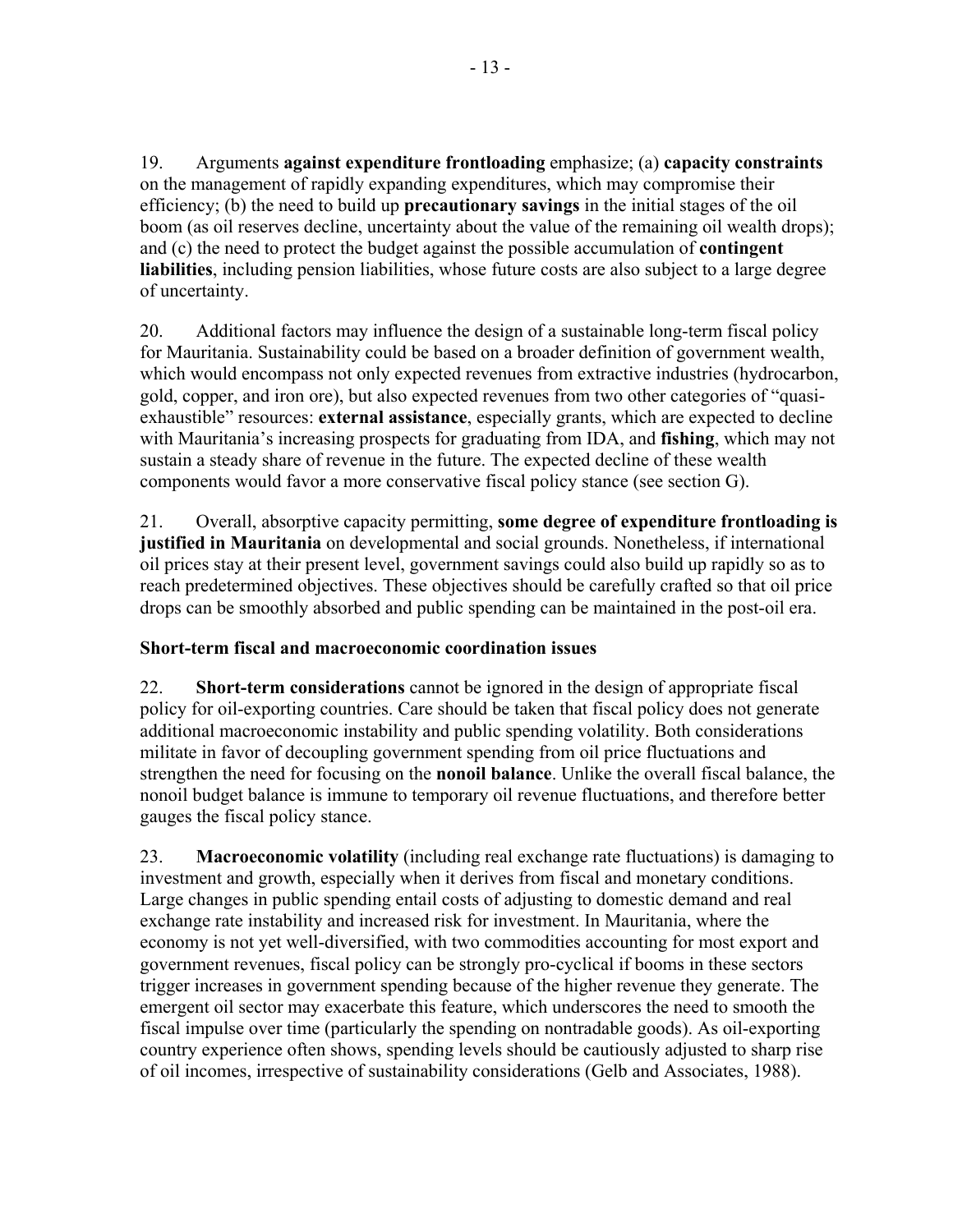24. **Public spending volatility** reduces the quality and efficiency of public spending (as the 2003–04 fiscal expansion episode in Mauritania seems to indicate). A hasty undertaking of large-scale public spending programs may exceed the government's planning, implementation, and management capacities, and also put fiscal sustainability at risk—if subsequent drop in oil prices warrant deep spending cuts, they may be difficult to implement.

25. **Asset management and monetary policy.** Special attention needs to be devoted to the management of government assets (or debt). No direct macroeconomic impact is to be expected from the savings of government oil revenue abroad. However, the accumulation of government deposits in the banking sector (or the reduction of government's domestic debt) may have an expansionary impact similar to that of government spending, through reduction in domestic interest rates, especially if capital mobility remains limited. Monetary policy should aim at offsetting the interest rate effect and containing inflationary pressures. Monetary tightening may also be needed to offset the private demand response to oil price fluctuations (including pro-cyclical investment and real or perceived wealth effects).

26. **Dutch disease and exchange rate policy.** Many oil-exporting countries maintain fixed exchange rate regimes, which may be appropriate if most oil revenues accrue to the government and sound fiscal and asset management policies adequately insulate the economy from the vagaries of world oil prices (Box 2). However, when some degree of real exchange rate appreciation is unavoidable, depending mostly on the expected increase in government (direct and indirect) spending on nontradables, a more flexible exchange rate regime may be more appropriate. Coupled with adequate sterilization, it would allow for a nominal exchange rate appreciation, therefore preventing the real exchange appreciation to take effect through higher domestic inflation.

27. Finally, oil booms may trigger a wave of **private capital inflows** as confidence in the local currency rises. Since Mauritania until recently experienced episodes of large capital outflows, the reversal is likely when remaining economic uncertainties will be dissipated. In countries with quasi-fixed exchange rate regime and little developed financial systems, sterilization policies may be inefficient, leaving the policymakers with only one instrument, fiscal policy, to maintain macroeconomic stability, which raises the issue of compatibility between the short-term macro-management and the country's long-term fiscal objectives.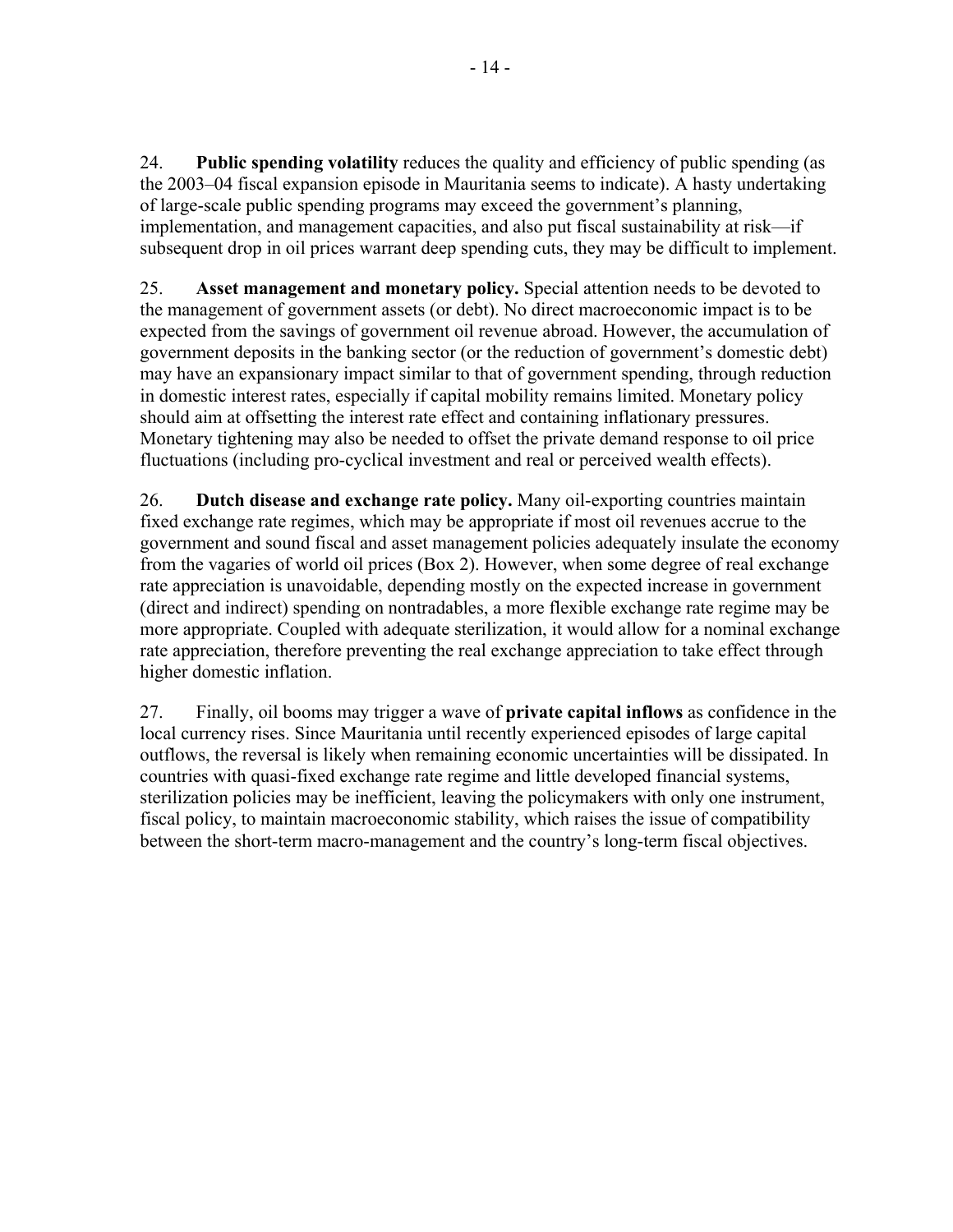# **Box 2. Exchange Rate Policy and Monetary Policy Responses to Oil Booms**

**Many oil-exporting countries maintain fixed exchange rate regimes**. Most oilproducing countries in the Middle East have pegged their currencies to the U.S. dollar or a basket of currencies, leaving no room for adjustment in case of oil price shocks. Norway also pursues exchange rate stability but at the same time promotes negotiated wage flexibility to better absorb oil price shocks.

**Oil booms usually lead to some degree of real exchange rate appreciation**,

depending on the fiscal stance. Under a floating exchange rate regime, the conversion of petro-dollars into local currency may lead to a nominal exchange rate appreciation. Under a fixed exchange rate, unsterilized sales of petro-dollars would increase the money stock, eventually leading to a price increase. Under both exchange rate regimes, the exchange rate would thus appreciate in real terms and the prices of imported goods relative to the prices of domestically produced goods would fall.

**The key challenge for the central bank will be to strike a balance between price stability and nominal appreciation.** Some amount of sterilized intervention may be appropriate both to slow the rate of real exchange rate appreciation and provide more time for the traded goods sector to adjust and for foreign exchange reserves to be replenished. Sterilization may, however, crowd out the private sector, hence the need for coordination with fiscal policy.

### **Fiscal rules**

28. **Fiscal rules may be useful to promote transparent public choices and help insulate fiscal policy from political pressures, although they cannot substitute for transparent and sustainable long-term fiscal policy.** Moreover, their credibility in restricting discretionary spending rests on strong governance and democratic institutions. A fiscal rule is typically defined as a permanent constraint on fiscal policy (Kopits and Symansky, 1998). Successful fiscal rules, however, incorporate contingency mechanisms that allow for some accommodation of exogenous shocks, to which Mauritania is particularly exposed.

29. **Several oil-exporting countries use a balanced budget rule under smoothed oil price assumptions.** Under such rule, surpluses would be accumulated during periods of higher oil prices and/or production, and deficits accommodated during periods of lower oil prices and/or production. The rule helps smooth public spending over time (provided that revisions to oil price assumptions are also smoothed) and can be easily monitored and understood by the public, but does not necessary lead to fiscal sustainability. Even if oil price assumptions are deliberately conservative (as it is the case in Kazakhstan and Republic of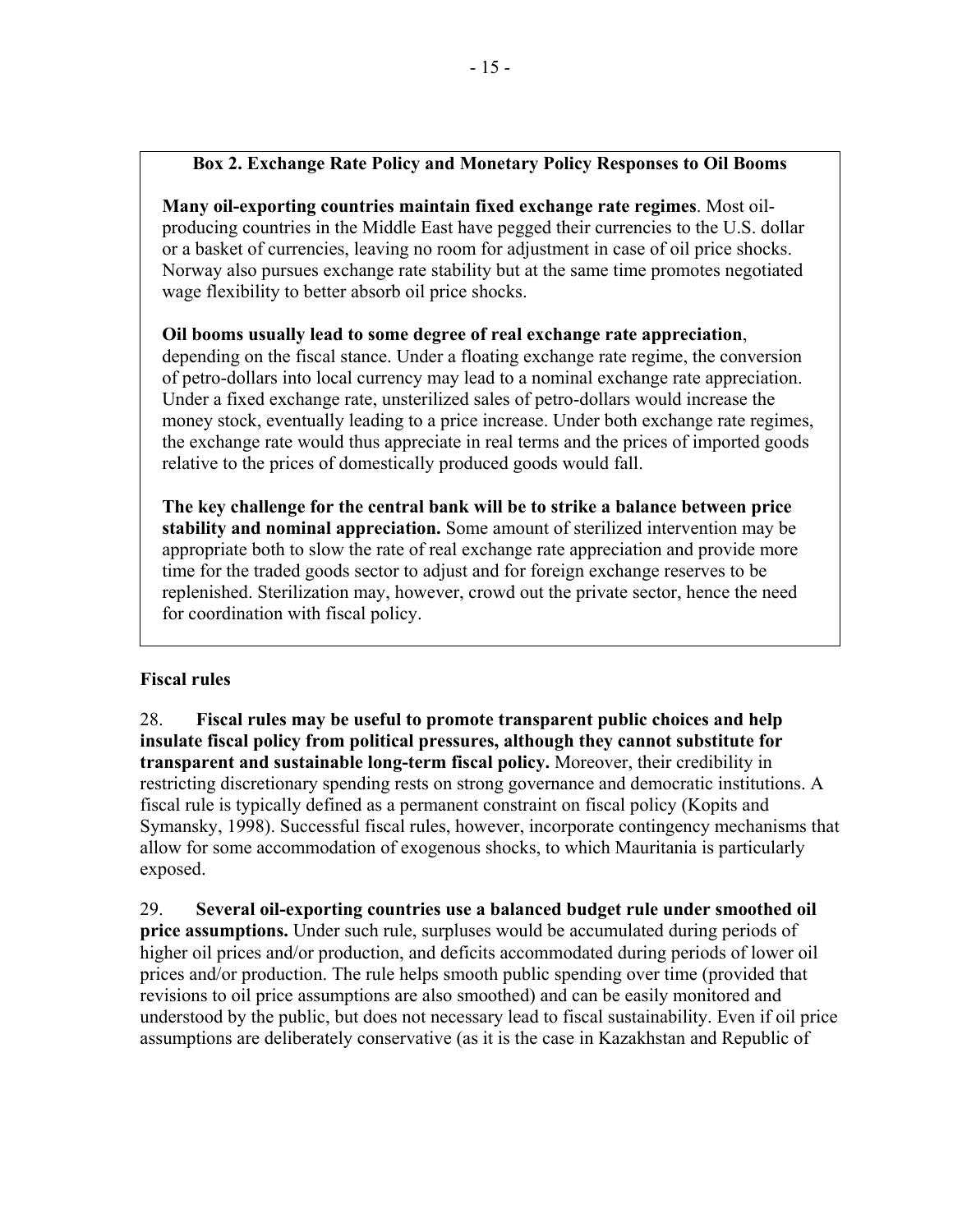$\text{Congo}$ <sup>12</sup> and thereby ensure that the government can generate savings, fiscal sustainability (even as defined in ¶17) may or may not be achieved.

30. **Fiscal rules, if any, should be based on the nonoil primary balance**, as explained above. Strict sustainability consideration implies that the size of the nonoil primary deficit should be limited to the expected permanent income  $(PI)$  from oil wealth.<sup>13</sup> effectively smoothing government spending over time. However, the PI rule does not fully prevent fiscal policy volatility that would be caused by frequent revisions in oil wealth projections (depending on world oil price and oil production assumptions).

31. The choice of limiting further fiscal volatility and accumulating higher precautionary savings requires the **bird-in-hand (BIH) rule**, a stricter version of the PI rule, which limits the nonoil primary deficit to the expected revenue from existing government assets excluding the part of oil wealth that has not yet been converted into financial assets. The BIH rule eliminates volatility from changes in oil price expectations; only changes in the (projected) rate of return on financial assets may affect the fiscal policy stance.

32. **Medium-term expenditure frameworks (MTEF)** are helpful instruments to ensure smooth and efficient government spending, especially in new oil-exporting countries such as Mauritania, which are exposed to strong pressures for immediate spending of highly volatile revenues. MTEFs provide governments with opportunities to analyze thoroughly the composition of their spending plans to ensure that these stay within the country's absorption capacity limits, and to secure enough spending for capital projects. Investment in infrastructure and human capital accumulation can support private sector development and the competitiveness of the nonoil sector, and therefore help offset the negative effects of an appreciated real exchange rate.

# **E. Oil Funds**

33. **Oil funds are a salient feature of oil producing countries.** Several country examples are listed in Box 3, including Kazakhstan's National Fund and Norway's State Petroleum Fund (two savings and stabilization funds). The experience with oil funds has been mixed: they contributed (marginally) to the improvement in fiscal policy conduct or higher savings in some cases (Davies et. al., 2001), but often resulted in the fragmentation of fiscal policy and asset management. The case for oil funds mostly rests on political economy arguments.

 $\overline{a}$ 

<sup>&</sup>lt;sup>12</sup> In the latter case, the 2005 balanced budget was prepared under the assumption of an oil price per barrel at US\$4 below the WEO price.

<sup>&</sup>lt;sup>13</sup> Government wealth can be kept constant in real or per capita terms, or as a constant share of GDP, implying different spending targets.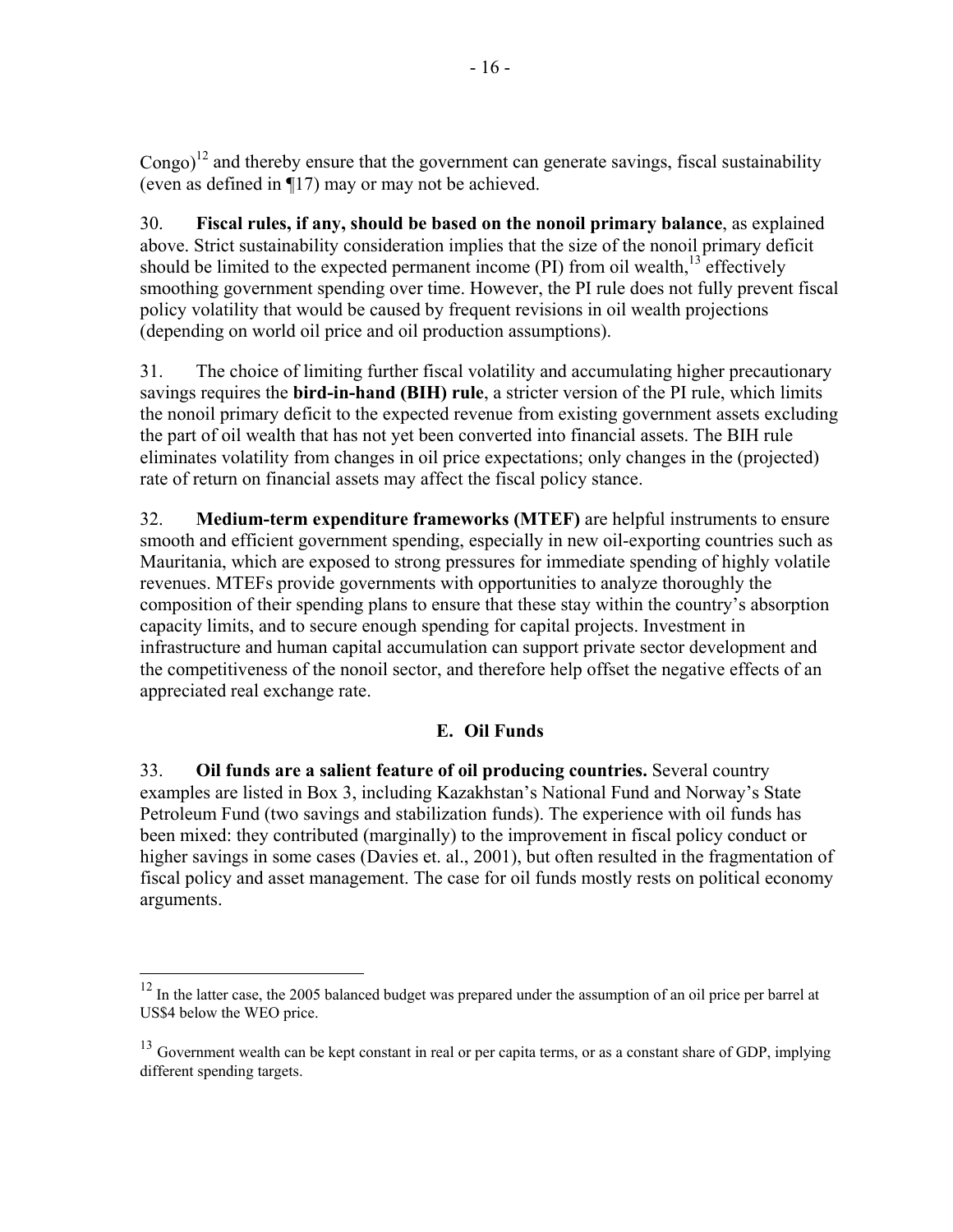### **Box 3. Selected Examples of Oil Funds**

In **Azerbaijan** the State Oil Fund (SOFAZ) was established in 1999 as an extrabudgetary savings fund. Asset management regulations require that financial assets be kept offshore in highly rated banks, but a portion is also invested in local investment projects. A conservative expenditure policy over the years has ensured a steady growth of savings in the fund.

The National Fund of the Republic of **Kazakhstan** (NFRK) was created in 2001 as both a stabilization and savings (off-budget) fund. Kazakhstan deposits excess revenue (resulting from applying generally conservative budget reference prices) to the fund; revenue shortfalls can also be compensated by transfers from the fund. The NFRK is domiciled in the National Bank of Kazakhstan, which is responsible for managing its assets on behalf of the government.

Oil wealth in **Norway** is managed through the State Petroleum Fund (SPF), a savings fund established in 1990. The SPF is **integrated in the budget** and incorporates a BIH rule that is designed to preserve oil wealth for future generations in per capita terms. The government's net oil income flows directly into the SPF, from which an annual transfer is made to the treasury to meet the nonoil deficit in the budget. The nonoil deficit is limited by law and cannot exceed the projected SPF income. SFP funds are invested in low-risk foreign securities, sovereign or similar.

In **Sudan,** the Oil-Revenue Savings Account (OSA) was established in 2002 at the Central Bank of Sudan as a savings and stabilization fund, and integrated into the medium-term budget framework in 2003. The nonoil deficit set in the budget is covered with oil revenue projected at a (conservative) oil price.

#### **Issues in designing oil funds**

34. **The typical rationale for establishing an oil fund is to set aside a portion of oil revenue for specific purposes or provide visibility and credibility to the implementation of a fiscal rule.** In countries where pressing social and infrastructure needs compete with savings objectives, a savings fund provides an explicit mechanism in support of a long-term financial strategy (Bartsch et al. 2004). Oil funds are also often viewed as a strategy to deter political interest groups from making claims on the resources and pressing for pro-cyclical fiscal policy. However, this strategy is not always successful: oil funds have sometimes led to dual budget systems or extrabudgetary spending procedures that have been particularly susceptible to governance problems. Also, since money is fungible, a government could be making contributions to the savings or stabilization funds but still be borrowing elsewhere to avoid expenditure cuts; in this case, oil receipts are not saved but merely mortgaged.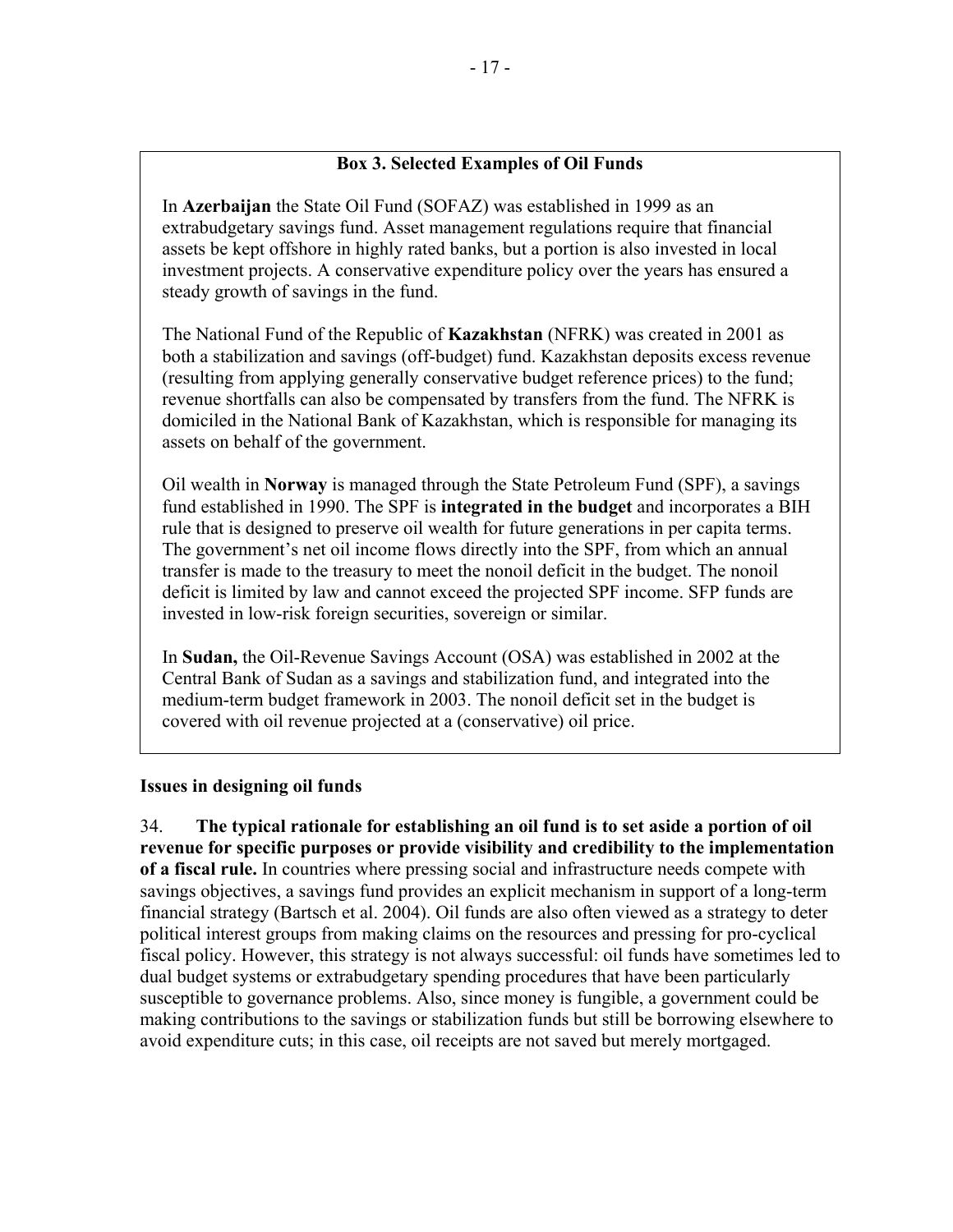35. **Oil funds cannot substitute for good fiscal policy and oil revenue can be well managed without formal funds.** Countries can build up large financial savings, keep expenditure insulated from oil price swings, and implement a long-term prudent fiscal policy within a general budget framework. In particular, the budget process can address oil price risks without a formal stabilization fund, by building a cushion of government liquidity and introducing explicit contingencies.

36. **Oil funds do not require to be separate institutions.** These could be financing funds where the balance reflects the government saving of its oil wealth. Oil funds should be coherently integrated into the budget process, operating as government accounts. Integrated funds allow greater coherence in budgetary planning and more effective expenditure control than separate funds. Specifically, integrated funds enhance transparency by ensuring that the oversight applied to the budget is equally applied to the use of oil funds' resources.

37. **Oil funds should be established by law.** Their operating procedures, including rules for transfers to and from the budget, the authority under which they are set up, their internal and external oversight (including audits) should be specified and approved by the parliament. Oil fund rules governing accumulation and withdrawal should however incorporate some flexibility for the sake of fiscal management. Inflows and outflows rules can easily be overwhelmed by market price changes, as the experience shows, many oil funds' collapsed under the prolonged drop in oil prices of the 1980s.

# **Implications for Mauritania**

38. **The Mauritanian authorities intend to save a portion of oil revenue into three funds: a stabilization fund, a savings fund, and a development assistance fund.** The stabilization fund aims to smooth fluctuations in the oil-related resources available to the budget and would also be mobilized in case of natural disasters. The savings fund would build assets for future generations and would be used to finance public spending after oil production ends. The development assistance fund would be used to help other nations' development, but it will be operational only if the production of oil is sufficiently high. Details on how resources will be moved in and out of these funds are not yet available, although the authorities insist that specific arrangements will reflect the priorities set up in the PRSP and will be in line with the MTEF.

39. **Mauritania's objectives could be attained with a single financing fund.** The envisaged multiple funds system may add complexity and rigidity for uncertain gain. Considerations for sustainability, absorption capacity, and implementation should determine each year the appropriate fiscal policy, with all remaining balances to be transferred to (or out of) the fund. Concerns regarding the transparency, legal status, and management efficiency could be addressed by delegating to the BCM the responsibility of the fund's asset management, under parliamentary oversight and—where appropriate—with the use of international asset managers.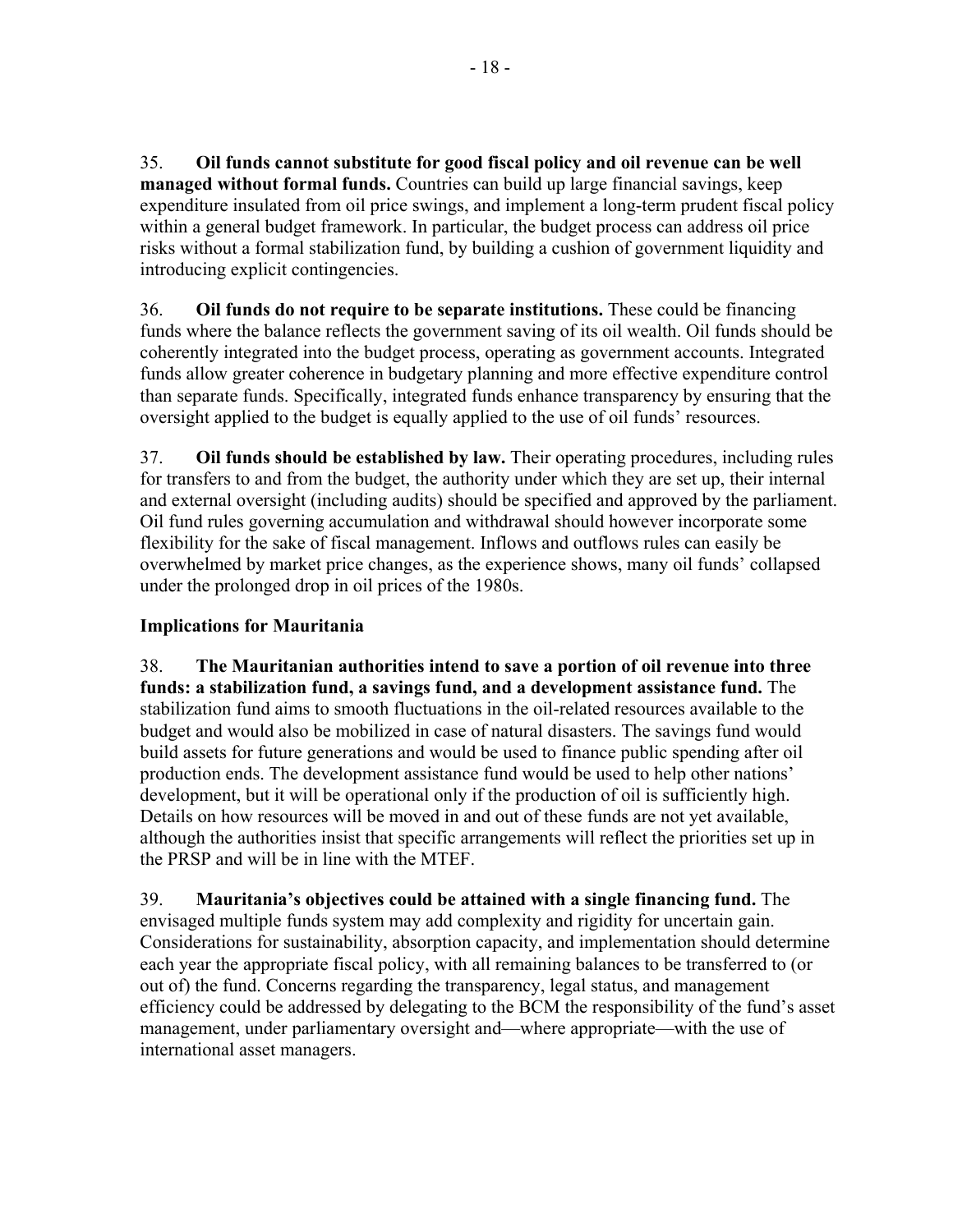### **F. Transparency and Governance**

40. **Transparency and accountability are essential components of a sound oil revenue management.** The high concentration of oil revenues and their large share in total budget revenues will make their use prone to corruption and rent seeking. A democratic debate on fiscal policy and spending priorities enables safeguards against corruption and the waste of public resources. It should lead to the establishment of a properly-designed institutional framework for oil wealth management, which is key for good governance. Experience shows that the institutional framework needed to guarantee transparency should be comprehensive, and include appropriate safeguards concerning the transparency of the activities of any government-owned national oil company.

41. **There are well-established practices ensuring that the management of oil revenues (including oil fund operations) remains transparent and accountable.14**All oilrevenue related operations should be subject to disclosure procedures, based on explicit guidelines, and free from political interference. Accountability is best ensured by regular audits, which should be submitted to parliament. Consistently with international standards of transparency regarding the supervision and audit of revenue management, all audit reports should be published.

42. Mauritania's adhesion to the **Extractive Industry Transparency Initiative (EITI)**, an initiative launched in 2002 by the United Kingdom and supported by several bilateral donors and international institutions (including the Fund and the World Bank) would be a significant step toward the establishment of oil revenue transparency. Several natural resource-exporting developing countries, including Azerbaijan, Ghana, the Kyrgyz Republic, and Nigeria are already working on implementing the EITI proposals.<sup>15</sup>

### **G. Medium- to Long-Term Scenarios for Mauritania**

43. **The opportunities opening up before Mauritania in the wake of oil discoveries can be illustrated with the use of macroeconomic scenarios.** The two (baseline and lowcase) scenarios presented here derive from principles and trade-offs discussed in Section D.<sup>16</sup> The frontloading of expenditure in both scenarios reflects the overriding need to deal with developmental challenges. Gradual rather than rapid augmentation of public expenditure over the medium term reflects the presence of widely acknowledged absorption capacity limits and enables the build-up of savings from the beginning. The additional spending is principally directed toward physical and human capital accumulation (mainly in the form of

 $14$  For a full discussion see: "Draft Guide on Resource Revenue Transparency", IMF, December 15, 2004.

<sup>&</sup>lt;sup>15</sup> The EITI's website is www.eitransparency.org.

<sup>&</sup>lt;sup>16</sup> The scenarios represent a hybrid approach and do not result from application of a single rule; research in this direction is envisaged.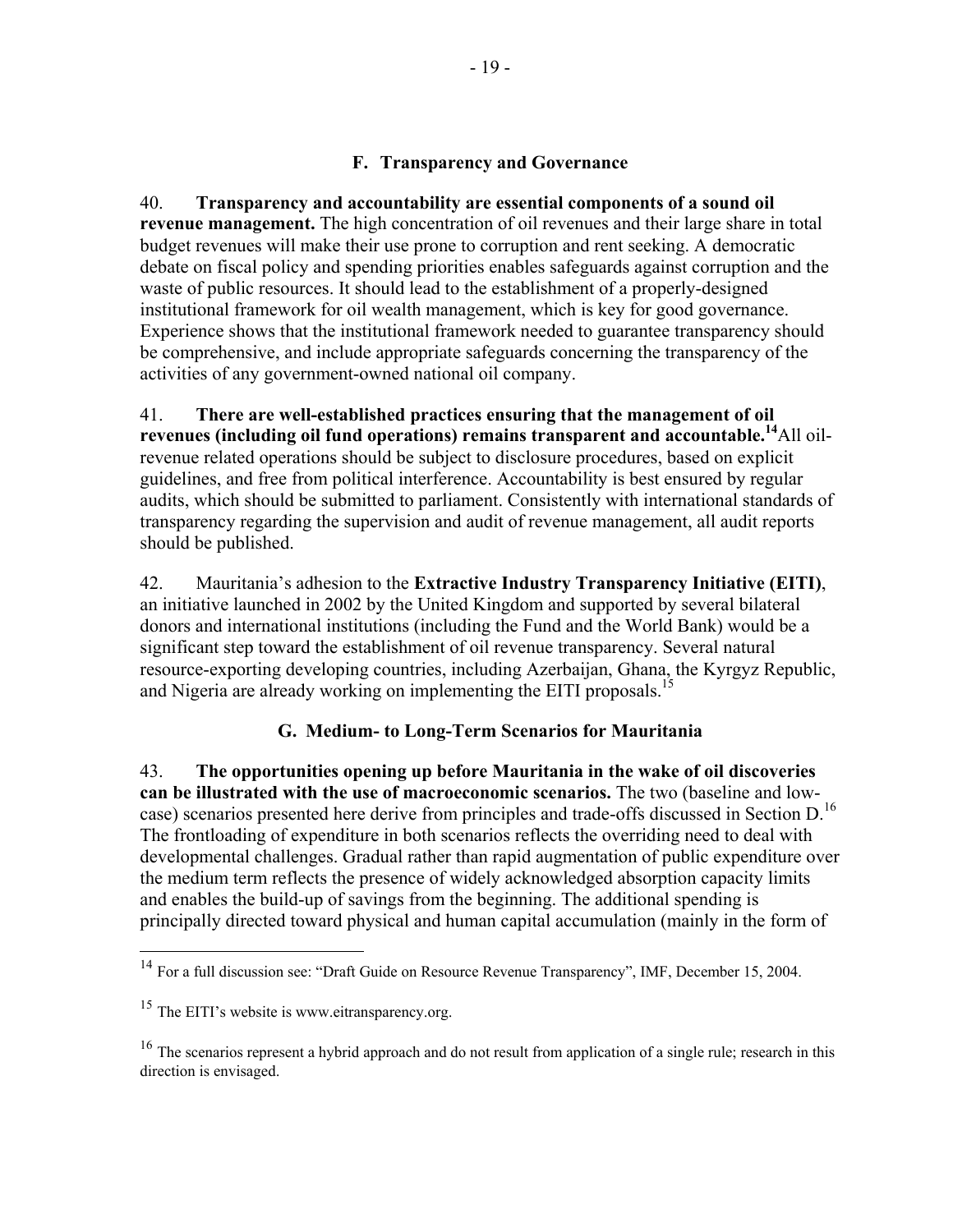outlays on public infrastructure) to set the stage for sustainable private sector growth. The emphasis on savings—and the extent to which oil revenues allow for a sustainable shift in the primary balance once oil production has ended—varies depending on the expected revenues. The main difference between the two scenarios consists in the estimated present value of Mauritania's oil wealth, which depends on oil price and reserve assumptions. In the baseline (high) case, oil revenues are sufficient to target a significant permanent primary deficit to be financed from the revenue on accumulated assets. In the low-case, oil revenues are expected to be insufficient to sustain an equally high level of savings without compromising development needs, as a result, asset accumulation is limited to a precautionary cushion. In both cases, sustainability is demonstrated by the absence of a downward adjustment in the after-oil period. Both scenarios take into account growth spillovers and a certain degree of real exchange rate appreciation (Dutch disease) entailed by spending of oil receipts.

44. **Given the intended technology to be used in the extraction of offshore oil reserves, the recoverable oil is assumed to be depleted by 2025.** Under the **baseline scenario**, oil wealth is estimated at about US\$6.0 billion (equivalent to 4 times the 2004 GDP) implying a permanent income of about US\$300 million per annum. This estimate is based on the following key assumptions: (a) recoverable oil reserves of about 600 millions barrels; (b) international oil prices broadly in line with projections under the World Economic Outlook, as of February 2005 (US\$46 per barrel in 2006); (c) a discount rate of 5 percent; (d) average extraction costs of US\$10 per barrel; and (e) production levels rising from roughly 21 million barrels in 2006 to about 52 million barrels by 2010 and declining gradually thereafter until oil is depleted (Table 3). Under the low-case scenario, only oil reserves of Chinguetti and Tiof about (420 million barrels) are taken into account and world oil prices are kept at US\$25 per barrel in real terms (i.e., at constant 2005 prices).

45. **The medium- to long-term economic outlook under the baseline scenario is appreciably favorable.** Oil production is projected to peak at some 150,000 barrels per day around 2010. The booming exports and government revenues are expected to almost triple the per capita income in 20 years. Real GDP is projected to grow by an annual average of 12 percent in 2006–10 driven mainly by growth in oil production, but also by the expansion of other mining activities. Thereafter, average nonoil GDP growth rate is projected at 4 percent per annum in real terms, given the assumption that further structural reforms will bolster productivity.

46. **Under the baseline scenario, Mauritania is expected to accumulate sizable foreign assets** (Figure 2). Fiscal policy is assumed to be geared toward increasing budgetary expenditures so as to accelerate investment in physical infrastructure and human capital, while simultaneously building up financial assets that will allow the country to sustain a higher level of public expenditures after the oil reserves are exhausted. Poverty-reducing programs are expected to be frontloaded with a view to accelerating the achievement of Mauritania's PRSP goals. The resulting sharp increase in per capita primary spending in constant terms (rising from US\$181 in 2006 to US\$285 in 2010) is reflected in the widening of the nonoil deficit through 2010 (Figure 3). **Fiscal sustainability is ensured under the**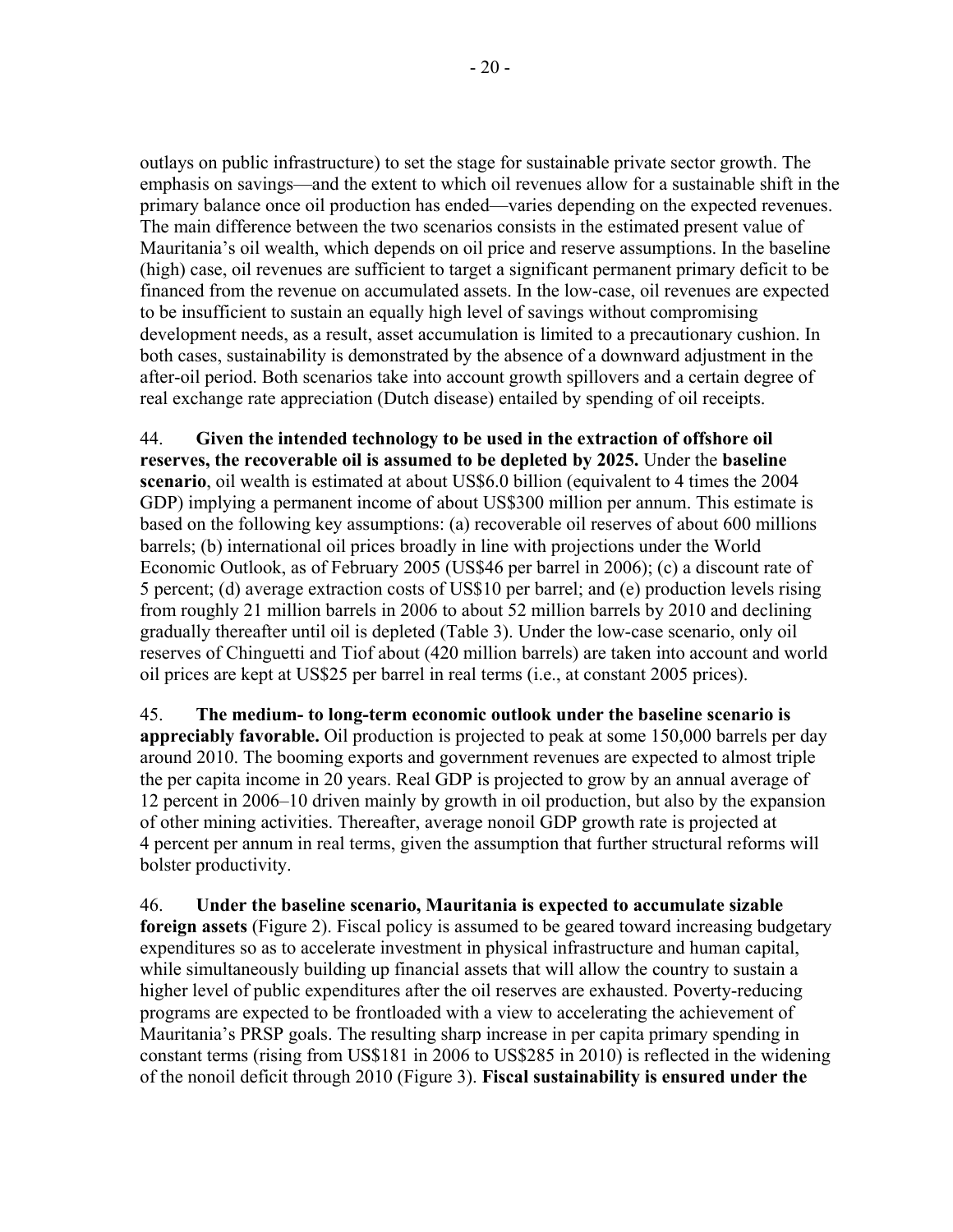|                                        | <b>Illustrative Projections</b> |         |        |         |                          |                                                           |        |        |         |  |  |  |
|----------------------------------------|---------------------------------|---------|--------|---------|--------------------------|-----------------------------------------------------------|--------|--------|---------|--|--|--|
|                                        | 2006                            | 2007    | 2008   | 2009    | 2010                     | 2015                                                      | 2020   | 2024   | 2025    |  |  |  |
|                                        |                                 |         |        |         | <b>BASELINE SCENARIO</b> |                                                           |        |        |         |  |  |  |
| Oil production (in million barrels) 1/ | 20.9                            | 23.1    | 39.4   | 43.5    | 52.4                     | 36.1                                                      | 21.7   | 6.2    | 0.0     |  |  |  |
| World oil price (US\$ per barrel) 2/   | 42.8                            | 40.0    | 38.8   | 38.0    | 37.8                     | 42.2                                                      | 47.2   | 51.6   | 52.7    |  |  |  |
| Real GDP (percentage change)           | 26.7                            | 7.7     | 14.4   | 7.1     | 7.8                      | 1.1                                                       | 3.0    | 2.4    | 2.7     |  |  |  |
| Nonoil real GDP (percentage change) 3/ | 12.8                            | 7.6     | 7.6    | 8.0     | 5.5                      | 3.9                                                       | 4.0    | 4.0    | 4.0     |  |  |  |
| Per capita primary expenditure         |                                 |         |        |         |                          |                                                           |        |        |         |  |  |  |
| in current U.S. dollars                | 184                             | 208     | 239    | 273     | 314                      | 328                                                       | 339    | 354    | 358     |  |  |  |
| in constant U.S. dollars               | 181                             | 200     | 225    | 252     | 285                      | 269                                                       | 252    | 243    | 241     |  |  |  |
| GNP Per capita GDP in U.S. dollars     | 941                             | 993     | 1,122  | 1,197   | 1,429                    | 1,396                                                     | 1,482  | 1,544  | 1,553   |  |  |  |
|                                        |                                 |         |        |         |                          | (In millions of U.S. dollars, unless otherwise indicated) |        |        |         |  |  |  |
| Budget revenue from oil                | 199                             | 201     | 508    | 528     | 550                      | 723                                                       | 456    | 124    | 0.0     |  |  |  |
| Exports of oil                         | 895                             | 926     | 1,528  | 1,652   | 1,977                    | 1,523                                                     | 1,023  | 320    | 0.0     |  |  |  |
| Net financial assets of the government | $-341$                          | $-256$  | 51     | 270     | 463                      | 2,365                                                     | 3,774  | 4,183  | 4,094   |  |  |  |
|                                        | (In percent of nonoil GDP)      |         |        |         |                          |                                                           |        |        |         |  |  |  |
| Interest on net government assets      | $-2.3$                          | $-1.9$  | $-1.4$ | $-0.8$  | $-0.1$                   | 1.9                                                       | 2.7    | 2.5    | 2.4     |  |  |  |
| Budget revenue from oil                | 9.0                             | 8.3     | 19.2   | 18.1    | 17.3                     | 17.2                                                      | 8.3    | 1.8    | $0.0\,$ |  |  |  |
| Primary expenditure                    | 25.4                            | 26.8    | 28.9   | 30.7    | 30.8                     | 28.1                                                      | 25.6   | 24.0   | 23.7    |  |  |  |
| Primary nonoil balance                 | $-1.7$                          | $-4.4$  | $-7.4$ | $-10.7$ | $-11.8$                  | $-9.2$                                                    | $-5.6$ | $-3.1$ | $-2.5$  |  |  |  |
| Overall fiscal balance                 | 5.0                             | $2.0\,$ | 10.4   | 6.6     | 5.3                      | 9.9                                                       | 5.3    | 1.2    | $-0.1$  |  |  |  |
|                                        | <b>LOW CASE SCENARIO</b>        |         |        |         |                          |                                                           |        |        |         |  |  |  |
| Oil production (in million barrels) 4/ | 20.9                            | 23.1    | 36.5   | 32.0    | 38.0                     | 21.6                                                      | 13.1   | 3.7    | 0.0     |  |  |  |
| World oil price (US\$ per barrel) 5/   | 25.9                            | 26.5    | 27.1   | 27.7    | 28.3                     | 31.7                                                      | 35.5   | 38.8   | 39.7    |  |  |  |
| Real GDP (percentage change)           | 23.9                            | 6.4     | 10.7   | 1.4     | 6.6                      | 0.9                                                       | 2.3    | 2.3    | 2.4     |  |  |  |
| Nonoil real GDP (percentage change) 3/ | 10.9                            | 6.0     | 4.8    | 5.6     | 4.8                      | 3.2                                                       | 3.0    | 3.0    | 3.0     |  |  |  |
| Per capita primary expenditure         |                                 |         |        |         |                          |                                                           |        |        |         |  |  |  |
| In current U.S. dollars                | 178                             | 187     | 193    | 203     | 229                      | 238                                                       | 248    | 264    | 271     |  |  |  |
| In constant U.S. dollars               | 175                             | 180     | 182    | 188     | 207                      | 195                                                       | 184    | 182    | 182     |  |  |  |
| GNP per capita GDP in U.S. dollars     | 836                             | 888     | 991    | 977     | 1,140                    | 1,164                                                     | 1,198  | 1,252  | 1,267   |  |  |  |
|                                        |                                 |         |        |         |                          | (In millions of U.S. dollars, unless otherwise indicated) |        |        |         |  |  |  |
| Budget revenue from oil                | 126                             | 137     | 225    | 205     | 253                      | 166                                                       | 147    | 38     | 0.0     |  |  |  |
| Exports of oil                         | 543                             | 614     | 990    | 885     | 1,076                    | 684                                                       | 465    | 145    | 0.0     |  |  |  |
| Net financial assets of the government | $-412$                          | $-359$  | $-234$ | $-177$  | $-95$                    | 13                                                        | 43     | 131    | 126     |  |  |  |
|                                        | (In percent of nonoil GDP)      |         |        |         |                          |                                                           |        |        |         |  |  |  |
| Budget revenue from oil                | 5.8                             | 5.8     | 9.0    | 7.7     | 8.7                      | 4.4                                                       | 3.1    | 0.7    | 0.0     |  |  |  |
| Primary expenditure                    | 25.0                            | 24.9    | 24.8   | 25.0    | 24.7                     | 22.7                                                      | 21.7   | 21.4   | 21.5    |  |  |  |
| Primary nonoil balance                 | $-1.7$                          | $-3.0$  | $-3.5$ | $-5.0$  | $-5.7$                   | $-4.0$                                                    | $-1.4$ | 0.3    | 0.6     |  |  |  |
| Overall fiscal balance                 | 1.7                             | 0.7     | 3.7    | 1.2     | 2.0                      | $-0.3$                                                    | 1.0    | 0.5    | 0.2     |  |  |  |

Table 3. Mauritania: Two Oil Scenarios and Implications on Main Macroeconomic Indicators

Sources: Mauritanian authorities and staff projections.

1/ Assuming recoverable reserves of 600 million barrels.

2/ February 2005 World Economic Outlook assumptions.

3/ Including expected production of copper and gold.

4/ Assuming recoverable reserves of 420 million barrels.

5/ Based on a constant 2005 price of US\$25 per barrel.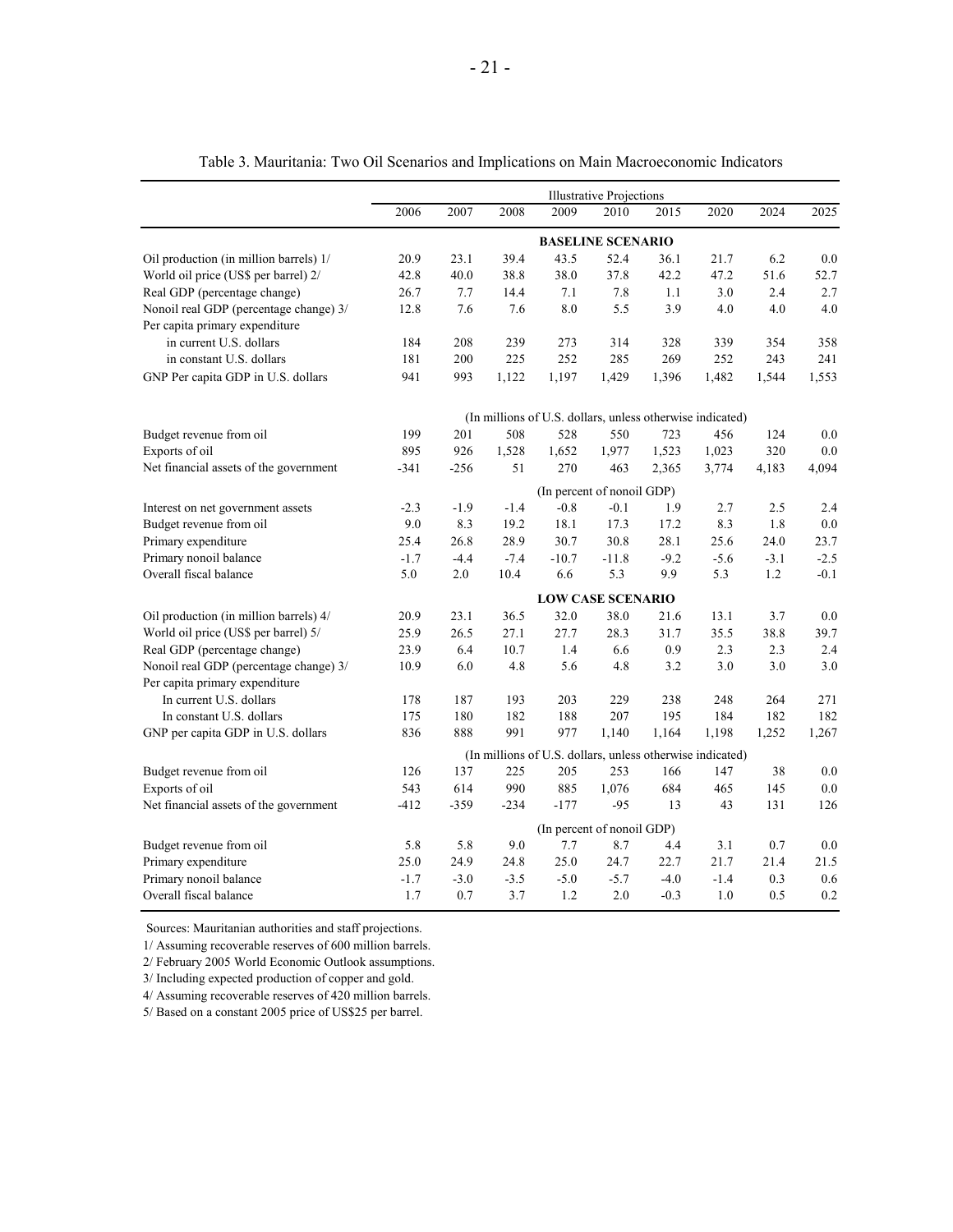

Figure 2. Mauritania: Oil Revenues, Financial Assets, and Expenditure

Source: IMF staff projections.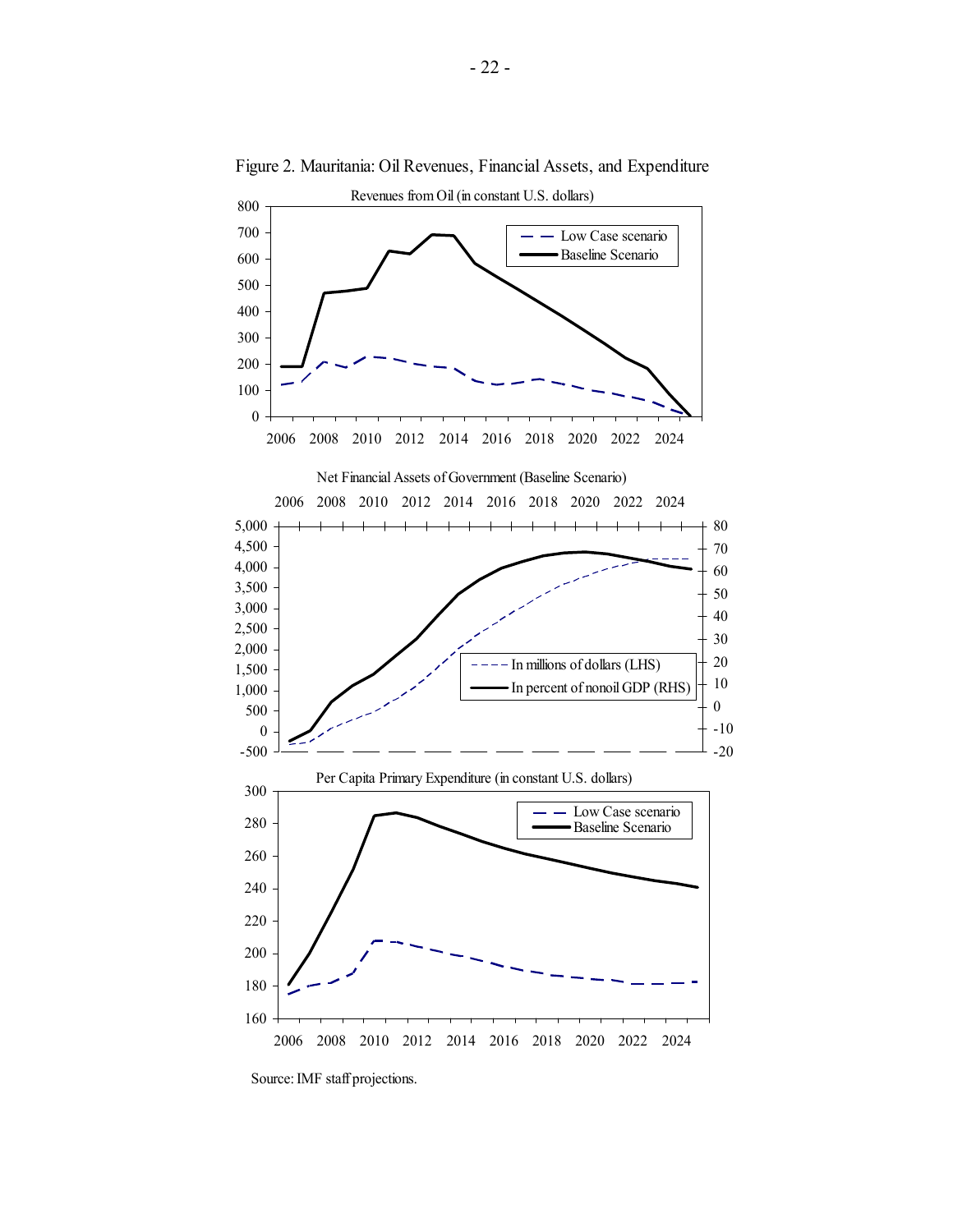

Figure 3. Mauritania: Baseline Scenario Fiscal Projections

Revenue and Expenditure (in percent of nonoil GDP)



Fiscal Balances (in percent of nonoil GDP)

Source: IMF staff projections.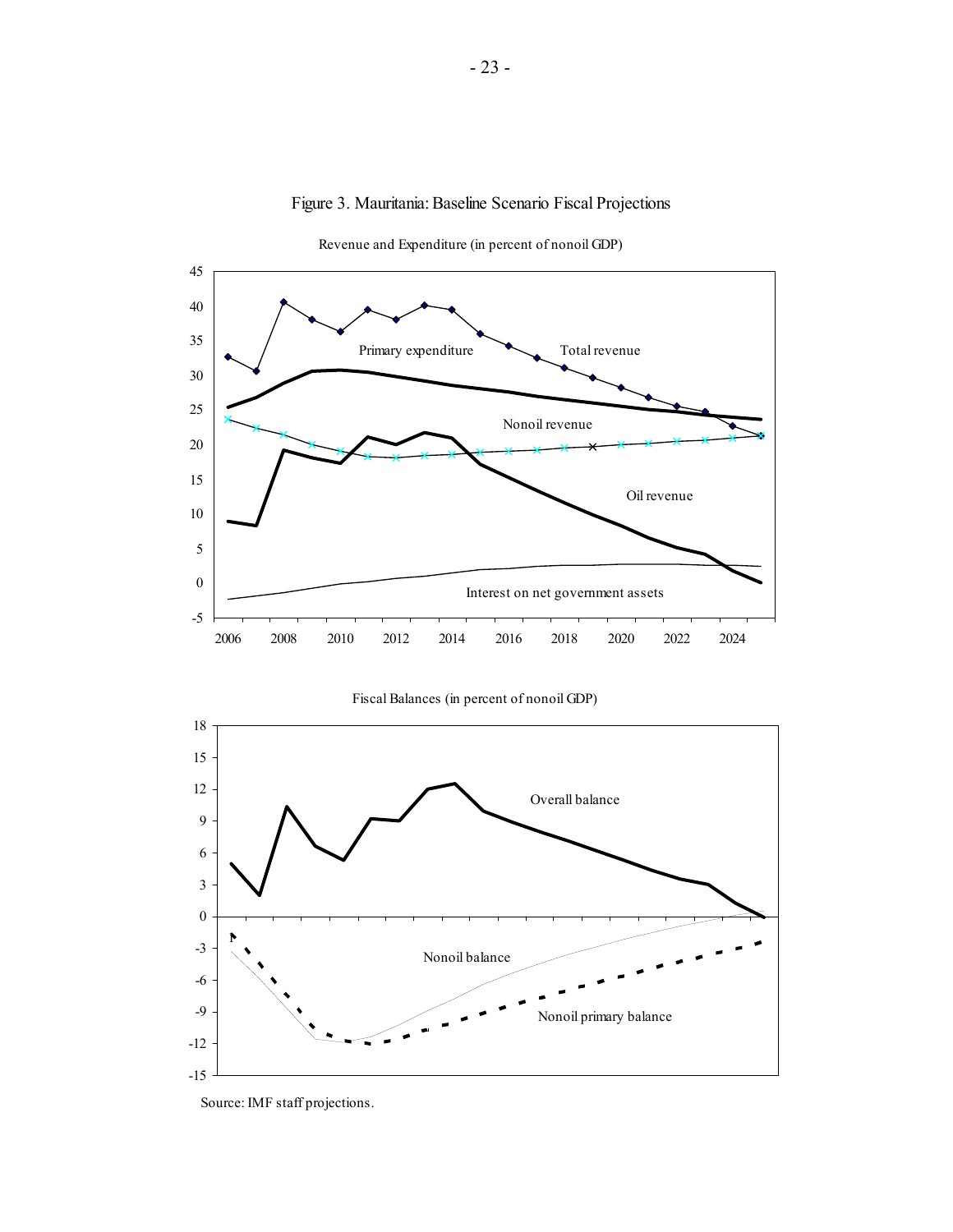**baseline scenario provided that nonoil primary balance remains below 2.5 percent of nonoil GDP after the depletion of oil in 2024.** 

47. **In the low-case scenario, with oil wealth (and permanent income) assumed to be two-thirds of that in the baseline scenario, there is less room for expansionary fiscal policy.** Per capita primary fiscal spending, in constant U.S. dollar terms, is projected to rise somewhat less significantly than in the baseline scenario (from US\$175 in 2006 to US\$207 in 2010) and then gradually reverse to its initial level by 2025. As a result, the nonoil real GDP is projected to grow by about 3 percent a year as compared with 4 percent under the baseline scenario. A nonoil primary deficit of 3 to 5 percent of nonoil GDP could be sustained in the period 2007–15, but would need to be gradually eliminated by 2025. At the same time, priority accorded to Mauritania's development objectives significantly limits the opportunity to accumulate foreign assets.

48. **Both scenarios feature some degree of Dutch disease, the "gravity" of which varies depending on the size of the fiscal impulse.** Average real effective exchange rate appreciates by 2–3 percent per annum in the baseline scenario and to a somewhat lesser degree in the low-case scenario.

# **H. Summary and Conclusions**

49. Starting in 2006, Mauritania is expected to benefit from a significant oil revenue windfall. At the same time, it faces steep challenges in managing the oil wealth so as to ensure the development of the nonoil sector and avoid the misuse of oil revenues. In order to realize the full potential inherent in the "oil promise," Mauritania's policies should be guided by the following principles:

- **Fiscal policy formulation** should rely on the **nonoil primary balance** concept to deal properly with volatility and sustainability issues.
- **The frontloading of public expenditure in the oil era,** while justified on developmental grounds, should be consistent with absorption capacity limits and reasonable precautionary and long-term savings objectives.
- **The management of oil savings** needs to be transparent, fully integrated with the budget, and governed by sound principles. Mauritania's precautionary and long-term savings objectives can be achieved with a single financing fund.
- **Some degree of Dutch disease is unavoidable**. Appropriate government asset management (abroad), pro-growth public spending, and structural policies can offset its impact on competitiveness, while increased exchange rate flexibility will help contain inflationary pressures.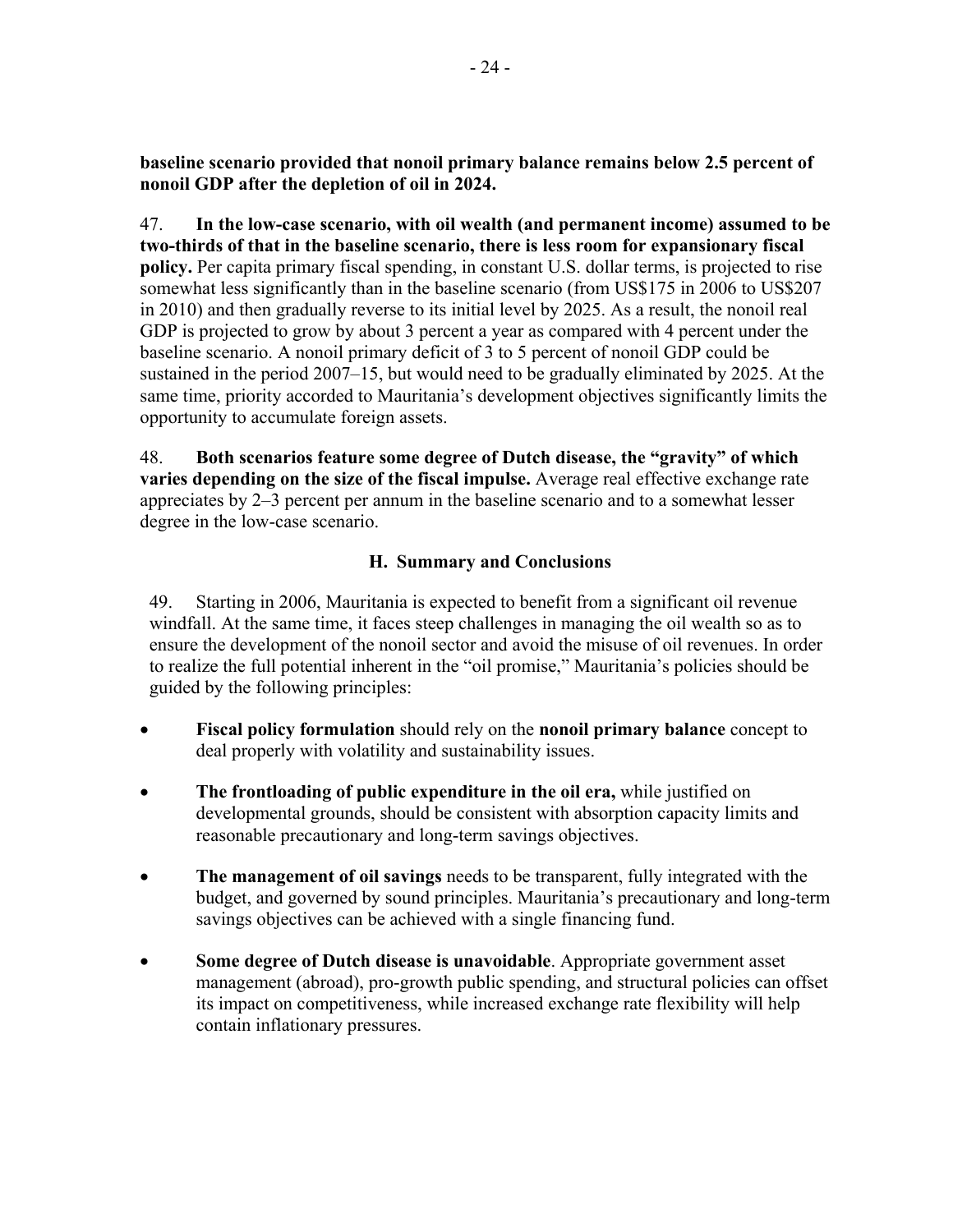#### **References**

- Bardhon, P, 1997, "Corruption and Development: A Review of Issues," Journal of Economic Literature, Vol. 35 pp. 1320–1346.
- Barnett, Steven, and Rolando Ossowski, 2002, "Operational Aspects of Fiscal Policy in Oil-Producing Countries," in Davis, J.M., R. Ossowski, and A. Fedelino, *Fiscal Formulation and Implementation in Oil-Producing Countries,* 2003 (Washington: International Monetary Fund).
- Bartsch, U., M. Katz, H. Malothra, and M. Cuc, 2004, *Lifting the Oil Curse, Improving Petroleum Revenue Management in Sub-Saharan Africa* (Washington: International Monetary Fund).
- Davis, J., R. Ossowski, J. Daniel, and S. Barnett, 2001, *Stabilization and Savings Funds for Nonrenewable Resources*, in J. M. Davis, R. Ossowski, and A. Fedelino, op. cit.
- Deutsche Bank AG, 2004, Oil and Gas, August 24, pp. 3–18.
- Engel, Eduardo and Rodrigo Valdes, 2000, "Optimal Fiscal Strategy for Oil Exporting Countries', *IMF Working Paper, WP/00/12* (Washington: International Monetary Fund).
- Gelb, Alan and Associates, 1988, "Oil Windfalls—Blessing or Curse?" (New York: Oxford University Press for the World Bank).
- Gylfason, Thorvaldur, 2001, "Lessons from the Dutch Disease: Causes, Treatment, and Cures," Institute of Economic Studies, Working Paper Series.
- Hausmann, R., and R. Rigobon, 2002, "An Alternative Interpretation of the 'Resource Curse': Theory and Policy Implications," in J. M. Davis, R. Ossowski, and A. Fedelino, op. cit.
- IMF, 2002, Botswana—Selected Issues and Statistical Appendix, IMF Country Report No. 02/243 (Washington: International Monetary Fund).
- IMF, 2004, Republic of Kazakhstan—Selected Issues, (Washington: International Monetary Fund).
- Karl, T., 1999, "The Perils of the Petro-State: Reflections on the Paradox of Plenty," Journal of International Affairs, Vol. 53, pp. 31–48.
- Katz, M., U. Bartsch, H. Malothra, and M. Cuc, 2004, Lifting the Oil Curse. Improving Petroleum Revenue Management in Sub-Saharan Africa (Washington: International Monetary Fund).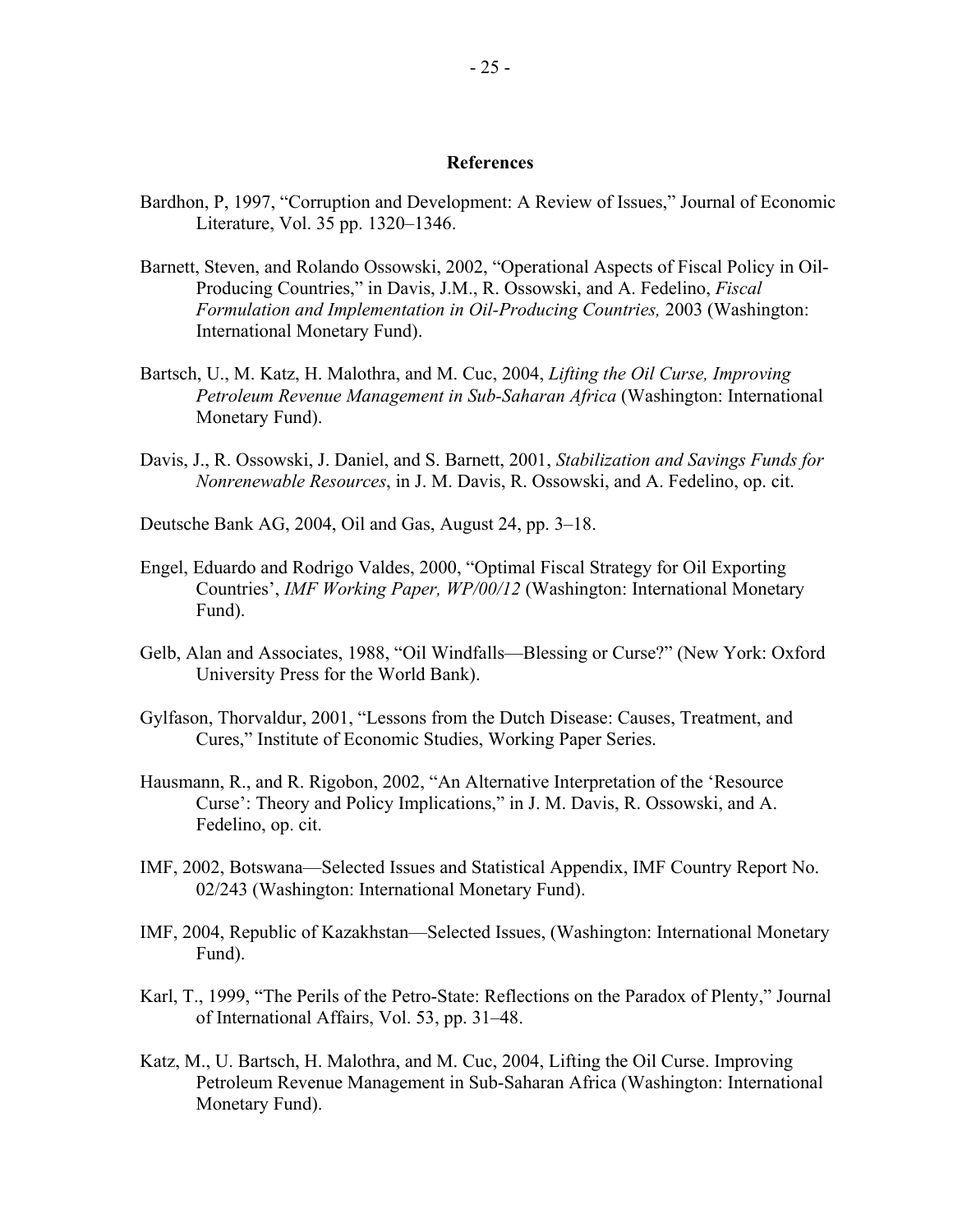- Kopits, G., and S. Symansky, 1998, *Fiscal Policy Rules*, IMF Occasional Paper No. 162 (Washington: International Monetary Fund).
- Leite, C. and M. Weidmann, 1999, "Does Mother Nature Corrupt? Natural Resources, Corruption and Economic Growth," IMF Working Paper WP/99/85, Washington D.C.
- Sachs, Jeffrey D., and Andrew M. Warner, 1995, "Natural Resource Abundance and Economic Growth," NBER Working Paper No. 5398 (Cambridge, Massachusetts: National Bureau of Economic Research).
- Sachs, J.D., and A. M. Warner, 2001, "The Curse of Natural Resources," *European Economic Review*, Vol. 45 (May), pp. 827–38.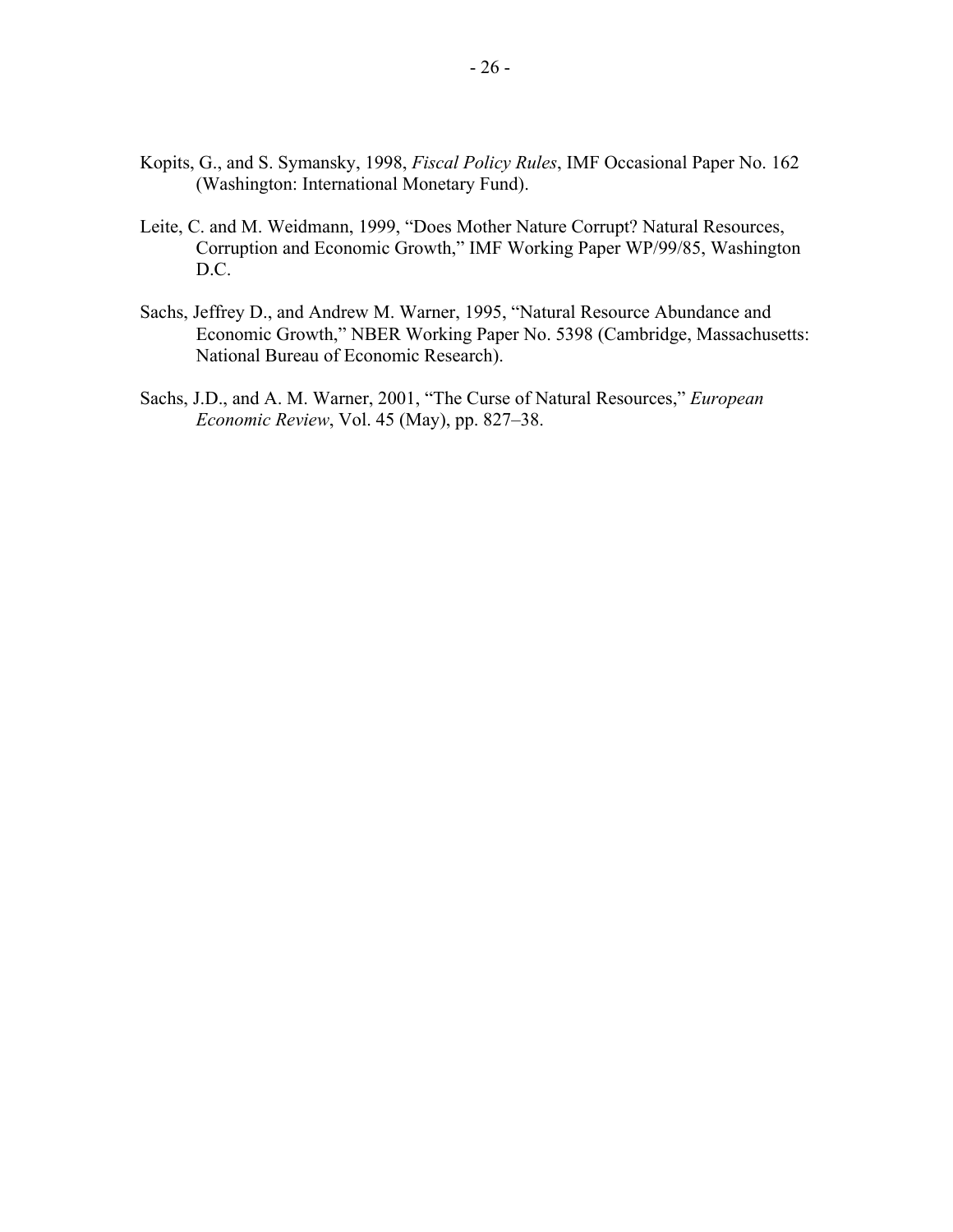# **II. POVERTY REDUCTION: TRENDS AND PROSPECTS**<sup>17</sup>

*Despite substantial economic progress over the last 15 years, poverty in Mauritania is still very high. Health and other social indicators show improvement but the provision of basic services and public infrastructure remain deficient. A simple analysis suggests that if the rapid growth projected in Chapter I is realized, Mauritania could in principle achieve most of Millennium Development Goals (MDGs) by 2015 by fostering pro-poor growth, channeling enough public resources to the social sectors, and strengthening institutional capacity.* 

#### **A. Introduction**

1. This chapter reviews the evolution of poverty and other social developments since 1990, explores the links between poverty, growth and income equality over the last decade, and discusses Mauritania's performance in the social sectors, mostly education and health. In December 2000, the Mauritanian authorities published their first Poverty Reduction Strategy Paper (PRSP), which was prepared in a broad participatory manner and laid out a comprehensive three-year program for sustaining high economic growth and directing public resources towards fighting poverty. While data on income poverty are not yet available for 2004, recent data on social indicators are used in a preliminary assessment of progress achieved under Mauritania's poverty reduction program. This chapter also explores Mauritania's prospects for reaching the MDGs by 2015 under the long-term scenarios presented in Chapter I.

#### **B. Developments in Poverty and International Comparisons**

2. **The incidence of poverty in Mauritania decreased significantly in the 1990s, although somewhat less so in the second half of the decade.** The share of the population living below the poverty line decreased by about 10 percentage points, from 56.6 percent in 1990 to 50 percent in 1996 and 46.7 percent in 2000 (Figure 1).<sup>18</sup> Similar trends were observed for other poverty indicators such as the poverty gap (or "depth of poverty") and the squared poverty gap (or "severity of poverty") (Figure 2).<sup>19</sup> Based on comparable measures in selected low-income countries, the incidence of poverty is lower in Mauritania than in Madagascar and Zambia, but higher than in Armenia, Ghana, Senegal, and Uganda (Table 1).

 $\overline{a}$ 

<sup>&</sup>lt;sup>17</sup> Prepared by Garbis Iradian (ext. 36281), with substantial inputs from Nicola Pontara and Hawa Wague-Cisse (both World Bank).

<sup>&</sup>lt;sup>18</sup> This measure of poverty uses the World Bank's poverty headcount definition, i.e., the percentage of population living on less than US\$1 a day at 1993 prices, adjusted for purchasing power parity.

<sup>&</sup>lt;sup>19</sup> The poverty gap indicates how far below the poverty line poor households are on average; and the severity of poverty captures inequality among the poor. The definition of the poverty indicators can be found on the World Bank external website.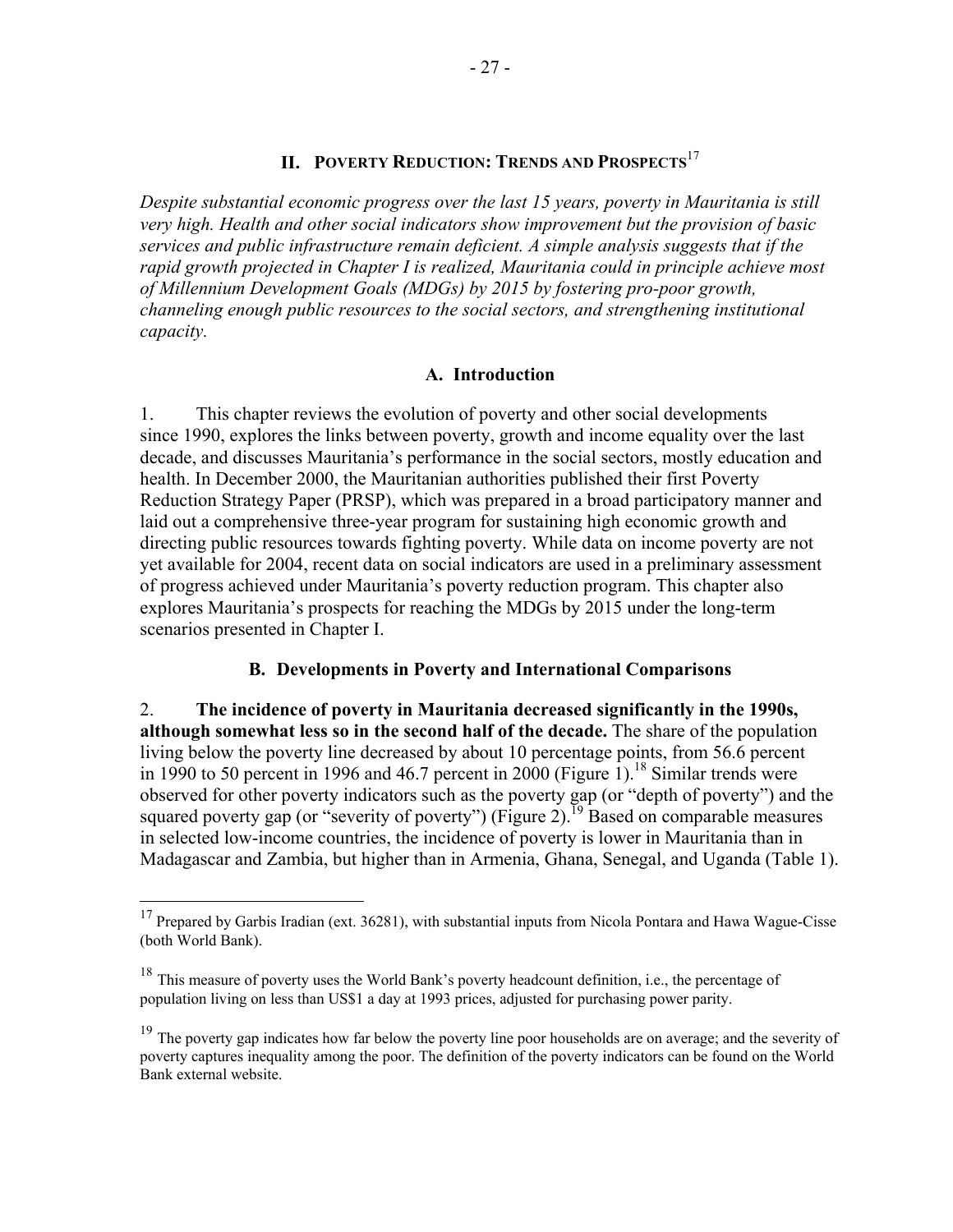

Source: World Bank.

3. **Given Mauritania's growth record in the last decade, poverty reduction could have been somewhat larger.** Relating the percentage change in poverty incidence with the percentage change in real per capita GDP between 1990 and 2000, suggests a partial growth elasticity of poverty of -0.8 (i.e., a one percent increase in real per capita income lowers the incidence of poverty in Mauritania by 0.8 percent). This partial elasticity of poverty, with respect to growth in Mauritania, is significantly below that of selected low-income countries, including Ghana and Uganda (Table 1), and even farther below the average of -1.1 that was obtained through an econometric estimate on a panel of 70 developing and transition economies (Iradian, 2005).

4. **The sizable increase in income inequality held back poverty reduction in the 1990s.** The related Gini coefficient increased from 0.34 to 0.39 between 1990 and 2000. The estimated effects on poverty of real growth in households' consumption and changes in inequality over the period 1996–2000 suggest that about 30 percent of the poverty-reducing effect of average consumption growth was eroded by greater inequality (Table 2). In other words, had the increase in consumption been distributed across households in proportion to consumption levels observed in 1996 (i.e., had all households gained in the same proportion), the poverty head count would have declined by 4.8 percentage points rather than by 3.3 percentage points. Even though the overall inequality in Mauritania is still slightly lower than the average for selected African countries (Table 3), due to a lower growth performance and larger increase in inequality in the 1990s, poverty fell twice less rapidly in Mauritania than in, for instance, Uganda.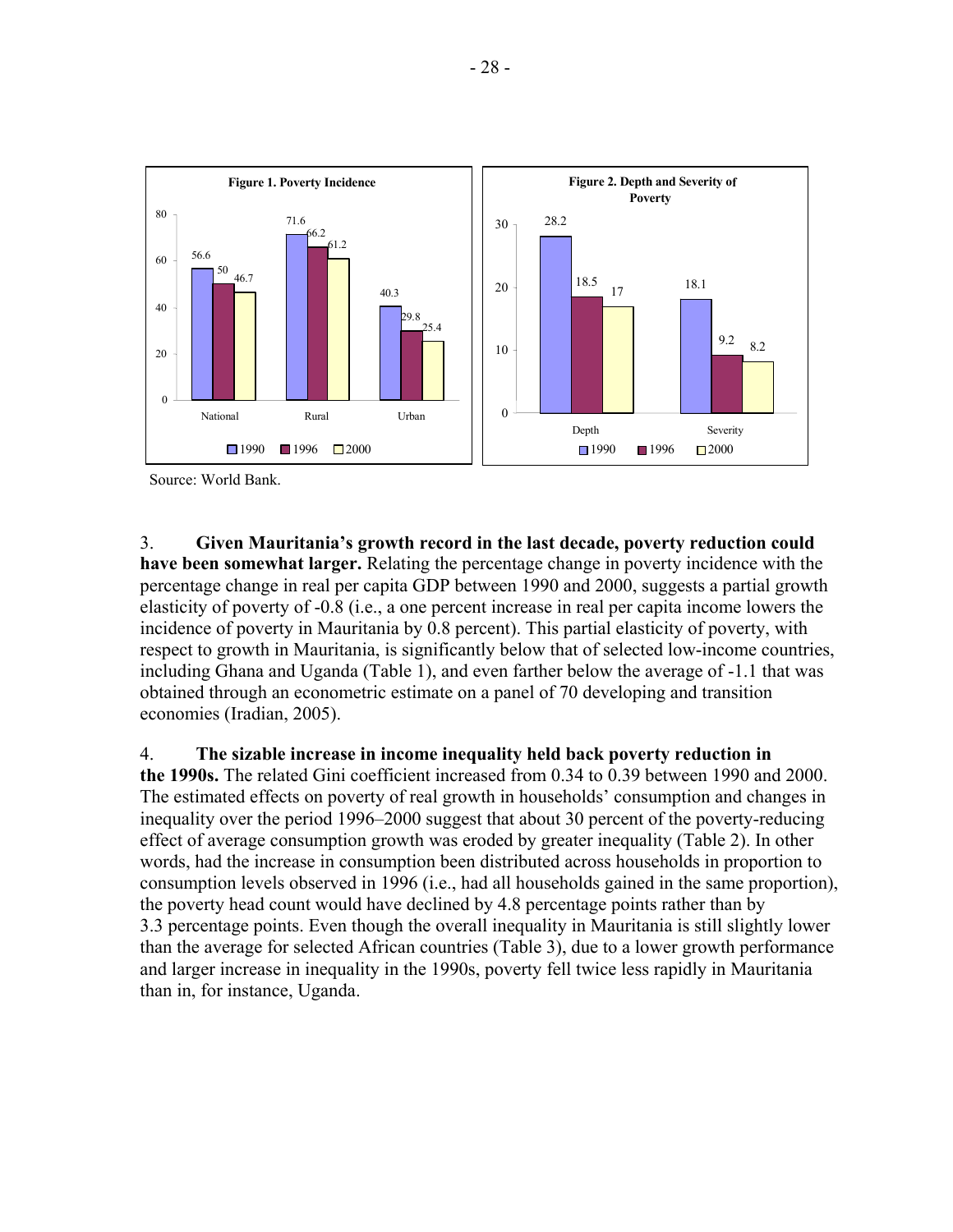| Country (period)               | Poverty<br>(Percent of population)<br>1st Year | 2nd Year | Inequality 2/<br>(Gini Index)<br>1st Year | 2nd Year | Cumulative<br>per capita<br>growth | Growth<br>elasticity<br>of poverty |
|--------------------------------|------------------------------------------------|----------|-------------------------------------------|----------|------------------------------------|------------------------------------|
| <b>Mauritania</b> (1990, 2000) | 56.6                                           | 46.7     | 0.34                                      | 0.39     | 23.1                               | $-0.76$                            |
| Madagascar (1979, 2001)        | 49.3                                           | 69.5     | 46.9                                      | 47.5     | $-39.6$                            | $-1.03$                            |
| Zambia (1990, 1998)            | 58.6                                           | 72.9     | 48.3                                      | 52.6     | $-18.4$                            | $-1.33$                            |
| Ghana (1992, 1999)             | 50.8                                           | 42.6     | 38.9                                      | 36.0     | 16.8                               | $-0.96$                            |
| Uganda (1992, 2000)            | 56.0                                           | 35.0     | 39.2                                      | 40.5     | 36.0                               | $-1.04$                            |
| Egypt (1990, 2000)             | 25.0                                           | 16.7     | 34.0                                      | 34.4     | 24.5                               | $-1.36$                            |
| Armenia (1996, 2003)           | 54.7                                           | 32.0     | 44.0                                      | 33.0     | 51.8                               | $-0.80$                            |
| Azerbaijan (1995, 2002)        | 61.6                                           | 49.0     | 45.0                                      | 36.5     | 35.7                               | $-0.57$                            |
| Kyrgyz Rep.(1996, 2003)        | 68.1                                           | 41.0     | 40.5                                      | 31.0     | 26.6                               | $-1.50$                            |
| India (1988, 2000)             | 46.3                                           | 34.7     | 31.2                                      | 32.5     | 45.6                               | $-0.55$                            |
| Thailand (1985, 1996)          | 27.0                                           | 3.0      | 47.4                                      | 43.4     | 79.2                               | $-1.12$                            |
| South Korea (1975, 1990)       | 20.0                                           | 7.4      | 38.0                                      | 33.6     | 96.0                               | $-0.66$                            |
| China (1990, 2001)             | 33.0                                           | 16.6     | 34.6                                      | 44.7     | 91.3                               | $-0.54$                            |
| Indonesia (1980, 1993)         | 29.0                                           | 14.8     | 35.6                                      | 31.7     | 58.5                               | $-0.84$                            |
| Malaysia (1980, 1995)          | 32.5                                           | 9.3      | 49.1                                      | 45.6     | 67.5                               | $-1.06$                            |
| Vietnam (1993, 2002)           | 50.9                                           | 28.9     | 35.7                                      | 36.4     | 39.6                               | $-1.09$                            |
| Average                        | 45.0                                           | 32.5     | 38.0                                      | 36.2     | 39.6                               | $-0.95$                            |

### Table 1. Poverty, Inequality, and Growth in Selected Countries

Sources: Mauritanian authorities, World Bank data base, and selected countries' PRSPs and IMF staff reports. 1/ Inequality figures are based on expenditure Gini-coefficient, except for Malaysia and South Korea.

| Level    | Change in<br><b>Poverty</b> | <b>Growth effect</b> | <b>Inequality effect</b> | <b>Residual</b> |
|----------|-----------------------------|----------------------|--------------------------|-----------------|
| National | $-3.3$                      | -4.8                 |                          |                 |
| Urban    | $-3.0$                      | -4.3                 | $\overline{4}$           |                 |
| Rural    | $-0.1$                      | $-10.9$              |                          |                 |

#### Table 2. Growth and Inequality Effects (1996–2000) (In percentage points)

Source: World Bank.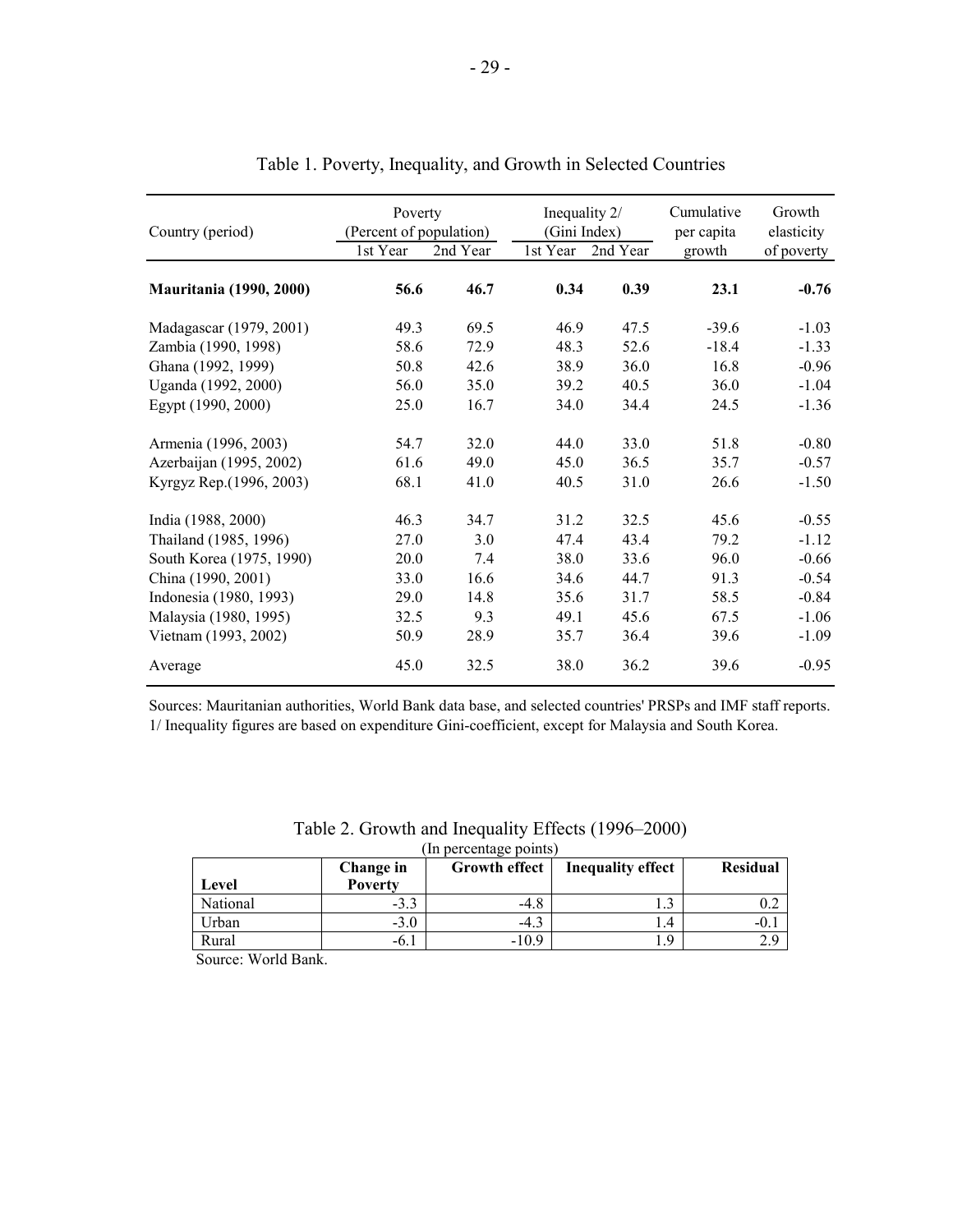| Country           | Poverty<br>Incidence | Inequality<br>(Gini index) | <b>GNP</b><br>per capita<br>PPP (US\$) |
|-------------------|----------------------|----------------------------|----------------------------------------|
| Mauritania (2000) | 46.7                 | <b>39.0</b>                | 1,616                                  |
| Cameroon (2001)   | 40.2                 | 44.6                       | 2,220                                  |
| Egypt $(2000)$    | 16.7                 | 34.4                       | 3,519                                  |
| Ethiopia (2000)   | 44.2                 | 41.0                       | 557                                    |
| Ghana (1998)      | 39.5                 | 36.0                       | 1,780                                  |
| Madagascar (2001) | 69.5                 | 47.5                       | 1,102                                  |
| Mali (2001)       | 63.8                 | 49.4                       | 824                                    |
| Senegal (2001)    | 54.9                 | 42.6                       | 2,082                                  |
| Uganda $(2000)$   | 35.0                 | 40.5                       | 1,230                                  |
| Zambia (1998)     | 72.9                 | 52.6                       | 915                                    |
| Average           | 48.3                 | 42.8                       | 1,585                                  |

Sources: World Bank data base, and selected countries' PRSPs and IMF staff reports.

5. **Poverty reduction was smaller in rural areas, where the incidence of poverty remains very high.** Rural poverty decreased from 71.6 percent in 1990 to 61.2 percent in 2000, while urban poverty decreased from 40.3 percent in 1990 to 25.4 percent in 2000. The relatively weak outcome in the rural areas reflects mostly a low growth in agricultural output, although rural emigration attenuated this effect. The contribution of agriculture to GDP growth was less than one percent per year in the 1990s, reflecting weather conditions but also limited public investment in the main producing region, the Senegal river valley.<sup>20</sup> In contrast, the contribution of services to GDP growth was about 3 percentage points per year in the same period. Surprisingly, the large poverty reduction that urban areas experienced on average did not touch the capital city, Nouakchott, where the incidence of poverty increased from 21 percent in 1996 to 22 percent in 2002, with a peak at 25.1 percent in 2000.

6. **Poverty increase in Nouakchott and its decline in other cities could be explained by the heavy migration toward the capital.** Nouakchott currently hosts about 35 percent of the country's population, from about 30 percent in 1990 which negatively affected living conditions in the capital city and its surroundings. In other urban areas, a considerable improvement in living standards has been observed during the same period, which, in addition to the population outflow, could also be attributed to government efforts to improve urban living conditions, including through the expansion of the electricity network and improvements in water systems and transport infrastructure.

 $^{20}$  Between 1996 and 2000 poverty increased amongst households engaged in agricultural activities, notably in the Senegal river valley.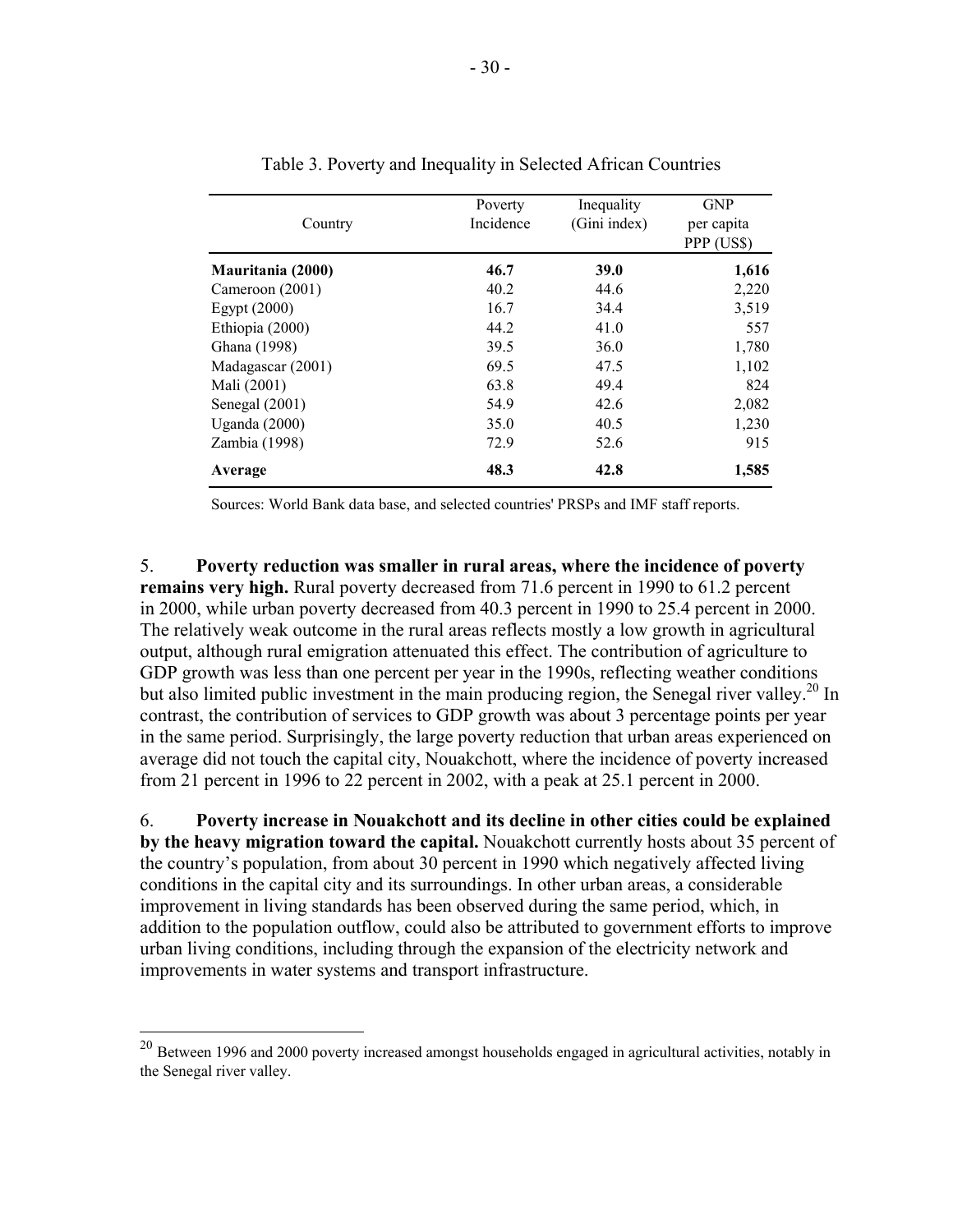### **C. Poverty Perceptions**

7. **Poverty perceptions captured in several household surveys do not confirm the statistically observed reduction in poverty in the 1990s.** The subjective welfare gains may not be as large as suggested by the objective consumption-based poverty trends. Specifically:

- According to a 2001 survey of households' standards of living, about 40 percent of (poor and nonpoor) household heads believed that poverty had not changed much since 1996. Household heads who thought that poverty had actually increased were almost as numerous as those who thought the opposite. However, most household heads were confident that poverty would stabilize or decrease over the following five years, possibly reflecting their perceptions of a favorable economic outlook.
- According to the preliminary results of a questionnaire on welfare indicators, which forms part of the ongoing 2004 household survey, most of household heads thought that their economic situation in 2004 was worse than in 2001 (44 percent) or identical (34 percent). The full results of the household survey (expected for June 2005) will provide an update on objective poverty trends and subjective perceptions in the last five years.

# **D. Social Indicators**

### 8. **The most recent education and, to a lesser extent, health and other social indicators show improvement, over the last 15 years** (Table 4).

• **There has been a major improvement in education indicators**. With primary school enrollment rising from 46 percent in 1990 to 96 percent in 2004, the MDG of universal primary education has almost been reached, including for the 10 percent of children who live in remote areas and/or in extremely difficult circumstances. Progress in enrollment at the secondary school level is significant, but enrollment at the tertiary level decreased as a result of deliberate policies to regulate student flows. With regard to gender equality, Mauritania has made remarkable progress in facilitating access to primary and secondary education for all children and the related MDG is within reach. However, retention rates during the last year of primary education have been deteriorating continuously since 2000.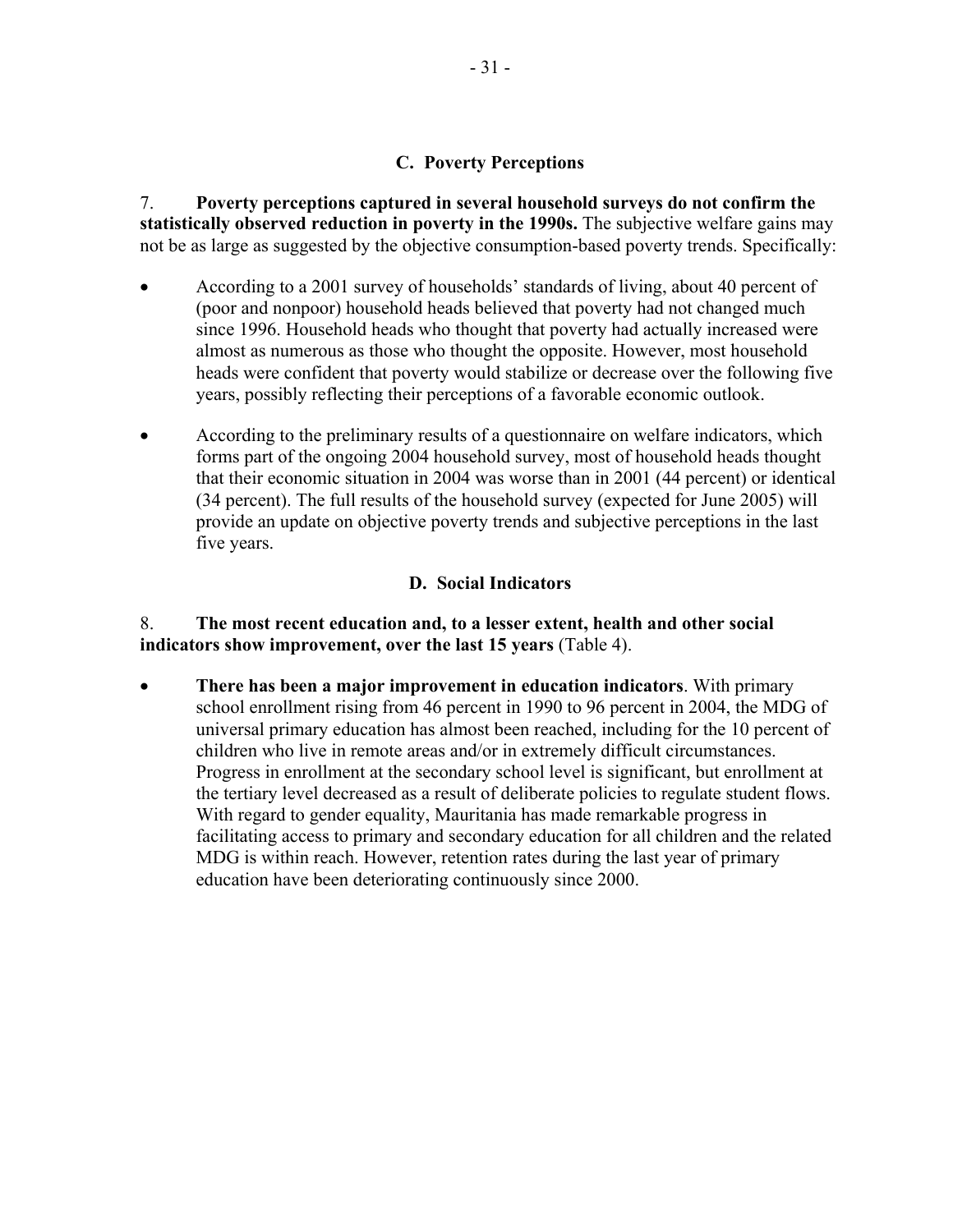|                                                 |           |           |                          |            |               |              | <b>PRSP</b> Targets                              |             |           |
|-------------------------------------------------|-----------|-----------|--------------------------|------------|---------------|--------------|--------------------------------------------------|-------------|-----------|
|                                                 |           |           | 1990 1996 2000 2002 2003 |            |               | 2004         | 2015                                             | 2015        | Sub-      |
|                                                 |           |           |                          |            |               |              | Document                                         | <b>MDGs</b> | Saharan   |
|                                                 |           |           |                          |            |               |              | Jul 2003                                         |             | Africa 1/ |
| Poverty Indicators                              |           |           |                          |            |               |              | (In percent of population)                       |             |           |
| Overall poverty incidence                       | 57        | 50        | 47                       | $\ddotsc$  | $\ddotsc$     | $\ddots$     | 20                                               | 28          | 47        |
| Incidence of poverty in Nouakchott              | 36        | 21        | 25                       | 22         | $\ddotsc$     | $\cdots$     | $\ddots$                                         | $\cdots$    | $\cdots$  |
| Prevalence of child malnutrition                | 48        | 23        | 32                       | $\ddotsc$  | $\dddotsc$    | 30           | 13                                               | 24          | $\cdots$  |
| Availability of public services                 |           |           |                          |            |               |              |                                                  |             |           |
| Access to improved water source                 | $\ddotsc$ | $\ddotsc$ | 50                       | $\ddotsc$  | $\ddotsc$     | 54           | 60                                               | $\ddotsc$   | 58        |
| Access to electricity                           |           |           | 18                       | $\ddotsc$  | $\dddotsc$    | 20           | $\ddotsc$                                        | .           | $\cdots$  |
| <b>Education</b> indicators                     |           |           |                          |            |               |              | (In percent of relevant age group)               |             |           |
| Gross primary enrollment ratio                  | 46        | 82        | 88                       | 88         | 90            | 96           | 100                                              | 100         | 87        |
| Gross lower-secondary enrollment ratio          | 15        | 18        | 25                       | 26         | 26            | $\ddotsc$    | $\ldots$                                         | $\cdots$    | $\cdots$  |
|                                                 |           |           |                          |            |               | (In percent) |                                                  |             |           |
| Share of girls in total primary enrollment      | 42        | 46        | 48                       | 49         | 49            | 49           | 50                                               | 50          | $\cdots$  |
|                                                 |           |           |                          |            |               |              | (In percent of students enrolled in first grade) |             |           |
| Retention rate at the entrance of the 5th grade |           |           | 55                       | 48         | 47            |              | 100                                              | $\ddotsc$   | 48        |
|                                                 |           |           |                          |            |               |              | (In percent of people 15 years old and above)    |             |           |
| Adult literacy rate                             |           | 58        | 57                       | $\ddotsc$  | $\dddotsc$    | 59           | 95                                               | 95          | 63        |
| Health indicators                               |           |           |                          |            |               |              | (Per 1,000 live births)                          |             |           |
| Child mortality (under five years old)          | 137       | 122       | 123                      | $\dddotsc$ | $\ddotsc$     | $\ddotsc$    | 72                                               | 46          | 174       |
| Infant mortality rate                           | $\ddotsc$ | 81        | $\ddotsc$                | 74         | $\mathbf{r}$  | $\ddotsc$    | 72                                               | 40          | 103       |
|                                                 |           |           |                          |            |               |              | (Per 100,000 live births)                        |             |           |
| Maternal mortality rate                         | $\ddotsc$ |           | 747                      |            |               |              | $\cdots$                                         |             | 917       |
|                                                 |           |           |                          |            |               |              | (In percent of ages 15–24)                       |             |           |
| HIV prevalence rate                             | $\cdots$  |           | 0.5                      | 0.6        | $\mathcal{L}$ |              | <1                                               | <1          | 6.7       |
|                                                 |           |           |                          |            |               |              | (In percent of pregnant women)                   |             |           |
| Access to maternal health                       | $\ddotsc$ |           | 65                       | .          | $\ddotsc$     | 80           | $\cdots$                                         | $\cdots$    | 44        |
|                                                 |           |           |                          |            |               | (In percent) |                                                  |             |           |
| Child vaccination rate                          |           | 30        | 40                       | 70         | 82            | 93           | $\ddotsc$                                        | 75          | 56        |
|                                                 |           |           |                          |            |               |              |                                                  |             |           |

Table 4. Mauritania: Selected Social Indicators

Source: Mauritanian authorities; and World Bank 2004 World Development Indicators.

• **Despite a somewhat disappointing health policy record,** Mauritania still compares favorably with sub-Saharan Africa as a whole; however, some indicators arouse serious concerns. While child vaccination improved significantly in recent years, infant mortality rate remains high. According to a recent survey, child mortality has roughly remained constant since 1994, in spite of higher vaccination rates. The reduction of maternal mortality remains also a challenge. At 747 deaths per 100,000 live births, maternal mortality rate is under the average of sub-Saharan Africa, but significantly above the average of some neighboring countries, such as Senegal, Niger, and Mali. The fertility index has decreased from 6 children per woman in 1990 to 4.6 children per woman in 2003. Chronic malnutrition remains a serious problem particularly in rural areas, notably among children and pregnant women. Infectious diseases, particularly malaria and tuberculosis, remain a major public health problem.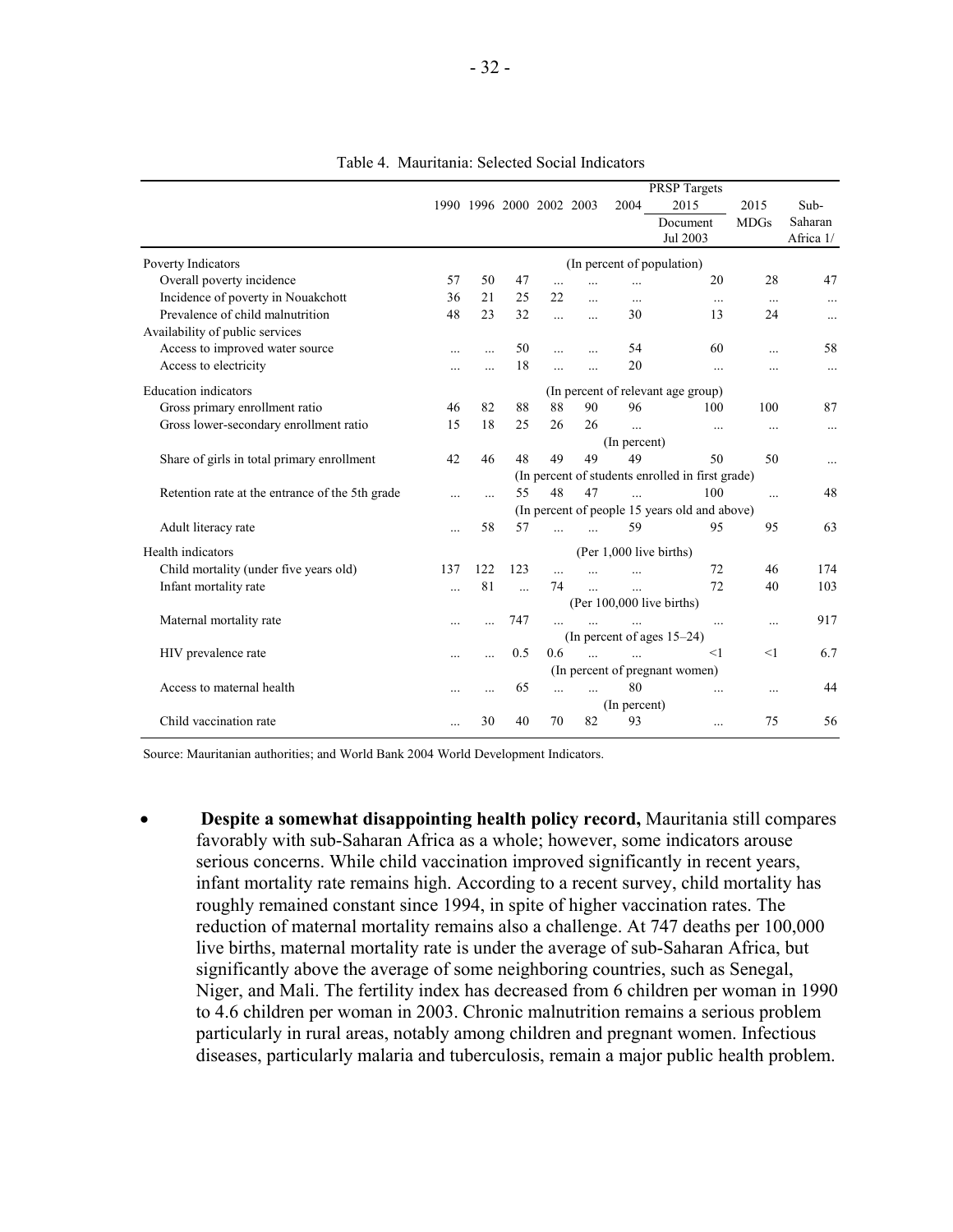# **E. Public Expenditures in Social Sectors and the Use of HIPC Resources**

9. **Social expenditures as a whole increased substantially with the implementation of Mauritania's 2001–04 PRSP.<sup>21</sup>** Budgetary social spending increased to 9 percent of GDP on average in 2001–04 from about 6 percent of GDP on average in the 1990s.<sup>22</sup>

10. **Education and, to a lesser degree, health significantly benefited from public spending increases in Mauritania in recent years.** As a percentage of GDP, spending on education increased steadily from 4.1 percent in 2000 to 6.5 percent in 2003. In real terms, the average annual growth rate of public spending allocated to education was 8.4 percent during 2000–2003, with per capita public spending amounting to US\$25 in 2003, compared to less than US\$15 in 2000. Between 1998–2003, primary education increasingly benefited from recurrent budget allocations, while allocations for tertiary education, and vocational training decreased significantly. The share of expenditure allotted for secondary education remained fairly constant. Health expenditures accounted for 2.7 percent of GDP and US\$9.3 per capita in 2002, against 1.9 percent of GDP and US\$7.5 in 1998, respectively. Budget allocation increased further, but low absorptive capacity in the health sector limited the actual spending. Shifting spending towards primary health care and services in rural and remote areas has started.

11. **Nonetheless, only half of the HIPC resources have been spent to date.** HIPC resources increased from UM 4.5 billion (US\$18.8 million) in 2000 to UM 17.4 billion (US\$64.9 million) in 2003. Projects in health, water, and energy sectors have benefited from substantial increases in the allocation of HIPC funds, but less so infrastructure, rural development, or multisectoral projects. Overall, the sectoral allocation of HIPC resources seems to be coherent with the priorities indicated in the PRSP, except for rural development, which continues to receive low amounts of HIPC financing.

12. **The regional distribution of expenditures financed by HIPC resources did not match the geographical distribution of poverty.** Comparing the contribution to total poverty with the allocation of HIPC expenditure in 2003 at the regional (Wilaya) level shows that the use of HIPC resources did not target regions that contribute most to the incidence of poverty in Mauritania (including Trarza, Guidimagha and Gorgol) (Figure 3).

13. **While the size of public education and health services increased in recent years as a result of higher public spending, the quality of social service delivery remains poor**. In the education system, the level of internal efficiency is low, with a high number of unfinished schools, an inefficient deployment of teachers across regions and within schools,

 $\overline{a}$ 

<sup>&</sup>lt;sup>21</sup> Data on a subset of social expenditures that specifically target poverty reduction are not available.

 $^{22}$  If the reported costs of an emergency plan to alleviate the impact of the 2002 drought on rural population and other off-budget social spending are included, social spending reached about 14 percent of GDP in 2003– 04.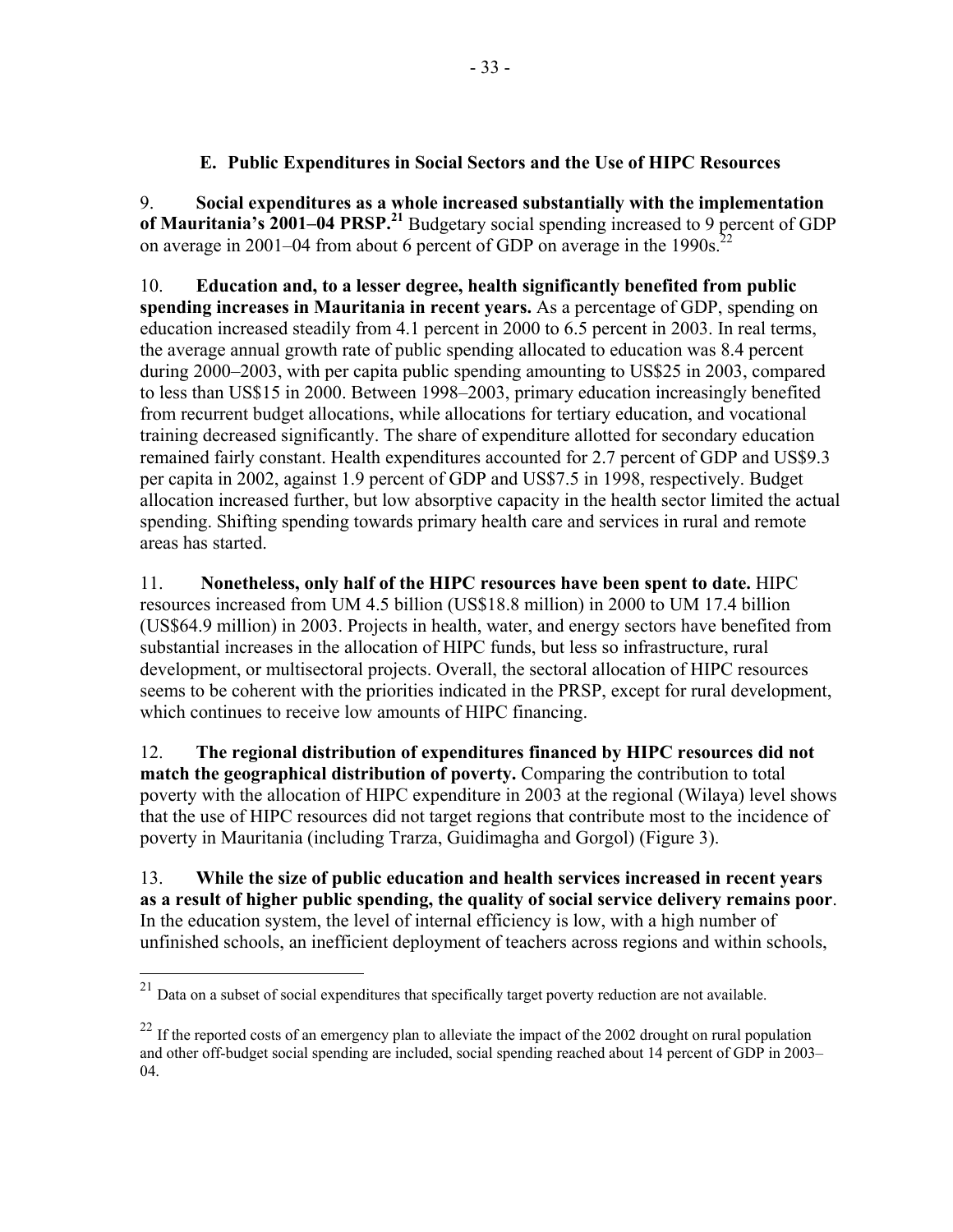and deficiencies in the content and quality of education. Health service utilization rates in Mauritania improved in recent years but remain low: 23 percent of the population must still travel more than five kilometers to reach a health center or a health post, while 10 percent must cover more than ten kilometers to reach the nearest health facility. The quality of health care provided by public health care facilities continues to be poor as reflected in low attendance rates and high unit costs.



Source: World Bank.

1

#### **F. Expected Performance with Respect to MDG Targets**

14. **The advent of oil production in 2006 offers Mauritania a unique opportunity to realize its ambitious PRSP objectives and achieve most of the 2015 MDGs, provided that oil revenue is transparently and efficiently managed, rise in income inequality is kept under control, and public spending appropriately targets the poor.** Table 5 shows the projected incidence of poverty under constant and growing inequality assumptions and different per capita growth rates. The incidence of poverty would decrease from 46.7 percent in 2000 to 32.5 percent in 2015, above the MDG of 28.3 percent, if inequality increases along past trends and per capita nonoil GDP growth can be maintained at 3.5 percent a year on average between 2000 and 2015, as in the baseline scenario of Chapter I. With an average nonoil per capita growth of 2.5 percent as in the low-case scenario of Chapter I, poverty incidence is projected to decrease only to 38.3 percent by  $2015^{23}$ 

 $^{23}$  The analysis disregards the poverty impact of transfers of oil revenue to focus only on the durable income component represented by nonoil GDP.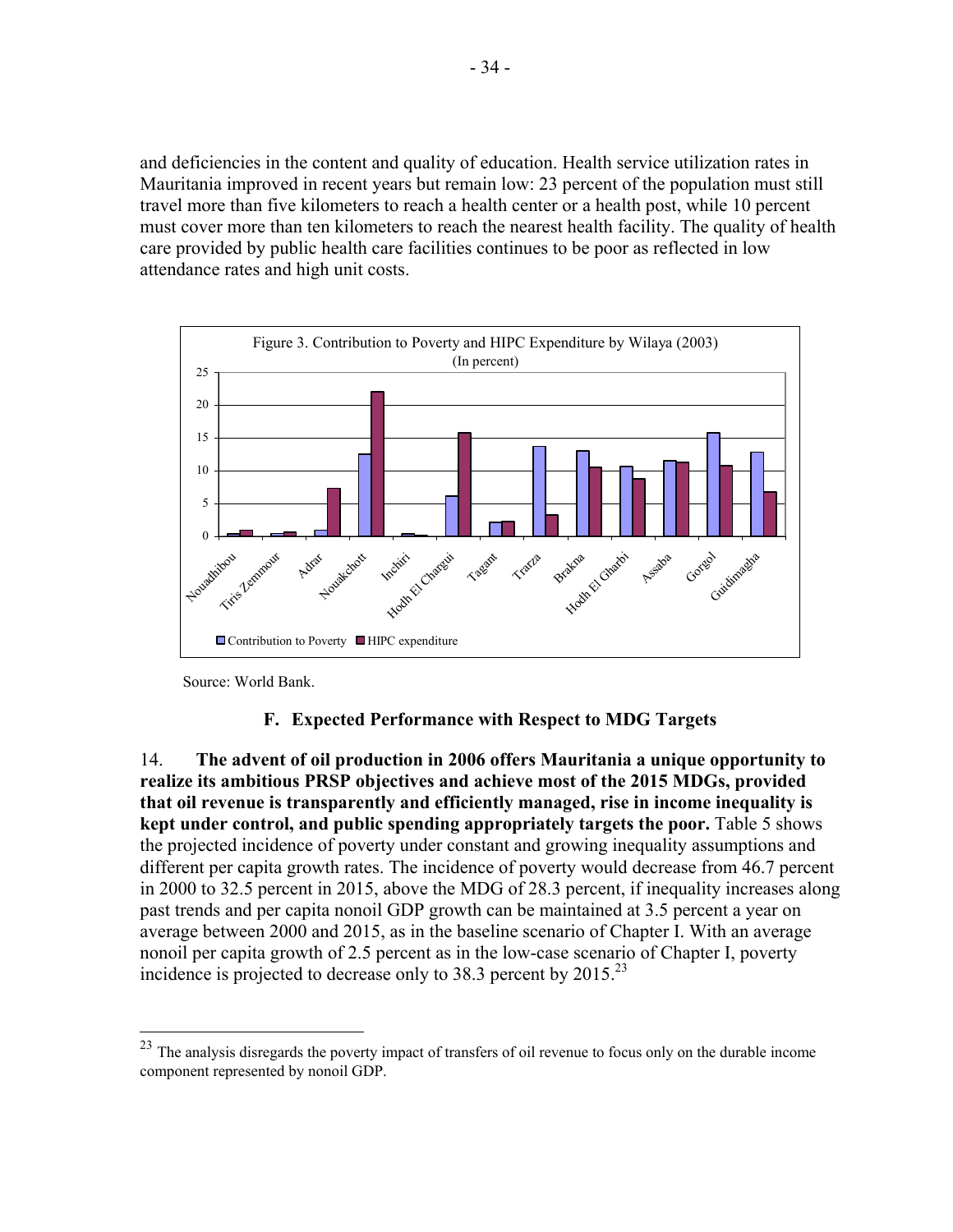|      | Assumption I (Increasing Inequality) 1/ |     |                           |      |  |             |  | Assumption II (Constant Inequality) 2/ |      |      |      |      |
|------|-----------------------------------------|-----|---------------------------|------|--|-------------|--|----------------------------------------|------|------|------|------|
|      | Per Capita Growth Rates                 |     |                           |      |  | Gini        |  | Per Capita Growth Rates                |      |      |      |      |
|      | 2.0                                     | 2.5 | 3.0                       | 3.5  |  | $4.0$ index |  | 2.0                                    | 2.5  | 3.0  | 3.5  | 4.0  |
| 2005 | 44.9                                    |     | 43.9 42.9                 | 42.0 |  | 41.0 0.408  |  | 42.8                                   | 41.8 | 40.9 | 399  | 38.9 |
| 2010 | 43 1                                    | 411 | 39 2                      | 37.2 |  | 35.3 0.425  |  | 38.9                                   | 37 O | 35.0 | 33.1 | 31 1 |
| 2015 | 412                                     |     | 38 3 35 4 32 5 29 5 0 443 |      |  |             |  | 35 O                                   | 32.1 | 29.2 | 26.2 | 23.3 |

Table 5. Mauritania: Projections of Poverty Incidence Under Different Inequality (In percent of the population) and Growth Rate Assumptions

Source: IMF staff calculations based on estimated growth of poverty of -1.1 and inequality elasticity of poverty of 1.40 (see Iradian, 2005).

1/ Inequality increases further from 0.39 in 2000 to 0.44 by 2015.

2/ Inequality remains constant at 0.39 through 2015.

15. **If pro-poor policies stem a further growth in inequality, Mauritania can reach a much lower poverty incidence in 2015.** Under assumption II, poverty incidence could be reduced to 26.2 percent if average annual nonoil per capita growth is 3.5 percent, and to 32.1 percent if average annual nonoil per capita growth is 2.5 percent (as in the low-case scenario of Chapter I). Pro-poor policies would include: (a) appropriate macroeconomic policies, in particular to contain Dutch disease; (b) a substantial increase in per capita government spending in constant U.S. dollar terms (the baseline scenario envisages about 60 percent increase over 2005–15); and (c) appropriate sectoral policies that foster a broadbased growth (in particular in agriculture), increased investments in infrastructure, better access to bank credit for small and medium-size enterprises, reliable provision of water, and an efficient transport and communications network.

16. **Other MDGs are also within reach if government spending priorities posted in the 2001–03 budgets are maintained.** According to the World Bank estimates, reaching the 2015 MDGs will require over the next ten years a social spending increase of 35 percent in real terms compared to the expenditure budgeted for 2001–04. Table 6 shows that this can be achieved under both scenarios. Improvement in the delivery of health and education services to the poor will require the substantial building of human capital and strengthening of institutional capacities.

|                                            | $2001 - 04$ | $2005 - 15$     |          |  |
|--------------------------------------------|-------------|-----------------|----------|--|
|                                            | Actual      | <b>Baseline</b> | Low-case |  |
|                                            |             | scenario        | scenario |  |
| Social spending                            |             |                 |          |  |
| In percent of nonoil GDP                   | 9.0         | 87              | 76       |  |
| In constant 2004 US\$ millions             | 117         | 240             | 191      |  |
| Percent change compared to 2001–04         | $\cdots$    | 105             | 63       |  |
| Nonoil real GDP growth (percentage change) | 44          | 57              | 4.6      |  |

Table 6. Mauritania: Budgetary Social Spending—Long-Term Projections

Sources: Mauritanian authorities for 2001–04; and staff projections for 2005–15.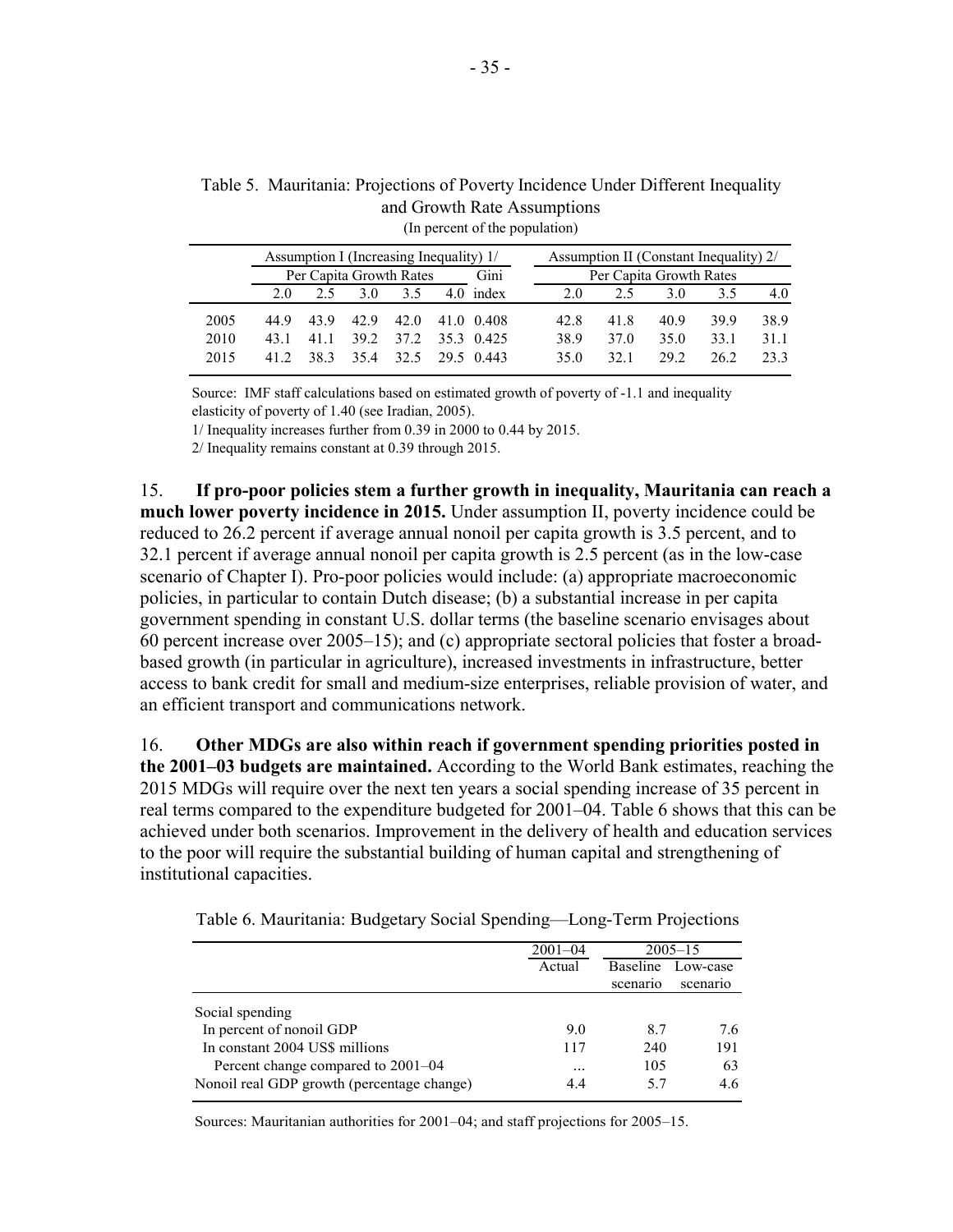#### **References**

- Dollar, David, and Aart Kraay, 2002, "Growth is Good for the Poor," *Journal of Economic Growth,* Vol. 7, No. 3, pp. 195–225.
- Iradian, Garbis, 2005, "Poverty, Inequality and Growth: Cross Country Evidence," WP/05/28, (Washington: International Monetary Fund).
- Islamic Republic of Mauritania, 2003, Poverty Reduction Strategy Paper Annual Progress Report, IMF Board Papers EBD/03/59, Washington DC.
- Ravallion, M., 2001, "Growth, Inequality, and Poverty: Looking Beyond Averages," *World Development*, Vol. 29 (11), pp. 1803–15.
- UNDP, Human Development Report 2004, Oxford University Press, New York.
- World Bank, 2004, Public Expenditure Review: Focusing Public Expenditure on Growth and Poverty Reduction (Green cover, mimeo), Washington DC.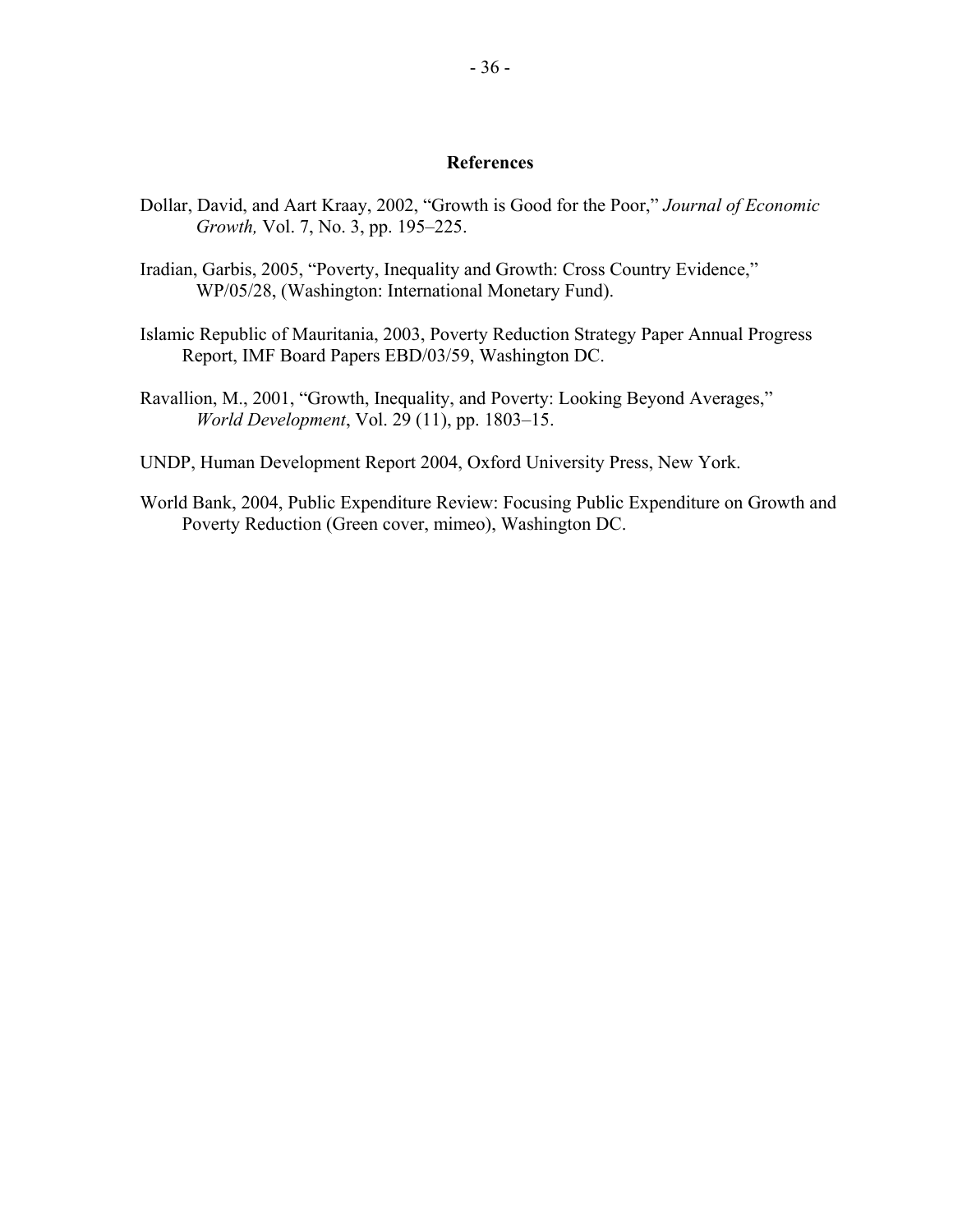|                                   | 1998    | 1999    | 2000                                                  | 2001    | 2002    | 2003    | 2004    |
|-----------------------------------|---------|---------|-------------------------------------------------------|---------|---------|---------|---------|
|                                   |         |         | (In millions of ouguiyas; unless otherwise specified) |         |         |         |         |
| Rural sector                      | 43,184  | 45,057  | 46,208                                                | 47,623  | 50,739  | 59,351  | 61,948  |
| Agriculture                       | 11,477  | 11,146  | 9,516                                                 | 8,860   | 9,490   | 13,276  | 12,095  |
| Livestock                         | 31,707  | 33,911  | 36,692                                                | 38,763  | 41,249  | 46,075  | 49,853  |
| Mining                            | 30,819  | 29,943  | 36,493                                                | 31,676  | 33,133  | 36,181  | 47,542  |
| Manufacturing                     | 27,132  | 38,110  | 37,893                                                | 36,564  | 36,367  | 39,585  | 45,271  |
| Fishing                           | 9,661   | 11,858  | 12,899                                                | 14,463  | 13,927  | 14,880  | 17,008  |
| Other manufacturing               | 17,471  | 26,252  | 24,994                                                | 22,101  | 22,439  | 24,705  | 28,263  |
| Construction and public works     | 10,658  | 12,681  | 16,399                                                | 20,945  | 25,168  | 30,152  | 41,700  |
| Transports and telecommunications | 9,420   | 9,138   | 10,490                                                | 15,606  | 17,813  | 19,719  | 22,105  |
| Commerce, restaurants, hotels     | 26,293  | 26,233  | 28,126                                                | 31,622  | 33,521  | 37,075  | 42,413  |
| Services                          | 17,460  | 19,575  | 22,905                                                | 29,987  | 35,444  | 39,236  | 45,004  |
| Public administration             | 32,449  | 37,164  | 41,426                                                | 46,170  | 49,502  | 66,828  | 72,308  |
| GDP (at factor cost)              | 197,415 | 217,901 | 239,941                                               | 260,194 | 281,687 | 328,127 | 378,291 |
| Indirect taxes less subsidies     | 16,175  | 17,948  | 18,304                                                | 20,495  | 21,681  | 24,391  | 28,196  |
| GDP (at market prices)            | 213,590 | 235,849 | 258,245                                               | 280,688 | 303,368 | 352,519 | 406,487 |
| Old series                        | 185,262 | 202,015 | 221,751                                               | 247,155 | 268,481 | 308,435 | 357,384 |
| Difference                        | 28,328  | 33,834  | 36,494                                                | 33,533  | 34,887  | 44,084  | 49,103  |
|                                   |         |         | (Shares of GDP; in percent of GDP)                    |         |         |         |         |
| Rural sector                      | 20.2    | 19.1    | 17.9                                                  | 17.0    | 16.7    | 16.8    | 15.2    |
| Agriculture                       | 5.4     | 4.7     | 3.7                                                   | 3.2     | 3.1     | 3.8     | 3.0     |
| Livestock                         | 14.8    | 14.4    | 14.2                                                  | 13.8    | 13.6    | 13.1    | 12.3    |
| Mining                            | 14.4    | 12.7    | 14.1                                                  | 11.3    | 10.9    | 10.3    | 11.7    |
| Manufacturing                     | 12.7    | 16.2    | 14.7                                                  | 13.0    | 12.0    | 11.2    | 11.1    |
| Fishing                           | 4.5     | 5.0     | 5.0                                                   | 5.2     | 4.6     | 4.2     | 4.2     |
| Other manufacturing               | 8.2     | 11.1    | 9.7                                                   | 7.9     | 7.4     | 7.0     | 7.0     |
| Construction and public works     | 5.0     | 5.4     | 6.4                                                   | 7.5     | 8.3     | 8.6     | 10.3    |
| Transports and telecommunications | 4.4     | 3.9     | 4.1                                                   | 5.6     | 5.9     | 5.6     | 5.4     |
| Commerce, restaurants, hotels     | 12.3    | 11.1    | 10.9                                                  | 11.3    | 11.0    | 10.5    | 10.4    |
| Services                          | 8.2     | 8.3     | 8.9                                                   | 10.7    | 11.7    | 11.1    | 11.1    |
| Public administration             | 15.2    | 15.8    | 16.0                                                  | 16.4    | 16.3    | 19.0    | 17.8    |
| GDP (at factor cost)              | 92.4    | 92.4    | 92.9                                                  | 92.7    | 92.9    | 93.1    | 93.1    |
| Indirect taxes less subsidies     | 7.6     | 7.6     | 7.1                                                   | 7.3     | 7.1     | 6.9     | 6.9     |
| GDP (at market prices)            | 100.0   | 100.0   | 100.0                                                 | 100.0   | 100.0   | 100.0   | 100.0   |

|  |  | Table 1. Mauritania: Gross Domestic Product at Current Prices, 1998–2004 1/ |  |
|--|--|-----------------------------------------------------------------------------|--|
|--|--|-----------------------------------------------------------------------------|--|

Source: Mauritanian authorities.

1/ The 1998 and 1999 figures are final and preliminary thereafter.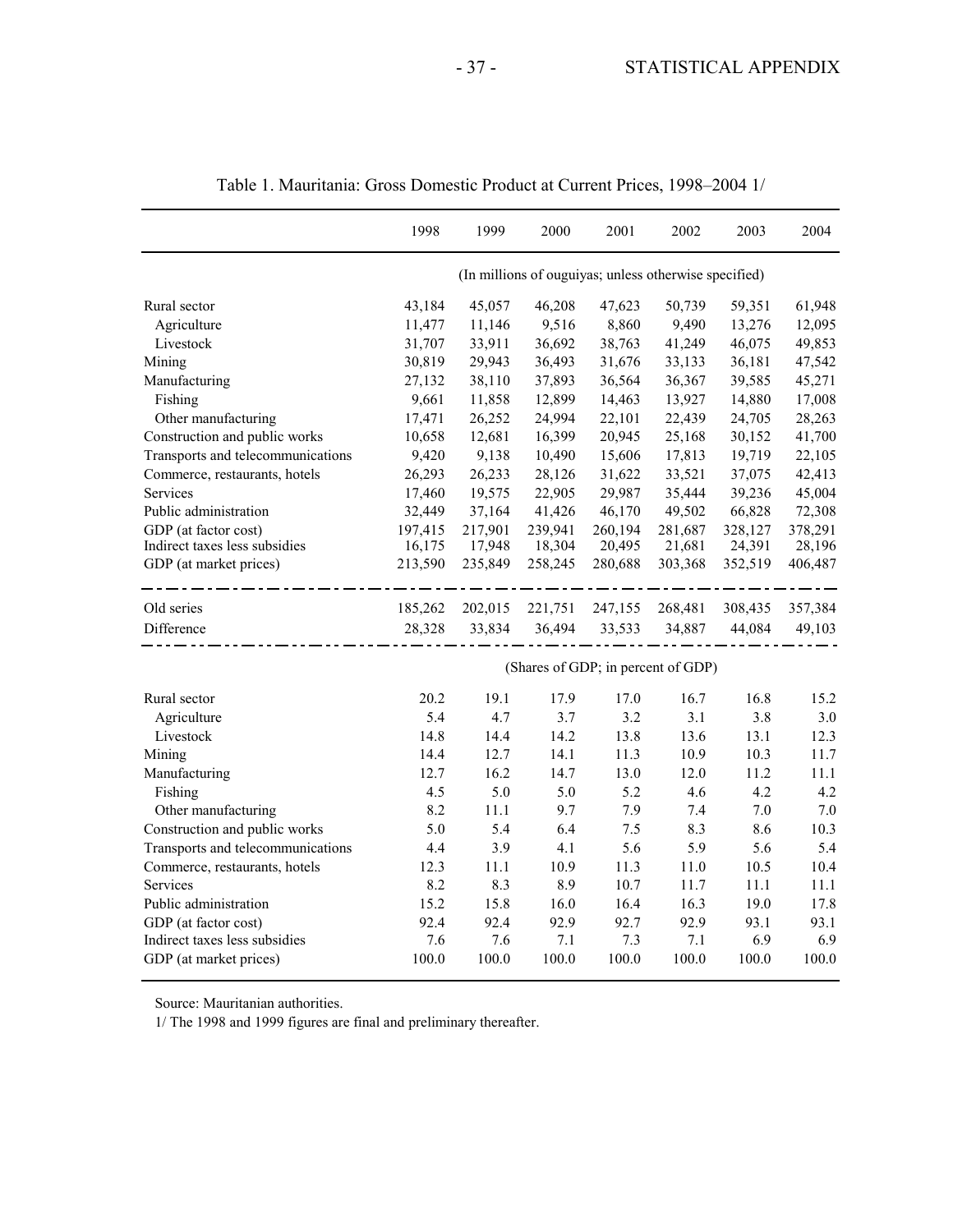|                                   | 1998    | 1999    | 2000    | 2001                        | 2002    | 2003    | 2004    |
|-----------------------------------|---------|---------|---------|-----------------------------|---------|---------|---------|
|                                   |         |         |         | (In millions of ouguiyas)   |         |         |         |
| Rural sector                      | 43,184  | 44,472  | 44,251  | 42,587                      | 41,167  | 43,855  | 42,425  |
| Agriculture                       | 11,477  | 11,737  | 10,305  | 9,048                       | 7,293   | 9,473   | 6,840   |
| Livestock                         | 31,707  | 32,735  | 33,946  | 33,539                      | 33,874  | 34,382  | 35,586  |
| Mining                            | 30,819  | 29,055  | 30,014  | 26,862                      | 24,848  | 26,413  | 27,311  |
| Manufacturing                     | 27,132  | 34,378  | 40,725  | 39,298                      | 38,618  | 39,890  | 47,815  |
| Fishing                           | 9,661   | 11,258  | 19,616  | 21,014                      | 20,315  | 20,288  | 26,410  |
| Other manufacturing               | 17,471  | 23,120  | 21,109  | 18,284                      | 18,303  | 19,602  | 21,405  |
| Construction and public works     | 10,658  | 12,527  | 15,709  | 18,976                      | 21,747  | 25,031  | 29,086  |
| Transports and telecommunications | 9,420   | 9,306   | 11,177  | 12,719                      | 16,471  | 17,262  | 18,453  |
| Commerce, restaurants, hotels     | 26,293  | 25,921  | 26,906  | 28,897                      | 29,475  | 31,008  | 32,496  |
| Services                          | 17,460  | 18,865  | 19,921  | 24,862                      | 26,205  | 27,908  | 29,331  |
| Public administration             | 32,449  | 36,522  | 38,458  | 40,573                      | 42,642  | 44,774  | 46,565  |
| GDP (at factor cost)              | 197,415 | 211,046 | 227,160 | 234,774                     | 241,171 | 256,140 | 273,482 |
| Indirect taxes less subsidies     | 16,175  | 19,256  | 18,467  | 19,815                      | 19,319  | 20,981  | 22,659  |
| GDP (at market prices)            | 213,590 | 230,302 | 245,627 | 254,589                     | 260,491 | 277,121 | 296,141 |
| Annual growth rate (in percent)   | .       | 7.8     | 6.7     | 3.6                         | 2.3     | 6.4     | 6.9     |
|                                   |         |         |         | (Shares of GDP; in percent) |         |         |         |
| Rural sector                      | 20.2    | 19.3    | 18.0    | 16.7                        | 15.8    | 15.8    | 14.3    |
| Agriculture                       | 5.4     | 5.1     | 4.2     | 3.6                         | 2.8     | 3.4     | 2.3     |
| Livestock                         | 14.8    | 14.2    | 13.8    | 13.2                        | 13.0    | 12.4    | 12.0    |
| Mining                            | 14.4    | 12.6    | 12.2    | 10.6                        | 9.5     | 9.5     | 9.2     |
| Manufacturing                     | 12.7    | 14.9    | 16.6    | 15.4                        | 14.8    | 14.4    | 16.1    |
| Fishing                           | 4.5     | 4.9     | 8.0     | 8.3                         | 7.8     | 7.3     | 8.9     |
| Other manufacturing               | 8.2     | 10.0    | 8.6     | 7.2                         | 7.0     | 7.1     | 7.2     |
| Construction and public works     | 5.0     | 5.4     | 6.4     | $7.5$                       | 8.3     | 9.0     | 9.8     |
| Transports and telecommunications | 4.4     | 4.0     | 4.6     | 5.0                         | 6.3     | 6.2     | 6.2     |
| Commerce, restaurants, hotels     | 12.3    | 11.3    | 11.0    | 11.4                        | 11.3    | 11.2    | 11.0    |
| Services                          | 8.2     | 8.2     | 8.1     | 9.8                         | 10.1    | 10.1    | 9.9     |
| Public administration             | 15.2    | 15.9    | 15.7    | 15.9                        | 16.4    | 16.2    | 15.7    |
| GDP (at factor cost)              | 92.4    | 91.6    | 92.5    | 92.2                        | 92.6    | 92.4    | 92.3    |
| Indirect taxes less subsidies     | 7.6     | 8.4     | 7.5     | 7.8                         | 7.4     | 7.6     | 7.7     |
| GDP (at market prices)            | 100.0   | 100.0   | 100.0   | 100.0                       | 100.0   | 100.0   | 100.0   |

Table 2. Mauritania: Gross Domestic Product by Sector of Origin at Constant 1998 Prices, 1998–2004 1/

Source: Mauritanian authorities.

1/ The 1998 and 1999 figures are final and preliminary thereafter.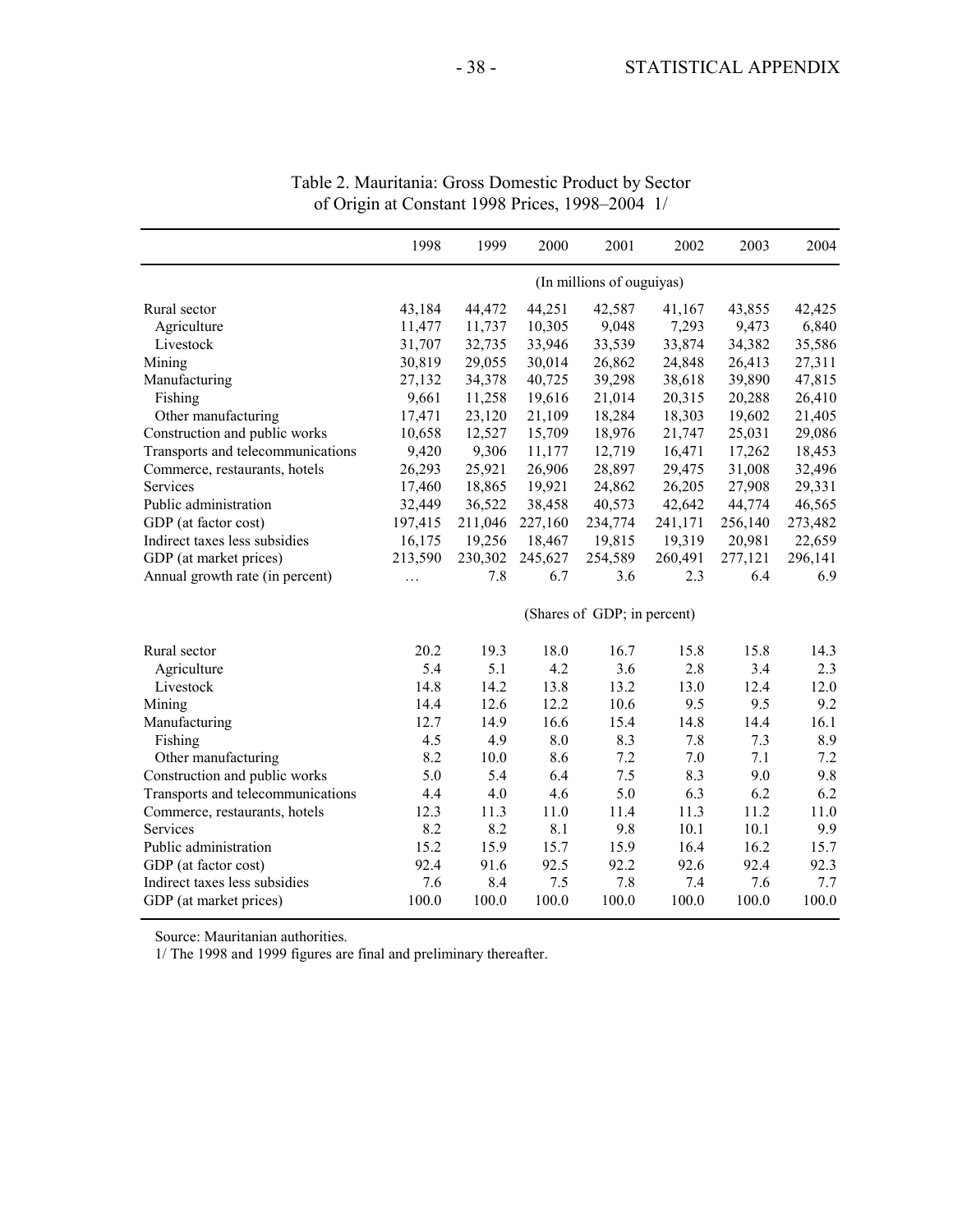|                                      | 1999   | 2000    | 2001         | 2002                                | 2003   | 2004    |
|--------------------------------------|--------|---------|--------------|-------------------------------------|--------|---------|
|                                      |        |         | (In percent) |                                     |        |         |
| Rural sector                         | 3.0    | $-0.5$  | $-3.8$       | $-3.3$                              | 6.5    | $-3.3$  |
| Agriculture                          | 2.3    | $-12.2$ | $-12.2$      | $-19.4$                             | 29.9   | $-27.8$ |
| Livestock                            | 3.2    | 3.7     | $-1.2$       | 1.0                                 | 1.5    | 3.5     |
| Mining                               | $-5.7$ | 3.3     | $-10.5$      | $-7.5$                              | 6.3    | 3.4     |
| Manufacturing                        | 26.7   | 18.5    | $-3.5$       | $-1.7$                              | 3.3    | 19.9    |
| Fishing                              | 16.5   | 8.8     | 12.1         | $-3.7$                              | $-8.2$ | 4.6     |
| Other manufacturing                  | 32.3   | $-8.7$  | $-13.4$      | 0.1                                 | 7.1    | 9.2     |
| Construction and public works        | 17.5   | 25.4    | 20.8         | 14.6                                | 15.1   | 16.2    |
| Transports and telecommunications    | $-1.2$ | 20.1    | 13.8         | 29.5                                | 4.8    | 6.9     |
| Commerce, restaurants, hotels        | $-1.4$ | 3.8     | 7.4          | 2.0                                 | 5.2    | 4.8     |
| Services                             | 8.0    | 5.6     | 24.8         | 5.4                                 | 6.5    | 5.1     |
| Public administration                | 12.6   | 5.3     | 5.5          | 5.1                                 | 5.0    | 4.0     |
| GDP (at factor cost)                 | 6.9    | 7.6     | 3.4          | 2.7                                 | 6.2    | 6.8     |
| Indirect taxes less subsidies        | 19.0   | $-4.1$  | 7.3          | $-2.5$                              | 8.6    | 8.0     |
| GDP (at market prices)               | 7.8    | 6.7     | 3.6          | 2.3                                 | 6.4    | 6.9     |
|                                      |        |         |              | Contribution to growth (in percent) |        |         |
| Rural Sector                         | 0.6    | $-0.1$  | $-0.7$       | $-0.6$                              | 1.0    | $-0.5$  |
| Mining                               | $-0.8$ | 0.4     | $-1.3$       | $-0.8$                              | 0.6    | 0.3     |
| Oil                                  | 0.0    | 0.0     | 0.0          | 0.0                                 | 0.0    | 0.0     |
| Manufacturing                        | 3.4    | 2.8     | $-0.6$       | $-0.3$                              | 0.5    | 2.9     |
| <b>Construction and Public Works</b> | 0.9    | 1.4     | 1.3          | 1.1                                 | 1.3    | 1.5     |
| Services 1/                          | 0.4    | 1.7     | 3.4          | 2.2                                 | 1.5    | 1.5     |
| <b>Public Administration</b>         | 1.9    | 0.8     | 0.9          | 0.8                                 | 0.8    | 0.6     |
| Indirect taxes less subsidies        | 1.4    | $-0.3$  | 0.5          | $-0.2$                              | 0.6    | 0.6     |

### Table 3. Mauritania: Growth of Output by Sector, 1999–2004 (At constant 1998 prices)

Source: Mauritanian authorities.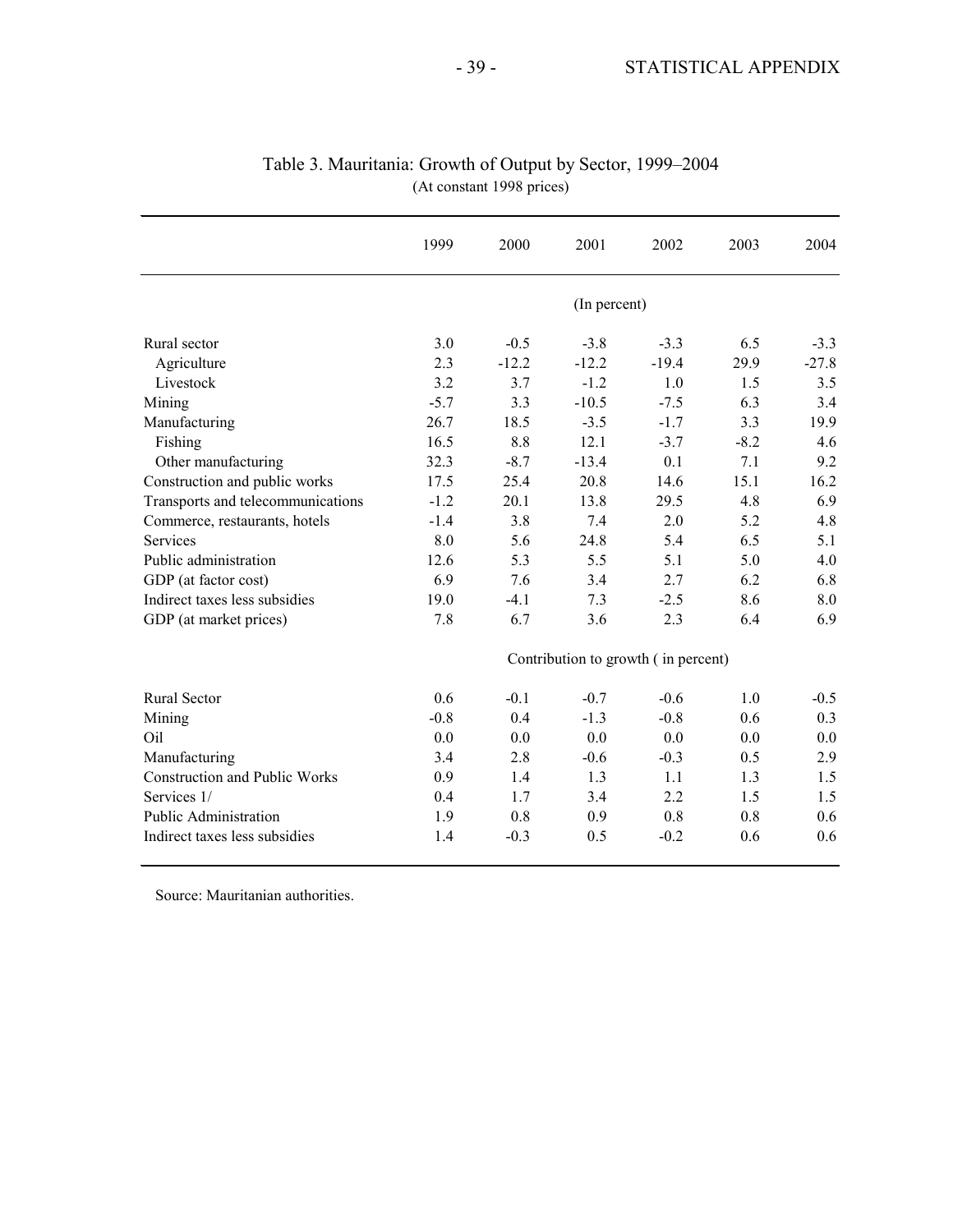|                                | 1998/99                       |       | 1999/00 2000/01 | 2001/02 | 2002/03 | 2003/04 | Est.<br>2004/05 |  |  |  |
|--------------------------------|-------------------------------|-------|-----------------|---------|---------|---------|-----------------|--|--|--|
|                                | (In thousands of hectares)    |       |                 |         |         |         |                 |  |  |  |
| Area cultivated                |                               |       |                 |         |         |         |                 |  |  |  |
| Total cereals                  | 175.6                         | 223.2 | 207.2           | 194.5   | 109.3   | 212.5   | 191.4           |  |  |  |
| Millet and sorghum             | 144.5                         | 194.6 | 174.1           | 174.3   | 82.9    | 166.4   | 169.5           |  |  |  |
| Paddy rice                     | 25.1                          | 21.8  | 18.0            | 13.0    | 19.4    | 21.0    | 16.0            |  |  |  |
| Maize, wheat, and barley       | 6.0                           | 6.8   | 15.1            | 7.2     | 7.0     | 25.1    | 5.9             |  |  |  |
| Cowpeas, vegetables, and other | 36.7                          | 46.6  | 37.7            | 39.5    | 25.5    | 28.5    | 28.5            |  |  |  |
| Dates                          | 4.5                           | 5.0   | 4.5             | 8.0     | 8.0     | 8.0     | 8.0             |  |  |  |
|                                | (In thousands of metric tons) |       |                 |         |         |         |                 |  |  |  |
| Production                     |                               |       |                 |         |         |         |                 |  |  |  |
| Total cereals                  | 194.2                         | 192.8 | 178.5           | 124.8   | 115.8   | 181.2   | 102.9           |  |  |  |
| Millet and sorghum             | 85.2                          | 101.2 | 88.7            | 57.7    | 26.9    | 83.8    | 44.9            |  |  |  |
| Paddy rice                     | 101.9                         | 86.5  | 76.2            | 58.8    | 85.3    | 78.9    | 56.0            |  |  |  |
| Maize, wheat, and barley       | 7.1                           | 5.1   | 13.7            | 8.3     | 3.6     | 18.5    | 2.0             |  |  |  |
| Cowpeas, vegetables, and other | 61.8                          | 70.0  | 68.1            | 53      | 52.5    | 55.0    | 55.0            |  |  |  |
| Dates                          | 18                            | 20.0  | 18.0            | 22.0    | 22.0    | 22.0    | 22.0            |  |  |  |

### Table 4. Mauritania: Area Cultivated and Production of Selected Crops, 1998/99–2004/05 1/

Source: Ministry of Rural Development and the Environment (MDRE).

1/ Crop season is from October through January.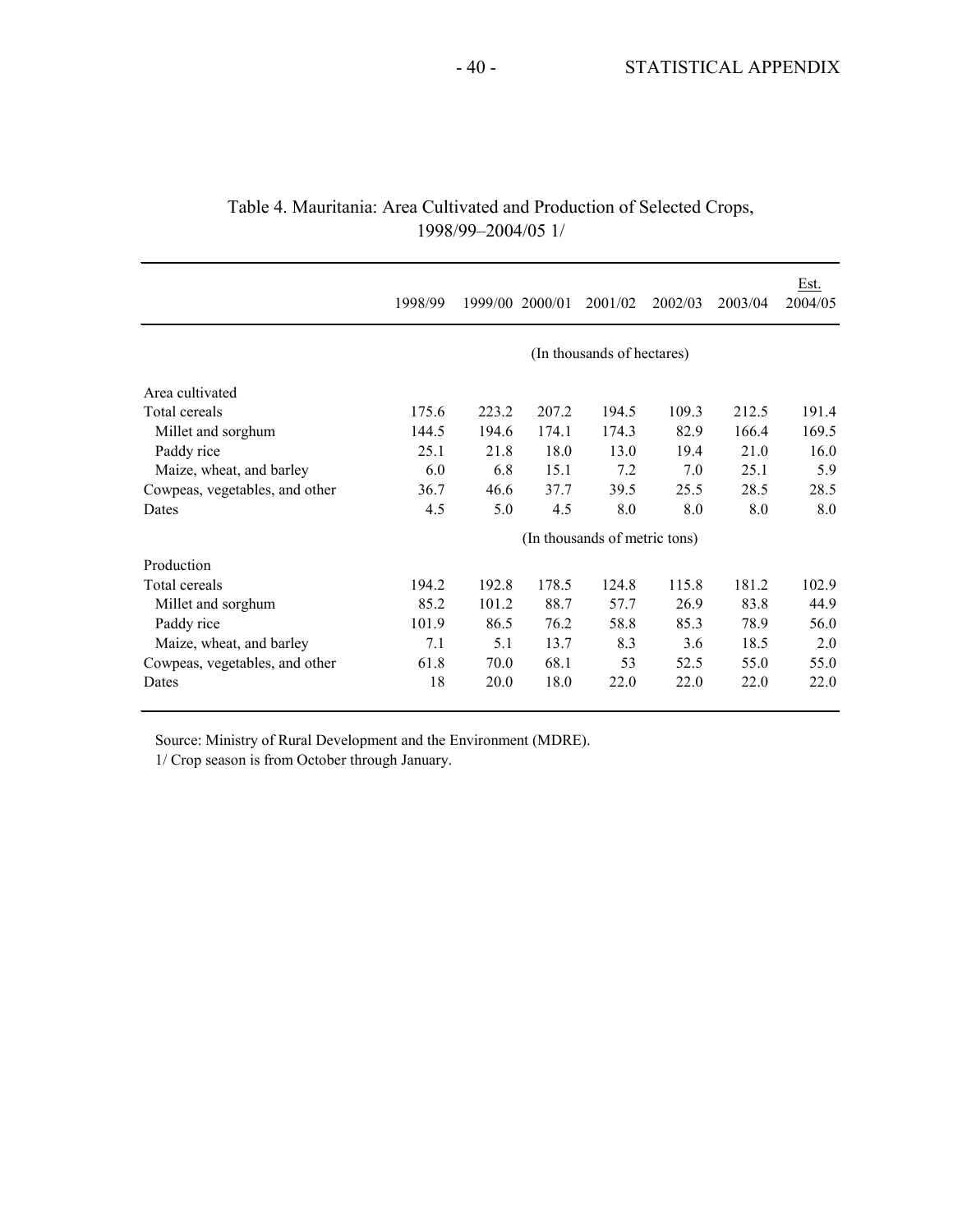|                                  | 1998  | 1999  | 2000  | 2001  | 2002  | 2003  | <u>Est.</u><br>2004 |
|----------------------------------|-------|-------|-------|-------|-------|-------|---------------------|
| Production 1/                    | 139.6 | 191.2 | 194.6 | 179.9 | 120.4 | 142.5 | 109.5               |
| Imports                          | 71.3  | 209.7 | 269.8 | 247.7 | 259.1 | 355.3 | 264.7               |
| Rice (SONIMEX)                   | 16.9  | 28.0  | 29.1  | 9.5   | 15.2  | 0.0   | 12.4                |
| Flour (private sector)           | 22.8  | 181.7 | 240.6 | 238.2 | 243.9 | 355.3 | 251.7               |
| Other (private sector)           | 31.6  | 0.0   | 0.0   | 0.0   | 0.0   | 0.0   | 0.6                 |
| Food aid                         | 13.3  | 27.7  | 20.9  | 22.7  | 34.3  | 74.1  | 31.1                |
| Total supply                     | 224.2 | 428.7 | 485.3 | 450.3 | 413.8 | 571.9 | 405.3               |
| Per capita supply (in kilograms) | 145.3 | 147.0 | 162.0 | 154.8 | 134.2 | 175.6 | 112.5               |

### Table 5. Mauritania: Supply of Cereals, 1998–2004

(In thousands of metric tons)

Sources: Commission of Food Security (CSA); Ministry of Rural Development and the Environment (MDRE); and Customs Directorate (DGD).

1/ Including stocks.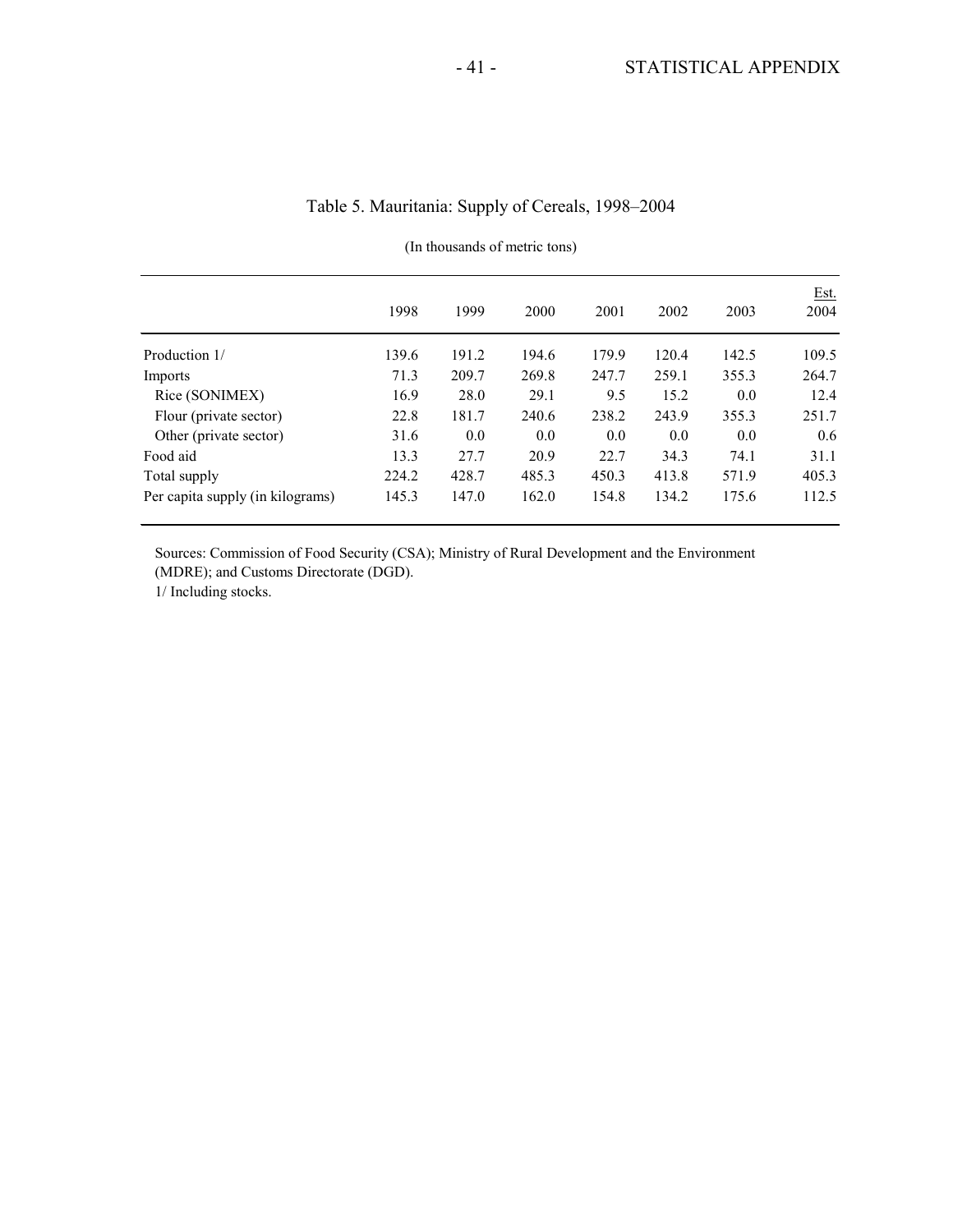|                         | 1998   | 1999   | 2000   | 2001                   | 2002   | Est.<br>2003 | Est.<br>2004 |
|-------------------------|--------|--------|--------|------------------------|--------|--------------|--------------|
|                         |        |        |        | (In thousand of heads) |        |              |              |
| Livestock herds 1/      |        |        |        |                        |        |              |              |
| Cattle                  | 1,448  | 1,497  | 1,550  | 1,620                  | 1,676  | 1,315        | 1,354        |
| Sheep and goats         | 11,960 | 12,558 | 13,384 | 13,775                 | 14,045 | 14,329       | 15,900       |
| Camels                  | 1,206  | 1,230  | 1,278  | 1,329                  | 1,381  | 1,323        | 1,350        |
| Controlled slaughtering |        |        |        |                        |        |              |              |
| Cattle                  | 52.0   | 58.8   | 61     | 64                     | 67     | 68           | 69           |
| Sheep and goats         | 140.2  | 158.4  | 167    | 171                    | 181    | 187          | 193          |
| Camels                  | 43.0   | 48.6   | 50     | 52                     | 53     | 55           | 57           |
|                         |        |        |        | (In ouguiyas per head) |        |              |              |
| Cattle                  | 26,342 | 29,350 | 38,500 | 39,848                 | 41,242 | 39,863       | 40,318       |
| Sheep                   | 5,500  | 7,000  | 7,280  | 8,450                  | 8,511  | 8,080        | 8,347        |
| Goats                   | 3,576  | 6,578  | 6,841  | 7,125                  | 7,129  | 7,032        | 7,095        |
| Camels                  | 46,207 | 52,386 | 62,350 | 64,532                 | 66,791 | 64,558       | 65,294       |

## Table 6. Mauritania: Estimated Size of Livestock Herds, Controlled Slaughtering, and Average Prices, 1998–2004

Source: Ministry of Rural Development and the Environment (MDRE).

1/ Stock at year-end.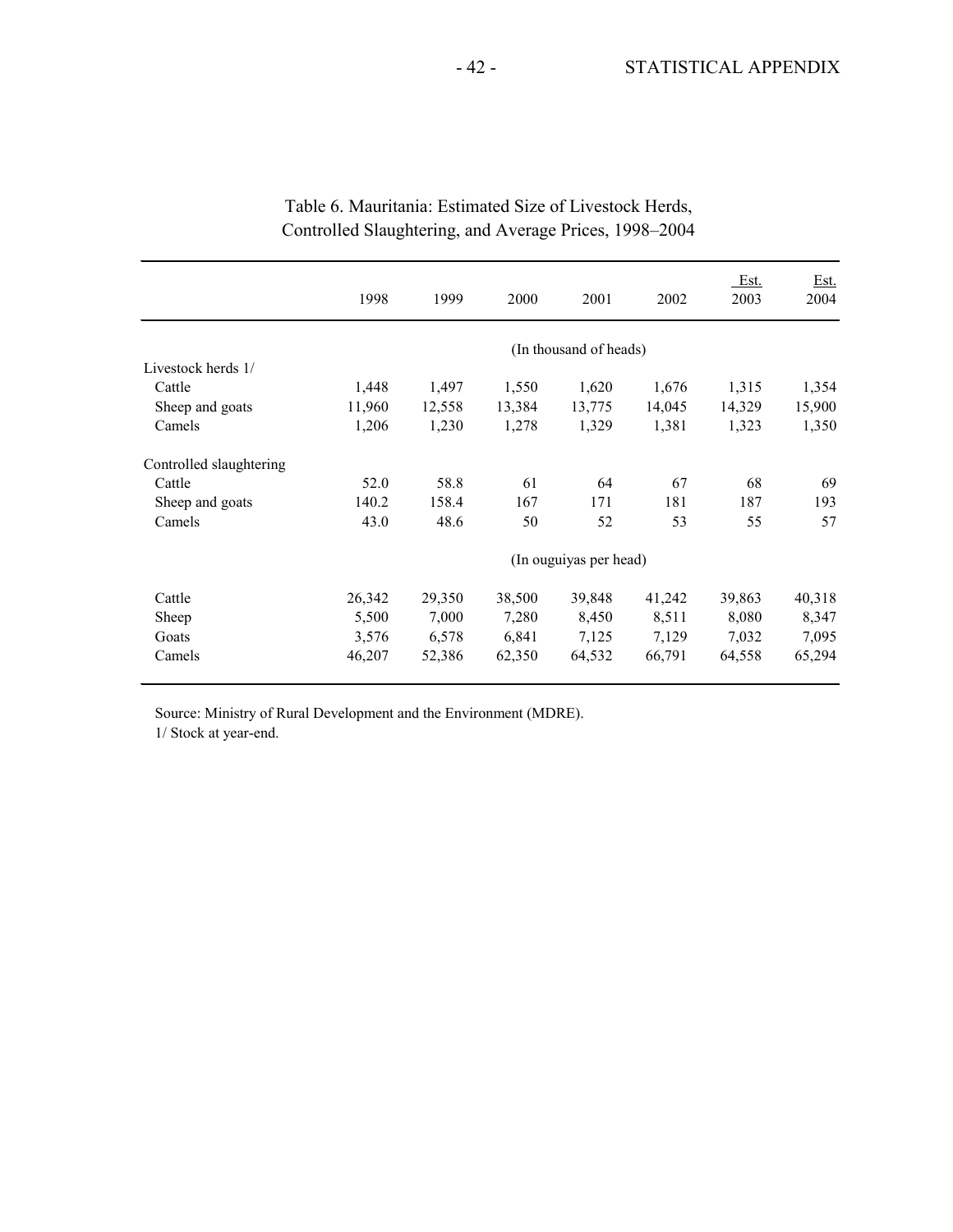|                          | 1998    | 1999    | 2000    | 2001    | 2002    | 2003    | 2004<br>Jan-Nov |
|--------------------------|---------|---------|---------|---------|---------|---------|-----------------|
| Artisanal fishing        | 18,043  | 14,527  | 19,456  | 22,139  | 26,131  | 23,899  | 28,179          |
| Traditional              | 9,653   | 7.586   | 11,364  | 12,933  | 16,660  | 15,237  | 17,966          |
| Modern                   | 8,390   | 6,941   | 8,092   | 9,206   | 9,471   | 8,662   | 10,213          |
| Industrial fishing       | 641,111 | 490,211 | 525,469 | 620,146 | 646,512 | 615,174 | 725,351         |
| Demersal (deep-sea) fish | 26,735  | 20.471  | 19,320  | 26,414  | 20.414  | 36,106  | 20,834          |
| Pelagic (surface) fish   | 534,264 | 419,880 | 458,093 | 544,837 | 602,565 | 532,714 | 678,200         |
| Other                    | 80,112  | 49,860  | 48,056  | 48,895  | 23,533  | 46,354  | 26,317          |
| Total                    | 659,154 | 504,738 | 544,925 | 642,285 | 672,643 | 639,073 | 753,530         |

### Table 7. Mauritania: Estimated Fish Catch, 1998–2004

(In thousands of metric tons)

Sources: Fisheries Resources Research and Management Department (DEARH); and Customs Directorate (DGD).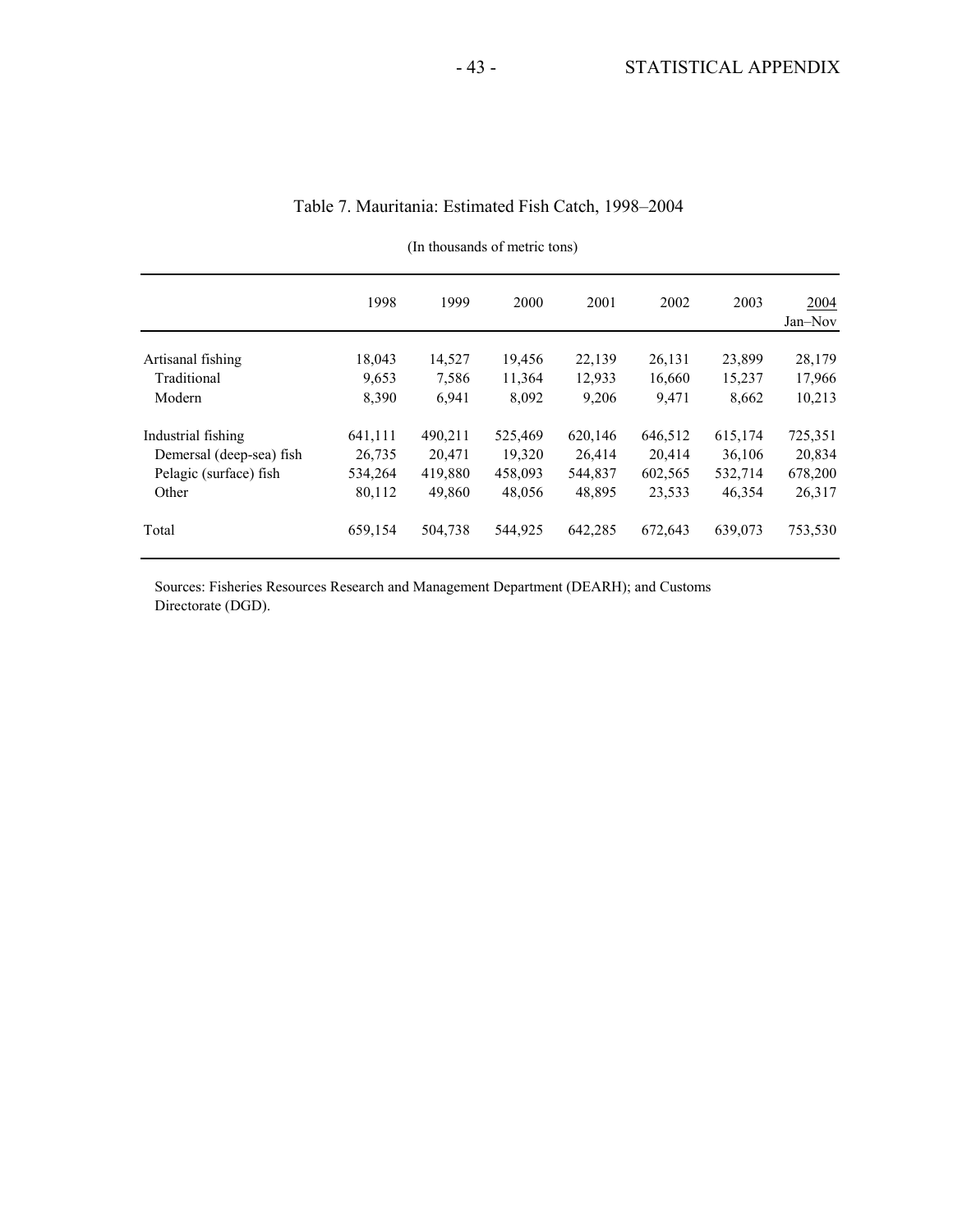|                     | 1998                      | 1999   | 2000   | 2001                         | 2002   | 2003   | 2004<br>Jan-Oct |  |  |
|---------------------|---------------------------|--------|--------|------------------------------|--------|--------|-----------------|--|--|
|                     |                           |        |        | (In thousand of metric tons) |        |        |                 |  |  |
| Volume              |                           |        |        |                              |        |        |                 |  |  |
| Pelagic             | 135.2                     | 154.5  | 148.6  | 89.4                         | 54.3   | 54.5   | 30.2            |  |  |
| Demersal (deep-sea) | 14.2                      | 12.8   | 15.5   | 20.6                         | 17.5   | 14.1   | 11.8            |  |  |
| Cephalopod          | 18.7                      | 27.1   | 26.6   | 31.0                         | 20.4   | 19.4   | 17.9            |  |  |
| Fish meal           | 12.3                      | 12.7   | 11.4   | 8.9                          | 6.2    | 5.6    | 3.1             |  |  |
| Other               | 8.8                       | 6.2    | 8.9    | 9.5                          | 9.0    | 6.6    | 3.4             |  |  |
| Total               | 189.2                     | 213.2  | 211.1  | 159.3                        | 107.4  | 100.3  | 66.3            |  |  |
|                     | (In millions of ouguiyas) |        |        |                              |        |        |                 |  |  |
| Value               |                           |        |        |                              |        |        |                 |  |  |
| Pelagic             | 8,163                     | 10,418 | 11,108 | 7,108                        | 4,732  | 4,571  | 2,544           |  |  |
| Demersal (deep-sea) | 2,967                     | 3,011  | 4,404  | 4,883                        | 4,756  | 3,141  | 2,710           |  |  |
| Cephalopod          | 12,972                    | 16,954 | 16,635 | 20,637                       | 19,825 | 24,519 | 23,315          |  |  |
| Fish meal           | 922                       | 1,056  | 1,081  | 884                          | 670    | 593    | 326             |  |  |
| Other               | 1,075                     | 1,115  | 2,218  | 2,828                        | 2,941  | 2,541  | 1,582           |  |  |
| Total               | 26,099                    | 32,554 | 35,445 | 36,340                       | 32,924 | 35,365 | 30,478          |  |  |

Table 8. Mauritania: Composition of Fish Exports, 1998–2004

Sources: Fisheries Resources Research and Management Department (DEARH); and Customs Directorate (DGD).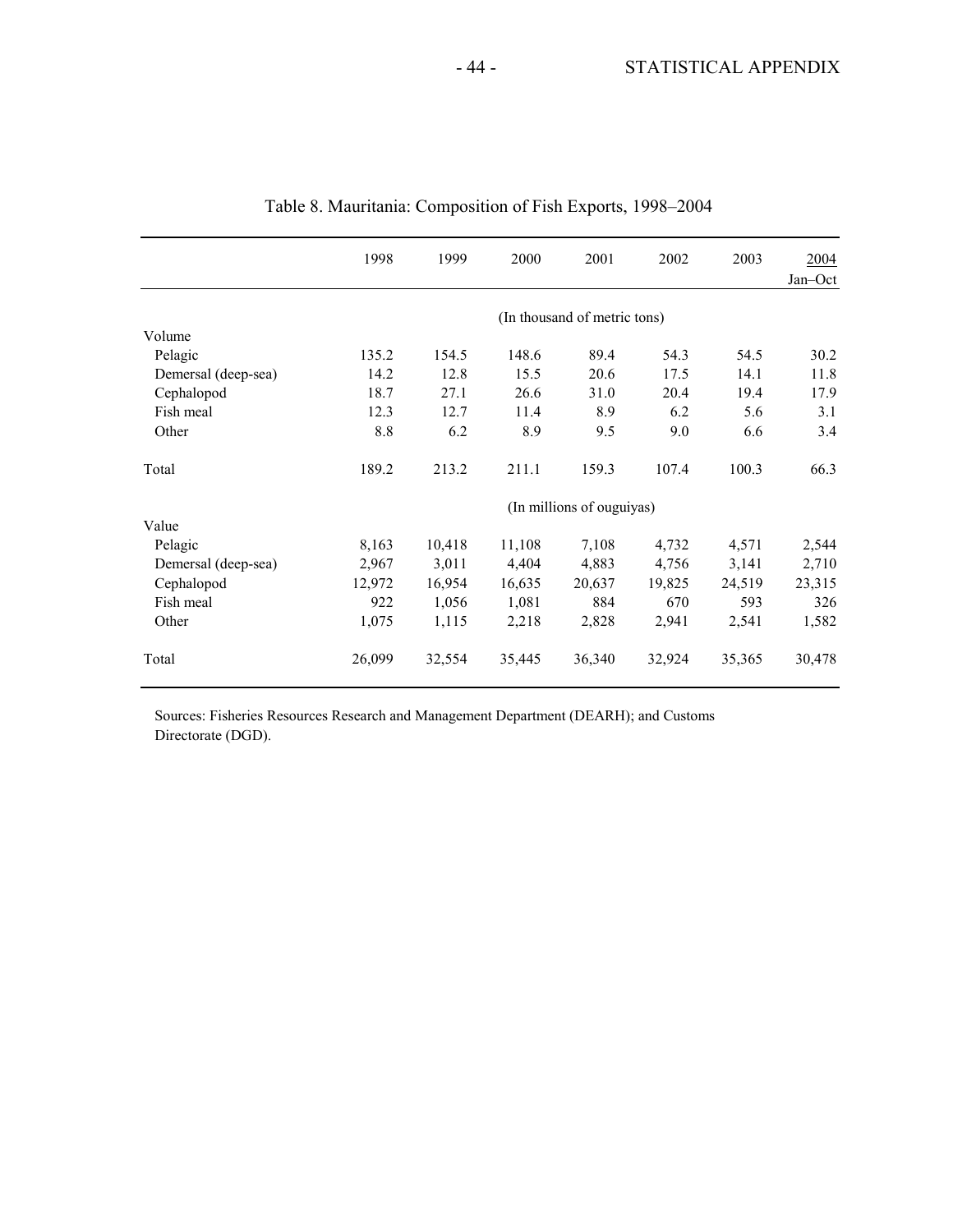|                        | 1998                      | 1999   | 2000   | 2001   | 2002   | 2003   | 2004<br>Jan-Sep |  |  |  |
|------------------------|---------------------------|--------|--------|--------|--------|--------|-----------------|--|--|--|
|                        | (In thousand metric tons) |        |        |        |        |        |                 |  |  |  |
| Production             | 11,373                    | 10,401 | 11,345 | 10,302 | 9,553  | 10,153 | 8,396           |  |  |  |
| Exports                | 11,402                    | 11,042 | 11,069 | 10,093 | 10,460 | 9,627  | 8,347           |  |  |  |
| Changes in stocks      | $-29$                     | $-641$ | 276    | 209    | $-907$ | 526    | 49              |  |  |  |
| Stocks (end of period) | 2,010                     | 1,369  | 1,645  | 1,854  | 947    | 1,473  | 1,522           |  |  |  |
|                        | (In percent change)       |        |        |        |        |        |                 |  |  |  |
| Production             | $-2.8$                    | $-8.5$ | 9.1    | $-9.2$ | $-7.3$ | 6.3    | $-17.3$         |  |  |  |
| Exports                | $-1.8$                    | $-3.2$ | 0.2    | $-8.8$ | 3.6    | $-8.0$ | $-13.3$         |  |  |  |

|  | Table 9. Mauritania: Iron Ore-Production, Exports, and Stocks, 1998-2004 |  |  |
|--|--------------------------------------------------------------------------|--|--|
|  |                                                                          |  |  |

Source: National Industrial and Mining Company (SNIM).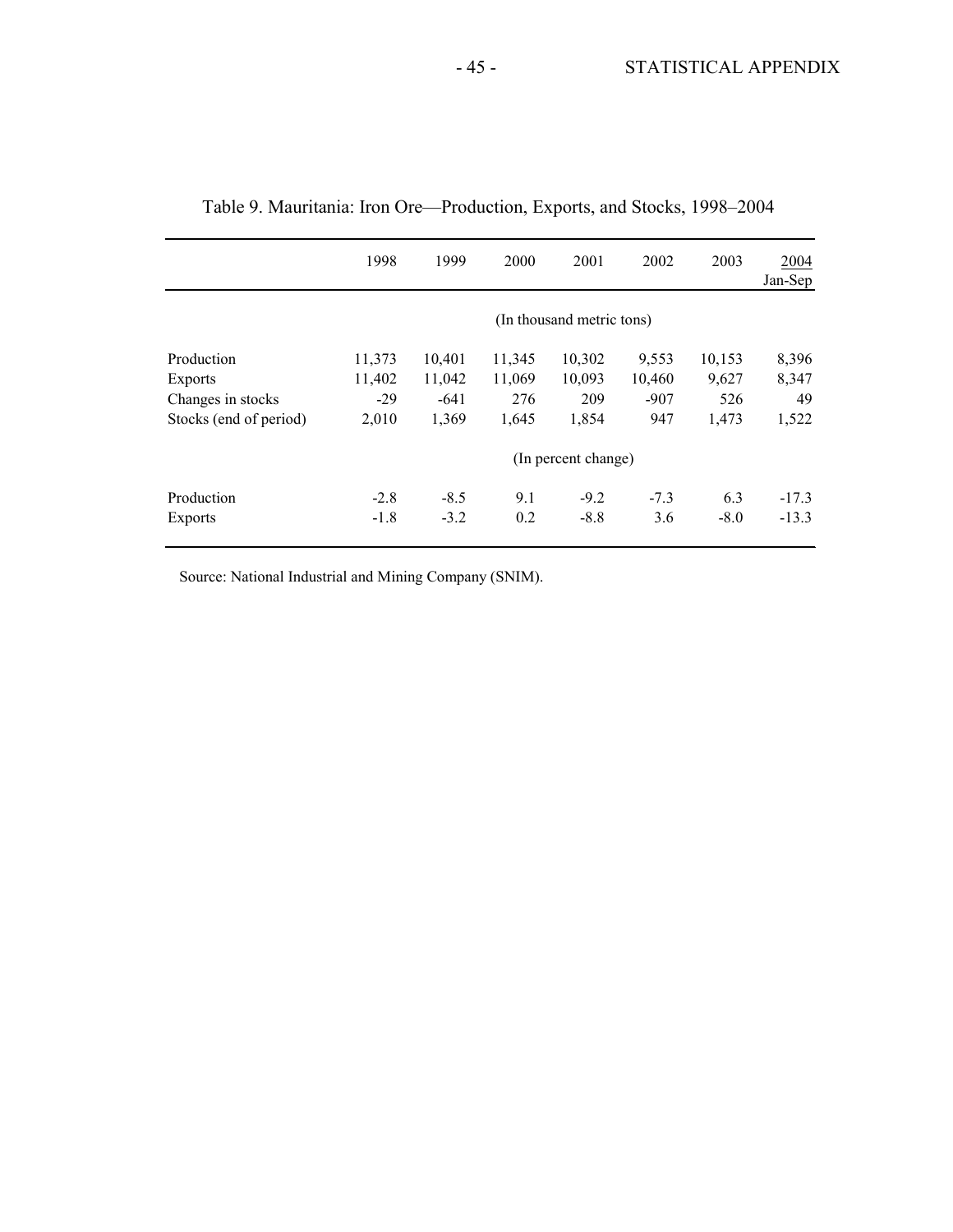|                                       | 1998   | 1999   | 2000   | 2001   | 2002   | 2003   | 2004<br>Jan-Sep |
|---------------------------------------|--------|--------|--------|--------|--------|--------|-----------------|
| Total revenue                         | 44,951 | 42,819 | 54,330 | 57,177 | 44,759 | 48,860 | 51,348          |
| Sales (in millions of metric tons)    | 11.4   | 11.0   | 11.1   | 10.1   | 10     | 10.2   | 8.4             |
| Total expenses                        | 32,670 | 35,772 | 44,976 | 50,472 | 43.750 | 48,163 | 38,012          |
| Cost of goods sold                    | 15,484 | 16,154 | 20,649 | 22,965 | 22,129 | 24,491 | 18,541          |
| Personnel expenses                    | 4,415  | 5,378  | 5,207  | 5,349  | 5,241  | 5,384  | 4,545           |
| Financial expenses                    | 5,280  | 2,913  | 2,786  | 77     | 208    | 6,435  | 1,572           |
| Depreciation and other provisioning   | 7,224  | 7,934  | 11,413 | 15,739 | 12,287 | 7,566  | 9,955           |
| Taxes                                 | 95     | 436    | 393    | 621    | 119    | 119    | 92              |
| Other expenses                        | 172    | 2,958  | 4,528  | 5,721  | 3,766  | 4,168  | 3,307           |
| Operating profits $(+)/$ losses $(-)$ | 12,281 | 7,047  | 9,354  | 6,705  | 1,009  | 697    | 13,336          |

### Table 10. Mauritania: SNIM—Operating Accounts, 1998–2004

(In millions of ouguiyas)

Source: National Industrial and Mining Company (SNIM).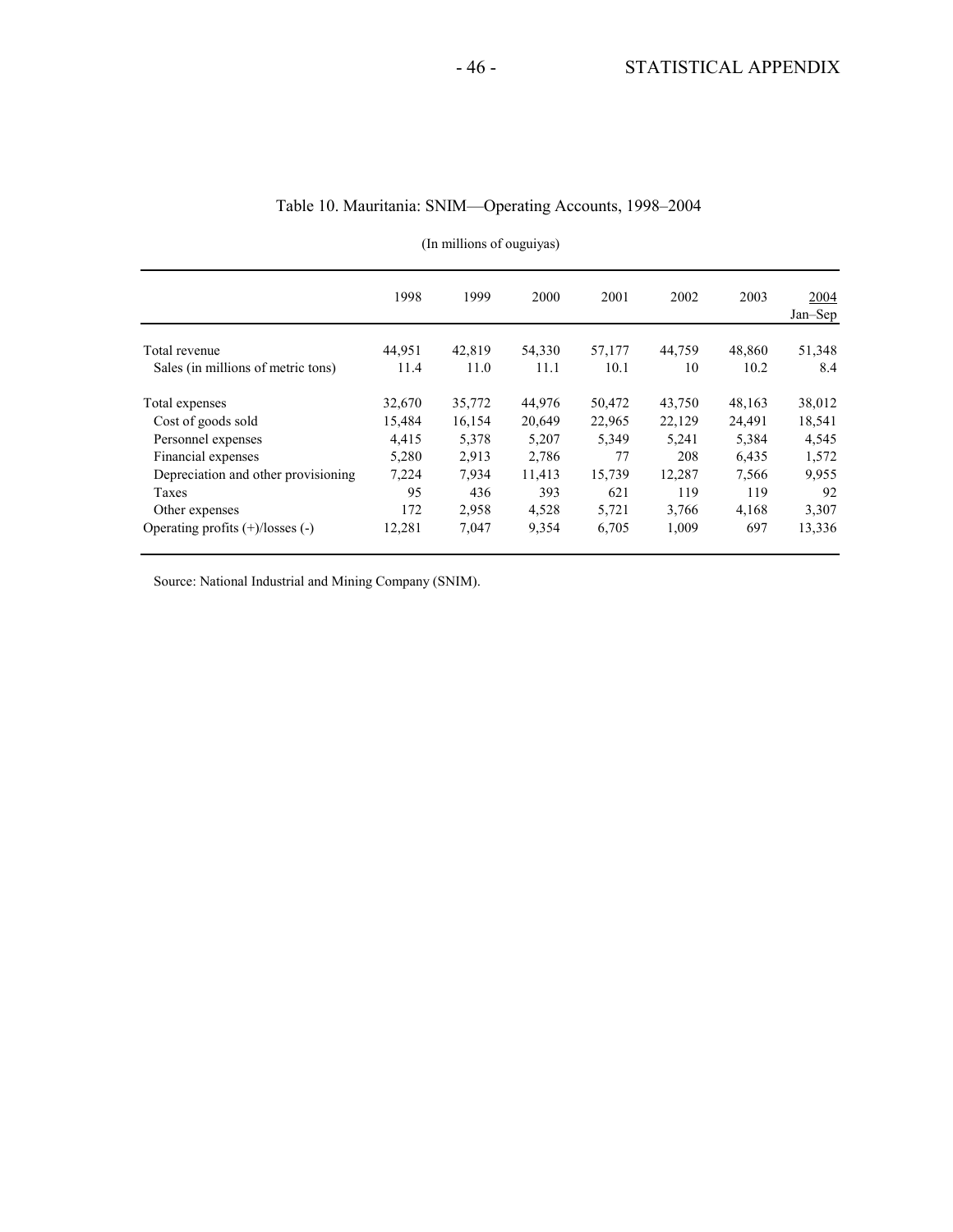(In millions of ouguiyas; end of period)

|                                  | 1998     | 1999     | 2000     | 2001     | 2002     | 2003     | 2004<br>Jan-Sep |
|----------------------------------|----------|----------|----------|----------|----------|----------|-----------------|
| Assets                           | 100,476  | 101,402  | 100,905  | 99,936   | 107,311  | 114,462  | 121,520         |
| Cash in banks                    | 15,638   | 13,661   | 16,791   | 15,110   | 15,964   | 6,432    | 9,624           |
| Receivables                      | 5,818    | 6,381    | 11,509   | 9,546    | 11,256   | 9,205    | 11,047          |
| Inventories                      | 10,063   | 9,061    | 10,903   | 14,507   | 11,661   | 15,343   | 15,673          |
| Fixed assets                     | 32,225   | 37,522   | 56,991   | 59,115   | 68,425   | 83,475   | 85,171          |
| Fixed capital formation expenses | 7,600    | 7,232    |          |          |          | $\cdots$ | $\cdots$        |
| Uncalled capital                 | $\cdots$ | $\cdots$ | $\cdots$ | $\cdots$ |          | $\cdots$ | $\cdots$        |
| Other                            | 29,133   | 27,545   | 4,711    | 1,658    | 5.0      | 6.8      | 4.9             |
| Liabilities and equity           | 100,477  | 99,134   | 100,905  | 99,936   | 107,311  | 114,462  | 121,520         |
| Short-term debt                  | 4,953    | 4,464    | 16,423   | 16,465   | 22,546   | 25,164   | 23,519          |
| Long-term debt                   | 53,780   | 53,261   | 47,667   | 47,315   | 52,405   | 59,426   | 59,486          |
| Equity                           | 29,045   | 32,452   | 32,309   | 34,521   | 35,571   | 33,098   | 29,472          |
| Losses (-) or profits $(+)$ 1/   | 8,362    | 3,789    | 4,506    | 1,635    | $-3,211$ | $-3,227$ | 9,043           |
| Other                            | 4,337    | 5,168    |          |          |          |          | $\cdots$        |

Source: National Industrial and Mining Company (SNIM).

1/ Figures are equivalent to operating profits reported in Table 15 less special transfers to the government.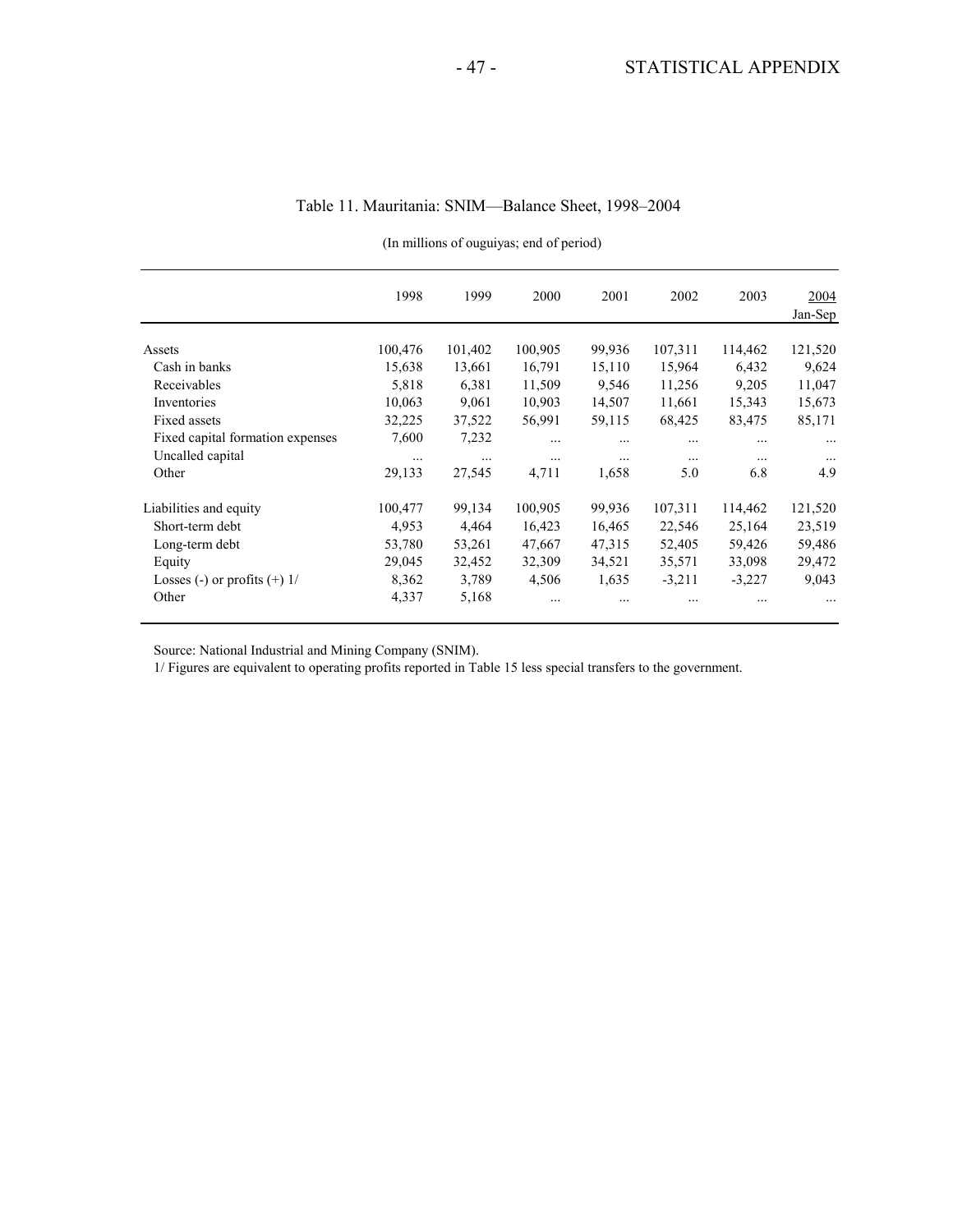|                           | 1998                          | 1999  | 2000                            | 2001  | 2002  | 2003  | 2004<br>Jan-Nov |  |  |  |  |
|---------------------------|-------------------------------|-------|---------------------------------|-------|-------|-------|-----------------|--|--|--|--|
|                           |                               |       | (In ouguiyas per kilowatt hour) |       |       |       |                 |  |  |  |  |
| Electricity               |                               |       |                                 |       |       |       |                 |  |  |  |  |
| Medium voltage (industry) |                               |       |                                 |       |       |       |                 |  |  |  |  |
| One hook-up               | 17.6                          | 20.2  | 23.8                            | 23.8  | 23.8  | 23.2  | 23.2            |  |  |  |  |
| Two hook-ups              | 10.4                          | 11.9  | 14.9                            | 14.9  | 14.9  | 14.9  | 14.9            |  |  |  |  |
| Low voltage               |                               |       |                                 |       |       |       |                 |  |  |  |  |
| Private                   | 24.6                          | 27.6  | 31.7                            | 31.7  | 31.7  | 31.7  | 31.7            |  |  |  |  |
| Public lighting           | 27.0                          | 31.0  | 35.7                            | 35.7  | 37.1  | 37.1  | 37.1            |  |  |  |  |
| Other                     | 27.0                          | 31.0  | 35.7                            | 35.7  | 35.7  | 35.7  | 35.7            |  |  |  |  |
|                           | (In ouguiyas per cubic meter) |       |                                 |       |       |       |                 |  |  |  |  |
| Water                     |                               |       |                                 |       |       |       |                 |  |  |  |  |
| Private                   |                               |       |                                 |       |       |       |                 |  |  |  |  |
| Tranche 1                 | 77.9                          | 85.0  | 93.5                            | 93.5  | 93.5  | 93.5  | 93.5            |  |  |  |  |
| Tranche 2                 | 154.4                         | 168.4 | 185.2                           | 185.2 | 185.2 | 185.2 | 185.2           |  |  |  |  |
| Tranche 3                 | 194.0                         | 211.7 | 232.9                           | 232.9 | 232.9 | 232.9 | 232.9           |  |  |  |  |
| Industry and government   | 161.7                         | 176.4 | 193.6                           | 193.6 | 193.6 | 193.6 | 193.6           |  |  |  |  |
| Public fountains          | 77.9                          | 77.9  | 85.7                            | 85.7  | 85.7  | 85.7  | 85.7            |  |  |  |  |

| Table 12. Mauritania: Public Utility Rates, 1998-2004 |  |  |  |  |  |
|-------------------------------------------------------|--|--|--|--|--|
|-------------------------------------------------------|--|--|--|--|--|

Source: National Water and Electricity Company (SONELEC).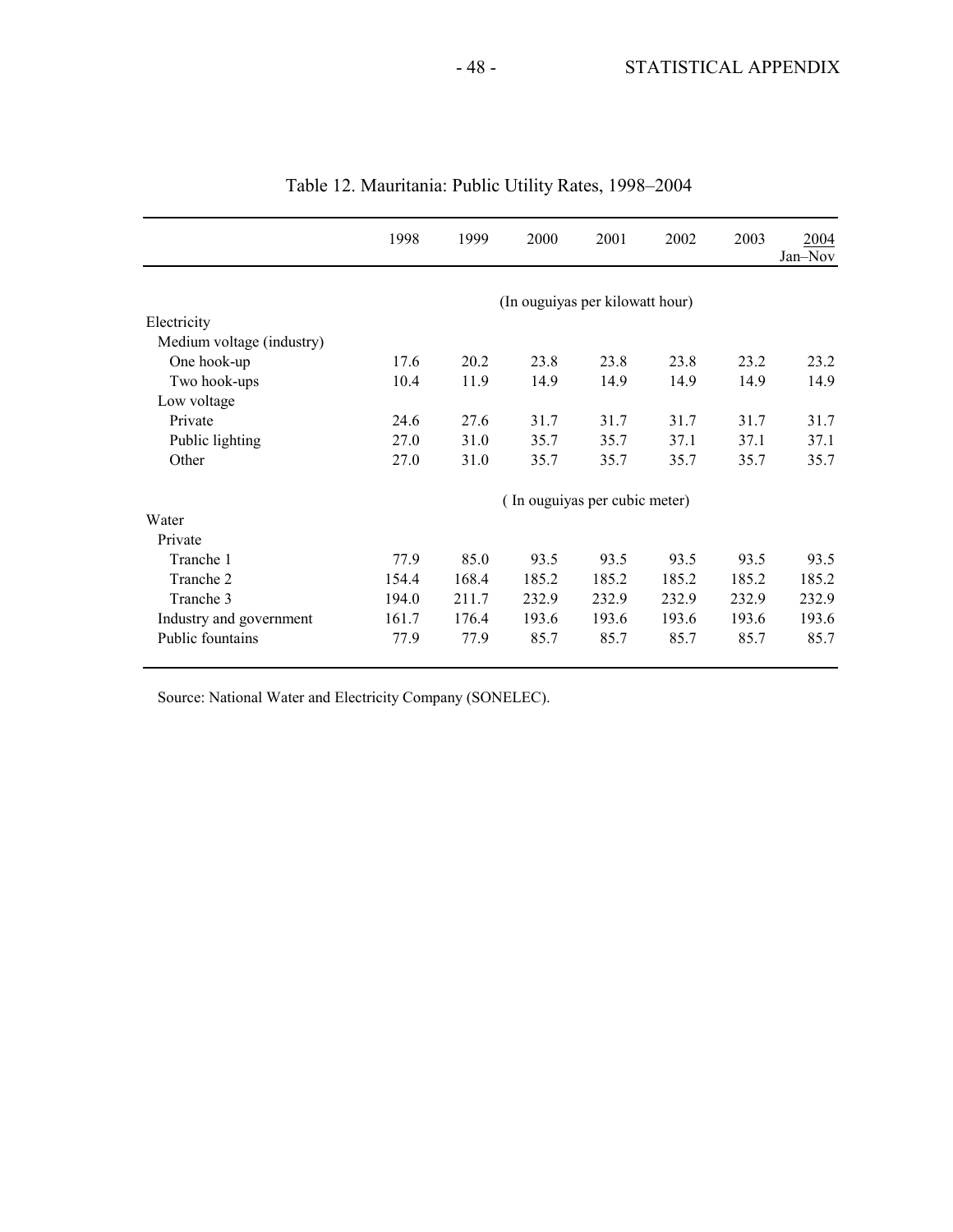|                   | 1998  | 1999  | 2000  | 2001  | 2002  | 2003  | 2004<br>Jan-Nov |
|-------------------|-------|-------|-------|-------|-------|-------|-----------------|
|                   |       |       |       |       |       |       |                 |
| Ordinary gasoline | 36.7  | 33.8  | 26.0  | 22.3  | 24.3  | 26.9  | 25.7            |
| Super gasoline    | 0.0   | 0.0   | 0.0   | 0.0   | 0.0   | 0.0   | 0.0             |
| Fuel oil          | 85.2  | 89.4  | 83.7  | 78.7  | 80.1  | 76.1  | 74.1            |
| Kerosene          | 17.6  | 18.1  | 19.9  | 18.7  | 20.1  | 22.8  | 20.8            |
| Lighting oil      | .     | 0.8   | 0.3   | 0.2   | 1.3   | 0.8   | 1.2             |
| Gas oil           | 197.5 | 213.5 | 224.8 | 246.8 | 277.4 | 289.2 | 285.4           |
| Fishing fleet     | 60.4  | 59.7  | 57.7  | 59.7  | 61.2  | 62.8  | 58.4            |
| Industrial        | 57.0  | 57.0  | 54.6  | 56.0  | 56.0  | 58.6  | 55.0            |
| Artisanal         | 3.4   | 2.7   | 3.1   | 3.7   | 5.2   | 4.2   | 3.3             |
| Transportation    | 67.0  | 92.6  | 99.7  | 107.6 | 136.8 | 158.0 | 157.4           |
| <b>SONELEC</b>    | 12.1  | 12.4  | 16.4  | 30.9  | 31.5  | 18.3  | 22.9            |
| <b>SNIM</b>       | 50.3  | 48.8  | 51.1  | 48.6  | 47.9  | 50.1  | 46.8            |
| Other             | 7.7   | .     | .     | .     | .     | .     | .               |
| <b>Butane</b>     | 17.0  | 17.4  | 17.4  | 18.1  | 18.5  | 23.1  | 24.0            |

| Table 13. Mauritania: Consumption of Petroleum Products, 1998–2004 |  |  |  |  |
|--------------------------------------------------------------------|--|--|--|--|
|--------------------------------------------------------------------|--|--|--|--|

(In thousands of metric tons)

Source: Ministry of Water and Energy, Directorate of Energy.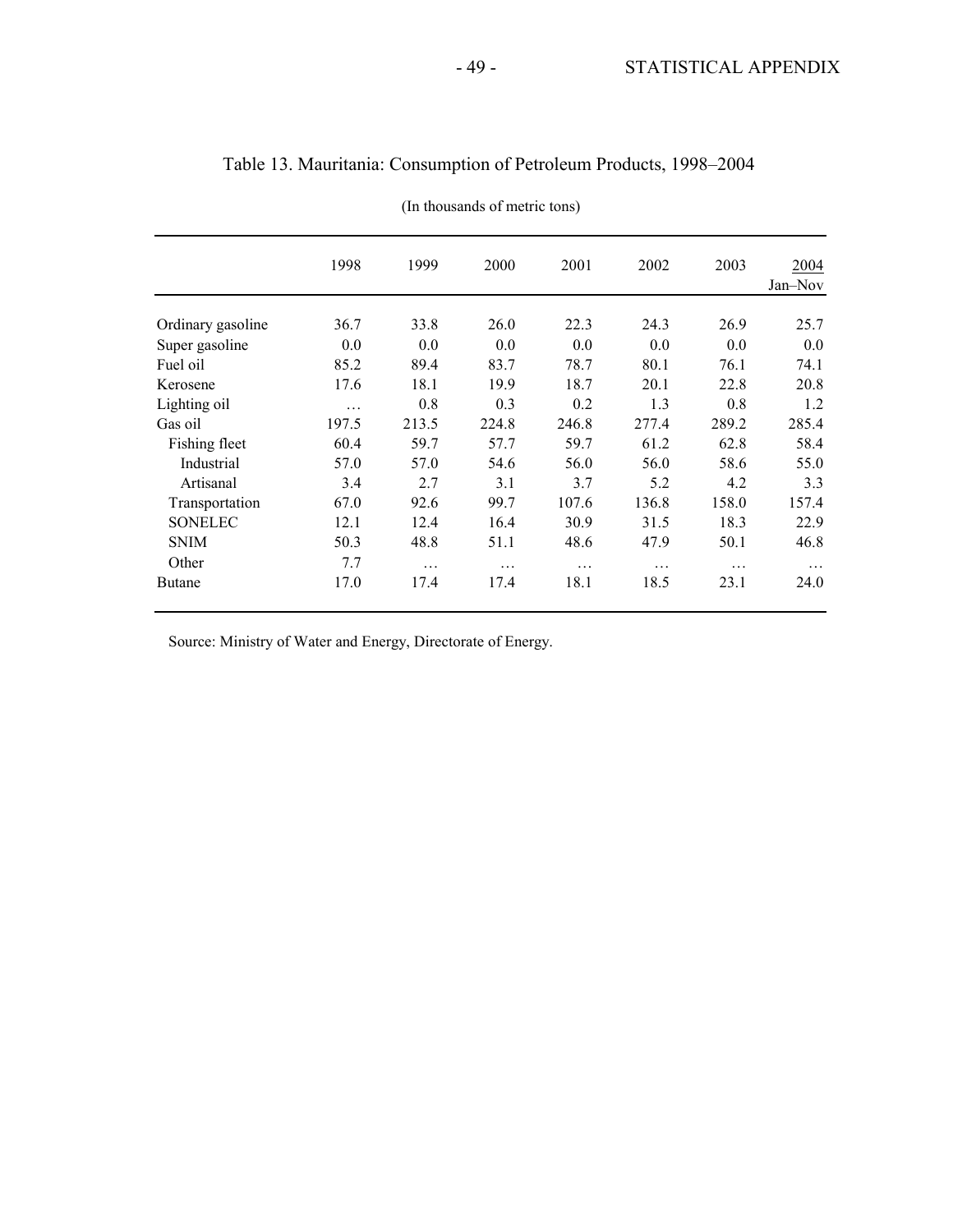|                                                             |       |       |                | Table 14. Mauritania: Unit Prices of Petroleum Products, 2001-04 |                 |                                                |               |                          |               |                |                          |                |                                                                                                       |                |                          |                |
|-------------------------------------------------------------|-------|-------|----------------|------------------------------------------------------------------|-----------------|------------------------------------------------|---------------|--------------------------|---------------|----------------|--------------------------|----------------|-------------------------------------------------------------------------------------------------------|----------------|--------------------------|----------------|
|                                                             |       |       |                |                                                                  |                 | (Prices per liter; unless otherwise specified) |               |                          |               |                |                          |                |                                                                                                       |                |                          |                |
|                                                             |       |       | 2001           |                                                                  |                 |                                                | 2002          |                          |               |                | 2003                     |                |                                                                                                       |                | 2004                     |                |
|                                                             |       |       |                |                                                                  |                 |                                                |               |                          |               |                |                          |                | guA-25 ya 20-Mar 27-Jun 26-Aug 8-Nov 27-Jan 3-Mar 28-May 1-Sep 16-Jan 3-Apr 7-Aug 19-0er e-May 25-Aug |                |                          |                |
|                                                             |       |       |                |                                                                  |                 |                                                |               |                          |               |                |                          |                |                                                                                                       |                |                          |                |
| Regular gasoline                                            | 173.1 | 173.1 |                |                                                                  |                 |                                                |               | 144.6 141.5<br>83.9 85.1 |               |                |                          | 137.7<br>100.9 | 135.7                                                                                                 |                |                          |                |
| lighting oil<br>Gas oil                                     | 108.2 | 108.2 | 171.1<br>107.2 | $167.0$<br>101.6                                                 | $152.5$<br>90.0 | 149.8<br>83.9                                  | 137.5<br>83.9 |                          |               | 131.9<br>100.2 | 145.7<br>102.4           |                | 100.9                                                                                                 | 135.7<br>100.9 | 150.7<br>100.9           | 212.8<br>161.0 |
| Transportation                                              | 19.1  | 119.1 |                | 18.1 113.1                                                       | 105.1           |                                                |               |                          |               |                |                          |                | 106.8                                                                                                 |                |                          |                |
| Butane (bottle of 12.5 kg)                                  | 1500  | 1660  | 1660           | 1560                                                             | 1560            | 100.5<br>1560                                  | 97.0<br>1560  | $100.2$<br>$1560$        | 101.4<br>1560 |                | 112.8 118.8<br>1560 1560 | 110.8<br>1560  | 1560                                                                                                  |                | 106.8 120.2<br>1560 1560 | 156.2<br>1560  |
|                                                             |       |       |                |                                                                  |                 |                                                |               |                          |               |                |                          |                |                                                                                                       |                |                          |                |
| Source: Ministry of Water and Energy, Directorate of Energy |       |       |                |                                                                  |                 |                                                |               |                          |               |                |                          |                |                                                                                                       |                |                          |                |
|                                                             |       |       |                |                                                                  |                 |                                                |               |                          |               |                |                          |                |                                                                                                       |                |                          |                |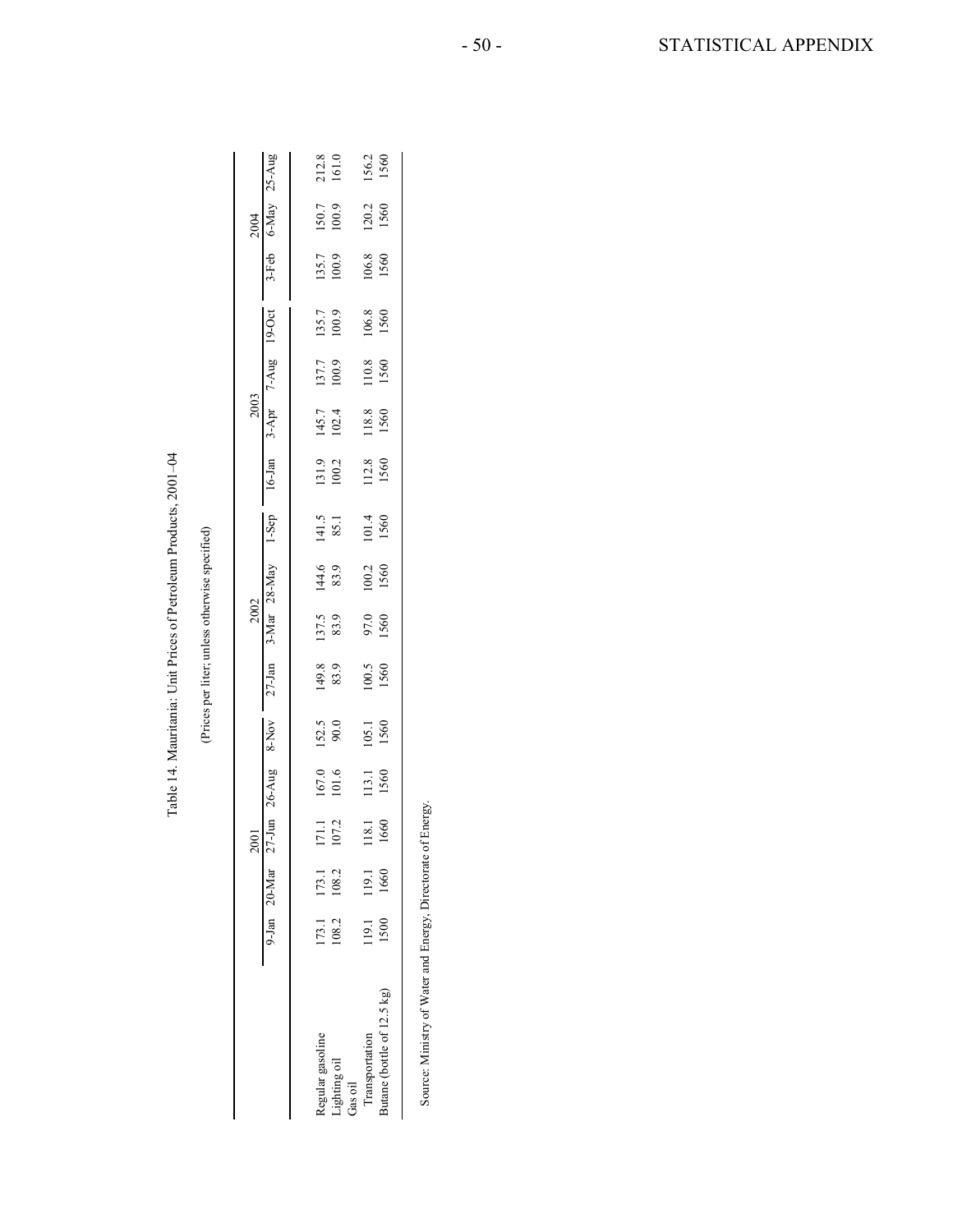| l |
|---|
|   |
|   |
|   |
|   |

|                 |                                                                                    |                 |                 |                 |                           |                   | Leisure                  |                               | Hotels             | Services                   | Overall        |
|-----------------|------------------------------------------------------------------------------------|-----------------|-----------------|-----------------|---------------------------|-------------------|--------------------------|-------------------------------|--------------------|----------------------------|----------------|
| Weights         | Foodstuffs<br>54.4                                                                 | Clothing<br>5.9 | Lodging<br>13.7 | Furniture<br>63 | Health<br>$\overline{S}$  | Transport<br>10.3 | Culture<br>$\frac{6}{1}$ | Education<br>$\overline{0.6}$ | Restaurants<br>1.8 | and other<br>$\frac{1}{4}$ | Index<br>100.0 |
| 2004            | 118.0                                                                              | 117.8           | 113.5           | 121.5           | (Annual average)<br>109.2 | 103.1             | 104.4                    | 105.6                         | 109.9              | 84.3                       | 114.1          |
|                 |                                                                                    |                 |                 |                 | (Monthly average)         |                   |                          |                               |                    |                            |                |
| January<br>2004 | 108.0                                                                              | 109.0           | 108.0           | 105.5           | 102.5                     | 00.5              | 102.6                    | 105.5                         | 108.8              | 83.1                       | 106.0          |
| February        | 109.0                                                                              | 112.9           | 107.4           | 114.9           | 106.4                     | 100.6             | 102.6                    | 105.6                         | 109.3              | 83.2                       | 107.3          |
| March           | 111.6                                                                              | 112.6           | 109.2           | 117.2           | 107.4                     | 100.6             | 102.6                    | 103.9                         | 109.4              | 84.0                       | 109.1          |
| April           | 112.6                                                                              | 115.9           | 110.9           | 117.4           | 108.4                     | 100.6             | 102.6                    | 103.7                         | 109.5              | 84.1                       | 110.1          |
| May             | 113.8                                                                              | 115.1           | 111.4           | 116.4           | 107.0                     | $101.9$           | 102.4                    | 103.6                         | 107.2              |                            |                |
| June            | 116.0                                                                              | 116.8           | 112.9           | 119.8           | 108.5                     | 101.9             | 103.4                    | 103.6                         | 107.6              | 83.4<br>83.43<br>84.3      | 110.8<br>112.6 |
| $\rm{July}$     | 117.7                                                                              | 118.6           | 115.5           | 124.0           | 110.0                     | 102.7             | 105.8                    | 104.3                         | 107.6              |                            | 114.4          |
| August          | 121.8                                                                              | 120.5           | 115.5           | 123.7           | 109.8                     | 102.7             | 105.8                    | 104.3                         | 107.6              |                            | 116.7          |
| September       | 122.5                                                                              | 120.8           | 117.0           | 128.5           | 111.2                     | 106.4             | 105.9                    | 106.1                         | 108.1              |                            | 118.0          |
| October         | 126.3                                                                              | 120.9           | 117.4           | 128.5           | 111.3                     | .06.4             | 105.9                    | 106.7                         | 108.1              | 84.                        | 120.2          |
| November        | 127.6                                                                              | 125.1           | 118.0           | 130.7           | 113.6                     | 106.4             | 106.2                    | 110.1                         | 117.6              |                            | 121.6          |
| December        | 128.5                                                                              | 125.9           | 118.2           | 131.0           | 114.1                     | 106.4             | 106.5                    | 110.1                         | 117.6              | $\sim$<br>87.              | 122.3          |
| 2005            |                                                                                    |                 |                 |                 |                           |                   |                          |                               |                    |                            |                |
| January         | 131.5                                                                              | 130.2           | 116.9           | 132.4           | $123.8$<br>$124.4$        | 106.7             | 105.9                    | 109.2                         | 12.6               | 91.9                       | 124.5          |
| February        | 132.4                                                                              | 128.3           | 117.0           | 132.7           |                           | 106.8             | 110.5                    | 112.4                         | 124.2              |                            | 125.0          |
|                 |                                                                                    |                 |                 |                 |                           |                   |                          |                               |                    |                            |                |
|                 | Source: National Statistical Office (ON                                            |                 | $\widehat{S}$ . |                 |                           |                   |                          |                               |                    |                            |                |
|                 |                                                                                    |                 |                 |                 |                           |                   |                          |                               |                    |                            |                |
|                 | 1/ A new index based on the 2001 household survey and expanded consumption basket. |                 |                 |                 |                           |                   |                          |                               |                    |                            |                |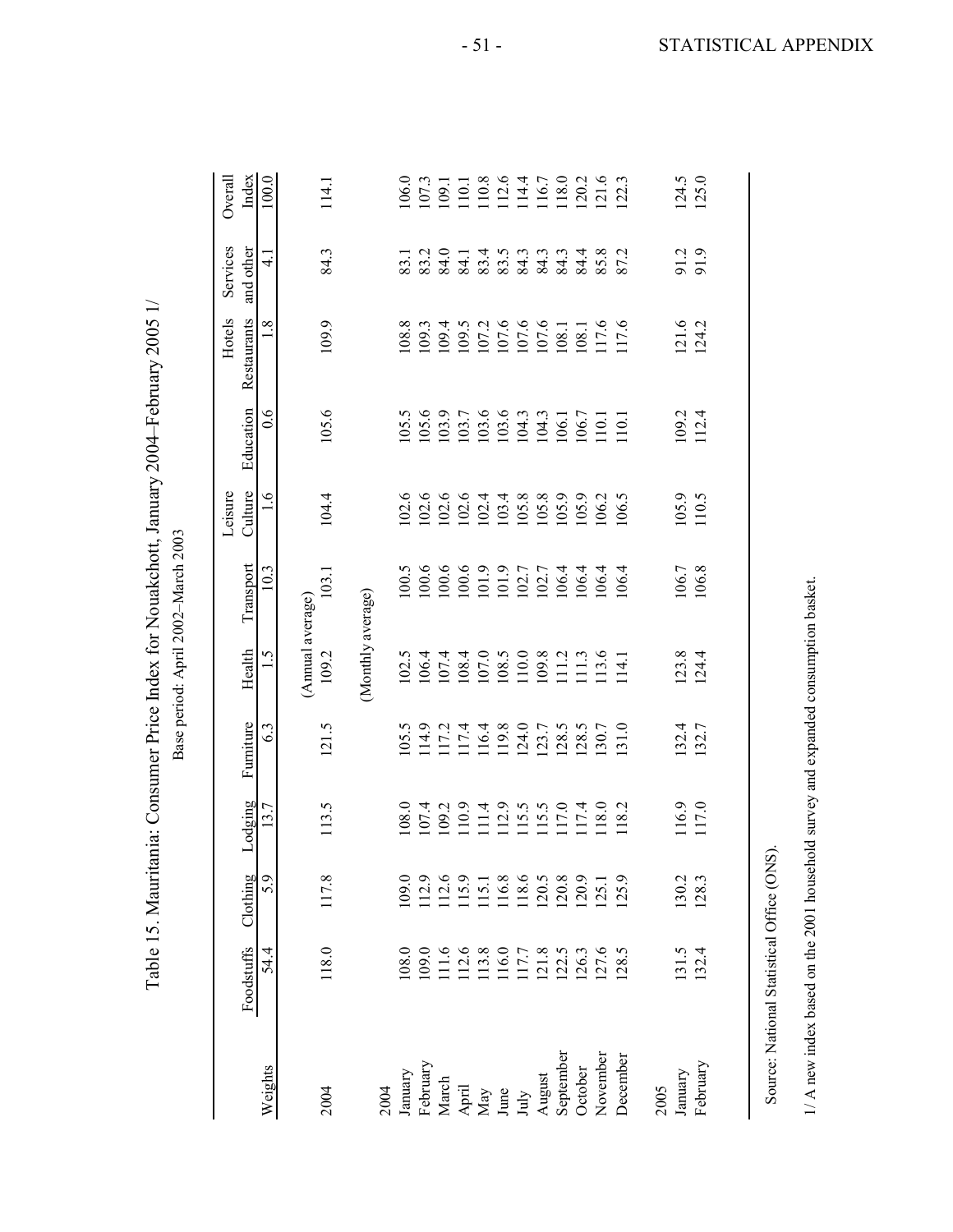|                                                | 1998   | 1999   | 2000   | 2001              | 2002   | 2003   | 2004   |
|------------------------------------------------|--------|--------|--------|-------------------|--------|--------|--------|
|                                                |        |        |        | (In ouguiyas)     |        |        |        |
| Private sector (hourly wages)                  |        |        |        |                   |        |        |        |
| SMIG 1/                                        | 42.83  | 42.83  | 42.83  | 42.83             | 42.83  | 42.83  | 42.83  |
| SMAG 2/                                        | 42.83  | 42.83  | 42.83  | 42.83             | 42.83  | 42.83  | 42.83  |
| Public sector (civil servants' monthly salary) |        |        |        |                   |        |        |        |
| Category A1                                    | 20,932 | 21,350 | 23,485 | 25,455            | 27,464 | 32,682 | 38,565 |
| Category A2                                    | 19,535 | 19,925 | 21,918 | 23,856            | 25,833 | 30,742 | 36,275 |
| Category B                                     | 22,559 | 23,687 | 26,056 | 28,077            | 30,139 | 35,865 | 42,321 |
| Category C                                     | 15,756 | 16,071 | 17,678 | 19,532            | 21,422 | 25,492 | 30,081 |
| Category D                                     | 13,969 | 14,249 | 15,674 | 17,487            | 19,337 | 23,011 | 27,153 |
| Category E (teachers)                          |        |        |        |                   |        |        |        |
| Assistant teachers                             | 19,413 | 19,801 | 21,781 | 23,717            | 25,691 | 30,572 | 36,075 |
| Teachers                                       | 24,718 | 25,212 | 27,733 | 29,788            | 31,883 | 37,941 | 44,771 |
| Assistant professors                           | 31,490 | 32,120 | 35,332 | 37,539            | 39,789 | 47,349 | 55,872 |
|                                                |        |        |        | (In U.S. dollars) |        |        |        |
| Private sector (hourly wages)                  |        |        |        |                   |        |        |        |
| SMIG 1/                                        | 0.23   | 0.20   | 0.18   | 0.17              | 0.16   | 0.16   | 0.16   |
| SMAG 2/                                        | 0.23   | 0.20   | 0.18   | 0.17              | 0.16   | 0.16   | 0.16   |
| Public sector (civil servants' monthly salary) |        |        |        |                   |        |        |        |
| Category A1                                    | 111    | 102    | 98     | 100               | 101    | 144    | 145    |
| Category A2                                    | 103    | 95     | 91     | 93                | 95     | 135    | 137    |
| Category B                                     | 119    | 113    | 109    | 110               | 111    | 158    | 160    |
| Category C                                     | 83     | 77     | 74     | 76                | 79     | 112    | 113    |
| Category D                                     | 74     | 68     | 65     | 68                | 71     | 101    | 102    |
| Category E (teachers)                          |        |        |        |                   |        |        |        |
| Assistant teachers                             | 103    | 95     | 91     | 93                | 95     | 135    | 136    |
| Teachers                                       | 131    | 120    | 116    | 117               | 117    | 167    | 169    |
| Assistant professors                           | 167    | 153    | 147    | 147               | 146    | 208    | 211    |

Table 16. Mauritania: Evolution of Minimum Wages and Salaries, 1998–2004

Source: Ministry of Finance, Directorate of Budget.

1/ Guaranteed minimum industrial wage.

2/ Guaranteed minimum agricultural wage.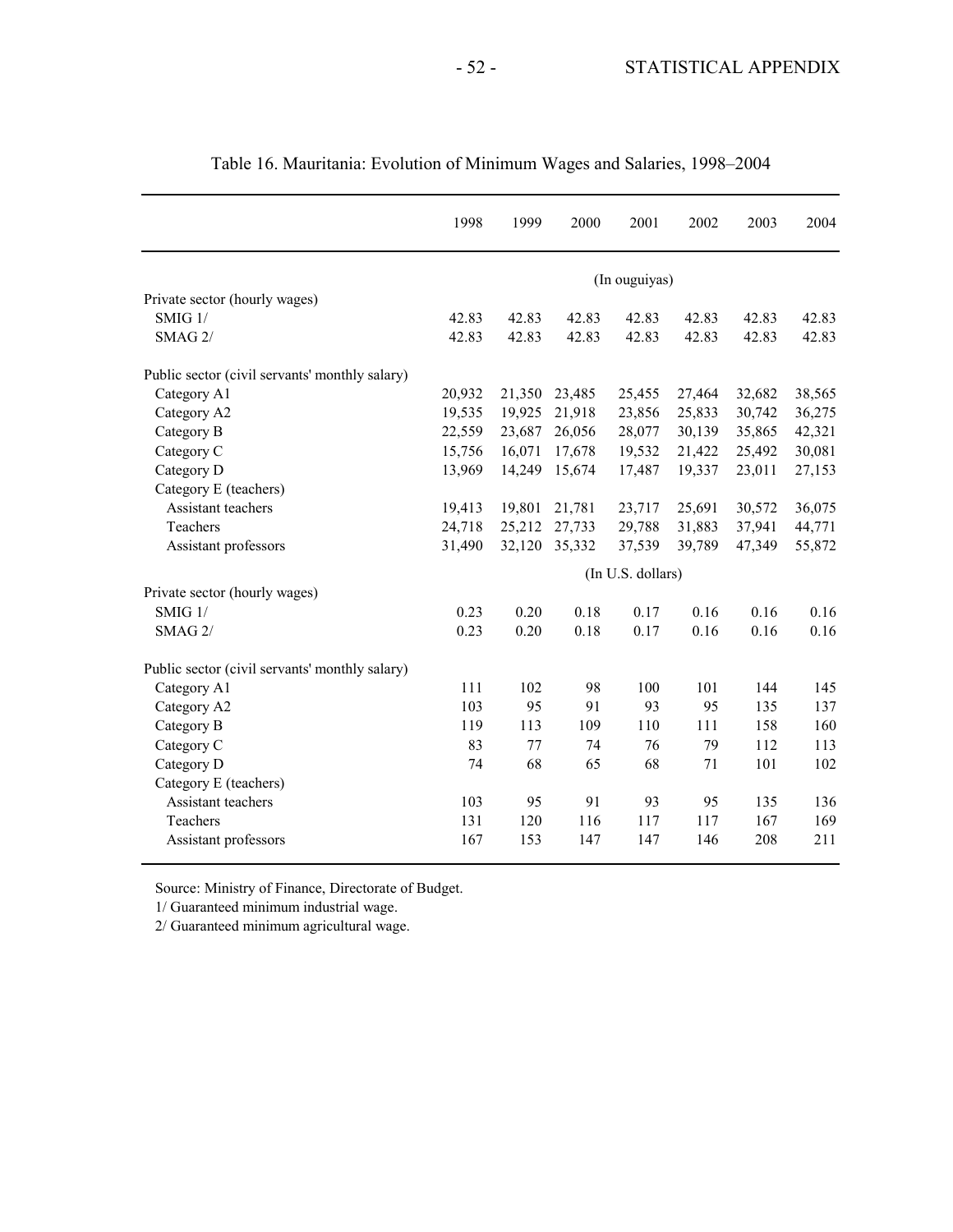|                            | 1998     | 1999     | 2000     | 2001             | 2002     | 2003     | Est<br>2004 |
|----------------------------|----------|----------|----------|------------------|----------|----------|-------------|
| Rural development          | 4,121    | 4,388    | 4,552    | 5,232            | 6,148    | 6,899    | 6,096       |
| Industrial development     | 1,714    | 2,820    | 2,154    | 3,826            | 3,726    | 3,608    | 2,285       |
| <b>SNIM</b>                | 1,356    | 2,434    | 500      | 26               | 457      | 529      | 162         |
| Infrastructure             | 5,148    | 4,204    | 6,728    | 8,312            | 10,942   | 13,748   | 5,449       |
| Human resources            | 3,107    | 2,960    | 3,492    | 3,847            | 6,453    | 5,242    | 2,586       |
| Institutional development  | 845      | 486      | 1,774    | 1,091            | 1,107    | 2,031    | 561         |
| Multisectorial projects 1/ | $\cdots$ | 678      | 2,155    | 4,162            | 5,010    | 6,070    | 825         |
| Total investment           | 16,290   | 17,969   | 21,355   | 26,497           | 33,843   | 38,127   | 17,965      |
| <b>State</b>               | 9,537    | 9,988    | 12,962   | 19,201           | 27,423   | 32,431   | 13,195      |
| <b>SONADER</b>             | 1,580    | 1,925    | 1,438    | 1,884            | 1,119    | 2,179    | 2,276       |
| Parastatals                | 3,817    | 3,622    | 6,455    | 5,386            | 4,844    | 2,987    | 2,332       |
| <b>SNIM</b>                | 1,356    | 2,434    | 500      | 26               | 457      | 529      | 162         |
| Financing                  | 16,290   | 17,969   | 21,355   | 26,497           | 33,843   | 38,127   | 17,965      |
| Government                 | 9,537    | 9,988    | 12,962   | 19,201           | 27,423   | 32,431   | 13,195      |
| Domestic resources         | 3,739    | 2,946    | 5,127    | 10,594           | 14,908   | 18,482   | $\cdots$    |
| Grants                     | 1,703    | 1,930    | 2,465    | 2,418            | 2,899    | 3,533    | 2,574       |
| Loans                      | 4,094    | 5,111    | 5,370    | 6,189            | 9,616    | 10,417   | 10,621      |
| <b>SONADER</b>             | 1,580    | 1,925    | 1,438    | 1,884            | 1,119    | 2,179    | 2,276       |
| Domestic resources         | 140      | 147      | 333      | 307              | 188      | 431      | $\ldots$    |
| Grants                     | 398      | 671      | 624      | 391              | 204      | 17       | 291         |
| Loans                      | 1,043    | 1,107    | 481      | 1,186            | 726      | 1,731    | 1,985       |
| Parastatals                | 3,817    | 3,622    | 6,455    | 5,386            | 4,844    | 2,987    | 2,332       |
| Domestic resources         | 2,122    | 1,338    | 2,958    | 945              | 1,398    | 2,227    | $\ldots$    |
| Grants                     | 788      | 771      | 1,121    | 1,469            | 1,302    | 79       | 763         |
| Loans                      | 907      | 1,512    | 2,377    | 2,971            | 2,144    | 681      | 1,569       |
| <b>SNIM</b>                | 1,356    | 2,434    | 500      | 26               | 457      | 529      | 162         |
| Savings                    | .        | $\cdots$ | $\ldots$ | .                | $\cdots$ | $\ldots$ | $\cdots$    |
| Grants                     | .        | 2,335    | 450      | 26               | 456      | 529      | 162         |
| Loans                      | 1,356    | 99       | 50       | $\boldsymbol{0}$ | 1        | $\theta$ | $\theta$    |
| Memorandum items:          |          |          |          |                  |          |          |             |
| External financing         | 10,289   | 13,537   | 12,938   | 14,651           | 17,349   | 16,987   | 17,965      |
| Grants                     | 2,889    | 5,707    | 4,660    | 4,304            | 4,862    | 4,158    | 3,790       |
| Loans                      | 7,400    | 7,830    | 8,278    | 10,346           | 12,487   | 12,829   | 14,175      |

(In millions of ouguiyas) Table 17. Mauritania: Public Investment Program and its Financing by Sector, 1998–2004

Source: Ministry of Economic Affairs and Development.

1/ Included in the consolidated investment budget (BCI) since 1999.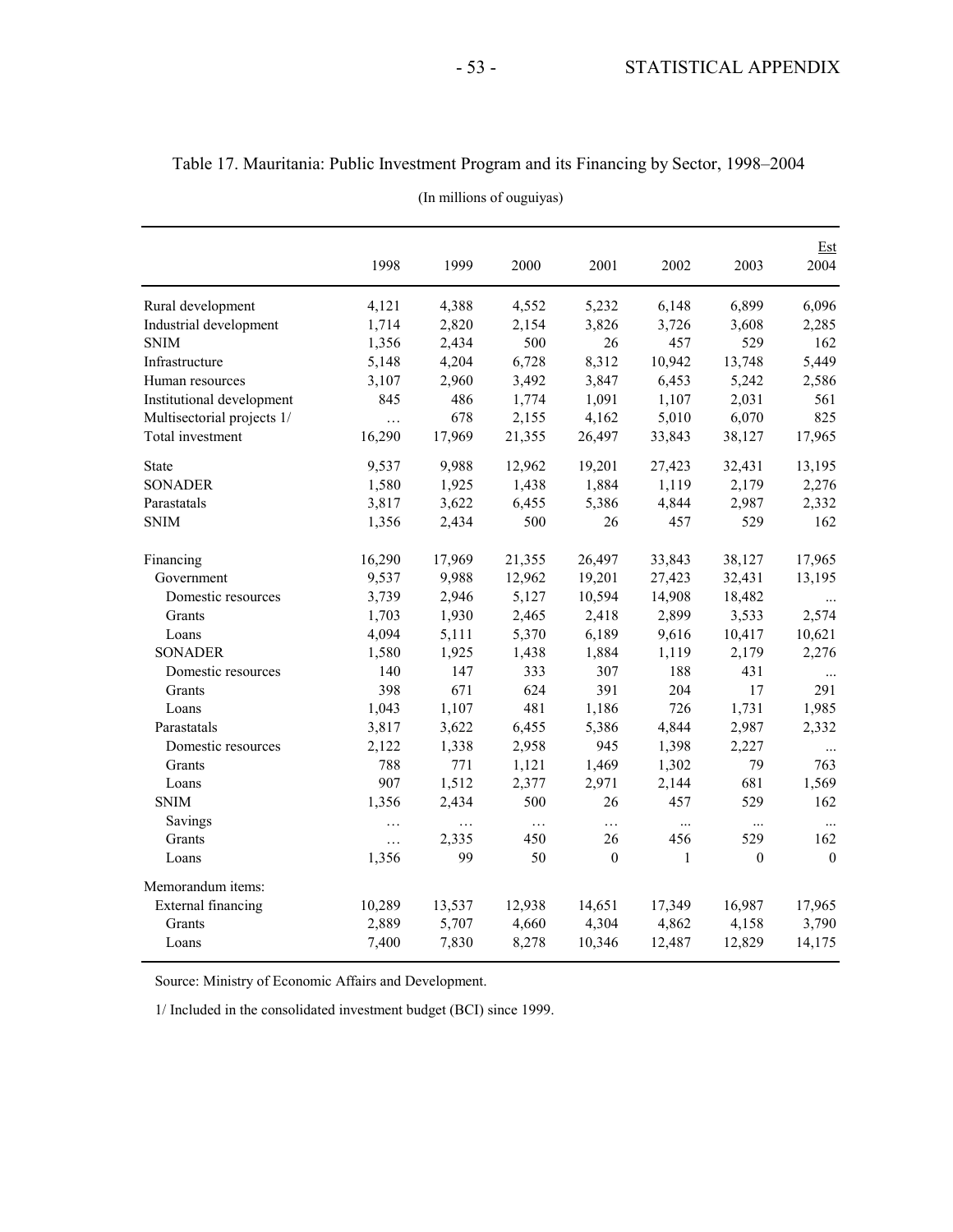|                                                       | 1998     | 1999      | 2000                      | 2001     | 2002       | 2003      | 2004     |
|-------------------------------------------------------|----------|-----------|---------------------------|----------|------------|-----------|----------|
|                                                       |          |           | (In billions of ouguiyas) |          |            |           |          |
| Revenue and grants                                    | 53.8     | 61.2      | 60.7                      | 59.9     | 112.0      | 98.9      | 113.7    |
| Tax revenue                                           | 29.5     | 31.6      | 33.3                      | 36.4     | 38.7       | 43.5      | 57.6     |
| Nontax revenue                                        | 21.6     | 24.4      | 22.5                      | 10.9     | 57.4       | 41.5      | 45.6     |
| Grants 1/                                             | 2.7      | 5.2       | 4.9                       | 12.6     | 15.9       | 13.8      | 10.5     |
| Of which: multilateral HIPC assistance                | $\cdots$ | $\ldots$  | $\ldots$                  | 8.5      | 11.6       | 8.7       | 7.7      |
| Expenditures and net lending 2/                       | 47.1     | 51.7      | 67.8                      | 65.6     | 84.5       | 213.5     | 196.7    |
| Current expenditures                                  | 33.1     | 36.3      | 39.1                      | 42.6     | 52.6       | 127.3     | 122.4    |
| Wages and salaries                                    | 9.1      | 9.6       | 11.0                      | 12.2     | 13.0       | 14.0      | 15.2     |
| Goods and services                                    | 10.7     | 12.4      | 13.0                      | 14.7     | 22.0       | 37.6      | 44.4     |
| Transfers and subsidies                               | 2.7      | 3.0       | 3.6                       | 4.0      | 4.4        | 24.8      | 15.2     |
| Military expenditures                                 | 3.9      | 4.1       | 4.2                       | 4.4      | 4.9        | 42.8      | 36.7     |
| Interest on public debt                               | 6.6      | 7.2       | 7.4                       | 7.2      | 8.3        | 8.1       | 10.9     |
| Capital expenditures and net lending                  | 13.8     | 15.1      | 28.7                      | 23.1     | 32.0       | 56.1      | 67.3     |
| Fixed capital formation                               | 10.8     | 11.6      | 16.9                      | 20.5     | 29.0       | 50.3      | 66.4     |
| Domestically-financed                                 | 4.6      | 4.4       | 8.8                       | 11.8     | 16.5       | 36.3      | 53.4     |
| Foreign-financed                                      | 6.2      | 7.2       | 8.1                       | 8.6      | 12.5       | 14.0      | 13.0     |
| Restructuring and net lending                         | 3.0      | 3.5       | 11.8                      | 2.6      | 2.9        | 5.9       | 1.0      |
| Unidentified                                          | $\ldots$ | $\ldots$  | $\ldots$                  | $\ddots$ | $\ddots$   | 30.0      | 7.0      |
| Overall balance excluding grants                      | 4.0      | 4.3       | $-12.0$                   | $-18.3$  | 11.6       | $-128.4$  | $-93.5$  |
| Overall balance including grants                      | 6.7      | 9.5       | $-7.2$                    | $-5.7$   | 27.4       | $-114.6$  | $-83.0$  |
| Financing                                             | $-6.7$   | $-9.5$    | 7.2                       | 5.7      | $-27.4$    | 114.6     | 83.0     |
| Foreign (net)                                         | $-6.0$   | $-5.3$    | $-0.2$                    | $-3.1$   | $-1.1$     | $-2.5$    | $-3.9$   |
| Drawings                                              | 5.6      | 7.6       | 13.3                      | 10.8     | 14.2       | 12.4      | 10.5     |
| Budgetary support                                     | 1.5      | 2.4       | 7.9                       | 4.6      | 4.6        | 1.9       | 0.0      |
| Projects                                              | 4.1      | 5.2       | 5.4                       | 6.2      | 9.6        | 10.5      | 10.5     |
| Amortization due                                      | $-11.6$  | $-12.9$   | $-13.5$                   | $-13.9$  | $-15.3$    | $-14.9$   | $-14.4$  |
| Domestic (net)                                        | $-8.1$   | $-13.5$   | $-19.4$                   | $-3.4$   | $-37.0$    | 103.3     | 68.5     |
| Banking system                                        | $-11.2$  | $-11.0$   | $-18.2$                   | $-2.9$   | $-36.9$    | 103.2     | 68.3     |
| Other                                                 | 3.0      | $-2.5$    | $-1.2$                    | $-0.5$   | $-0.1$     | 0.1       | 0.2      |
| <b>Exceptional financing</b>                          | 7.4      | 9.3       | 10.8                      | 8.5      | 10.7       | 13.8      | 14.1     |
| Change in domestic arrears 3/                         | $\cdots$ | $\cdots$  | $\ldots$                  | $\ldots$ | $\dddotsc$ | $\ddotsc$ | 7.0      |
| Mauritel op. and other privatization revenue          | .        | $\cdots$  | 16.0                      | 3.7      | $\ddots$   | $\cdots$  | $\ddots$ |
| Other (incl. float and errors and omissions)          | .        | $\ldots$  | $\ldots$                  | $\ldots$ | $\cdots$   | $\cdots$  | $-2.7$   |
| Memorandum items:                                     |          |           |                           |          |            |           |          |
| Extrabudgetary expenditure                            |          | $\ddotsc$ | $\cdots$                  | $\cdots$ | $\cdots$   | 115.6     | 90.6     |
| HIPC assistance (including all exceptional financing) | $\ldots$ | $\cdots$  | 11.9                      | 17.0     | 22.3       | 22.4      | 20.9     |
| Social expenditure (current and capital)              | 12.7     | 14.0      | 16.7                      | 20.2     | 28.5       | 56.7      | 47.6     |
| Of which: health and education                        | 12.7     | 14.0      | 13.7                      | 16.1     | 22.6       | 32.6      | 35.7     |

Table 18. Mauritania: Consolidated Government Operations, 1998–2004 1/

Sources: Mauritanian authorities; and Fund staff estimates.

1/ Including multilateral HIPC grants starting in 2001.

2/ Reportedly on a commitment basis—subject to qualifications mentioned in Box 2 of the Staff Report.

3/ Staff estimate; includes the extra budgetary expenditure (in 2004), for which the spending

authorization was issued ex post.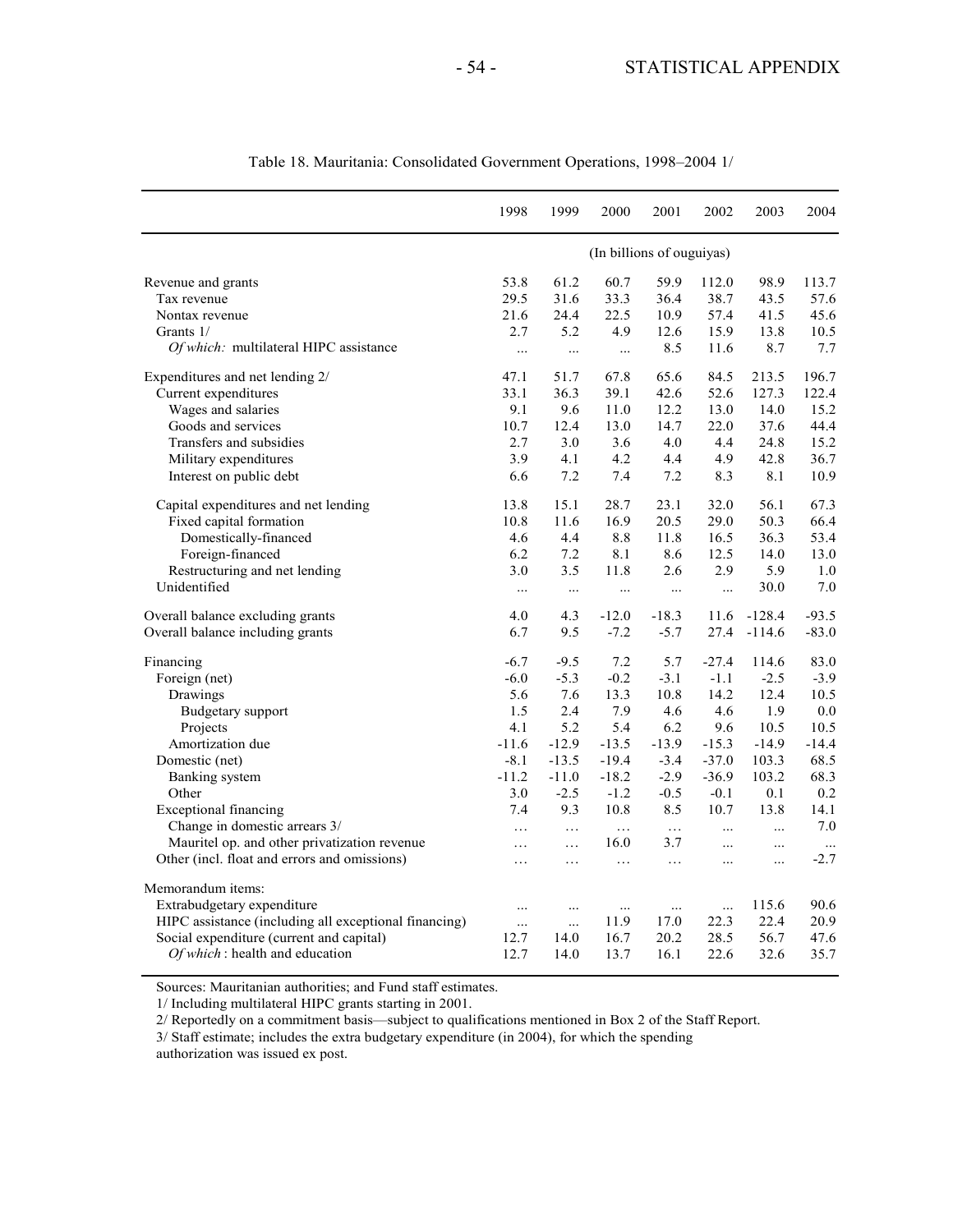|                                                                                                                                                                                        | 1998                               | 1999                               | 2000                          | 2001                          | 2002                          | 2003                       | 2004                       |
|----------------------------------------------------------------------------------------------------------------------------------------------------------------------------------------|------------------------------------|------------------------------------|-------------------------------|-------------------------------|-------------------------------|----------------------------|----------------------------|
|                                                                                                                                                                                        |                                    |                                    |                               | (In percent of GDP)           |                               |                            |                            |
| Revenue and grants                                                                                                                                                                     | 25.2                               | 25.9                               | 23.5                          | 21.3                          | 36.9                          | 28.0                       | 28.0                       |
| Tax revenue                                                                                                                                                                            | 13.8                               | 13.4                               | 12.9                          | 13.0                          | 12.7                          | 12.3                       | 14.2                       |
| Nontax revenue                                                                                                                                                                         | 10.1                               | 10.3                               | 8.7                           | 3.9                           | 18.9                          | 11.8                       | 11.2                       |
| Grants 1/                                                                                                                                                                              | 1.3                                | 2.2                                | 1.9                           | 4.5                           | 5.2                           | 3.9                        | 2.6                        |
| Of which: multilateral HIPC assistance                                                                                                                                                 | $\cdots$                           | $\cdots$                           | $\cdots$                      | 3.0                           | 3.8                           | 2.5                        | 1.9                        |
| Expenditures and net lending 2/                                                                                                                                                        | 22.1                               | 21.9                               | 26.3                          | 23.4                          | 27.9                          | 60.6                       | 48.4                       |
| Current expenditures                                                                                                                                                                   | 15.5                               | 15.4                               | 15.2                          | 15.2                          | 17.3                          | 36.1                       | 30.1                       |
| Wages and salaries                                                                                                                                                                     | 4.3                                | 4.1                                | 4.2                           | 4.4                           | 4.3                           | 4.0                        | 3.7                        |
| Goods and services                                                                                                                                                                     | 5.0                                | 5.3                                | 5.0                           | 5.2                           | 7.2                           | 10.7                       | 10.9                       |
| Transfers and subsidies                                                                                                                                                                | 1.3                                | 1.3                                | 1.4                           | 1.4                           | 1.5                           | 7.0                        | 3.7                        |
| Military expenditures                                                                                                                                                                  | 1.8                                | 1.7                                | 1.6                           | 1.6                           | 1.6                           | 12.1                       | 9.0                        |
| Interest on public debt                                                                                                                                                                | 3.1                                | 3.0                                | 2.9                           | 2.6                           | 2.7                           | 2.3                        | 2.7                        |
| Capital expenditures and net lending                                                                                                                                                   | 6.4                                | 6.4                                | 11.1                          | 8.2                           | 10.5                          | 15.9                       | 16.6                       |
| Fixed capital formation                                                                                                                                                                | 5.0                                | 4.9                                | 6.5                           | 7.3                           | 9.6                           | 14.3                       | 16.3                       |
| Domestically-financed                                                                                                                                                                  | 2.2                                | 1.8                                | 3.4                           | 4.2                           | 5.4                           | 10.3                       | 13.1                       |
| Foreign-financed                                                                                                                                                                       | 2.9                                | 3.1                                | 3.1                           | 3.1                           | 4.1                           | 4.0                        | 3.2                        |
| Restructuring and net lending                                                                                                                                                          | 1.4                                | 1.5                                | 4.6                           | 0.9                           | 1.0                           | 1.7                        | 0.2                        |
| Unidentified                                                                                                                                                                           | $\ddots$                           | $\ldots$                           | $\cdots$                      | $\cdots$                      | $\cdots$                      | 8.5                        | 1.7                        |
| Overall balance excluding grants                                                                                                                                                       | 1.9                                | 1.8                                | $-4.7$                        | $-6.5$                        | 3.8                           | $-36.4$                    | $-23.0$                    |
| Overall balance including grants                                                                                                                                                       | 3.2                                | 4.0                                | $-2.8$                        | $-2.0$                        | 9.0                           | $-32.5$                    | $-20.4$                    |
| Financing                                                                                                                                                                              | $-3.2$                             | $-4.0$                             | 2.8                           | 2.0                           | $-9.0$                        | 32.5                       | 20.4                       |
| Foreign (net)                                                                                                                                                                          | $-2.8$                             | $-2.2$                             | $-0.1$                        | $-1.1$                        | $-0.4$                        | $-0.7$                     | $-1.0$                     |
| Drawings                                                                                                                                                                               | 2.6                                | 3.2                                | 5.1                           | 3.8                           | 4.7                           | 3.5                        | 2.6                        |
| <b>Budgetary</b> support                                                                                                                                                               | 0.7                                | 1.0                                | 3.0                           | 1.6                           | 1.5                           | 0.5                        | 0.0                        |
| Projects                                                                                                                                                                               | 1.9                                | 2.2                                | 2.1                           | 2.2                           | 3.2                           | 3.0                        | 2.6                        |
| Amortization due                                                                                                                                                                       | $-5.4$                             | $-5.5$                             | $-5.2$                        | $-4.9$                        | $-5.0$                        | $-4.2$                     | $-3.5$                     |
| Domestic (net)                                                                                                                                                                         | $-3.8$                             | $-5.7$                             | $-7.5$                        | $-1.2$                        | $-12.2$                       | 29.3                       | 16.8                       |
| Banking system                                                                                                                                                                         | $-5.2$                             | $-4.7$                             | $-7.1$                        | $-1.0$                        | $-12.2$                       | 29.3                       | 16.8                       |
| Other                                                                                                                                                                                  | 1.4                                | $-1.1$                             | $-0.5$                        | $-0.2$                        | 0.0                           | 0.0                        | 0.0                        |
| <b>Exceptional financing</b>                                                                                                                                                           | 3.5                                | 3.9                                | 4.2                           | 3.0                           | 3.5                           | 3.9                        | $3.5$                      |
| Change in domestic arrears 3/                                                                                                                                                          | $\ldots$                           | $\cdots$                           | $\ldots$                      | $\ldots$                      | $\cdots$                      | $\cdots$                   | 1.7                        |
| Mauritel op. and other privatization revenue                                                                                                                                           | .                                  | $\ldots$                           | 6.2                           | 1.3                           | $\cdots$                      | $\cdots$                   | $\ldots$                   |
| Other (incl. float and errors and omissions)                                                                                                                                           | .                                  | $\cdots$                           | $\ldots$                      | $\ldots$                      | $\cdots$                      | $\ldots$                   | $-0.7$                     |
| Memorandum items:<br>Extrabudgetary expenditure<br>HIPC assistance (including all exceptional financing)<br>Social expenditure (current and capital)<br>Of which: health and education | $\ldots$<br>$\ldots$<br>5.9<br>5.9 | $\cdots$<br>$\cdots$<br>5.9<br>5.9 | $\cdots$<br>4.6<br>6.5<br>5.3 | $\ldots$<br>6.1<br>7.2<br>5.7 | $\cdots$<br>7.4<br>9.4<br>7.4 | 32.8<br>6.4<br>16.1<br>9.3 | 22.3<br>5.1<br>11.7<br>8.8 |

| Table 19. Mauritania: Consolidated Government Operations, 1998-2004 1/ |  |
|------------------------------------------------------------------------|--|
|------------------------------------------------------------------------|--|

Sources: Mauritanian authorities; and Fund staff estimates.

1/ Including multilateral HIPC grants starting in 2001.

2/ Reportedly on a commitment basis—subject to qualifications mentioned in Box 2 of the Staff Report.

3/ Staff estimate; includes the extra budgetary expenditure (in 2004), for which the spending authorization was issued ex post.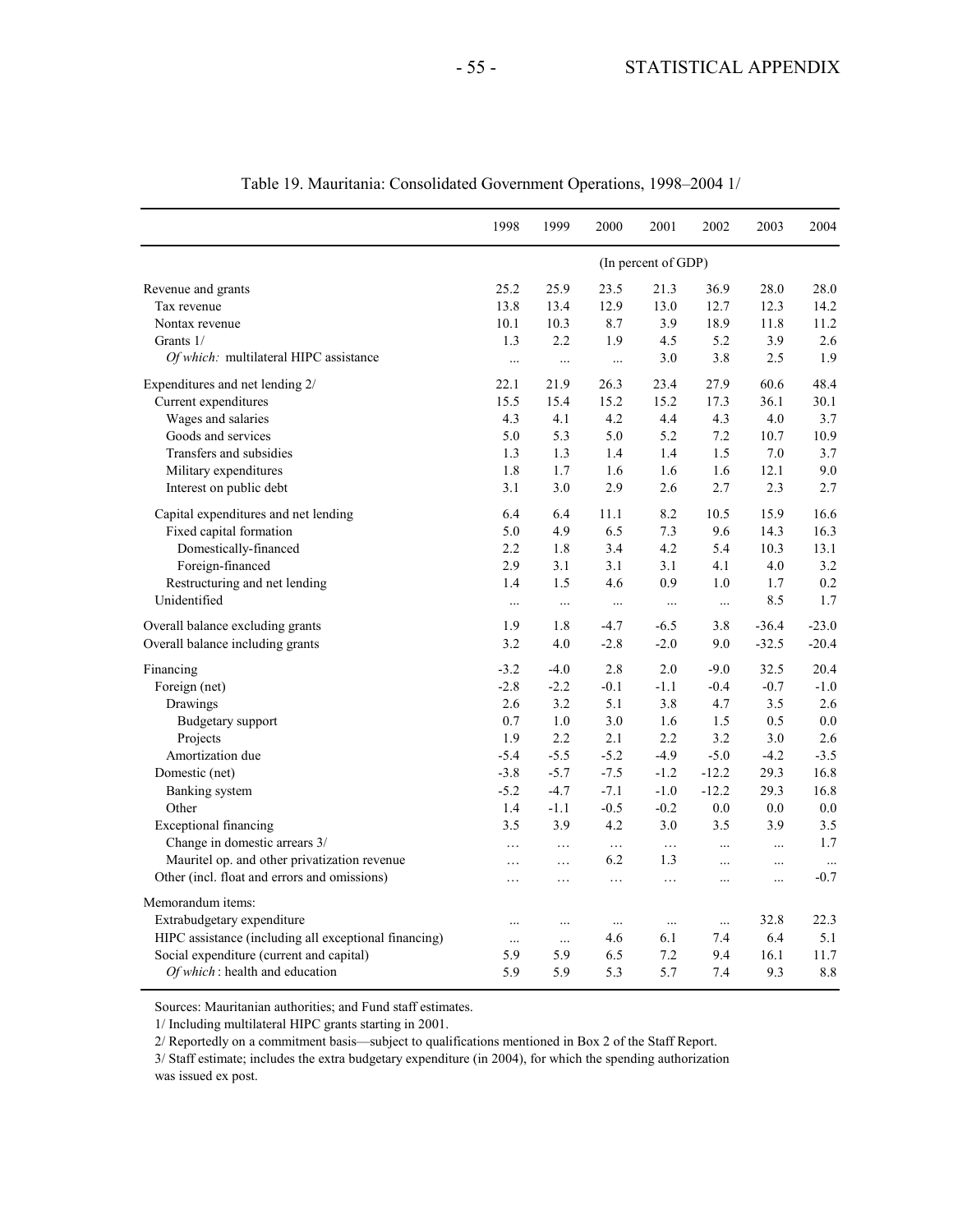|                                 | 1998 | 1999 | 2000 | 2001 | 2002 | 2003 | 2004  |
|---------------------------------|------|------|------|------|------|------|-------|
| Total revenue                   | 51.1 | 56.0 | 55.8 | 47.3 | 96.1 | 85.0 | 103.2 |
| Tax revenue                     | 29.5 | 31.6 | 33.3 | 36.4 | 38.7 | 43.5 | 57.6  |
| Tax on income and profits       | 9.1  | 9.9  | 10.6 | 11.3 | 12.1 | 11.7 | 15.7  |
| Tax on business profits         | 4.1  | 4.5  | 4.8  | 5.0  | 5.4  | 6.3  | 8.7   |
| Tax on wages and salaries       | 4.6  | 4.9  | 5.3  | 5.9  | 6.2  | 5.0  | 6.3   |
| General income tax              | 0.2  | 0.3  | 0.3  | 0.3  | 0.4  | 0.3  | 0.3   |
| Other                           | 0.2  | 0.2  | 0.2  | 0.1  | 0.2  | 0.2  | 0.3   |
| Employers' payroll tax          | 0.0  | 0.0  | 0.0  | 0.0  | 0.1  | 0.1  | 0.1   |
| Taxes on property               | 0.3  | 0.4  | 0.5  | 0.5  | 0.5  | 0.4  | 0.7   |
| Taxes on goods and services     | 14.3 | 15.8 | 16.5 | 18.2 | 19.5 | 24.2 | 30.1  |
| <b>VAT</b>                      | 6.1  | 6.9  | 7.8  | 9.3  | 10.4 | 16.0 | 20.7  |
| Turnover taxes                  | 4.2  | 4.3  | 4.8  | 4.3  | 4.3  | 3.3  | 2.9   |
| Tax on petroleum products       | 2.2  | 2.6  | 2.1  | 2.6  | 2.6  | 2.6  | 2.8   |
| Other excises                   | 1.5  | 1.6  | 1.4  | 1.5  | 1.7  | 1.6  | 2.8   |
| Other                           | 0.3  | 0.3  | 0.4  | 0.5  | 0.5  | 0.7  | 0.9   |
| Taxes on international trade    | 5.6  | 5.4  | 5.5  | 6.1  | 6.3  | 6.8  | 10.6  |
| Import taxes                    | 5.6  | 5.4  | 5.5  | 6.1  | 6.3  | 6.8  | 10.6  |
| Other taxes and duties          | 0.2  | 0.2  | 0.3  | 0.2  | 0.2  | 0.3  | 0.4   |
| Nontax revenue                  | 21.6 | 24.4 | 22.5 | 10.9 | 57.4 | 41.5 | 45.6  |
| Fishing royalties and penalties | 17.4 | 16.1 | 16.4 | 5.3  | 51.8 | 32.9 | 38.2  |
| Revenue from public enterprises | 0.3  | 5.0  | 4.1  | 1.6  | 2.2  | 2.1  | 0.8   |
| Revenue from capital            | 1.1  | 0.5  | 1.6  | 2.4  | 2.3  | 1.6  | 5.4   |
| Other 1/                        | 2.8  | 2.7  | 0.4  | 1.6  | 1.2  | 5.0  | 1.2   |

Table 20. Mauritania: Consolidated Government Revenue, 1998–2004 (In billions of ouguiyas)

Sources: Mauritanian authorities; and Fund staff estimates.

1/ Including special accounts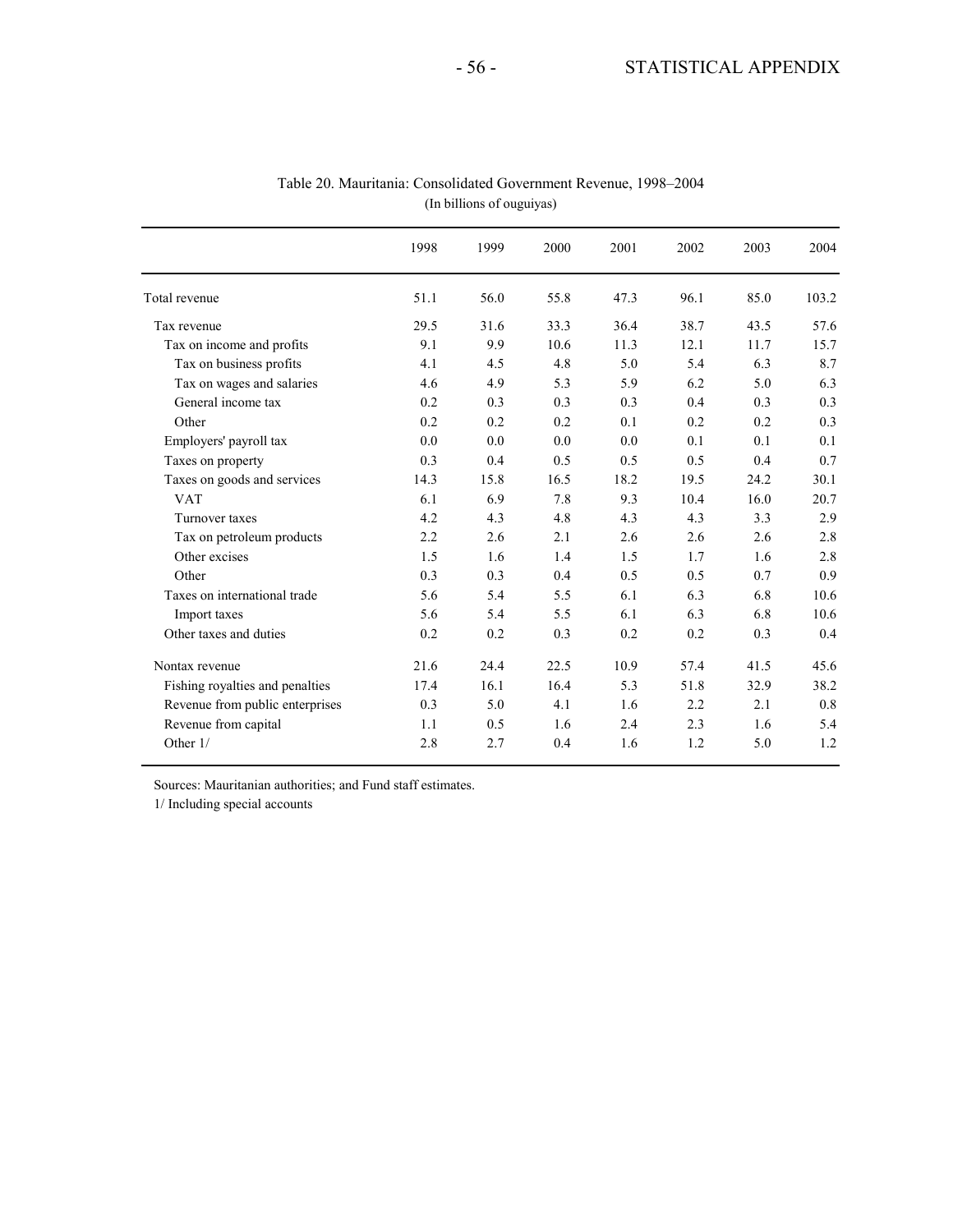|                                 | 1998                          | 1999 | 2000 | 2001                        | 2002 | 2003 | 2004 |
|---------------------------------|-------------------------------|------|------|-----------------------------|------|------|------|
|                                 |                               |      |      | (In percent of GDP)         |      |      |      |
| Total revenue                   | 23.9                          | 23.7 | 21.6 | 16.9                        | 31.7 | 24.1 | 25.4 |
| Tax revenue                     | 13.8                          | 13.4 | 12.9 | 13.0                        | 12.7 | 12.3 | 14.2 |
| Tax on income and profits       | 4.3                           | 4.2  | 4.1  | 4.0                         | 4.0  | 3.3  | 3.9  |
| Other direct taxes              | 0.2                           | 0.2  | 0.2  | 0.2                         | 0.2  | 0.1  | 0.2  |
| Taxes on goods and services     | 6.7                           | 6.7  | 6.4  | 6.5                         | 6.4  | 6.9  | 7.4  |
| Taxes on international trade    | 2.6                           | 2.3  | 2.1  | 2.2                         | 2.1  | 1.9  | 2.6  |
| Other tax revenue               | 0.1                           | 0.1  | 0.1  | 0.1                         | 0.1  | 0.1  | 0.1  |
| Nontax revenue                  | 10.1                          | 10.3 | 8.7  | 3.9                         | 18.9 | 11.8 | 11.2 |
| Fishing licenses and royalties  | 8.1                           | 6.8  | 6.4  | 1.9                         | 17.1 | 9.3  | 9.4  |
| Other nontax revenue            | 2.0                           | 3.5  | 2.3  | 2.0                         | 1.9  | 2.4  | 1.8  |
|                                 | (In percent of total revenue) |      |      |                             |      |      |      |
| Tax revenue                     | 57.8                          | 56.5 | 59.7 | 76.9                        | 40.2 | 51.2 | 55.8 |
| Tax on income and profits       | 17.8                          | 17.6 | 19.1 | 23.8                        | 12.6 | 13.8 | 15.2 |
| Other direct taxes              | 0.8                           | 0.7  | 0.9  | 1.2                         | 0.6  | 0.6  | 0.8  |
| Taxes on goods and services     | 28.0                          | 28.2 | 29.5 | 38.5                        | 20.3 | 28.5 | 29.1 |
| Taxes on international trade    | 10.9                          | 9.7  | 9.8  | 12.9                        | 6.5  | 8.0  | 10.3 |
| Other tax revenue               | 0.3                           | 0.3  | 0.5  | 0.5                         | 0.2  | 0.3  | 0.3  |
| Nontax revenue                  | 42.2                          | 43.5 | 40.3 | 23.1                        | 59.8 | 48.8 | 44.2 |
| Fishing royalties and penalties | 34.0                          | 28.8 | 29.4 | 11.1                        | 53.9 | 38.7 | 37.1 |
| Other nontax revenue            | 8.2                           | 14.8 | 10.9 | 12.0                        | 5.9  | 10.1 | 7.1  |
|                                 |                               |      |      | (In percent of tax revenue) |      |      |      |
| Tax on income and profits       | 30.8                          | 31.2 | 31.9 | 31.0                        | 31.3 | 27.0 | 27.3 |
| Other direct taxes              | 1.3                           | 1.3  | 1.5  | 1.6                         | 1.4  | 1.2  | 1.4  |
| Taxes on goods and services     | 48.5                          | 49.9 | 49.4 | 50.0                        | 50.5 | 55.6 | 52.2 |
| Taxes on international trade    | 18.8                          | 17.2 | 16.4 | 16.8                        | 16.2 | 15.6 | 18.4 |
| Other tax revenue               | 0.6                           | 0.5  | 0.8  | 0.6                         | 0.6  | 0.7  | 0.6  |

### Table 21. Mauritania: Consolidated Government Revenue, 1998–2004

Sources: Mauritanian authorities; and Fund staff estimates.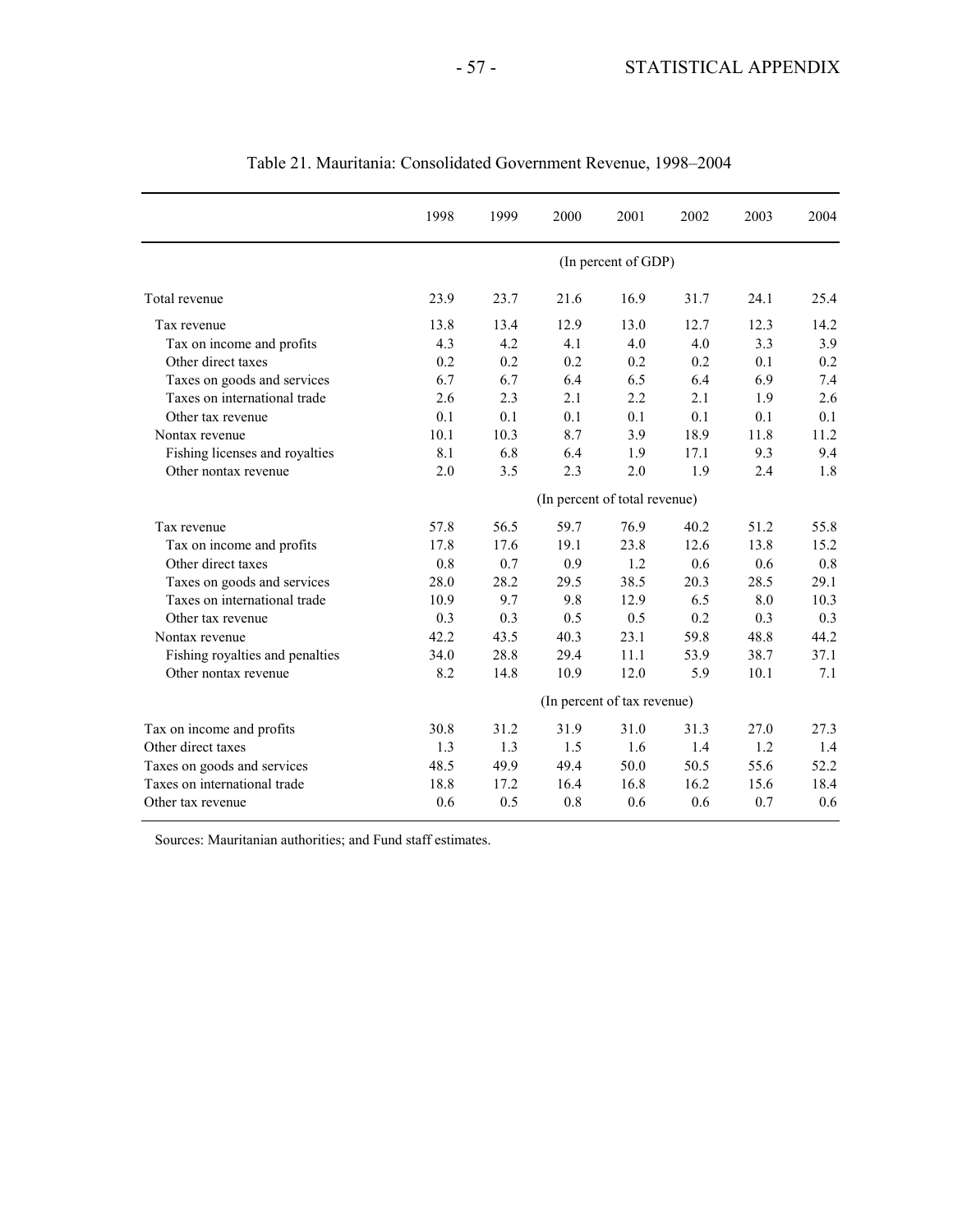| Name of Bank                                                  | Year<br>Established | Shareholders                                                      |                   | Subscribed<br>Capital<br>(UM millions) Branches | Number<br>of     |
|---------------------------------------------------------------|---------------------|-------------------------------------------------------------------|-------------------|-------------------------------------------------|------------------|
| Banque Al Wava Mauritanienne<br>Islamique (BAMIS)             | 1985                | Group El Baraka<br>Private Mauritanians                           | 15%<br>85%        | 2,000                                           | 2                |
| Banque de l'Habitat de Mauritanie<br>(BADH)                   | 1997                | Private Mauritanians<br>Government agencies (SNIM)<br>Other banks | 50%<br>27%<br>23% | 1,500                                           | 6                |
| Banque Mauritanienne pour le<br>Commerce International (BMCI) | 1974                | Private Mauritanians                                              | 100%              | 3,000                                           | 21               |
| Banque Nationale de Mauritanie<br>(BNM)                       | 1989                | Private Mauritanians                                              | 100%              | 2,500                                           | 13               |
| Chinguetti Bank                                               | 1972                | Mauritanian Government<br>Foreign Bank of Libya                   | 49%<br>51%        | 3,500                                           | $\boldsymbol{2}$ |
| Générale de Banque de Mauritanie<br>(GBM)                     | 1995                | Private Mauritanians<br>Belgolaise<br><b>SFI</b>                  | 65%<br>30%<br>5%  | 7,000                                           | $\overline{2}$   |
| Banque du Commerce et de l'Industrie<br>(BCI)                 | 1999                | Private Mauritanians<br>Private Foreigners                        | 73%<br>27%        | 2,040                                           | 6                |
| <b>BACIM</b>                                                  | 2002                | Private Mauritanians                                              | 100%              | 1,000                                           | 5                |

### Table 22. Mauritania: Commercial Banks (As of end-December 2004)

Source: Central Bank of Mauritania.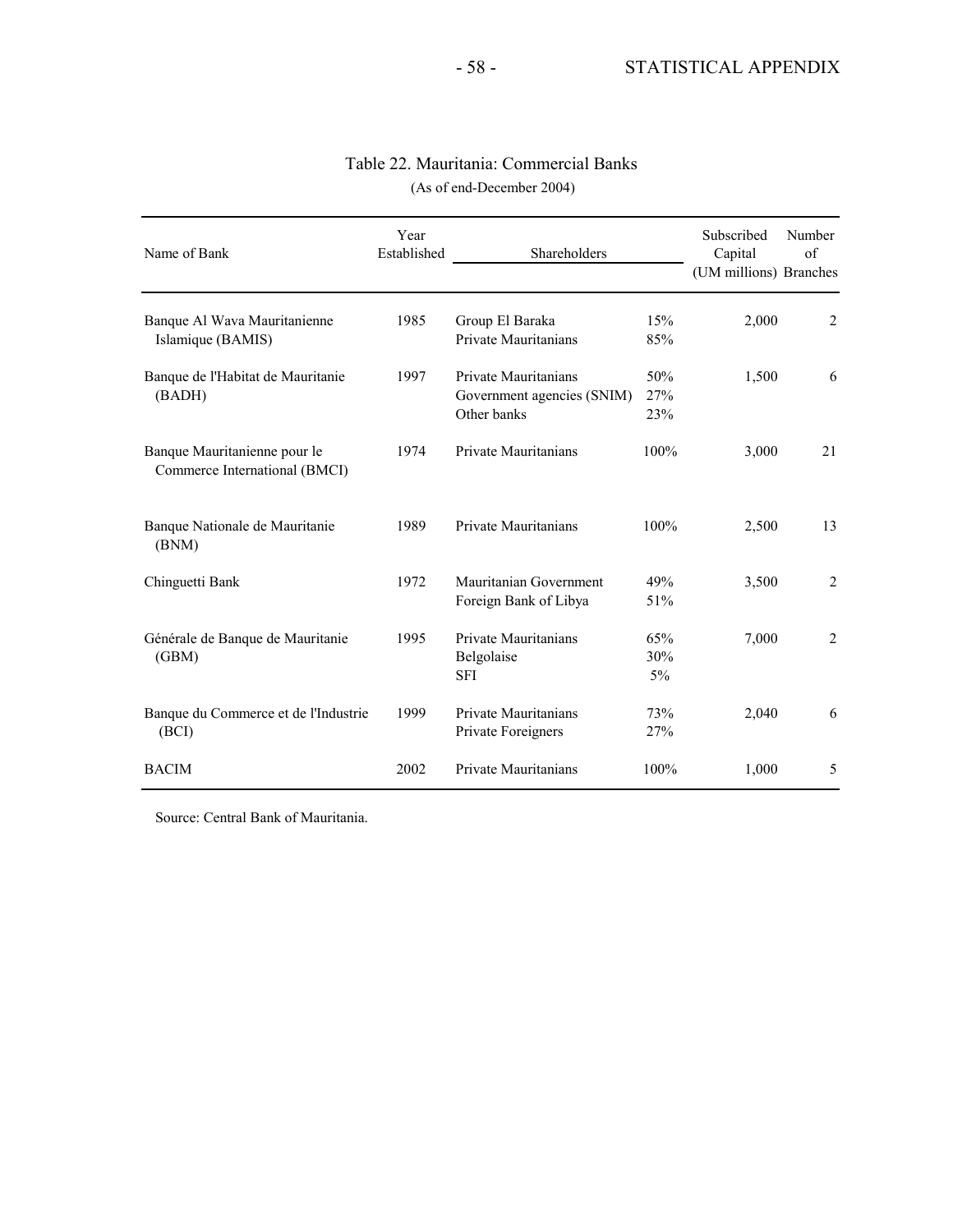| Table 23. Mauritania: Monetary Survey, 1998-2004 |
|--------------------------------------------------|
|--------------------------------------------------|

|                                     | 1998      | 1999      | 2000      | 2001      | 2002       | 2003      | 2004      |
|-------------------------------------|-----------|-----------|-----------|-----------|------------|-----------|-----------|
|                                     |           |           |           |           |            |           |           |
| Net foreign assets                  | 411       | $-479$    | 10,151    | 17,303    | 48,480     | $-16,559$ | $-68,258$ |
| Central Bank                        | $-1,473$  | $-2,329$  | 7,865     | 15,475    | 46,511     | $-6,527$  | $-47,048$ |
| Commercial banks                    | 1,884     | 1,850     | 2,286     | 1,828     | 1,969      | $-10,032$ | $-21,210$ |
| Net domestic assets                 | 27,611    | 29,701    | 22,800    | 21,347    | $-6,378$   | 102,202   | 194,596   |
| Domestic credit                     | 16,932    | 6,778     | $-809$    | 4,281     | $-18,885$  | 107,781   | 205,140   |
| Claims on the government (net)      | $-24,015$ | $-42,341$ | $-60,589$ | $-65,636$ | $-102,428$ | 765       | 81,240    |
| Claims                              | 27,040    | 21,163    | 19,008    | 16,907    | 17,587     | 73,750    | 94,340    |
| Deposits                            | $-51,055$ | $-63,504$ | $-79,597$ | $-82,543$ | $-120,015$ | $-72,985$ | $-13,100$ |
| Claims on the economy               | 40,947    | 49,119    | 59,780    | 69,917    | 83,543     | 107,016   | 123,900   |
| Other items (net)                   | 10,679    | 22,923    | 23,609    | 17,066    | 12,507     | $-5,579$  | $-10,544$ |
| Valuation change                    | 26,212    | 25,548    | 25,344    | 25,696    | 41,334     | 31,306    | 49,127    |
| Other                               | $-15,533$ | $-2,625$  | $-1,735$  | $-8,630$  | $-28,827$  | $-36,885$ | $-59,671$ |
| Money and quasi-money               | 28,022    | 29,222    | 32,951    | 38,650    | 42,102     | 85,643    | 126,338   |
| Money                               | 18,740    | 20,300    | 24,151    | 27,721    | 28,910     | 67,345    | 104,132   |
| Currency outside banks and treasury | 5,801     | 5,513     | 6,402     | 6,688     | 6,282      | 15,634    | 36,171    |
| Demand deposits                     | 12,939    | 14,787    | 17,749    | 21,033    | 22,628     | 51,711    | 67,961    |
| Quasi-money                         | 9,282     | 8,922     | 8,800     | 10,929    | 13,192     | 18,298    | 22,206    |

#### (In millions of ouguiyas; end of period)

Source: Data provided by the Mauritanian authorities.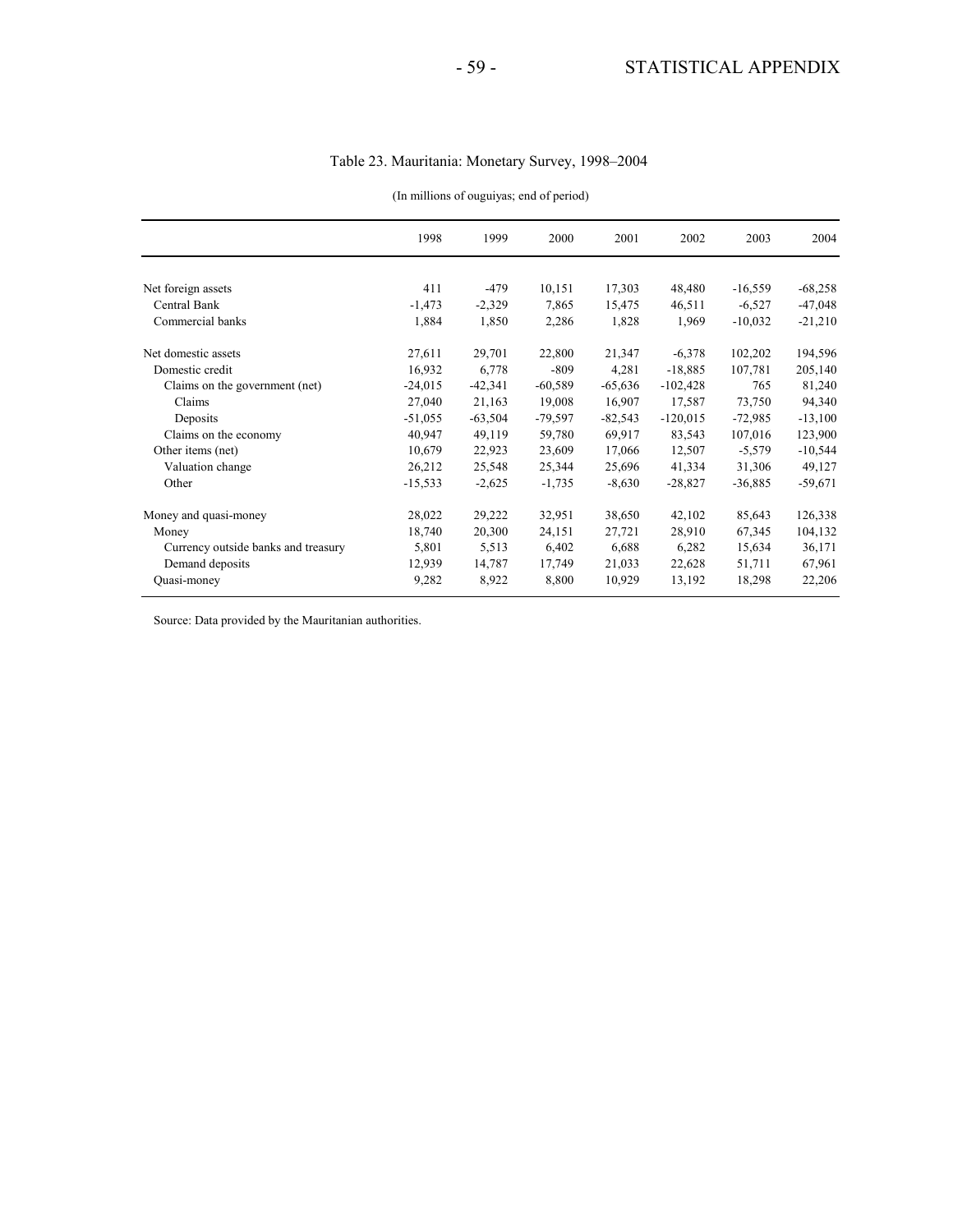|                                       | 1998      | 1999      | 2000      | 2001      | 2002      | 2003      | 2004           |
|---------------------------------------|-----------|-----------|-----------|-----------|-----------|-----------|----------------|
| Assets                                | 87,376    | 95,048    | 114,098   | 117,980   | 149,407   | 175,858   | 125,558        |
| Foreign assets                        | 41,753    | 43,747    | 57,507    | 67,253    | 99,511    | 50,811    | 9,952          |
| Gold                                  | 671       | 744       | 781       | 820       | 837       | 1,064     | 1,285          |
| Foreign exchange                      | 41,618    | 43,619    | 57,379    | 67,125    | 99,370    | 50,677    | 9,923          |
| <b>SDRs</b>                           | 30        | 23        | 23        | 23        | 36        | 29        | 29             |
| Other                                 | 105       | 105       | 105       | 105       | 105       | 105       | $\overline{0}$ |
| Claims on the government              | 22,302    | 22,130    | 22,130    | 19,990    | 19,990    | 66,450    | 83,260         |
| Claims on commercial banks            | $\ldots$  | $\cdots$  | $\cdots$  | $\cdots$  | $\cdots$  | 18,400    | 700            |
| Other assets                          | 23,321    | 29,171    | 34,461    | 30,737    | 29,906    | 40,197    | 31,646         |
| Liabilities                           | 87,376    | 95,048    | 114,098   | 117,980   | 149,407   | 175,858   | 125,558        |
| Reserve money                         | 8,406     | 8,788     | 9,222     | 9,723     | 10,038    | 30,872    | 69,769         |
| Currency outside banks and treasury   | 5,801     | 5,513     | 6,402     | 6,688     | 6,282     | 15,634    | 36,171         |
| (Memo: total currency in circulation) | 7,054     | 7,118     | 8,097     | 8,433     | 7,871     | 19,809    | 54,769         |
| Bankers' deposits                     | 2,605     | 3,275     | 2,820     | 3,035     | 3,756     | 15,238    | 33,598         |
| Foreign liabilities                   | 44,019    | 46,076    | 49,642    | 51,778    | 52,985    | 57,341    | 57,002         |
| Short term                            | 23,096    | 23,968    | 24,848    | 27,905    | 30,301    | 27,987    | 23,597         |
| of which: Use of Fund credit          | 22,695    | 23,749    | 24,711    | 27,771    | 30,197    | 27,699    | 23,162         |
| Long term                             | 20,923    | 22,108    | 24,794    | 23,873    | 22,684    | 29,354    | 33,405         |
| Government deposits                   | 51,300    | 55,512    | 68,516    | 68,413    | 96,974    | 72,985    | 13,127         |
| of which: Counterpart funds           | 12,151    | 13,819    | 20,138    | 22,435    | 22,161    | 18,459    | 10,755         |
| Capital account                       | 5,161     | 5,594     | 6,339     | 6,912     | 7,181     | 9,026     | 9,102          |
| Other liabilities                     | $-21,510$ | $-20,922$ | $-19,621$ | $-18,846$ | $-17,771$ | 5,634     | $-23,442$      |
| of which: valuation change 1/         | $-24,745$ | $-24,295$ | $-23,860$ | $-24,263$ | $-24,431$ | $-30,994$ | $-48,872$      |
| Memorandum items:                     |           |           |           |           |           |           |                |
| Net foreign assets                    | $-2,266$  | $-2,329$  | 7,865     | 15,475    | 46,526    | $-6,530$  | $-47,050$      |
| Net credit to the government          | $-28,998$ | $-33,382$ | $-46,386$ | $-48,423$ | $-76.984$ | $-6,535$  | 70,133         |

#### (In millions of ouguiyas; end of period) Table 24. Mauritania: Assets and Liabilities of the Central Bank, 1998–2004

Source: Central Bank of Mauritania.

1/ Assumed by the Government as of end-December 2004 but not yet reclassified.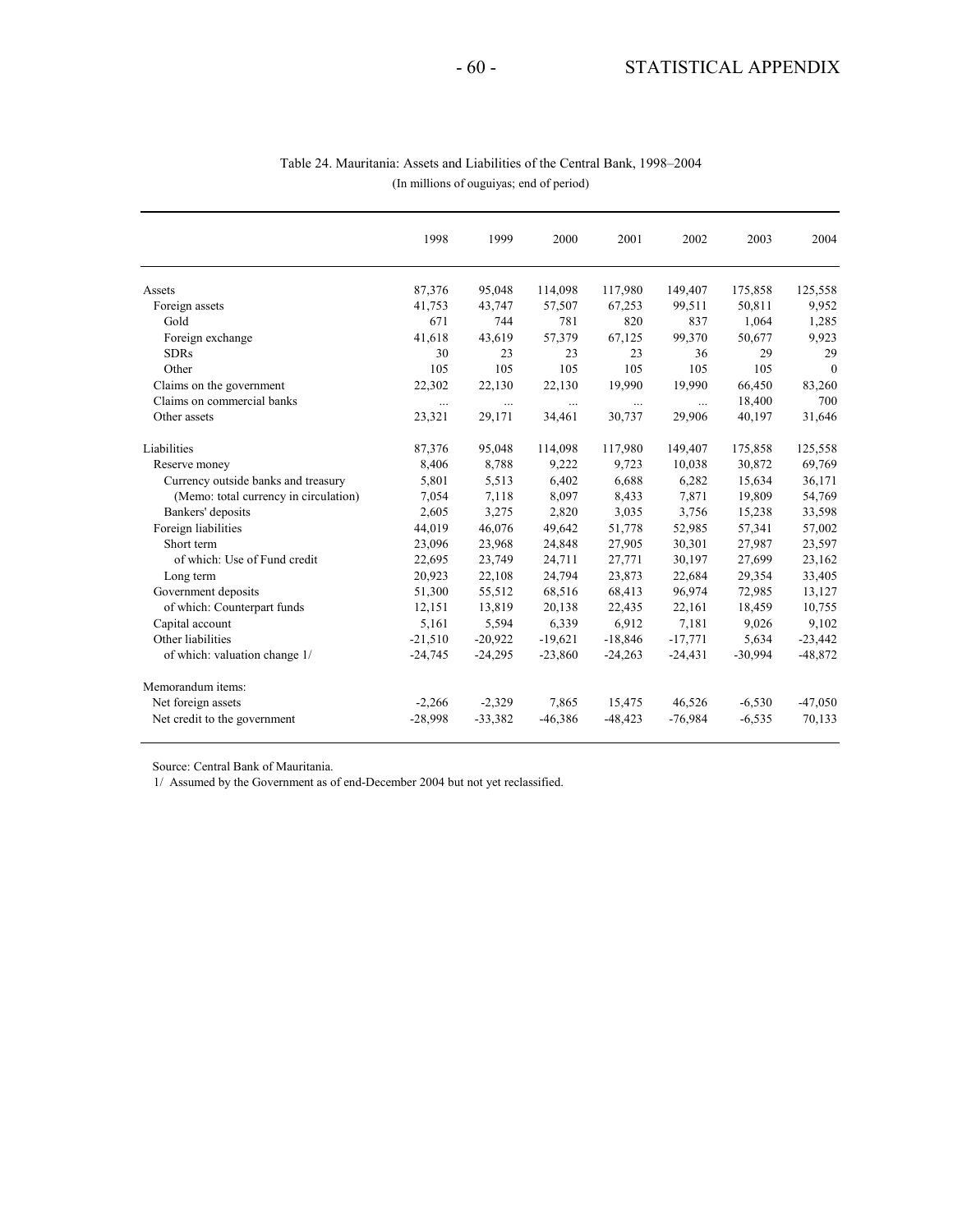|                                 | 1998     | 1999     | 2000      | 2001      | 2002      | 2003      | 2004      |
|---------------------------------|----------|----------|-----------|-----------|-----------|-----------|-----------|
|                                 |          |          |           |           |           |           |           |
| Assets                          | 54,354   | 61,671   | 72,557    | 82,318    | 98,753    | 157,705   | 195,338   |
| Reserves 1/                     | 2,390    | 2,984    | 2,887     | 3,105     | 3,884     | 15,247    | 27,198    |
| Of which: with the central bank | 1,331    | 2,124    | 1,487     | 1,638     | 2,590     | 11,569    | 12,032    |
| Foreign assets                  | 4,962    | 4,964    | 5,450     | 5,022     | 5,224     | 7,574     | 8,326     |
| Of which: with banks            | 4,813    | 4,799    | 5,194     | 4,759     | 4,940     | 7,226     | 7,864     |
| Claims on the government        | $-593$   | $-967$   | $-3,122$  | $-3,083$  | $-2,403$  | 7,288     | 11,035    |
| Claims on the economy           | 39,835   | 46,942   | 58,486    | 68,939    | 82,634    | 104,471   | 120,605   |
| Of which: short-term credit     | 32,091   | 36,705   | 45,614    | 51,952    | 63,153    | 91,570    | 100,741   |
| Other assets                    | 7,760    | 7,748    | 8,856     | 8,335     | 9,414     | 23,125    | 28,174    |
| Liabilities                     | 54,354   | 61,671   | 72,557    | 82,318    | 98,653    | 157,705   | 195,338   |
| Demand deposits                 | 12,467   | 14,787   | 17,749    | 21,033    | 22,628    | 51,556    | 67,961    |
| Time deposits                   | 9,282    | 8,922    | 8,800     | 10,929    | 13,192    | 18,298    | 22,206    |
| Foreign liabilities             | 3,078    | 3,163    | 3,164     | 3,194     | 3,255     | 17,606    | 29,488    |
| Of which: to banks              | 2,746    | 2,685    | 2,944     | 2,353     | 2,357     | 10,878    | 18,747    |
| Government deposits             | 1,692    | 7,992    | 11,081    | 14,130    | 23,145    | $\theta$  | $\theta$  |
| Capital accounts                | 24,203   | 25,169   | 28,636    | 29,923    | 32,358    | 43,191    | 60,857    |
| Other liabilities               | 3,632    | 1,638    | 3,127     | 3,109     | 4,075     | 27,054    | 14,826    |
| Of which: valuation change      | $-1,467$ | $-1,253$ | $-1,484$  | $-1,433$  | $-1,706$  | $-1,098$  | $-832$    |
| Memorandum items:               |          |          |           |           |           |           |           |
| Net foreign assets              | 1,884    | 1,801    | 2,286     | 1,828     | 1,969     | $-10,032$ | $-21,162$ |
| Net credit to the government    | $-2,285$ | $-8,959$ | $-14,203$ | $-17,213$ | $-25,548$ | 7,288     | 11,035    |

#### Table 25. Mauritania: Assets and Liabilities of Commercial Banks, 1998–2004

(In millions of ouguiyas; end of period)

Source: Central Bank of Mauritania:

1/ Including cash held by the commercial banks.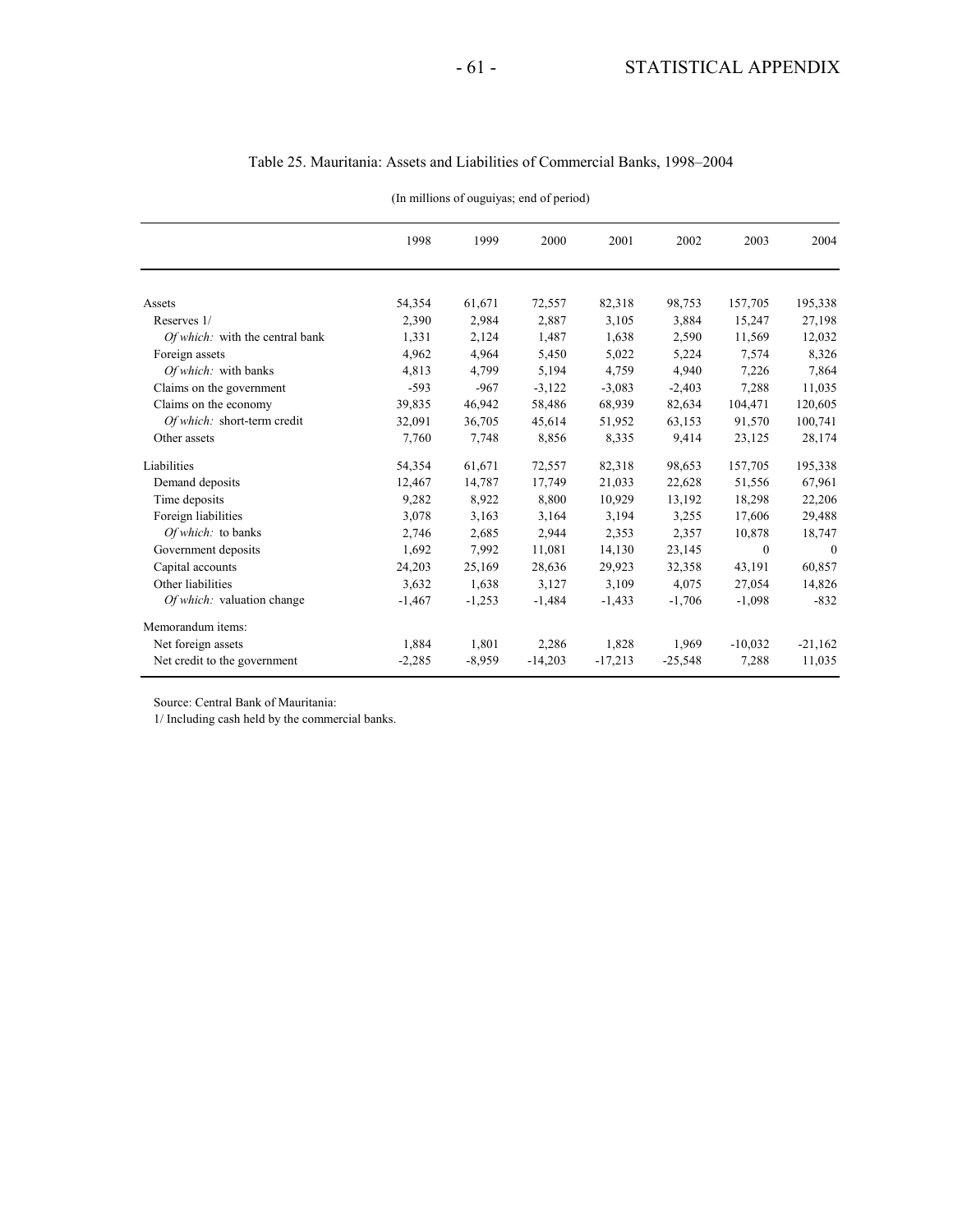|                                   | 1998           | 1999             | 2000             | 2001             | 2002                                         | 2003             | 2004             |
|-----------------------------------|----------------|------------------|------------------|------------------|----------------------------------------------|------------------|------------------|
|                                   |                |                  |                  |                  | (In millions of U.S. dollars; end of period) |                  |                  |
| Banking system (net)              | $\overline{2}$ | $-2$             | 44               | 69               | 180                                          | $-62$            | $-268$           |
| Assets                            | 231            | 216              | 274              | 274              | 390                                          | 220              | 70               |
| Liabilities                       | $-229$         | $-218$           | $-230$           | $-205$           | $-209$                                       | $-282$           | $-338$           |
| Central Bank (net)                | $-7$           | $-10$            | 34               | 62               | 173                                          | $-25$            | $-184$           |
| Assets 1/                         | 207            | 194              | 250              | 255              | 370                                          | 191              | 39               |
| Gold                              | 3              | 3                | 3                | $\overline{3}$   | 3                                            | $\overline{4}$   | 5                |
| Foreign exchange 1/               | 203            | 191              | 246              | 251              | 367                                          | 187              | 34               |
| <b>SDRs</b>                       | $\mathbf{0}$   | $\boldsymbol{0}$ | $\boldsymbol{0}$ | $\boldsymbol{0}$ | $\boldsymbol{0}$                             | $\boldsymbol{0}$ | $\boldsymbol{0}$ |
| Other                             | $\mathbf{1}$   | $\boldsymbol{0}$ | $\boldsymbol{0}$ | $\boldsymbol{0}$ | $\boldsymbol{0}$                             | $\mathbf{0}$     | $\mathbf{0}$     |
| Liabilities                       | $-214$         | $-205$           | $-216$           | $-193$           | $-197$                                       | $-216$           | $-223$           |
| IMF credit                        | $-110$         | $-106$           | $-98$            | $-105$           | $-112$                                       | $-104$           | $-90$            |
| Arab Monetary Fund                | $-24$          | $-22$            | $-26$            | $-20$            | $-18$                                        | $-13$            | $-9$             |
| Other                             | $-79$          | $-77$            | $-92$            | $-67$            | $-67$                                        | -99              | -124             |
| Commercial banks (net)            | 9              | $\,8\,$          | 10               | 7                | $\tau$                                       | $-37$            | $-84$            |
| Assets                            | 24             | 22               | 24               | 19               | 19                                           | 29               | 31               |
| Liabilities                       | $-15$          | $-14$            | $-14$            | $-12$            | $-12$                                        | -66              | $-115$           |
| Memorandum item:                  |                |                  |                  |                  |                                              |                  |                  |
| Ouguiyas/U.S. dollar (end-period) | 206            | 225              | 230              | 264              | 269                                          | 266              | 255              |
|                                   |                |                  |                  |                  | (In millions of ouguiyas; end of period)     |                  |                  |
| Banking system (net)              | 411            | $-430$           | 10,143           | 18,177           | 48,484                                       | $-16,381$        | $-68,498$        |
| Assets                            | 47,508         | 48,704           | 62,951           | 72,267           | 104,724                                      | 58,490           | 17,878           |
| Liabilities                       | $-47.097$      | $-49,134$        | $-52,808$        | $-54,090$        | $-56,240$                                    | $-74,871$        | $-86,376$        |
| Central Bank (net)                | $-1,473$       | $-2,336$         | 7,866            | 16,349           | 46,515                                       | $-6,558$         | $-47,045$        |
| Assets 1/                         | 42,546         | 43,740           | 57,500           | 67,245           | 99,500                                       | 50,790           | 9,961            |
| Gold                              | 671            | 744              | 712              | 820              | 837                                          | 1,062            | 1,277            |
| Foreign exchange 1/               | 41,740         | 42,868           | 56,671           | 66,297           | 98,522                                       | 49,728           | 8,684            |
| <b>SDRs</b>                       | 30             | 23               | 21               | 23               | 36                                           | $\boldsymbol{0}$ | $\boldsymbol{0}$ |
| Other                             | 105            | 105              | 96               | 105              | 105                                          | $\boldsymbol{0}$ | $\mathbf{0}$     |
| Liabilities                       | $-44,019$      | $-46,076$        | $-49,634$        | $-50,896$        | $-52,985$                                    | $-57,348$        | $-57,005$        |
| IMF credit                        | $-22,695$      | $-23,749$        | $-22,527$        | $-27,771$        | $-30,197$                                    | $-27,612$        | $-22,986$        |
| Arab Monetary Fund                | $-4,989$       | $-5,041$         | $-5,871$         | $-5,405$         | $-4,747$                                     | $-3,452$         | $-2,299$         |
| Other                             | $-16,335$      | $-17,286$        | $-21,236$        | $-17,720$        | $-18,041$                                    | $-26,285$        | $-31,721$        |
| Commercial banks (net)            | 1,884          | 1,906            | 2,277            | 1,828            | 1,969                                        | $-9,824$         | $-21,454$        |
| Assets                            | 4,962          | 4,964            | 5,451            | 5,022            | 5,224                                        | 7,700            | 7,917            |
| Liabilities                       | $-3,078$       | $-3,058$         | $-3,174$         | $-3,194$         | $-3,255$                                     | $-17,523$        | $-29,371$        |

# Table 26. Mauritania: Foreign Assets and Liabilities of the Banking System, 1998–2004

(In millions of U.S. dollars; end of period)

Source: Central Bank of Mauritania.

the 2002 balance sheet of the BCM. 1/ Excludes the encumbered foreign reserves of UM 7.9 billions identified by the external audit of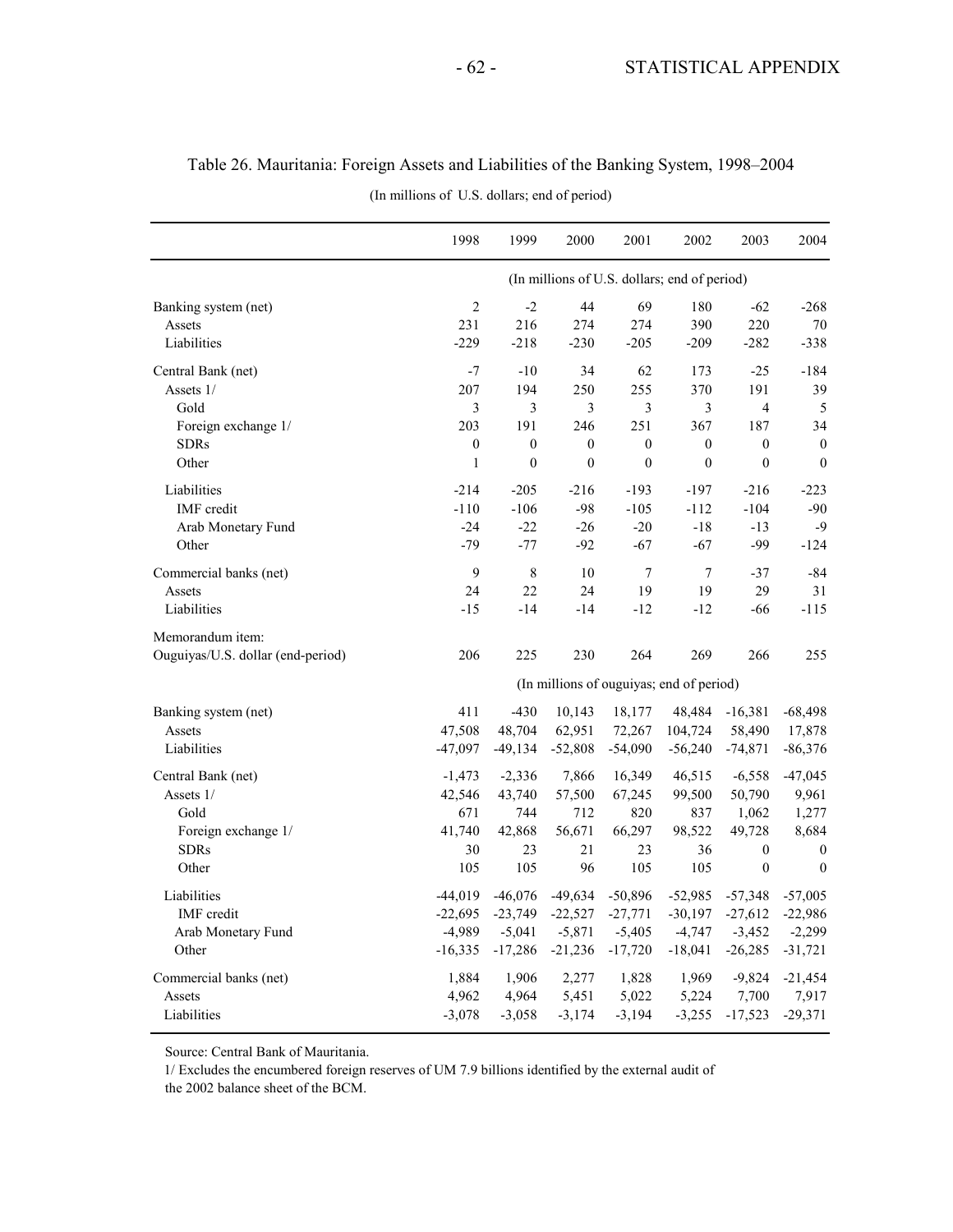|                                                                              | 1998 | 1999 | 2000 | 2001 | 2002 | 2003 | 2004 |
|------------------------------------------------------------------------------|------|------|------|------|------|------|------|
|                                                                              |      |      |      |      |      |      |      |
| Discount rate of the Central Bank                                            | 18   | 18   | 13   | 11   | 11   | 11   | 11   |
| Maximum rate charged by commercial banks<br>on credits extended to customers | 28   | 28   | 23   | 21   | 21   | 21   | 21   |
| Rate applied to demand deposits of<br>Mauritanians residing overseas 1/      | 8    | 8    | 8    | 8    | 8    | 8    | 8    |
| Minimum rate on savings                                                      | 10   | 10   | 8    | 8    | 8    | 8    | 8    |
| Treasury bill rate 2/                                                        |      |      | 6.0  | 6.3  | 5.9  | 7.2  | 7.2  |

# Table 27. Mauritania: Selected Lending and Deposit Interest Rates, 1998–2004

(In percent per year)

Source: Central Bank of Mauritania.

1/ Demand deposits of residents are not remunerated.

2/ Overall average for all maturities.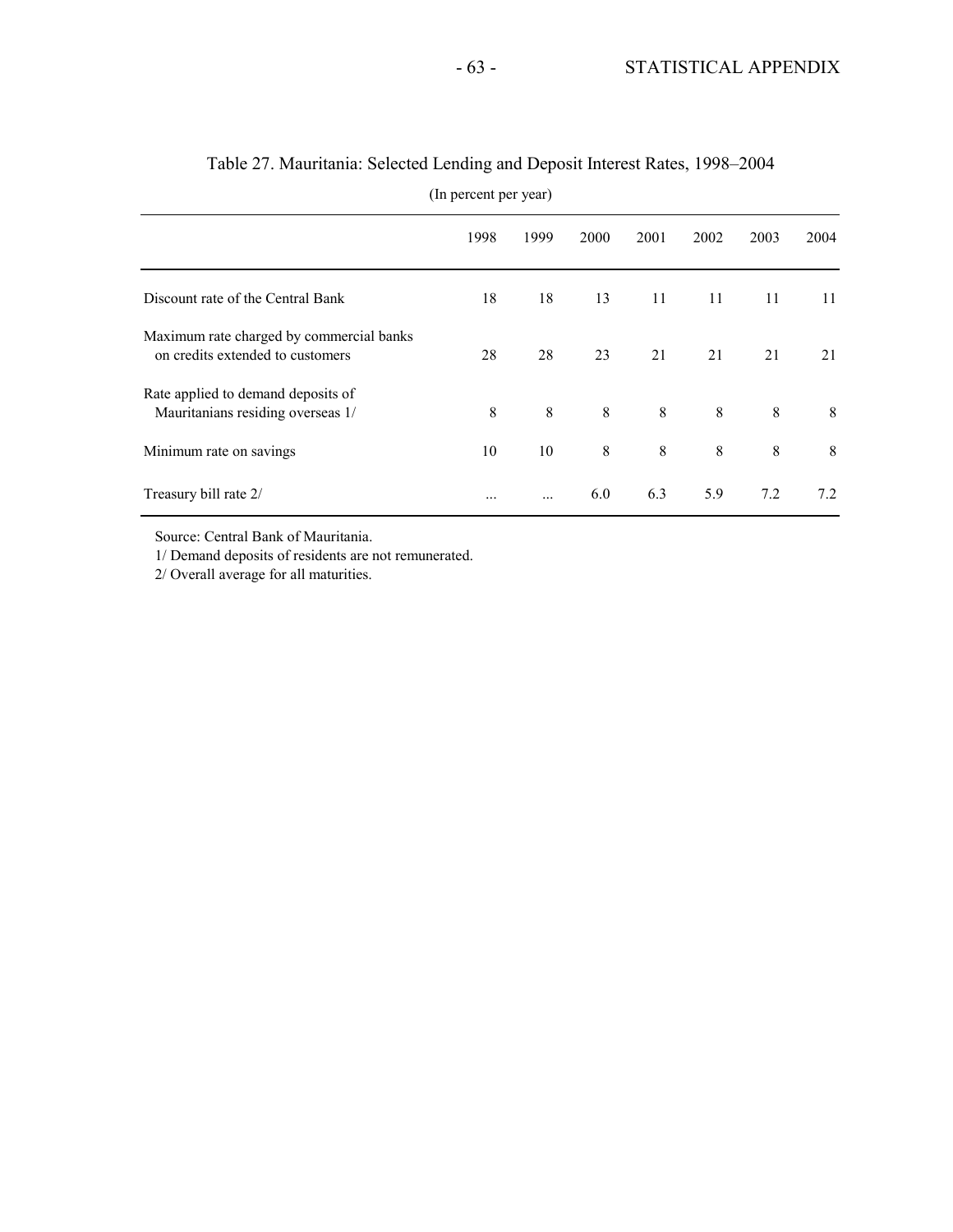|                           | 1998             | 1999             | 2000                                     | 2001             | 2002             | 2003    | 2004    |
|---------------------------|------------------|------------------|------------------------------------------|------------------|------------------|---------|---------|
|                           |                  |                  | (In millions of ouguiyas; end of period) |                  |                  |         |         |
| Total                     | 33,802           | 40,015           | 56,571                                   | 66,552           | 80,014           | 102,023 | 107,300 |
| Short term                | 32,052           | 36,635           | 52,576                                   | 61,181           | 74,166           | 91,570  | 89,140  |
| Agriculture and livestock | 341              | 153              | 336                                      | 620              | 1,320            | 1,137   | 1,318   |
| Fishing                   | 8,533            | 9,677            | 12,259                                   | 13,228           | 14,788           | 14,310  | 13,573  |
| Mining                    | 9                | 4                | $\boldsymbol{0}$                         | $\boldsymbol{0}$ | 9                | 259     | 1       |
| Manufacturing             | 1,284            | 1,603            | 2,078                                    | 1,730            | 1,566            | 2,254   | 2,932   |
| Construction              | 676              | 1,341            | 2,779                                    | 3,841            | 5,515            | 10,897  | 13,490  |
| Transport                 | 257              | 421              | 345                                      | 1,396            | 745              | 1,528   | 1,331   |
| Services                  | 1,695            | 1,434            | 4,570                                    | 6,612            | 8,888            | 16,455  | 18,181  |
| Trade                     | 12,750           | 14,854           | 21,548                                   | 26,810           | 33,373           | 24,176  | 25,875  |
| Other                     | 6,507            | 7,148            | 8,661                                    | 6,944            | 7,962            | 20,554  | 12,439  |
| Medium term               | 1,750            | 3,380            | 3,995                                    | 5,371            | 5,848            | 10,453  | 18,160  |
| Agriculture and livestock | $\boldsymbol{0}$ | 0                | 197                                      | 181              | 71               | 33      | 69      |
| Fishing                   | 627              | 1,163            | 2,392                                    | 2,526            | 2,882            | 2507    | 2,859   |
| Mining                    | $\boldsymbol{0}$ | 8                | $\overline{2}$                           | $\boldsymbol{0}$ | 1                | 246     | 317     |
| Manufacturing             | 745              | 1,014            | 330                                      | 785              | 923              | 1347    | 1,456   |
| Construction              | $\boldsymbol{0}$ | $\boldsymbol{0}$ | 65                                       | 492              | 272              | 603     | 553     |
| Transport                 | $\boldsymbol{0}$ | 74               | 12                                       | 47               | 110              | 259     | 367     |
| Services                  | 10               | 481              | 295                                      | 383              | 685              | 2694    | 7,792   |
| Trade                     | 94               | 123              | 206                                      | 844              | 800              | 1540    | 3,883   |
| Other                     | 274              | 517              | 496                                      | 113              | 104              | 1224    | 864     |
|                           |                  |                  | (In percent of total bank credit)        |                  |                  |         |         |
| Agriculture and livestock | 1.0              | 0.4              | 0.9                                      | 1.2              | 1.7              | 1.1     | 1.3     |
| Fishing                   | 27.1             | 27.1             | 25.9                                     | 23.7             | 22.1             | 16.5    | 15.3    |
| Manufacturing             | 6.0              | 6.5              | 4.3                                      | 3.8              | 3.1              | 3.5     | 4.1     |
| Construction              | $2.0\,$          | 3.4              | 5.0                                      | 6.5              | 7.2              | 11.3    | 13.1    |
| Transport                 | 0.8              | 1.2              | 0.6                                      | 2.2              | 1.1              | 1.8     | 1.6     |
| Services                  | 5.0              | $4.8\,$          | 8.6                                      | 10.5             | 12.0             | 18.8    | 24.2    |
| Trade                     | 38.0             | 37.4             | 38.5                                     | 41.6             | 42.7             | 25.2    | 27.7    |
| Other                     | 20.1             | 19.2             | 16.2                                     | 10.6             | 10.1             | 21.3    | 12.4    |
| Total                     | 100              | 100              | 100                                      | 100              | 100              | 100     | 100     |
| Short term                | 95               | 92               | 93                                       | 92               | 93               | 90      | 83      |
| Medium term               | 5                | 8                | 7                                        | $\,8\,$          | $\boldsymbol{7}$ | $10\,$  | 17      |

## Table 28. Mauritania: Distribution of Bank Credit by Maturity and Sectors, 1998–2004

Source: Central Bank of Mauritania.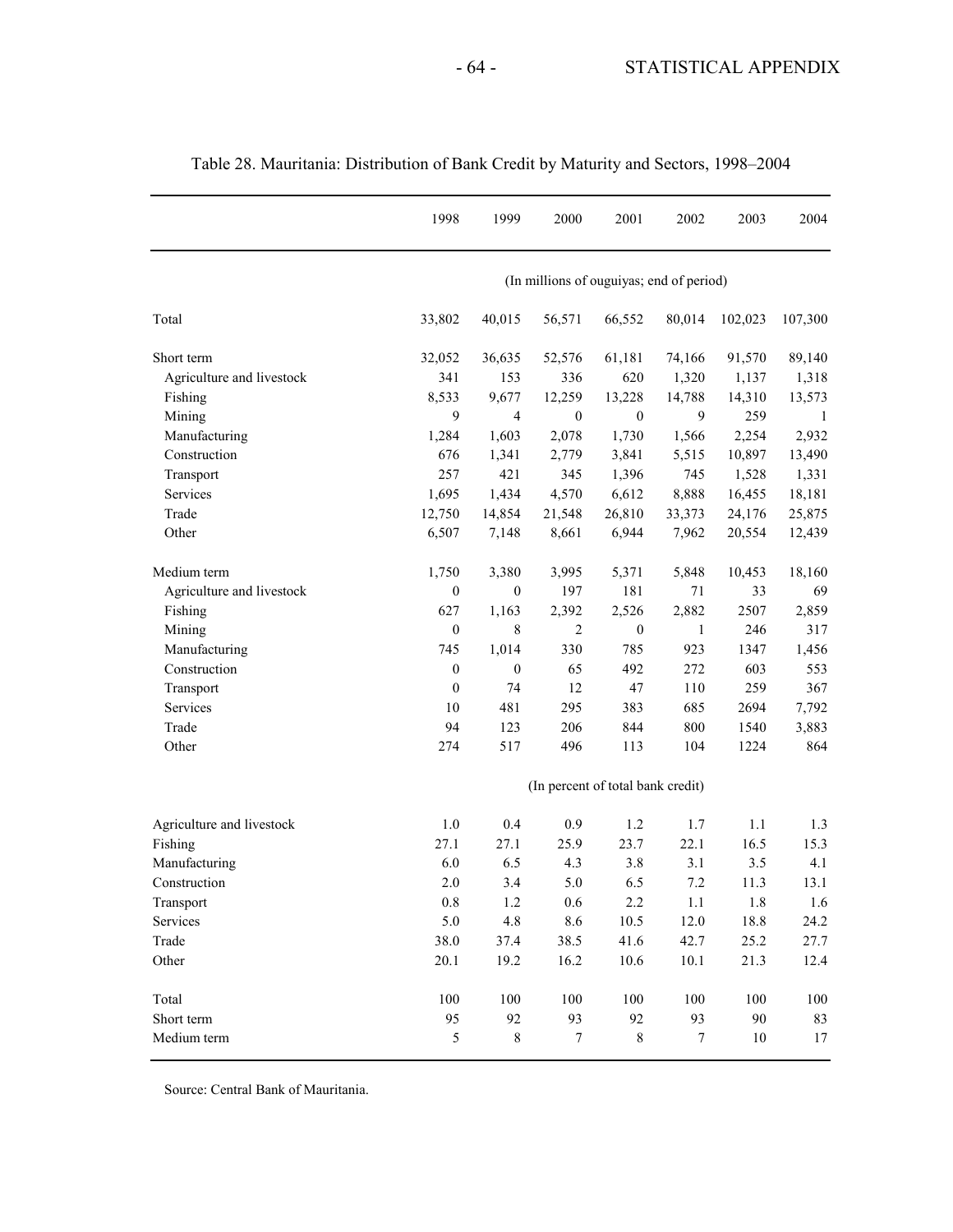|                                                           | 1998     | 1999     | 2000     | 2001     | 2002     | 2003     | 2004<br>Est. |
|-----------------------------------------------------------|----------|----------|----------|----------|----------|----------|--------------|
| Trade balance                                             | 1.9      | 28.4     | 8.5      | $-33.7$  | $-78.9$  | $-349.1$ | $-377.8$     |
| <b>Exports</b>                                            | 359.7    | 333.1    | 344.7    | 338.6    | 330.3    | 303.1    | 408.2        |
| $Of which:$ iron ore                                      | 217.0    | 177.1    | 194.1    | 178.5    | 183.8    | 175.3    | 244.2        |
| fish                                                      | 140.6    | 154.8    | 149.1    | 156.9    | 143.5    | 125.8    | 162.7        |
| Imports, fob                                              | $-357.9$ | $-304.7$ | $-336.2$ | $-372.3$ | $-409.1$ | $-652.2$ | $-786.0$     |
| Of which: petroleum products                              | $-49.5$  | $-61.0$  | $-99.4$  | $-94.5$  | $-107.6$ | $-118.0$ | $-145.0$     |
| oil exploration/production related imports                | 0.0      | 4.2      | $-9.0$   | $-14.4$  | $-14.3$  | $-84.7$  | $-109.2$     |
| Government                                                | $\ldots$ | $\ldots$ | $\ldots$ | $\ldots$ | $\cdots$ | $-101.4$ | $-81.0$      |
| SNIM (petroleum products excl.)                           | $\ldots$ | $\cdots$ | $-86.6$  | $-77.0$  | $-77.2$  | $-109.1$ | $-121.8$     |
| other                                                     | $\ldots$ | $\ldots$ | $-227.7$ | $-186.3$ | $-210.0$ | $-239.0$ | $-329.0$     |
| Of which: primary food products                           | $\ldots$ | $\ldots$ | $\ldots$ | $\cdots$ | 38.4     | 51.9     | 35.3         |
| Services and Income (net)                                 | $-118.3$ | $-122.5$ | $-133.3$ | $-164.4$ | $-6.5$   | $-80.3$  | $-153.5$     |
| Services (net)                                            | $-138.7$ | $-148.3$ | $-152.2$ | $-141.5$ | $-140.9$ | $-144.9$ | $-238.3$     |
| Credit                                                    | 36.0     | 30.1     | 34.3     | 40.8     | 51.3     | 52.8     | 42.0         |
| Debit                                                     | $-174.6$ | $-178.4$ | $-186.5$ | $-182.3$ | $-192.3$ | $-197.7$ | $-280.3$     |
| Of which: Oil exploration/production related payments     | 0.0      | 0.0      | 0.0      | $-31.5$  | $-31.5$  | 0.0      | $-78.0$      |
| Income (net) $1/$                                         | 20.4     | 25.8     | 19.0     | $-22.8$  | 134.5    | 64.6     | 84.9         |
| Of which: Fish license payment 1/                         | 58.9     | 57.2     | 47.5     | 0.0      | 161.6    | 95.6     | 106.8        |
| Interest due on public debt                               | $-40.8$  | $-36.6$  | $-38.3$  | $-33.2$  | $-36.6$  | $-36.9$  | $-38.9$      |
| Transfers                                                 | $\ldots$ | $\ldots$ | 71.2     | 126.5    | 97.3     | 132.9    | 103.3        |
| Private unrequited transfers (net)                        | 55.9     | 42.4     | 35.4     | 47.9     | 30.4     | 45.0     | 47.7         |
| Official transfers                                        | 30.3     | 49.3     | 35.8     | 78.6     | 66.9     | 88.0     | 55.6         |
| Of which: multilateral HIPC assistance                    | 0.0      | 0.0      | 0.0      | 33.4     | 42.2     | 39.9     | 31.1         |
| Current account balance                                   | $-30.3$  | $-2.3$   | $-53.5$  | $-71.6$  | 12.0     | $-296.4$ | $-428.0$     |
| Capital account                                           | $-47.9$  | $-23.1$  | 12.1     | 48.1     | 49.4     | 88.4     | 206.8        |
| Direct investment                                         | $-0.3$   | 15.1     | 40.1     | 64.4     | 57.7     | 101.9    | 201.5        |
| Of which: related to oil exploration                      | 0.0      | 5.8      | 11.2     | 50.0     | 50.0     | 95.3     | 187.4        |
| Official medium- and long-term loans                      | $-47.6$  | $-38.2$  | $-28.0$  | $-16.3$  | $-8.3$   | $-13.4$  | 5.3          |
| Disbursements                                             | 42.2     | 48.0     | 75.7     | 58.7     | 69.7     | 71.8     | 80.7         |
| Amortization                                              | $-89.8$  | $-86.3$  | $-83.7$  | $-75.0$  | $-78.1$  | $-85.2$  | $-75.3$      |
| Errors and omissions                                      | 52.5     | 6.6      | 19.7     | $-11.5$  | $-8.5$   | $-96.0$  | $-43.1$      |
| Overall balance                                           | $-25.7$  | $-18.9$  | $-21.7$  | $-34.9$  | 52.8     | $-303.9$ | $-264.2$     |
| Financing                                                 | 25.7     | 18.9     | 21.7     | 34.9     | $-52.8$  | 303.9    | 264.2        |
| Net foreign assets                                        | $-18.8$  | $-23.4$  | $-46.1$  | $-24.6$  | $-114.9$ | 242.7    | 206.1        |
| Central bank (net)                                        | $-7.9$   | $-24.1$  | $-44.4$  | $-27.6$  | $-114.5$ | 197.6    | 159.6        |
| Assets                                                    | $-2.7$   | $-21.0$  | $-55.4$  | $-4.6$   | $-115.7$ | 179.0    | 152.3        |
| Liabilities                                               | $-5.2$   | $-3.1$   | 11.0     | $-23.0$  | 1.2      | 18.6     | 7.3          |
| Commercial banks (net)                                    | $-10.9$  | 0.7      | $-1.7$   | 3.0      | $-0.4$   | 45.1     | 46.5         |
| Exceptional financing                                     | 44.5     | 42.2     | 67.9     | 59.5     | 62.1     | 61.2     | 58.1         |
| Memorandum items:                                         |          |          |          |          |          |          |              |
| Current account balance (percent of GDP)                  |          |          |          |          |          |          |              |
| Incl. imports related to oil and other mining exploration | $-2.7$   | $-0.2$   | $-5.0$   | $-6.5$   | 1.1      | $-22.3$  | $-27.9$      |
| Excl. imports related to oil and other mining exploration | $-2.7$   | $-0.6$   | $-4.1$   | $-2.3$   | 5.2      | $-15.9$  | $-15.7$      |
| Gross official reserves (end of period) 2/                |          |          |          |          |          |          |              |
| In millions of U.S. dollars                               | 182.6    | 203.6    | 250.0    | 254.6    | 370.3    | 191.3    | 39.0         |
| In months of imports 3/                                   | 4.1      | 5.0      | 5.9      | 5.5      | 5.8      | 2.6      | 0.6          |
| Debt service-to-exports ratio (after debt relief)         | 23.5     | 21.8     | 23.0     | 12.3     | 11.5     | 10.1     | 9.2          |

#### Table 29. Mauritania: Balance of Payments, 1998–2004 (In millions of U.S. dollars, unless otherwise indicated)

Sources: Data provided by the Mauritanian authorities; and Fund staff estimates and projections.

1/ The relatively high fish license payment in 2002 reflects the late arrival of the EU fishing royalties that were expected in 2001. 2/ Including gold.

3/ Imports of goods and services for the 12 months ahead, excluding oil exploration and other mining FDI-related imports.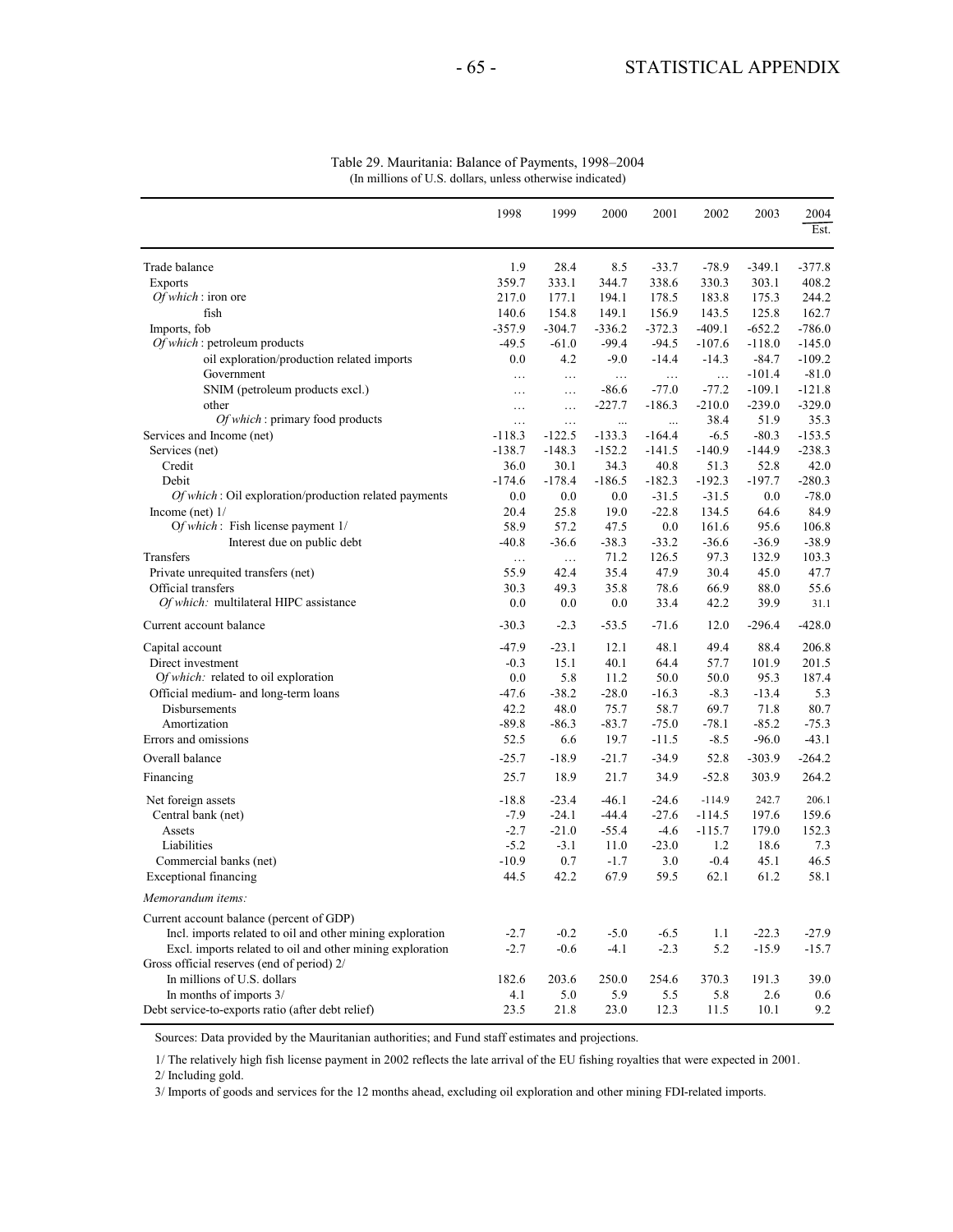#### Table 30. Mauritania: Exports and Imports, 1998–2004

(In millions of U.S. dollars; unless otherwise specified)

|                                                 | 1998     | 1999     | 2000     | 2001     | 2002     | 2003   | 2004  |
|-------------------------------------------------|----------|----------|----------|----------|----------|--------|-------|
| Total exports, f.o.b.                           | 359.7    | 333.1    | 344.7    | 338.6    | 330.3    | 303.1  | 408.2 |
| Iron ore                                        |          |          |          |          |          |        |       |
| Value                                           | 217.0    | 177.1    | 194.1    | 178.5    | 183.8    | 175.3  | 244.2 |
| Volume (millions of metric tons)                | 11.4     | $11.0$   | 11.1     | 10.1     | 10.5     | 9.6    | 11.3  |
| Change in percent                               | $-2.6$   | $-3.5$   | 0.9      | $-9.0$   | 4.0      | $-8.0$ | 17.4  |
| Unit value (\$US/metric ton)                    | 19.0     | 16.1     | 17.5     | 17.7     | 17.6     | 18.2   | 22.1  |
| Change in percent                               | 5.3      | $-15.5$  | 9.0      | 0.8      | $-0.6$   | 3.6    | 21.4  |
| Fish                                            |          |          |          |          |          |        |       |
| Value                                           | 140.6    | 154.8    | 149.1    | 156.9    | 143.5    | 125.8  | 162.7 |
| Pelagic 1/                                      | 52.0     | 57.1     | 56.4     | 37.3     | 24.2     | 17.9   | 11.0  |
| Demersal fish                                   | 8.9      | 8.0      | 13.1     | 15.7     | 14.3     | 8.2    | 7.8   |
| Cephalopod                                      | 72.4     | 78.1     | 70.8     | 92.2     | 95.9     | 92.1   | 138.1 |
| Other                                           | 7.3      | 11.6     | 8.8      | 11.8     | 9.1      | 7.5    | 5.8   |
| Volume (thousands of metric tons)               | 183.3    | 208.2    | 197.5    | 153.8    | 102.1    | 80.1   | 86.8  |
| Pelagic 1/                                      | 151.8    | 170.5    | 156.8    | 105.4    | 62.6     | 49.0   | 48.8  |
| Demersal fish                                   | 7.2      | 5.9      | 8.3      | 10.7     | 11.0     | 7.5    | 8.2   |
| Cephalopod                                      | 19.3     | 26.2     | 27.1     | 32.6     | 24.2     | 19.7   | 26.5  |
| Other                                           | 4.9      | 5.6      | 5.3      | 5.1      | 4.4      | 3.9    | 3.3   |
| Unit value (\$US/metric ton)                    |          |          |          |          |          |        |       |
| Pelagic 1/                                      | 342      | 335      | 360      | 354      | 387      | 365    | 226   |
| Demersal fish                                   | 1,239    | 1,361    | 1,567    | 1,463    | 1,304    | 1,095  | 950   |
| Cephalopod                                      | 3,753    | 2,981    | 2,613    | 2,827    | 3,967    | 4,675  | 5,212 |
| Other                                           | 1,495    | 2,075    | 1,667    | 2,316    | 2,078    | 1,952  | 1,758 |
| Other exports                                   | 2.2      | 1.2      | 1.5      | 3.2      | 2.9      | 2.0    | 1.3   |
| Total imports f.o.b. (customs data)             | 357.9    | 304.7    | 336.2    | 372.3    | 409.1    | 652.2  | 786.0 |
| Total, excluding SNIM                           | 257.3    | 210.8    | 249.6    | 295.3    | 331.9    | 543.1  | 664.2 |
| Public investment program and aid 2/            | 42.6     | 20.7     | 33.6     | 25.0     | 21.9     | 18.5   | 20.4  |
| Private sector                                  | 214.6    | 185.9    | 209.3    | 255.9    | 295.7    | 338.5  | 412.8 |
|                                                 |          |          |          |          |          |        |       |
| Oil exploration-related machinery and equipment | 0.0      | 4.2      | 6.7      | 14.4     | 14.3     | 84.7   | 109.2 |
| Government                                      | $\cdots$ | $\cdots$ | $\ldots$ | $\ldots$ | $\ldots$ | 101.4  | 81    |
| SNIM (petroleum products excl.)                 | 100.6    | 93.9     | 86.6     | 77.0     | 77.2     | 109.1  | 121.8 |
| Memorandum items (customs data)                 |          |          |          |          |          |        |       |
| Petroleum products                              | 49.5     | 61.0     | 99.4     | 94.5     | 107.6    | 118    | 145   |

Sources: Mauritanian authorities.

1/ Including fish meal.

2/ Including cereals and other food aid.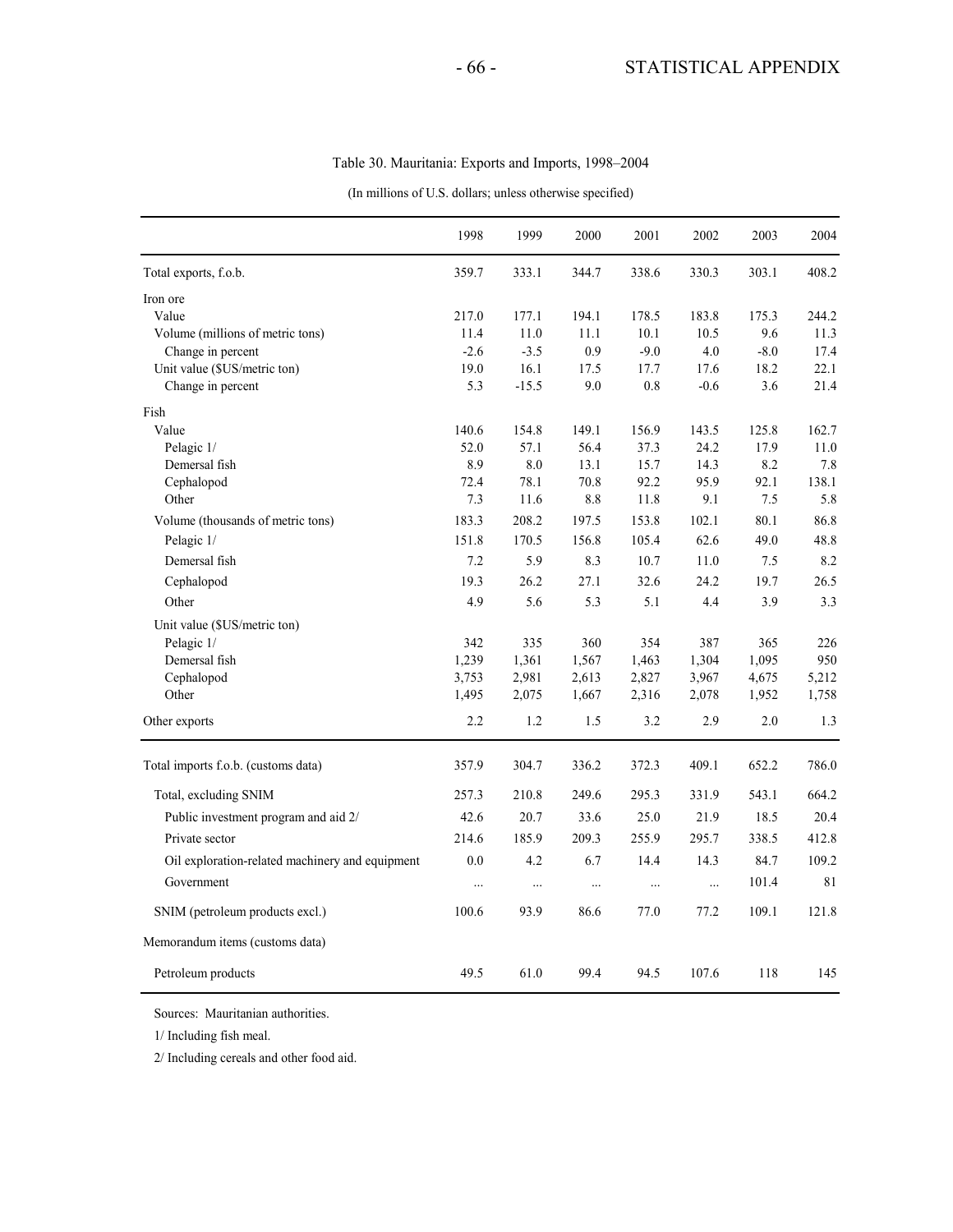|                     | 1998     | 1999    | 2000   | 2001   | 2002   | 2003    | 2004 |
|---------------------|----------|---------|--------|--------|--------|---------|------|
| Export value (\$US) | $-11.8$  | $-7.4$  | 3.5    | $-2.7$ | $-1.5$ | $-8.2$  | 34.7 |
| Export volume       | $\cdots$ | 6.8     | 0.9    | $-3.4$ | $-9.3$ | $-13.0$ | 19.2 |
| Export price (\$US) | $\cdots$ | $-13.3$ | 2.9    | 0.8    | 9.0    | 5.4     | 13.1 |
| Import value (\$US) | 0.7      | $-14.9$ | 10.3   | 10.7   | 9.9    | 59.4    | 20.5 |
| Import volume       | $\cdots$ | $-13.6$ | 21.4   | 12.4   | 3.0    | 33.6    | 8.2  |
| Import price (\$US) |          | $-1.4$  | $-9.1$ | $-1.5$ | 6.7    | 19.3    | 11.4 |
| Terms of trade      |          | $-12.0$ | 13.2   | 2.4    | 2.1    | $-11.7$ | 1.5  |
|                     |          |         |        |        |        |         |      |

## Table 31. Mauritania: Foreign Trade Indices, 1998–2004

(Annual percentage changes)

Sources: Mauritanian authorities; and Fund staff estimates.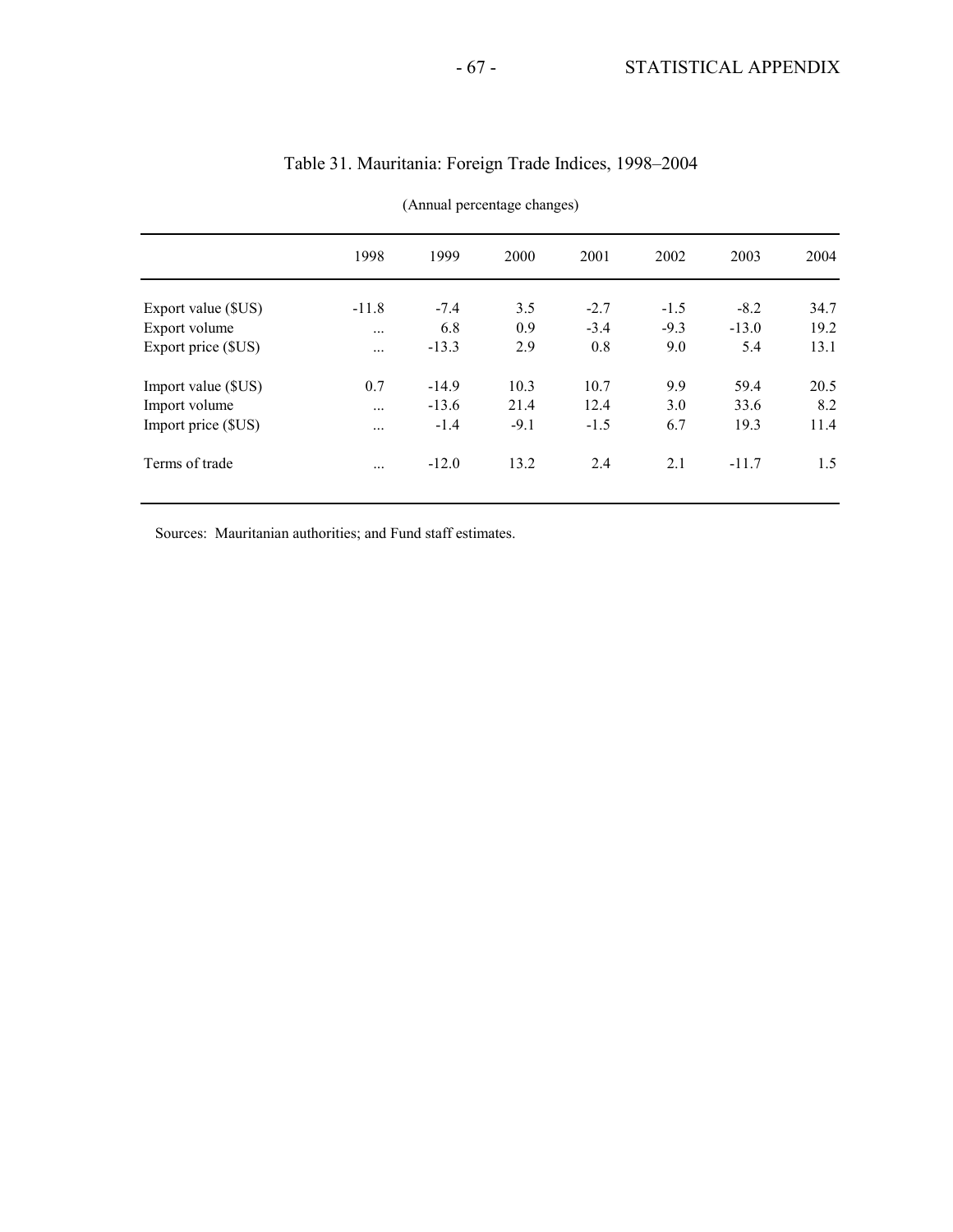| (In millions of U.S. dollars)               |                    |                    |                    |                    |                    |                    |  |  |  |  |  |
|---------------------------------------------|--------------------|--------------------|--------------------|--------------------|--------------------|--------------------|--|--|--|--|--|
|                                             | 1999               | 2000               | 2001               | 2002               | 2003               | 2004               |  |  |  |  |  |
| Total services (net)                        | $-122.5$           | $-133.3$           | $-164.4$           | $-6.4$             | $-80.3$            | $-153.5$           |  |  |  |  |  |
| Nonfactor services (net)                    | $-148.3$           | $-152.2$           | $-141.5$           | $-140.9$           | $-144.9$           | $-238.3$           |  |  |  |  |  |
| Receipts                                    | 30.1               | 34.3               | 40.8               | 51.3               | 52.8               | 42.0               |  |  |  |  |  |
| Transport                                   | 1.0                | 0.2                | 0.1                | 0.0                | $2.2\,$            | 0.4                |  |  |  |  |  |
| Travel                                      | 5.8                | 6.0                | 6.3                | 3.8                | 6.0                | 5.7                |  |  |  |  |  |
| Fishing royalties                           | 12.2               | 14.6               | 20.0               | 30.0               | 27.5               | 25.0               |  |  |  |  |  |
| Government                                  | 4.8                | 4.4                | 4.8                | 5.5                | 5.2                | 4.9                |  |  |  |  |  |
| Other services                              | 6.3                | 9.1                | 9.6                | 11.9               | 11.9               | 5.9                |  |  |  |  |  |
| Payments                                    | $-178.4$           | $-186.5$           | $-182.3$           | $-192.3$           | $-197.7$           | $-280.3$           |  |  |  |  |  |
| Freight and insurance                       | $-26.5$            | $-28.8$            | $-29.0$            | $-37.9$            | $-51.7$            | $-67.7$            |  |  |  |  |  |
| Travel                                      | $-15.6$            | $-12.2$            | $-9.7$             | $-8.1$             | $-10.0$            | $-10.6$            |  |  |  |  |  |
| Transport                                   | $-52.5$            | $-52.8$            | $-34.2$            | $-28.1$            | $-22.1$            | $-21.8$            |  |  |  |  |  |
| Fishing vessel leasing                      | $-46.7$            | $-48.0$            | $-28.5$            | $-19.2$            | $-12.4$            | $-11.2$            |  |  |  |  |  |
| Other                                       | $-5.9$             | $-4.8$             | $-5.7$             | $-8.9$             | $-9.7$             | $-10.6$            |  |  |  |  |  |
| Government                                  | $-26.2$            | $-18.1$            | $-18.3$            | $-25.3$            | 0.0                | $0.0\,$            |  |  |  |  |  |
| Other payments                              | $-57.6$            | $-74.6$            | $-91.0$            | $-92.9$            | $-113.9$           | $-180.2$           |  |  |  |  |  |
| Related to the fishing sector               | $-4.8$             | $-1.7$             | $-2.9$             | $-1.1$             | $-0.8$             | $-1.0$             |  |  |  |  |  |
| Related to projects<br>Oil platform leasing | $-21.1$<br>$-11.7$ | $-24.1$<br>$-26.8$ | $-30.2$<br>$-32.2$ | $-34.3$<br>$-35.4$ | $-39.6$<br>$-32.5$ | $-45.0$<br>$-78.1$ |  |  |  |  |  |
| Other                                       | $-20.1$            | $-22.0$            | $-25.6$            | $-22.0$            | $-41.0$            | $-56.1$            |  |  |  |  |  |
| Factor services (net)                       | 25.8               | 18.9               | $-22.8$            | 134.5              | 64.6               | 84.8               |  |  |  |  |  |
| Receipts                                    | 62.4               | 57.2               | 10.4               | 171.1              | 101.5              | 123.7              |  |  |  |  |  |
| Fish license payment                        | 57.2               | 47.5               | 0.0                | 161.6              | 95.6               | 106.8              |  |  |  |  |  |
| Interest on BCM reserves                    | 5.2                | 9.7                | 10.4               | 9.5                | 5.9                | 1.4                |  |  |  |  |  |
| Other                                       | $\cdots$           |                    | $\cdots$           | $\cdots$           | $\cdots$           | 15.5               |  |  |  |  |  |
| Payments                                    |                    |                    |                    |                    |                    |                    |  |  |  |  |  |
| Interest payments due                       | $-36.6$            | $-38.3$            | $-33.2$            | $-36.6$            | $-36.9$            | $-38.9$            |  |  |  |  |  |
| Total transfers (net)                       | 91.8               | 71.2               | 126.5              | 97.3               | 132.9              | 103.3              |  |  |  |  |  |
| Private transfers (net)                     | 42.4               | 35.4               | 47.9               | 30.4               | 45.0               | 47.7               |  |  |  |  |  |
| Receipts 1/                                 | 49.6               | 41.5               | 49.8               | 31.2               | 45.0               | 47.7               |  |  |  |  |  |
| Payments                                    | $7.2\,$            | 6.1                | 1.9                | 0.8                | 0.0                | 0.0                |  |  |  |  |  |
| Public transfers (net)                      | 49.3               | 35.8               | 78.6               | 66.9               | 88.0               | 55.6               |  |  |  |  |  |
| Receipts                                    | 50.7               | 37.5               | 81.3               | 69.5               | $88.0\,$           | 55.6               |  |  |  |  |  |
| Program grants                              | 11.4               | $0.0\,$            | 32.7               | 4.9                | 6.4                | $0.0\,$            |  |  |  |  |  |
| Food aid                                    | 11.7               | 6.8                | 4.9                | 4.5                | 15.9               | 10.0               |  |  |  |  |  |
| Technical assistance                        | $5.1\,$            | 5.1                | $0.0\,$            | $0.0\,$            | $0.0\,$            | $0.0\,$            |  |  |  |  |  |
| Multilateral HIPC assistance                | $0.0\,$            | 0.0                | 33.4               | 42.2               | 32.7               | 31.1               |  |  |  |  |  |
| Other                                       | 22.5               | 25.7               | 10.3               | 17.9               | 33.0               | 14.5               |  |  |  |  |  |
| Payments                                    | $1.4$              | 1.8                | 2.7                | $2.6\,$            | $0.0\,$            | $0.0\,$            |  |  |  |  |  |

### Table 32. Mauritania: Services and Transfers, 1999–2004

Sources: Mauritanian authorities.

1/ Mostly transfers from Mauritanian workers abroad.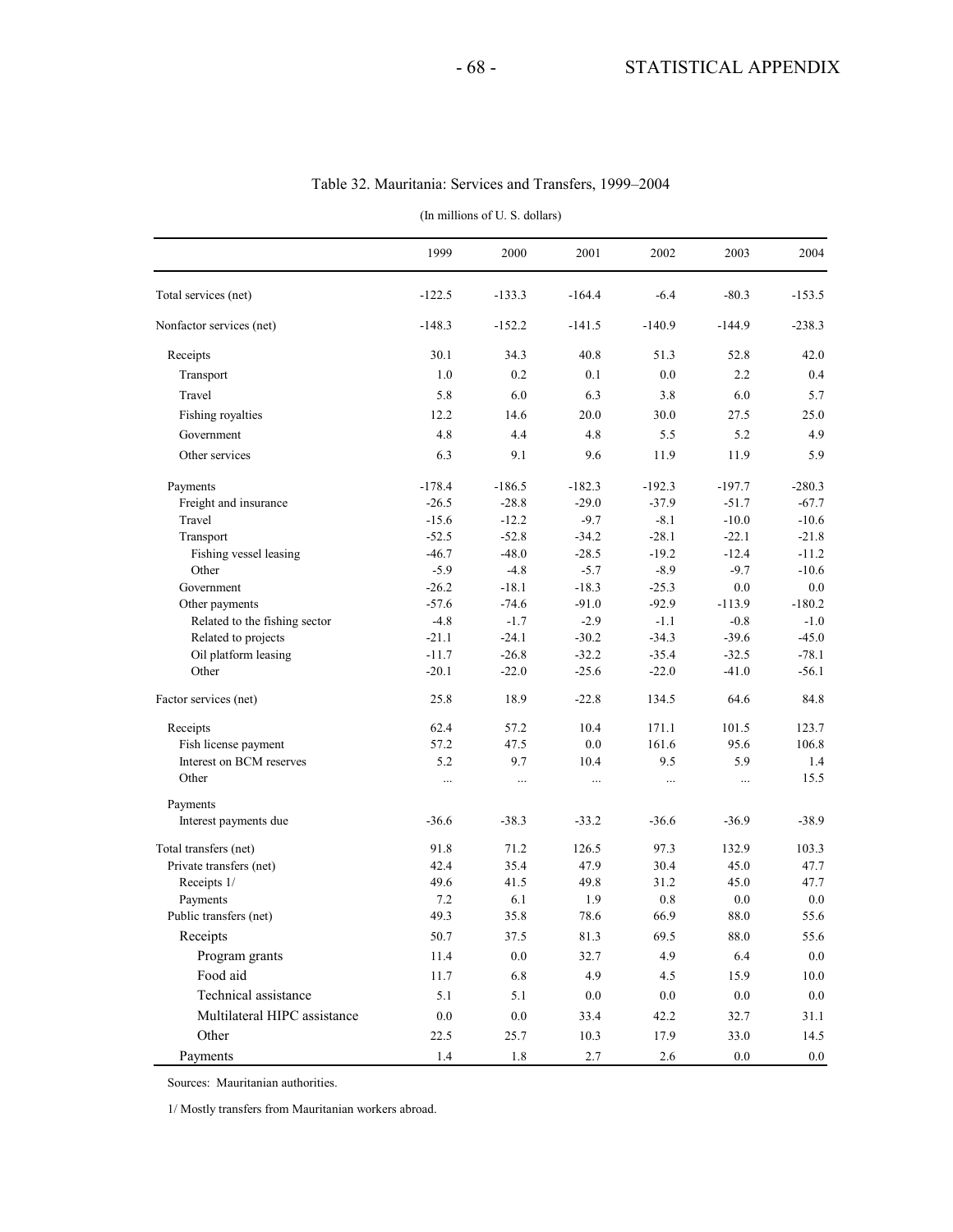|                                              | 1998                          | 1999                                          | 2000    | 2001    | 2002    | 2003    | 2004    |  |  |
|----------------------------------------------|-------------------------------|-----------------------------------------------|---------|---------|---------|---------|---------|--|--|
|                                              | (In millions of U.S. dollars) |                                               |         |         |         |         |         |  |  |
| Total debt service due (including Fund)      | 137.1                         | 131.0                                         | 134.0   | 125.5   | 131.0   | 137.1   | 130.5   |  |  |
| Principal due (excluding Fund repurchases)   | 89.8                          | 86.3                                          | 83.7    | 75.0    | 78.1    | 85.2    | 75.3    |  |  |
| Interest due (excluding Fund)                | 39.9                          | 34.7                                          | 38.3    | 32.5    | 36.1    | 36.3    | 38.5    |  |  |
| Fund repurchases/loan repayments             | 6.9                           | 9.3                                           | 10.9    | 16.5    | 16.2    | 15.1    | 16.3    |  |  |
| Fund charges and interest                    | 0.5                           | 0.7                                           | 1.1     | 0.7     | 0.5     | 0.6     | 0.4     |  |  |
| Disbursements of medium- and long-term loans | 42.2                          | 56.3                                          | 83.7    | 81.9    | 85.4    | 73.1    | 80.7    |  |  |
| Project loans                                | 35.0                          | 36.9                                          | 43.2    | 41.7    | 52.7    | 64.8    | 80.7    |  |  |
| Program loans                                | 7.2                           | 11.1                                          | 32.5    | 17.0    | 17.0    | 7.0     | 0.0     |  |  |
| Fund purchases/loans                         | 0.0                           | 8.3                                           | 8.0     | 23.2    | 15.7    | 1.3     | 0.0     |  |  |
| Debt outstanding at end of year              | 2,136.8                       | 1,982.7                                       | 1,962.6 | 1,991.3 | 1,826.8 | 1,779.8 | 1,886.5 |  |  |
| Medium- and long-term loans                  | 2,026.6                       | 1,884.4                                       | 1,862.1 | 1,884.6 | 1,714.1 | 1,683.7 | 1,801.6 |  |  |
| Fund credit and loans outstanding            | 110.2                         | 98.3                                          | 100.5   | 106.7   | 112.7   | 96.1    | 84.9    |  |  |
| Memorandum Item                              |                               |                                               |         |         |         |         |         |  |  |
| Arrears on external debt at end of year      |                               | $\cdots$                                      | 188.3   | 197.1   | 226.7   | 257.4   | 266.5   |  |  |
| Of which: non-Paris Club creditors           | $\ddotsc$                     | $\cdots$                                      | 188.3   | 197.1   | 226.7   | 257.4   | 266.5   |  |  |
| Bilateral                                    |                               | $\cdots$                                      | 188.3   | 197.1   | 226.7   | 257.4   | 266.5   |  |  |
| State                                        |                               | $\cdots$                                      | 70.4    | 79.8    | 96.3    | 114.2   | 118.2   |  |  |
| Public enterprises                           | $\cdots$                      | $\cdots$                                      | 117.9   | 117.3   | 130.4   | 143.3   | 148.3   |  |  |
| Multilateral                                 | $\ddotsc$                     | $\cdots$                                      | 0.0     | 0.0     | 0.0     | 0.0     | 0.0     |  |  |
| State                                        | $\ddotsc$                     | $\cdots$                                      | 0.0     | 0.0     | 0.0     | 0.0     | 0.0     |  |  |
| Public enterprises                           | $\ddotsc$                     | $\cdots$                                      | 0.0     | 0.0     | 0.0     | 0.0     | 0.0     |  |  |
|                                              |                               | (In percent of exports of goods and services) |         |         |         |         |         |  |  |
| Total debt service (after debt relief)       | 23.5                          | 24.1                                          | 23.0    | 12.3    | 11.5    | 10.1    | 9.2     |  |  |

#### Table 33. Mauritania: External Debt Outstanding and Debt Service, 1998–2004

Sources: Mauritanian authorities; World Bank Debtor Reporting System.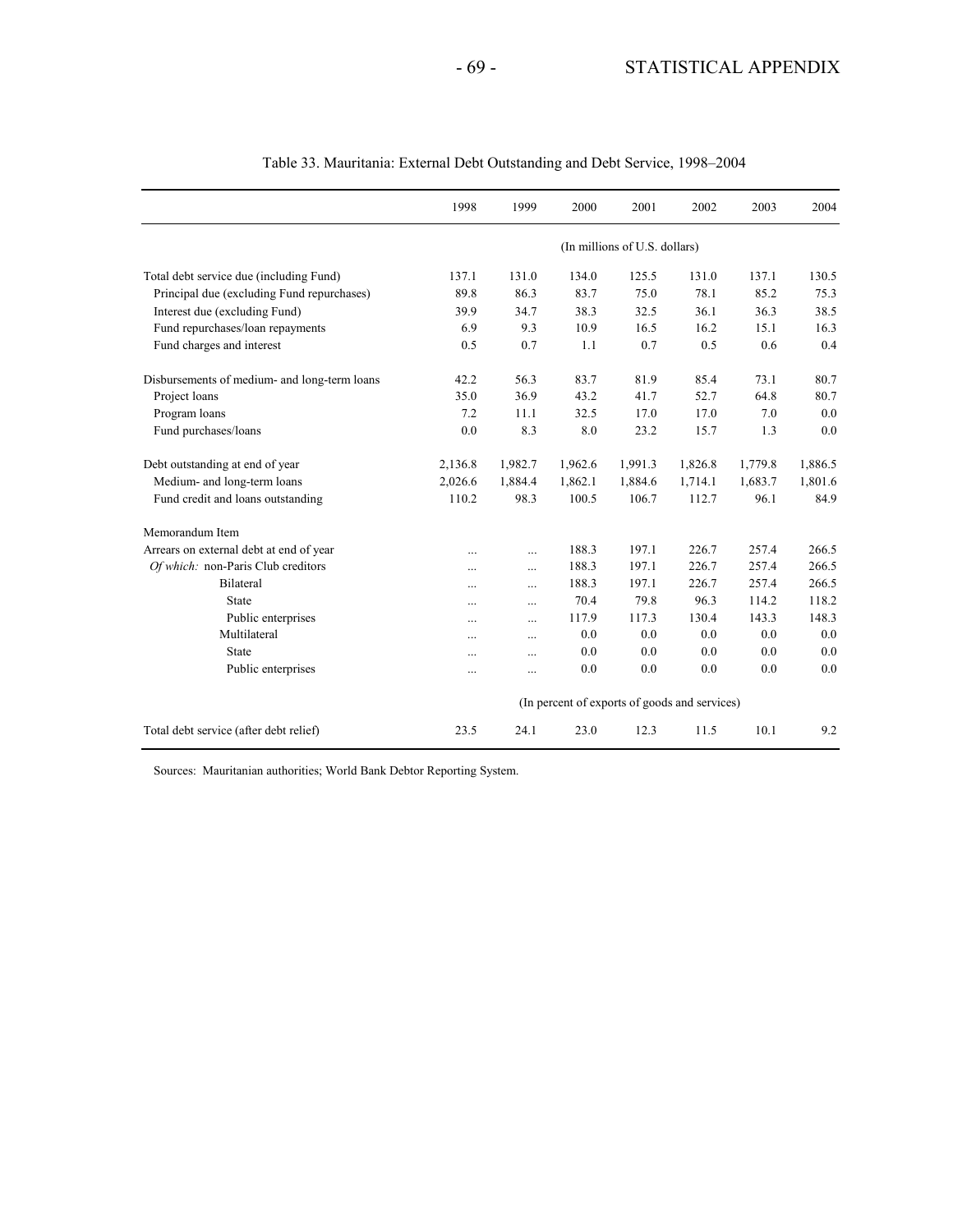|                                  | 1998                  | 1999    | 2000    | 2001    | 2002    | 2003    | 2004    |  |
|----------------------------------|-----------------------|---------|---------|---------|---------|---------|---------|--|
| Total external debt              | 2,136.8               | 1,982.7 | 1,962.6 | 1,991.3 | 1,826.8 | 1,779.8 | 1.886.5 |  |
| Bilateral loans 2/               | 1,040.3               | 971.7   | 915.9   | 826.4   | 551.1   | 460.9   | 471.6   |  |
| Algeria                          | 75.6                  | 70.3    | 72.2    | 71.0    | 72.0    | 66.4    | 68.3    |  |
| Austria                          | 94.8                  | 86.5    | 68.1    | 58.6    | 0.0     | 0.0     | 0.0     |  |
| China, P.R.                      | 79.0                  | 76.9    | 78.7    | 48.9    | 45.9    | 45.4    | 46.7    |  |
| France                           | 148.3                 | 137.7   | 116.5   | 78.4    | 35.6    | 18.3    | 17.3    |  |
| Germany                          | 5.9                   | 5.1     | 3.6     | 5.0     | 2.5     | 2.3     | 2.5     |  |
| Japan                            | 76.5                  | 72.6    | 73.5    | 64.6    | 0.0     | 0.0     | 0.0     |  |
| Netherlands                      | 36.3                  | 34.5    | 64.5    | 20.0    | 0.0     | 0.0     | 0.0     |  |
| Saudi Arabia                     | 143.8                 | 130.7   | 143.2   | 141.5   | 141.7   | 130.9   | 134.7   |  |
| Spain                            | 42.2                  | 39.1    | 41.3    | 44.0    | 32.9    | 18.5    | 18.8    |  |
| <b>United Arab Emirates</b>      | 10.8                  | 10.6    | 12.1    | 10.9    | 11.7    | 7.8     | 8.1     |  |
| Others                           | 327.1                 | 307.8   | 242.2   | 283.5   | 208.7   | 171.3   | 175.2   |  |
| Multilateral loans               | 1,096.6               | 1,010.9 | 1,046.6 | 1,164.9 | 1,275.7 | 1,318.9 | 1,414.9 |  |
| African Development Bank         | 57.7                  | 49.6    | 42.1    | 42.0    | 44.6    | 48.5    | 47.3    |  |
| African Development Fund         | 167.3                 | 159.8   | 192.8   | 186.1   | 196.9   | 206.6   | 237.9   |  |
| AFESD 3/                         | 140.9                 | 122.6   | 138.1   | 157.2   | 187.5   | 205.5   | 222.2   |  |
| Arab Monetary Fund               | 24.2                  | 20.3    | 25.5    | 20.1    | 17.7    | 12.9    | 8.9     |  |
| European Investment Bank         | 77.0                  | 67.8    | 48.1    | 61.1    | 45.1    | 26.3    | 24.1    |  |
| <b>IBRD</b>                      | 3.9                   | 1.9     | 0.0     | 0.0     | 0.0     | 0.0     | 0.0     |  |
| <b>IDA</b>                       | 408.5                 | 395.0   | 405.2   | 463.0   | 545.0   | 587.2   | 646.6   |  |
| IMF $4/$                         | 110.2                 | 98.3    | 100.5   | 106.7   | 112.7   | 96.1    | 84.9    |  |
| Islamic Development Bank         | 43.9                  | 38.9    | 39.7    | 38.0    | 51.2    | 62.8    | 66.3    |  |
| <b>OPEC</b> Special Fund         | 20.4                  | 16.1    | 13.7    | 16.0    | 25.1    | 23.1    | 23.6    |  |
| Others                           | 42.4                  | 40.8    | 40.9    | 66.0    | 49.9    | 50.0    | 53.1    |  |
|                                  | (In percent of total) |         |         |         |         |         |         |  |
| IDA                              | 19.1                  | 19.9    | 20.6    | 23.3    | 29.8    | 33.0    | 34.3    |  |
| African Development Fund and Ban | 10.5                  | 10.6    | 12.0    | 11.5    | 13.2    | 14.3    | 15.1    |  |
| AFESD 3/                         | 6.6                   | 6.2     | 7.0     | 7.9     | 10.3    | 11.5    | 11.8    |  |
| IMF $4/$                         | 5.2                   | 5.0     | 5.1     | 5.4     | 6.2     | 5.4     | 4.5     |  |
| Saudi Arabia                     | 6.7                   | 6.6     | 7.3     | 7.1     | 7.8     | 7.4     | 7.1     |  |
| Others                           | 51.9                  | 51.8    | 47.9    | 44.9    | 32.8    | 28.4    | 27.2    |  |
| Total                            | 100.0                 | 100.0   | 100.0   | 100.0   | 100.0   | 100.0   | 100.0   |  |

Table 34. Mauritania: Medium- and Long-Term Debt, 1998–2004

(In millions of U.S. dollars; end of period)

Sources: World Bank Debtor Reporting System.

1/ Debt outstanding and disbursed only.

2/ Includes suppliers' credits, loans from financial institutions, export credits, and bilateral loans.

3/ Arab Fund for Economic and Social Development.

4/ Includes trust fund and use of Fund resources.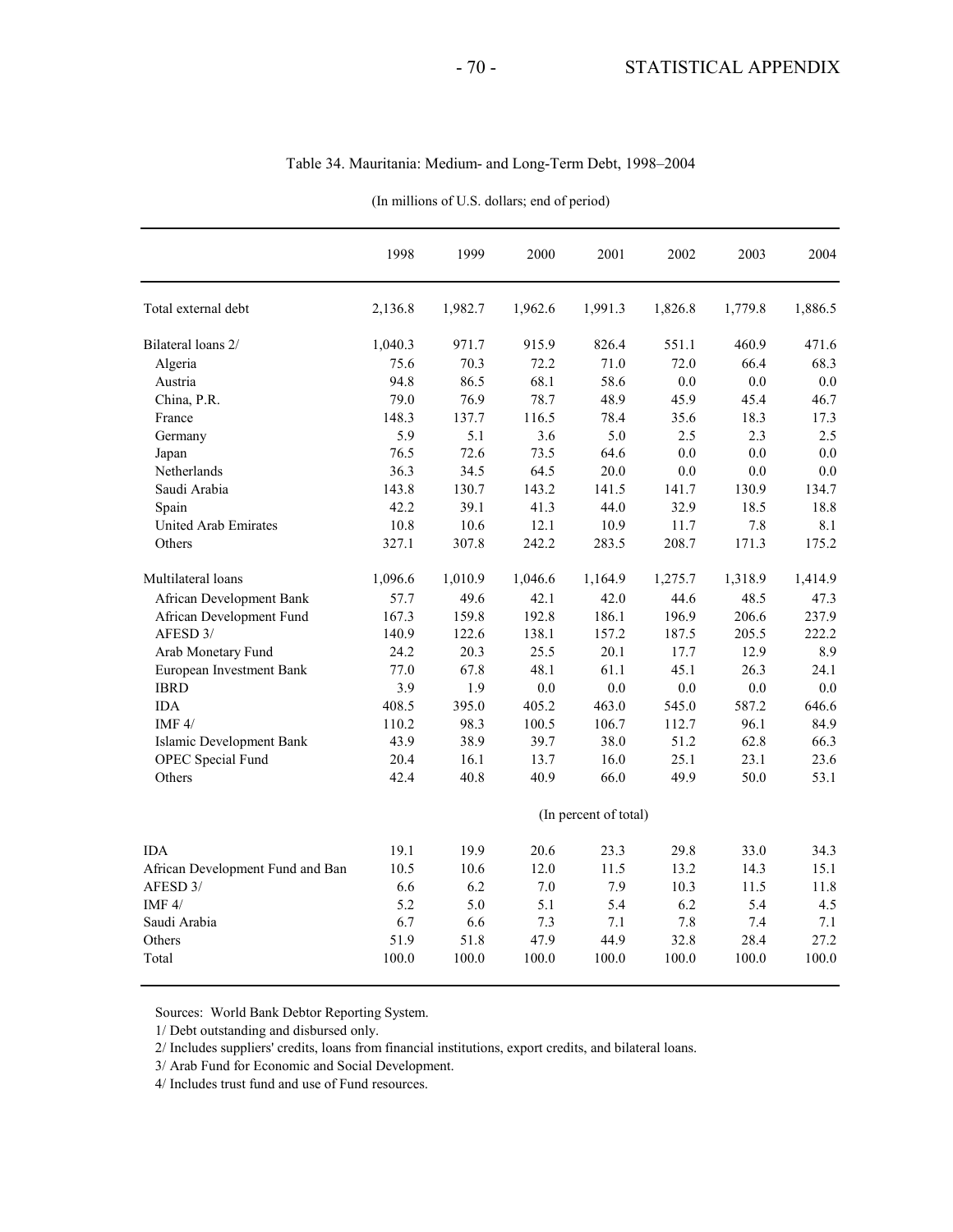|                                | 1998     | 1999     | 2000     | 2001     | 2002     | 2003     | 2004     |
|--------------------------------|----------|----------|----------|----------|----------|----------|----------|
| <b>Total loans</b>             |          |          |          |          |          |          |          |
| Interest rate                  | 0.5      | 1.4      | 1.6      | 1.3      | 1.6      | 0.8      | 2.5      |
| Maturity (years)               | 39.6     | 32.1     | 28.8     | 31.8     | 20.1     | 24.5     | 25.5     |
| Grace period (years)           | 10.1     | 8.4      | 8.1      | 7.8      | 7.1      | 12.2     | 6.8      |
| Grant element                  | 82.7     | $\cdots$ | .        | $\cdots$ | $\cdots$ | $\cdots$ | $\cdots$ |
| Multilateral loans             |          |          |          |          |          |          |          |
| Interest rate                  | 0.5      | 1.3      | 1.6      | 1.2      | 1.6      | 0.6      | 2.6      |
| Maturity (years)               | 39.6     | 32.5     | 28.8     | 34.6     | 20.1     | 26.6     | 26.9     |
| Grace period (years)           | 10.1     | 8.4      | 8.1      | 8.2      | 7.1      | 9.0      | 7.5      |
| Grant element                  | 82.7     | 81.4     | $\cdots$ | $\cdots$ |          | $\cdots$ | $\cdots$ |
| <b>Bilateral</b> loans         |          |          |          |          |          |          |          |
| Interest rate                  | 2.3      | 2.2      | 2.0      | 1.5      | 1.5      | 0.8      | 2.1      |
| Maturity (years)               | 23.5     | 23.5     | 25.0     | 27.0     | 27.0     | 23.5     | 21.7     |
| Grace period (years)           | 7.6      | 7.6      | 7.4      | 7.3      | 7.3      | 15.0     | 5.0      |
| Grant element                  | $\cdots$ | .        | $\cdots$ | $\cdots$ | $\cdots$ | $\cdots$ | $\cdots$ |
| Memorandum item                |          |          |          |          |          |          |          |
| One-year U.S. dollars London   |          |          |          |          |          |          |          |
| interbank offered rate (LIBOR) | 5.5      | 5.7      | 6.8      | 3.9      | 2.2      | 1.4      | 2.1      |

### Table 35. Mauritania: Average Terms of Contracted Public External Debt, 1998–2004 1/

(In percent; unless otherwise specified)

Sources: World Bank Debtor Reporting System; and IMF, International Financial Statistics. 1/ Based on new commitments.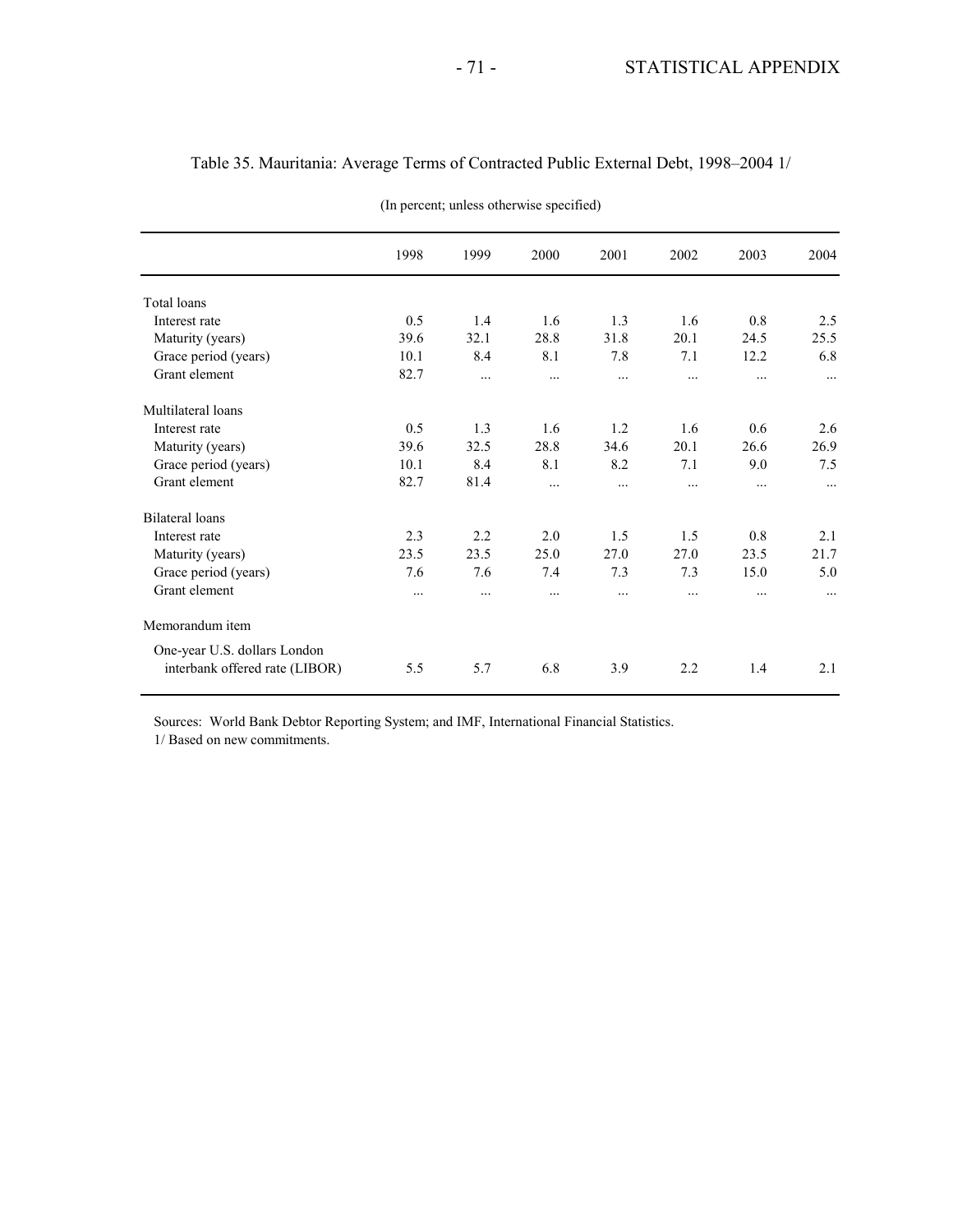| i                    |
|----------------------|
| Ć                    |
| $\overline{ax}$<br>F |
|                      |
|                      |
| ummary of the        |
|                      |
| lauritania:          |
|                      |

|                                                                                                              |                                                                                                                                                                                       | Mauritania: Summary of the Tax System                                                               |                                                                                                                                                 |
|--------------------------------------------------------------------------------------------------------------|---------------------------------------------------------------------------------------------------------------------------------------------------------------------------------------|-----------------------------------------------------------------------------------------------------|-------------------------------------------------------------------------------------------------------------------------------------------------|
|                                                                                                              |                                                                                                                                                                                       | (All amounts in ouguiyas)                                                                           |                                                                                                                                                 |
| Nature of Tax                                                                                                | Tax Base                                                                                                                                                                              | Rate                                                                                                | Exemptions                                                                                                                                      |
| Income Tax                                                                                                   |                                                                                                                                                                                       |                                                                                                     |                                                                                                                                                 |
| Tax on industrial and commercial<br>Industriels et Commerciaux (BIC)<br>Impôts sur les Bénéfices<br>profits] | basis, for their own account, and<br>commercial activity on a regular<br>Art. 2 (CGI): Profits earned by<br>individuals or legal entities<br>engaged in industrial and<br>for profit. | Budget Law 2005)<br>25 percent                                                                      | entities authorized under Law 67-171<br>Art. 3: Cooperative companies and<br>of July 18, 1967 are exempt.                                       |
| Tax on noncommercial profits<br>Impôt sur les Bénéfices Non<br>Commerciaux (BNC)                             | Profits derived from the<br>practice of any noncommercial<br>profession in Mauritania.<br>Art. 32:                                                                                    | 35 percent                                                                                          | None                                                                                                                                            |
| Impôt Minimum Forfaitaire (IMF)<br>Minimum presumptive tax                                                   | Art. 24 (CGI): Four percent of<br>turnover                                                                                                                                            | 100 percent deductible.<br>(Budget Law 2002)                                                        | None                                                                                                                                            |
| Impôt sur les Revenus Fonciers<br>Tax on income from property<br>(IRF)                                       | rental income of the previous year.<br>Set every year on the basis of the                                                                                                             | Rate of 6 percent (Budget Law 2002)                                                                 | Taxpayers whose annual rental<br>income, exclusive of any other<br>income, is UM 60,000 or less.                                                |
| Impôts sur les Traitements et<br>Tax on wages and salaries<br>Salaires (ITS)                                 | the wage-earning activity is carried<br>out in Mauritania, irrespective of<br>Income from wages, provided that<br>Art. 62:                                                            | (percent)<br>Tax rate<br>Progressive rates:<br>Monthly wages<br>(DM)                                | 10,000 can be exempted from tax by<br>a decree, which has to be ratified by<br>salary increases lower than UM<br>Budget Law 2005: civil service |
|                                                                                                              | includes benefits in kind assessed at<br>Art. 65-Overall compensation:<br>employees are resident there.<br>whether the employers or                                                   | Under 32,500: average rate 15 percent (a) Allowances for government<br>General exemption:<br>10,000 | Art. 63. The following are tax<br>Parliament at the next session<br>exempt:                                                                     |
|                                                                                                              | their real value less mandatory                                                                                                                                                       | Over 32,500: marginal rate 40 percent charges;                                                      |                                                                                                                                                 |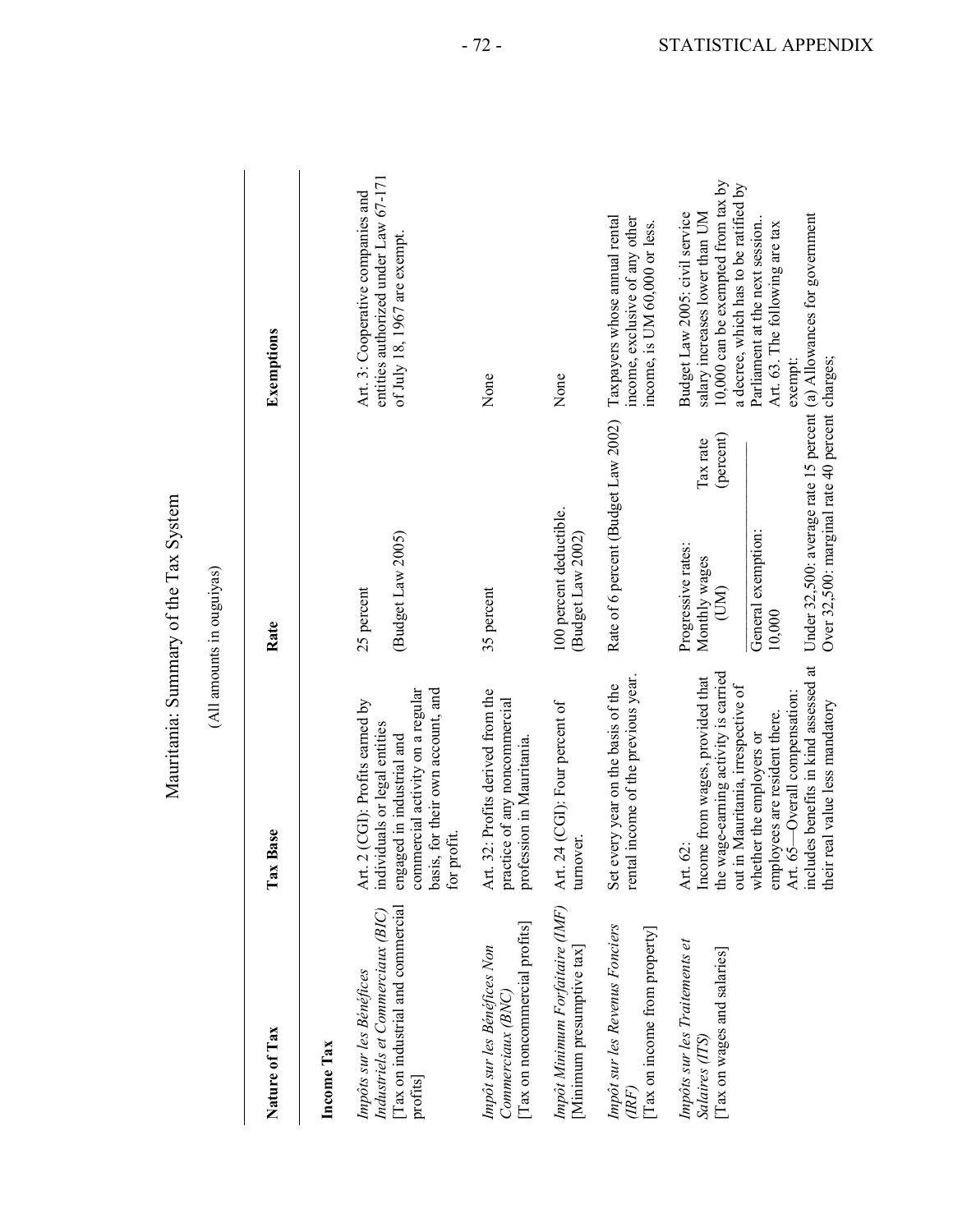|                            |                                                                                        | Mauritania: Summary of the Tax System<br>(All amounts in ouguiyas) |                                                                                                                                                                                                                                                                                                                                                                                                                                                                                                                                                                                                                                                                                                                                                                                                                                                                                                                                                       |
|----------------------------|----------------------------------------------------------------------------------------|--------------------------------------------------------------------|-------------------------------------------------------------------------------------------------------------------------------------------------------------------------------------------------------------------------------------------------------------------------------------------------------------------------------------------------------------------------------------------------------------------------------------------------------------------------------------------------------------------------------------------------------------------------------------------------------------------------------------------------------------------------------------------------------------------------------------------------------------------------------------------------------------------------------------------------------------------------------------------------------------------------------------------------------|
| Nature of Tax              | Tax Base                                                                               | Rate                                                               | Exemptions                                                                                                                                                                                                                                                                                                                                                                                                                                                                                                                                                                                                                                                                                                                                                                                                                                                                                                                                            |
|                            | pensions and social security<br>withholdings for retirement<br>contributions (Art. 63) |                                                                    | post allowances. Allowances eligible<br>(c) Disability pensions for veterans;<br>(h) In-kind benefits assessed at their<br>assistance allowance, increments on<br>basic compensation, indemnities or<br>(b) Up to a cumulative UM 10,000<br>professional fees, which are not by<br>(f) Veterans' retirement pensions.<br>per month, allowances other than<br>for exemption are allowances for<br>housing, transportation, duty and<br>(d) Pensions for war victims and<br>40 percent of the total amount is<br>Therefore, the following are tax<br>real value, which do not exceed<br>pensions granted on account of<br>certain circumstances or family<br>20 percent of the compensation<br>way of being supplemental pay<br>(g) Family allowances, family<br>When they exceed 20 percent,<br>expenses, are all tax exempt.<br>occupational accidents; and<br>(e) Amuities for victims of<br>earned, are tax exempt.<br>their successors;<br>exempt: |
| Impôts sur les Revenus des | Taxable income includes:                                                               | 10 percent                                                         | included in the tax base.<br>None                                                                                                                                                                                                                                                                                                                                                                                                                                                                                                                                                                                                                                                                                                                                                                                                                                                                                                                     |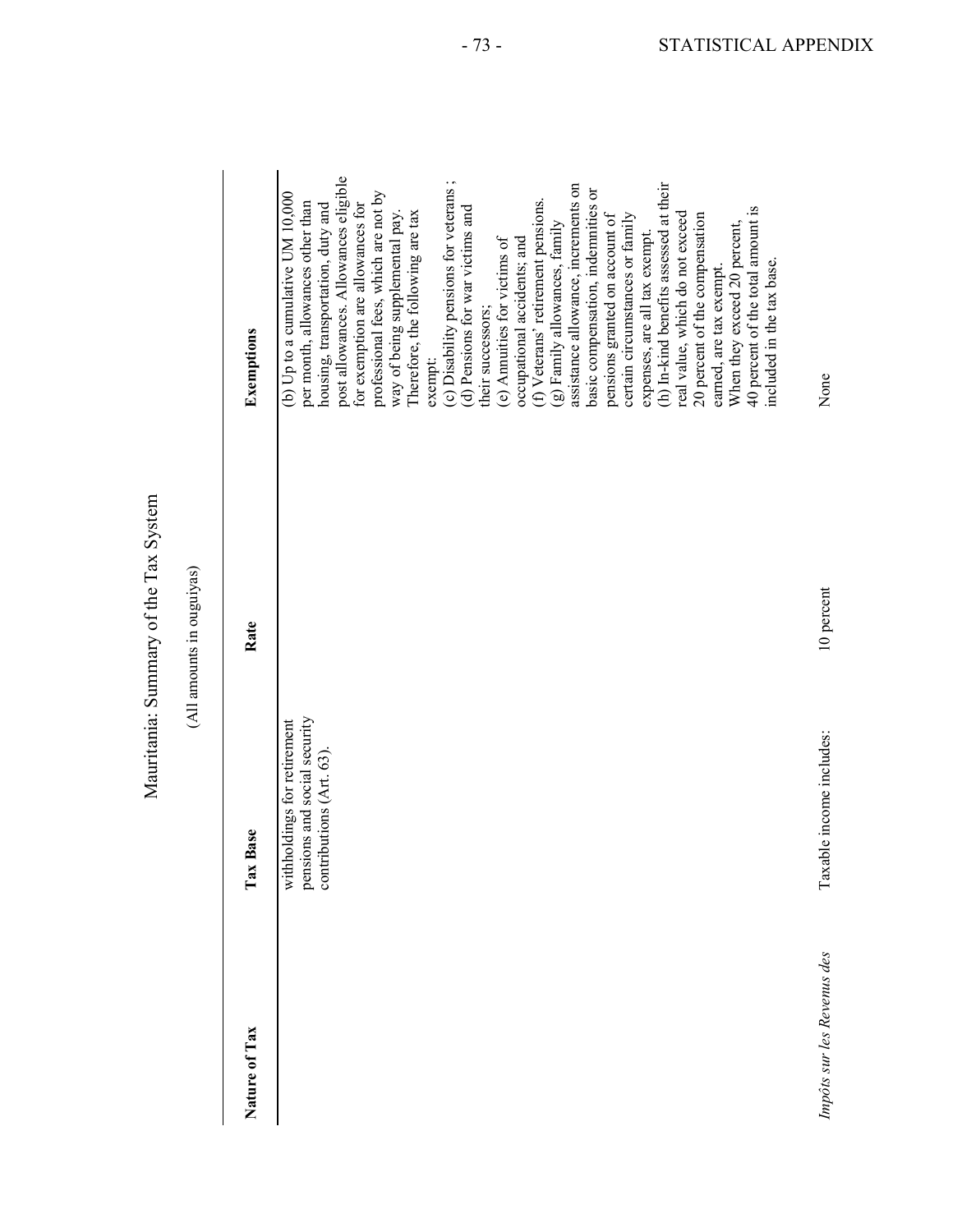| $\frac{1}{2}$         |
|-----------------------|
| $T_{\text{AX}}$       |
|                       |
| . The view of the re- |
|                       |
|                       |

|                                                                  |                                                                                                                                                                                                                                                                                      | Mauritania: Summary of the Tax System<br>(All amounts in ouguiyas)                                                                                                                                                                                                                      |                                                                                                                                                                                                                                                                                           |
|------------------------------------------------------------------|--------------------------------------------------------------------------------------------------------------------------------------------------------------------------------------------------------------------------------------------------------------------------------------|-----------------------------------------------------------------------------------------------------------------------------------------------------------------------------------------------------------------------------------------------------------------------------------------|-------------------------------------------------------------------------------------------------------------------------------------------------------------------------------------------------------------------------------------------------------------------------------------------|
| Nature of Tax                                                    | Tax Base                                                                                                                                                                                                                                                                             | Rate                                                                                                                                                                                                                                                                                    | Exemptions                                                                                                                                                                                                                                                                                |
| [Tax on income from securities]<br>Capitaux Mobiliers (IRCM)     | - advances, loans, or prepayments to<br>- reimbursement and amortization<br>- proceeds from shares and equity<br>Interest from Treasury securities<br>of shares, equity or partnership<br>interests in preparation for<br>dissolution or liquidation.<br>shareholders;<br>interests; | (Budget Law 2004)                                                                                                                                                                                                                                                                       |                                                                                                                                                                                                                                                                                           |
| Impôt Général sur les Revenus<br>[General income tax]<br>(IGR)   | individuals with habitual residence<br>in Mauritania (Art. 84 of the CGI)<br>Levied on the total income of                                                                                                                                                                           | - From UM 180,001 to UM 380,000:<br>- From UM 380,001 to UM 700,000:<br>- Up to UM 180,000 UM: 0 percent;<br>- Over UM 2,500,000: 40 percent<br>UM 1,350,000: 20 percent;<br>UM 2,500,000: 30 percent;<br>- From UM $1.350.001$ to<br>- From UM 700,001 to<br>10 percent;<br>5 percent; | Salaries, wages, pensions, and<br><i>annuities</i> .                                                                                                                                                                                                                                      |
| Miscellaneous Taxes                                              |                                                                                                                                                                                                                                                                                      |                                                                                                                                                                                                                                                                                         |                                                                                                                                                                                                                                                                                           |
| Taxe sur les Véhicules à Moteur<br>[Motor vehicle tax]<br>(T.V.) | Mauritania (Art. 155 of the CGI)<br>Motor vehicles registered in                                                                                                                                                                                                                     | vehicle usage and horsepower as<br>Flat tax assessed on the basis of<br>$12 = 16$ cylinders: 27.0<br>$8 = 11$ cylinders: 19.8<br>$5 = 7$ cylinders: 15.0<br>$=$ 4 cylinders: 10.8<br>follows:                                                                                           | Art. 156. Exempted from the tax are:<br>- vehicles specially equipped for use<br>- new vehicles to be offered for sale,<br>- automobiles considered equipment<br>government and local governments;<br>for public works, except trucks;<br>- vehicles belonging to the<br>by the disabled; |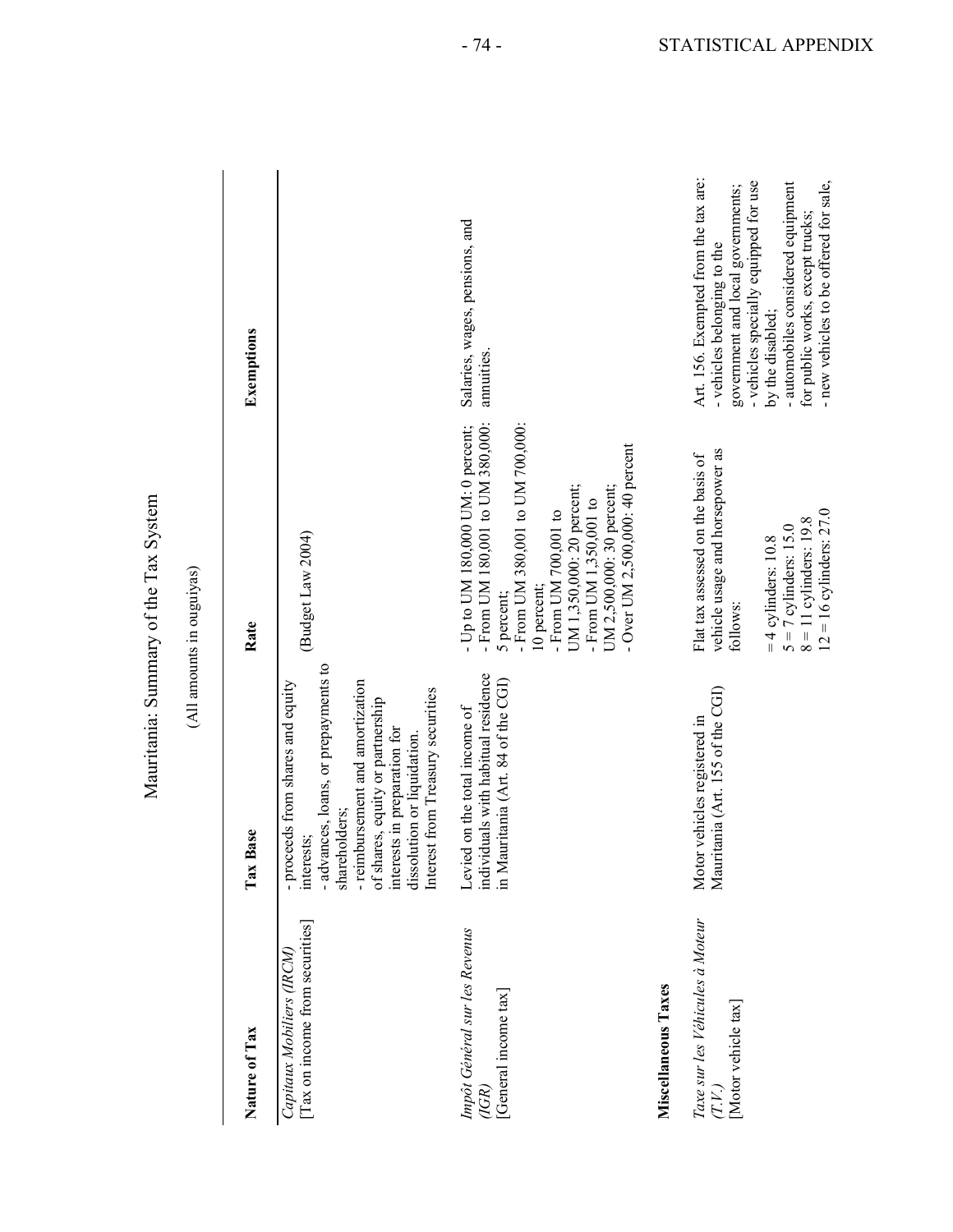|                                                             |                                                                                                                                             | Mauritania: Summary of the Tax System |                                                                                                                                                                                                      |
|-------------------------------------------------------------|---------------------------------------------------------------------------------------------------------------------------------------------|---------------------------------------|------------------------------------------------------------------------------------------------------------------------------------------------------------------------------------------------------|
|                                                             |                                                                                                                                             | (All amounts in ouguiyas)             |                                                                                                                                                                                                      |
| Nature of Tax                                               | Tax Base                                                                                                                                    | Rate                                  | Exemptions                                                                                                                                                                                           |
|                                                             |                                                                                                                                             | $= 17$ cylinders: 46.8                | imported by licensed automobile<br>- vehicles whose owners are the<br>beneficiaries of diplomatic<br>- unusable vehicles;<br>privileges.<br>dealers;                                                 |
| Taxe d'Apprentissage<br>[Apprenticeship tax]                | Compensation paid to employees of<br>individuals or legal entities subject<br>69 and 170 of the CGI:<br>to the BIC tax.<br>Art. 1           | $0.60$ percent                        | Granted upon request, to promote<br>technical training and<br>apprenticeship.                                                                                                                        |
| Indirect Taxes                                              |                                                                                                                                             |                                       |                                                                                                                                                                                                      |
| Taxe sur la Valeur Ajoutée (TVA)<br>[Value Added Tax (VAT)] | goods, and provision of services.<br>Levied on imports, delivery of                                                                         | Rates of 0 percent and 14 percent     | Extension of refunds to capital goods<br>Exemptions: (Art. 177 Quinquiès of<br>- Establishment of a procedure for<br>refunding VAT credits (Decree R-<br>979 of 12/31/2001)<br>the CGI).<br>imports. |
| Taxe sur le Chiffre d'Affaires<br>Tumover $\max$<br>TCA)    | Levied on operations that are not<br>subject to the VAT                                                                                     | Flat tax                              | None                                                                                                                                                                                                 |
| TPS                                                         | - service provision subject to the<br>- financial transactions;<br>(Art. 2002 of the CGI)<br>- credit transactions;<br>- bank transactions; | 16 percent                            | rediscounting or repurchase of public<br>Premiums on funds captured by<br>or private securities.                                                                                                     |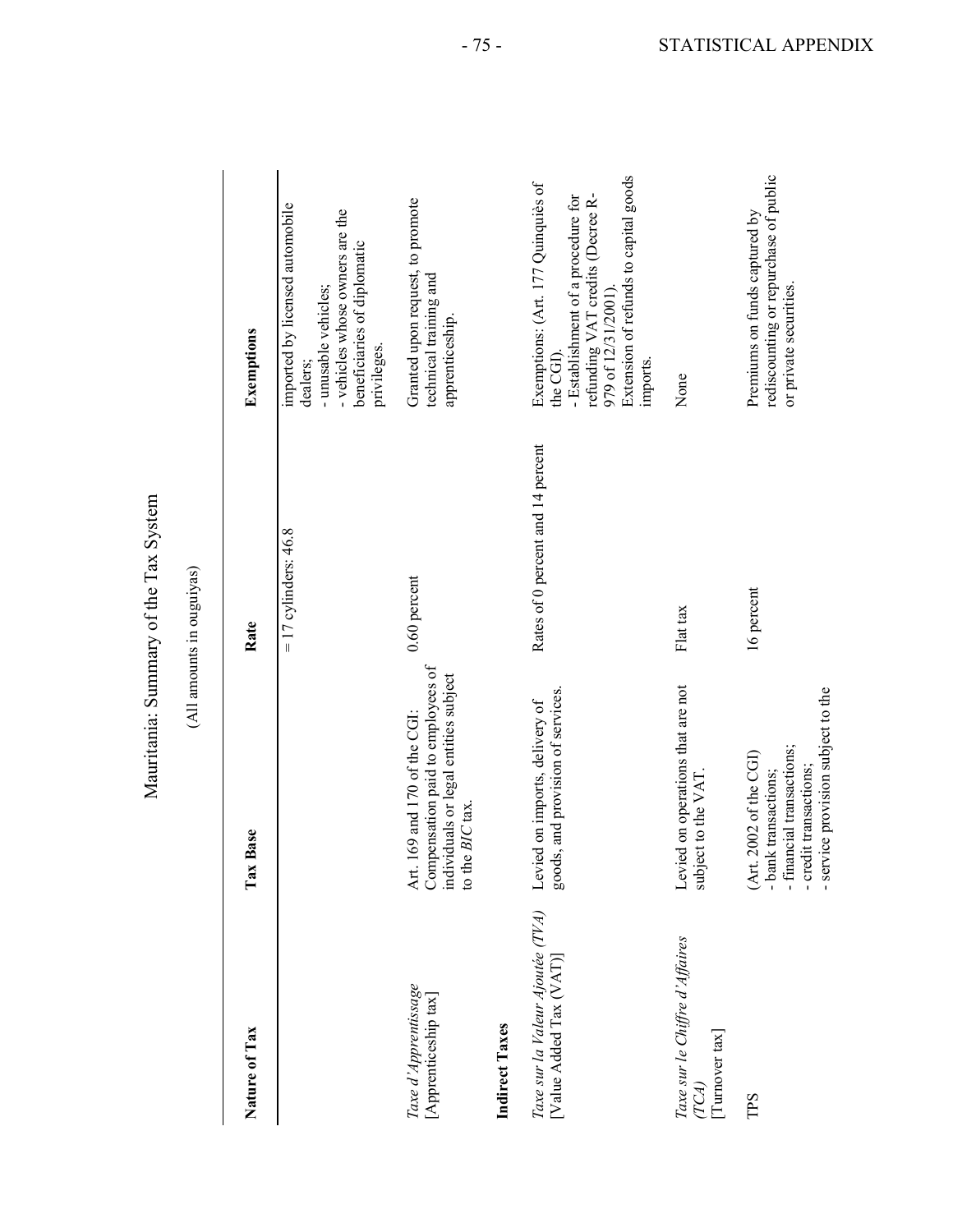| ------<br>$\overline{c}$ |
|--------------------------|
| F                        |
|                          |
| ummary of the lax S      |
|                          |
| u nu                     |
|                          |

|                                                  |                                                                                                                                          | Mauritania: Summary of the Tax System                                                                                                                                                                                                                                                             |                                                                                                                                |
|--------------------------------------------------|------------------------------------------------------------------------------------------------------------------------------------------|---------------------------------------------------------------------------------------------------------------------------------------------------------------------------------------------------------------------------------------------------------------------------------------------------|--------------------------------------------------------------------------------------------------------------------------------|
|                                                  |                                                                                                                                          | (All amounts in ouguiyas)                                                                                                                                                                                                                                                                         |                                                                                                                                |
| Nature of Tax                                    | Tax Base                                                                                                                                 | Rate                                                                                                                                                                                                                                                                                              | Exemptions                                                                                                                     |
|                                                  | presumptive BIC tax and not<br>to VAT<br>subject                                                                                         |                                                                                                                                                                                                                                                                                                   |                                                                                                                                |
| Taxes de Consommation<br>[Consumption taxes]     | - alcoholic beverages;<br>- petroleum products;<br>- tobacco products;<br>- various goods.                                               | Various flat taxes                                                                                                                                                                                                                                                                                | None                                                                                                                           |
| <b>Registration and Stamps</b>                   |                                                                                                                                          |                                                                                                                                                                                                                                                                                                   |                                                                                                                                |
| Droits d'Enregistrement<br>[Registration taxes]  | establishing or extending companies<br>to acts involving equity<br>transfers or shares and to acts<br>(Art. 296 of the CGI).<br>Applied: | - Fixed taxes: UM 200, UM 300, and<br>Fixed rate of 0.5 percent. Budget<br>- Miscellaneous acts: 12 percent,<br>6 percent, 15 percent, 5 percent<br>- Mergers: UM 200, 5 percent,<br>- Property deeds: 9.2 percent,<br>percent, 0.5 percent;<br>1 percent, 8 percent;<br>UM 1,000<br>Law $2002$ . | - Change-of-ownership acts in<br>relation to companies and<br>- Security for goodwill;<br>- Commercial paper;<br>cooperatives. |
| Droits de Timbre<br>[Stamp taxes]                | to different written acts and<br>documents subject to the stamp tax.<br>Applied                                                          | UM 400, UM 200, and UM 100                                                                                                                                                                                                                                                                        | None                                                                                                                           |
| Taxes Levied to the Benefit of Local Governments |                                                                                                                                          |                                                                                                                                                                                                                                                                                                   |                                                                                                                                |
| Contribution Foncière sur les                    | Art. 429: The tax base is the rental                                                                                                     | 8 percent                                                                                                                                                                                                                                                                                         | Art. 428:                                                                                                                      |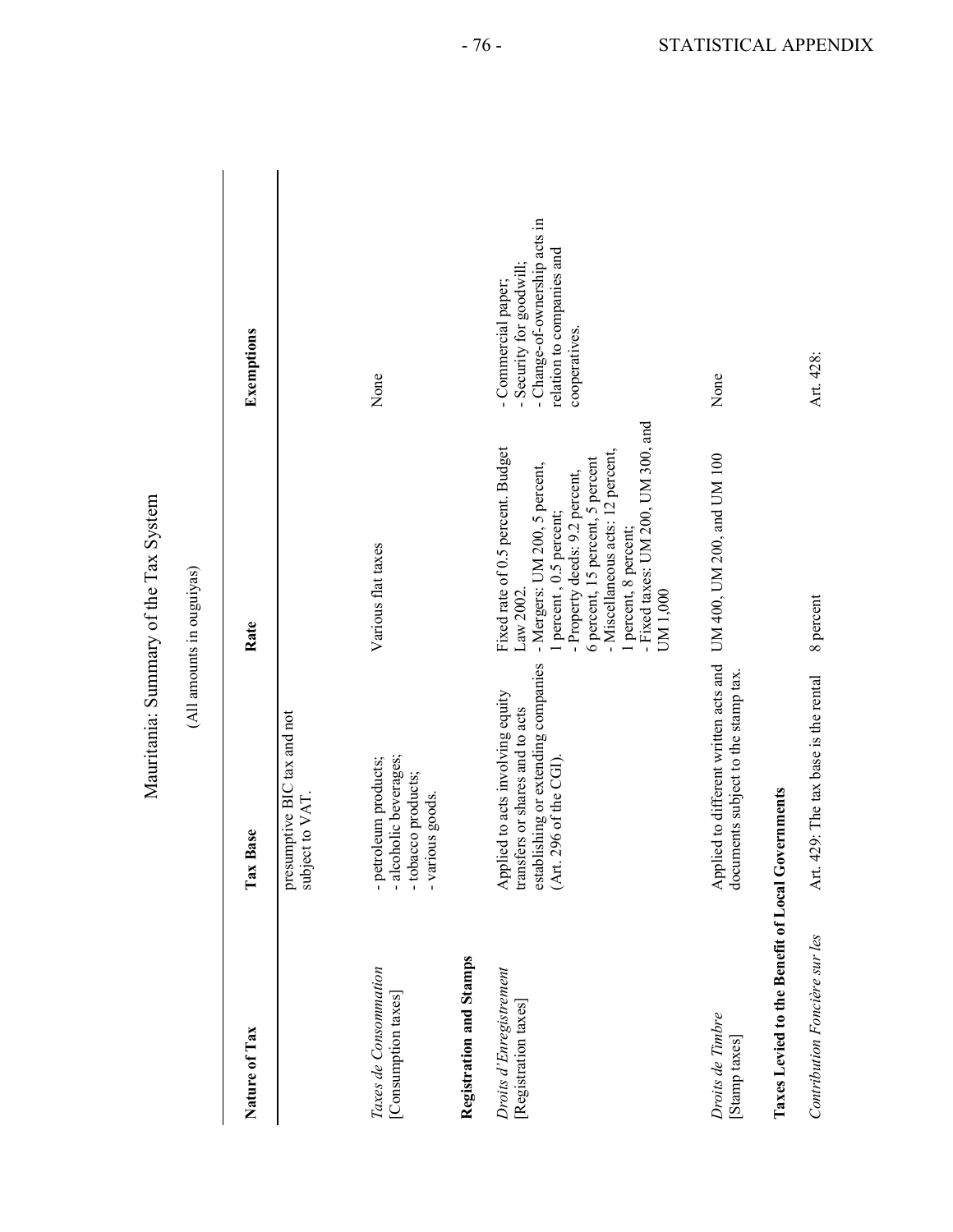|                                                 |                                                                                              | Mauritania: Summary of the Tax System                                                |                                                                                                                                                                                                                                                                                                                                                                                                                                                                                                                                                                                                                                                                                                                                                                                                                                    |
|-------------------------------------------------|----------------------------------------------------------------------------------------------|--------------------------------------------------------------------------------------|------------------------------------------------------------------------------------------------------------------------------------------------------------------------------------------------------------------------------------------------------------------------------------------------------------------------------------------------------------------------------------------------------------------------------------------------------------------------------------------------------------------------------------------------------------------------------------------------------------------------------------------------------------------------------------------------------------------------------------------------------------------------------------------------------------------------------------|
|                                                 |                                                                                              | (All amounts in ouguiyas)                                                            |                                                                                                                                                                                                                                                                                                                                                                                                                                                                                                                                                                                                                                                                                                                                                                                                                                    |
| Nature of Tax                                   | Tax Base                                                                                     | Rate                                                                                 | Exemptions                                                                                                                                                                                                                                                                                                                                                                                                                                                                                                                                                                                                                                                                                                                                                                                                                         |
| [Tax on improved property]<br>Propriétés Bâties | value at January 1 of the tax year of<br>property subject to the tax on<br>improved property |                                                                                      | premises belonging to administrative<br>- The buildings used as public places<br>drinking water and electrical energy.<br>- Facilities established for supplying<br>governments and used as the official<br>housing animals or storing harvests.<br>government and local governments.<br>- Property used as medical or social<br>consular missions accredited to the<br>public enterprises, when used for a<br>- Property used for farming or for<br>residence of their diplomatic and<br>public service or general utility,<br>- Property belonging to foreign<br>provided that it is nonincome<br>- The property, buildings, or<br>- The property, buildings, or<br>- Property used as schools.<br>premises belonging to the<br>Mauritanian Government.<br>assistance facilities.<br>- Straw huts.<br>of worship.<br>generating. |
| Business license tax<br>Patente                 | - Schedule based on actual turnover<br>- Simplified fixed tax<br>(Art. 449)                  | UM 1,500,000 (Budget Law 2002)<br>Simplified fixed tax ranging from<br>UM 100,000 to | Articles 7 and 29, defining the scope<br>exempted from the business license<br>meeting the conditions set out in<br>- Individuals, except carriers,<br>Art. 447. The following are<br>tax:                                                                                                                                                                                                                                                                                                                                                                                                                                                                                                                                                                                                                                         |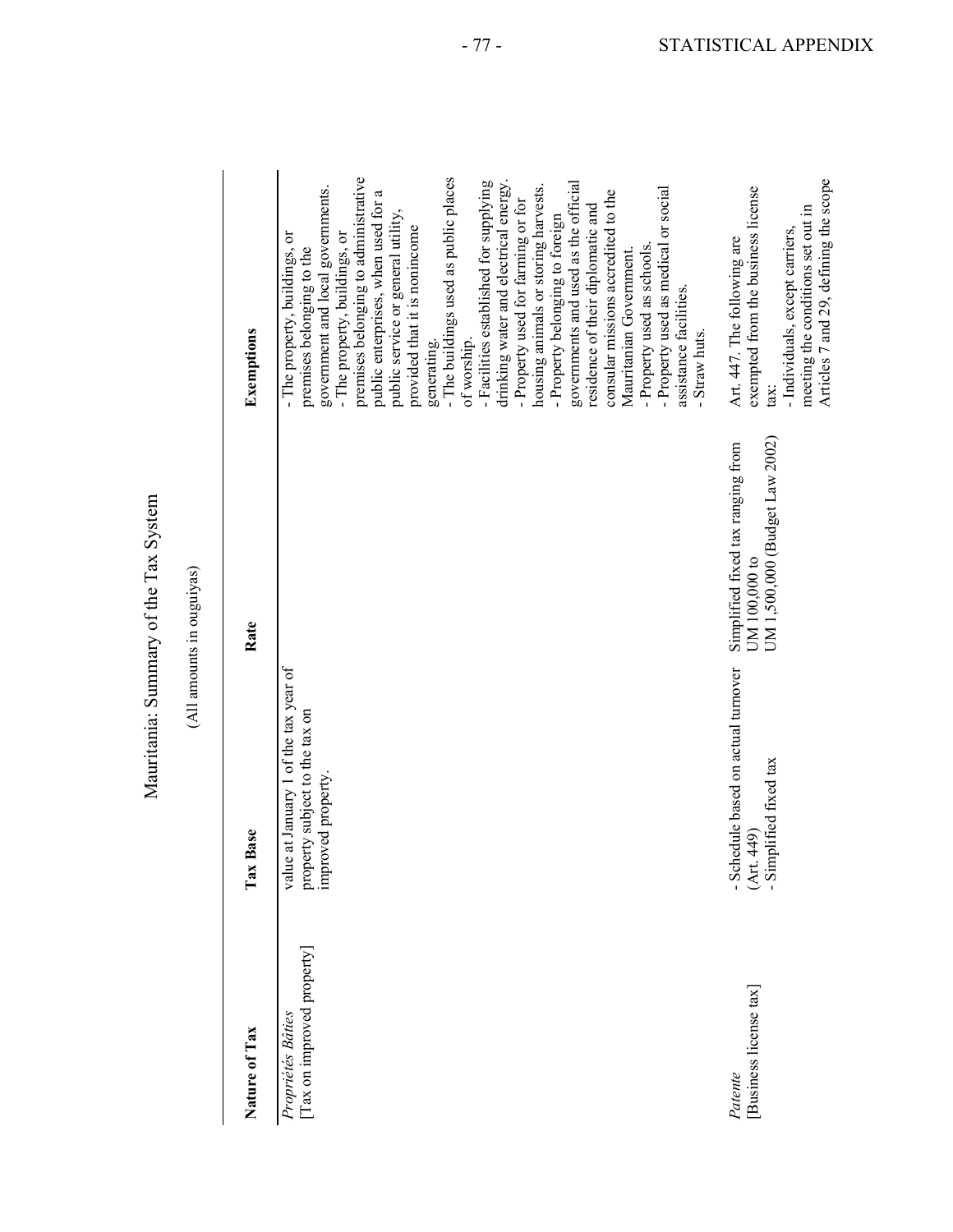| TCTAT<br>١              |  |
|-------------------------|--|
|                         |  |
|                         |  |
| Summary of the Tax S    |  |
| $-51$<br>$\ddot{\cdot}$ |  |
| į                       |  |

|                                     |                                                                                                                                                                                                                                                           | Mauritania: Summary of the Tax System                                                                                 |                                                                                                                                                                                                                                                                                                                                                                                                                                                                                                                                                        |
|-------------------------------------|-----------------------------------------------------------------------------------------------------------------------------------------------------------------------------------------------------------------------------------------------------------|-----------------------------------------------------------------------------------------------------------------------|--------------------------------------------------------------------------------------------------------------------------------------------------------------------------------------------------------------------------------------------------------------------------------------------------------------------------------------------------------------------------------------------------------------------------------------------------------------------------------------------------------------------------------------------------------|
|                                     |                                                                                                                                                                                                                                                           | (All amounts in ouguiyas)                                                                                             |                                                                                                                                                                                                                                                                                                                                                                                                                                                                                                                                                        |
| Nature of Tax                       | Tax Base                                                                                                                                                                                                                                                  | Rate                                                                                                                  | Exemptions                                                                                                                                                                                                                                                                                                                                                                                                                                                                                                                                             |
|                                     |                                                                                                                                                                                                                                                           |                                                                                                                       | - Public establishments for supplying<br>regime, provided that they have not<br>opted for the simplified real profits<br>- Humanitarian organizations and<br>of application of the presumptive<br>departments, including the food<br>security commissioner's office;<br>welfare and aid organizations:<br>regime of the industrial and<br>- The government and its<br>commercial profits tax:<br>- Local governments;<br>water.                                                                                                                        |
| Taxe d'Habitation<br>Tax on housing | le by wage-earners on owner-<br>private agencies not subject to the<br>business license tax.<br>- the space used by companies,<br>associations, groups, and other<br>- the residential space;<br>occupied housing for:<br>(Art. 437 of the CGI)<br>Payabl | There are five brackets. Upper limit<br>The rate is based on the bracket.<br>- UM 15,000 per unit (Budget<br>Law 2001 | personal housing of staff members of<br>for that residence only, provided that<br>the countries they represent grant the<br>- Ambassadors and other diplomatic<br>commune of their official residence,<br>these organizations remains taxable.<br>welfare and aid organizations; the<br>ambassadors and diplomatic staff.<br>- Humanitarian organizations and<br>staff of foreign nationality in the<br>communes, and administrative<br>same benefits to Mauritanian<br>- The government, regions,<br>The following are exempt:<br>public enterprises. |